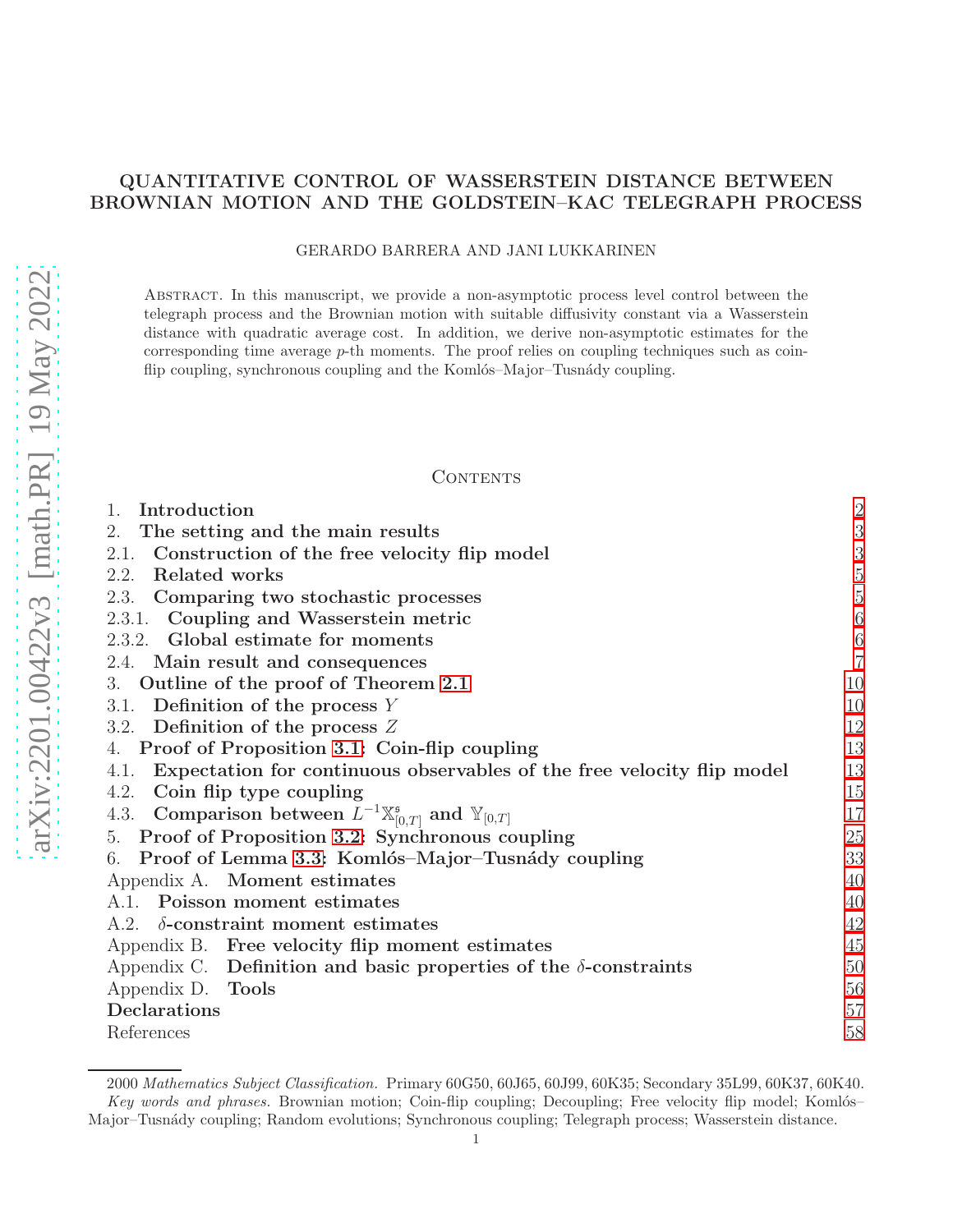### 1. Introduction

<span id="page-1-0"></span>The so-called (Goldstein–Kac) telegraph process is perhaps the simplest example of a random evolution, see [\[21\]](#page-57-1) and [\[24\]](#page-58-0). It describes the movement of a particle which starts at time zero from the origin and moves with a finite constant speed  $v_0$  on the line. The initial direction of the motion, positive or negative, is chosen at random with the same probability. The changes of direction are driven by a homogeneous Poisson process of a positive constant intensity  $\lambda$ . In other words, when a jump occurs in the Poisson process, the particle instantaneously takes the opposite direction and keeps moving with the same speed (it just flips the sign of its velocity) until the next jump in the Poisson process happens, then it takes the opposite direction again, and so on. This is in fact an example of a zigzag process considered in [\[3\]](#page-57-2). Later on, we provide a precise mathematical definition in [\(2.5\)](#page-3-0). In [\[21\]](#page-57-1) and [\[24\]](#page-58-0), it is shown that the family of probability densities of the particle position  $(f(x, t) : x \in \mathbb{R}, t \ge 0)$  solves the hyperbolic partial differential equation

<span id="page-1-1"></span>(1.1) 
$$
\frac{\partial^2}{\partial t^2} f(x,t) + 2\lambda \frac{\partial}{\partial t} f(x,t) = v_0^2 \frac{\partial^2}{\partial x^2} f(x,t).
$$

Since [\(1.1\)](#page-1-1) appears in electrical wave propagation models, it is known as the telegraph equation or the hyperbolic heat equation. An explicit solution of [\(1.1\)](#page-1-1) can be carried out in terms of special functions, see for instance Chapter 2 in [\[29\]](#page-58-1).

The telegraph process has been proposed as an alternative to diffusion models and, as such, extensively studied by the probability and physics communities. Its generalisations are ubiquitous in applications, including transport phenomena in physical and biological systems, and it has produced a vast mathematics literature; standard references include [\[5,](#page-57-3) [12,](#page-57-4) [14,](#page-57-5) [15,](#page-57-6) [19,](#page-57-7) [20,](#page-57-8) [21,](#page-57-1) [22,](#page-57-9) [23,](#page-58-2) [24,](#page-58-0) [26,](#page-58-3) [27,](#page-58-4) [28,](#page-58-5) [29,](#page-58-1) [30,](#page-58-6) [37,](#page-58-7) [40,](#page-58-8) [46\]](#page-59-0) and further references may be found from therein. It is also used in the context of risk theory and to model financial markets, see [\[16\]](#page-57-10), [\[29\]](#page-58-1) and [\[38\]](#page-58-9). Statistics for the telegraph process are done in [\[22\]](#page-57-9). More recently, in [\[10\]](#page-57-11) the authors compute the distribution of the maximum of the asymmetric telegraph process.

Despite its simplicity and the already existing results about the agreement with Brownian motion using the above marginals, it is not easy to connect these two processes on the level of realisations, i.e., on the process level. The present work is motivated by the need to understand a similar connection to diffusion in an extension of the telegraph process where the stochastic process is augmented into an interacting particle system, ordered along a circle, and each particle follows an independent telegraph process but there additionally is an interaction potential acting between the nearest neighbour particles. The resulting system is called a *velocity flip model*: the connection between them and suitably chosen diffusion processes have been explored, for instance, in [\[2,](#page-57-12) [35,](#page-58-10) [36,](#page-58-11) [45\]](#page-58-12) but process level understanding of the connection is still lacking, even in the simplest case of a harmonic interaction potential.

Our aim is to provide a process level control between the telegraph process and the Brownian motion with suitable diffusivity constant via a Wasserstein distance with quadratic average cost. Often, one can rely on generators to see if a Markov process converges to another process, see for instance  $|18|$  and  $|42|$ . There are several ways to quantify the preceding convergence, for instance, by the Wasserstein distance (Kantorovich distance). For the setting of two pure jump Markov  $\mathbb{R}^d$ valued processes with bounded intensity of jumps, the time evolution of the Wasserstein distance between them can be written as an integro-differential equation in terms of their generators and Kantorovich potentials, see for instance Theorem 3.1 in [\[1\]](#page-57-14). In dimension one, the latter remains true for piecewise deterministic Markov processes, see Theorem 6.4 in [\[1\]](#page-57-14). However, we do not follow this approach since the relevant Kantorovich potentials are hard to compute and also the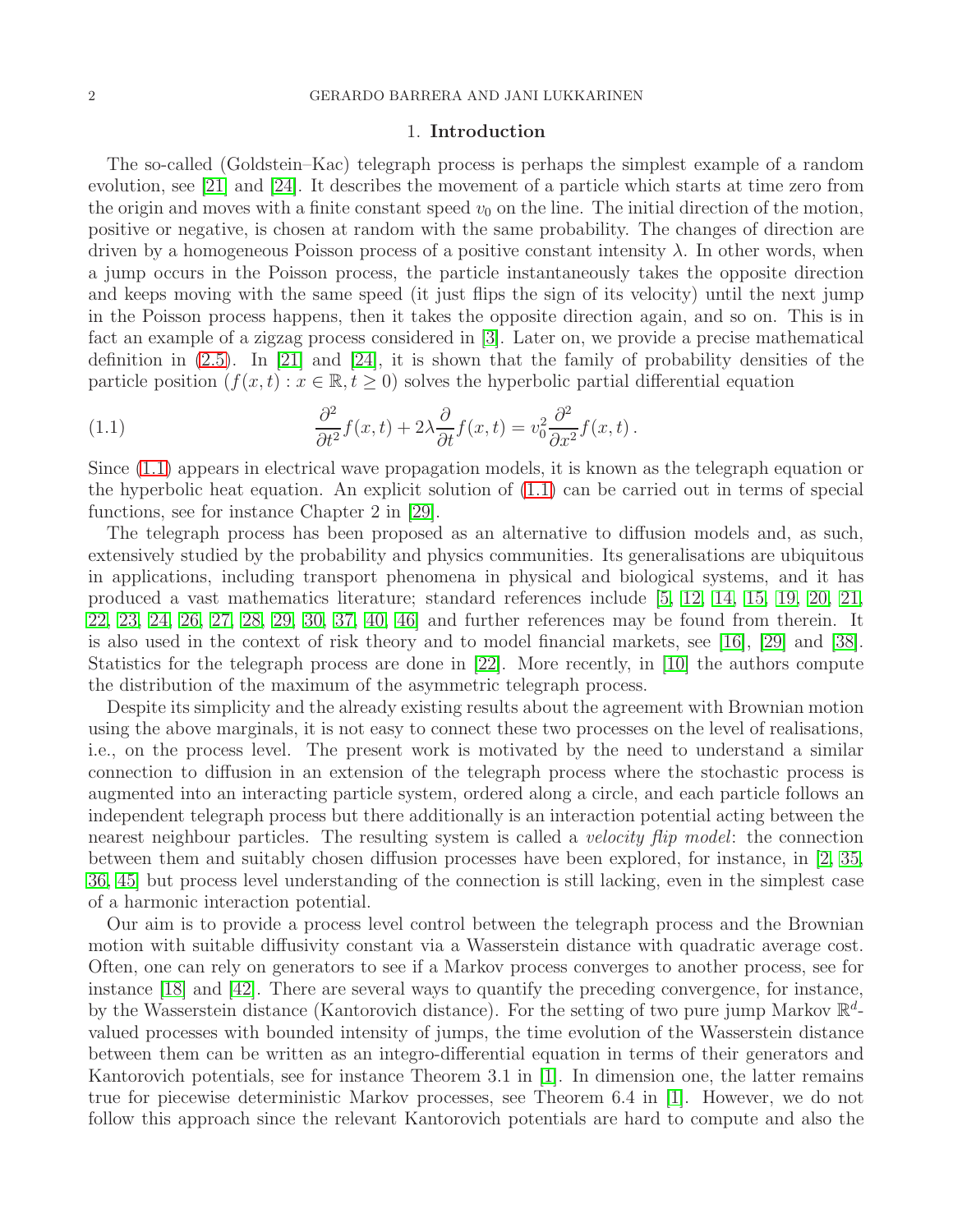process level control, in which we are interested, is with respect to an average quadratic cost function given in  $(2.10)$  below. This is in fact a natural distance between process; we refer to [\[4\]](#page-57-15) for further details. For diffusions, under regular assumptions on their coefficients, by analytical approach the Wasserstein distance and total variation distance can be estimated, see Theorem 1.1 in [\[6\]](#page-57-16). By coupling approach, in [\[17\]](#page-57-17) the authors obtain bounds of the total variation distance between two multidimensional Itô processes with different drifts. We point out that in general, it is difficult to obtain rates of convergence by the generator approach or for functional limit theorems. One possible approach is offered by the so-called Stein's method, see [\[9\]](#page-57-18), [\[11\]](#page-57-19), although also this tool is difficult to implement in the present case.

In this manuscript we present non-asymptotic estimates between the telegraph process and the Brownian motion with suitable diffusivity constant. The main mathematical tools for the rigorous control of the estimates are coupling techniques. We do not require explicit knowledge of the marginals of the corresponding processes. Roughly speaking, the idea is to compare the telegraph process with a decoupled process (perturbed random walk) via the coin-flip coupling (see [\[33\]](#page-58-14) or Appendix A in [\[44\]](#page-58-15)). Then we compare the decoupled process and the Brownian motion with suitable diffusivity constant. Since the decoupled process has zero mean at even jumps, the latter is done in two steps via the synchronous coupling and the celebrated Komlós–Major–Tusnády coupling (see [\[31\]](#page-58-16) and [\[32\]](#page-58-17)). The argument is detailed in Section [3.](#page-9-0) As a consequence of our main result, Theorem [2.1,](#page-7-0) we obtain non-asymptotic estimates for the time average of p-th moments.

The paper is organised as follows: Section [2](#page-2-0) lays out the setting, the main result Theorem [2.1](#page-7-0) and its consequences formulated as Corollary [2.7](#page-8-0) and Corollary [2.9.](#page-8-1) Section [3](#page-9-0) sketches the steps leading to the proof of the main result Theorem [2.1,](#page-7-0) which boils down to the proofs of Proposition [3.1,](#page-11-1) Proposition [3.2](#page-11-2) and Lemma [3.3.](#page-12-2) Proposition [3.1](#page-11-1) is proved in Section [4,](#page-12-0) Proposition [3.2](#page-11-2) is shown in Section [5](#page-24-0) and Lemma [3.3](#page-12-2) is proved Section [6.](#page-32-0) Finally, there is an Appendix which collects main technical results and estimates used in the main text. It is divided in four subsections: Appendix [A](#page-39-0) yields quantitative estimates of moments, Appendix [B](#page-44-0) establishes coupling estimates between the free velocity flip model and a suitable Brownian motion, Appendix [C](#page-49-0) gives integration formulas for the Dirac δ-constrain probability measure, and Appendix [D](#page-55-0) provides basic auxiliary results.

## 2. The setting and the main results

<span id="page-2-0"></span>This section is divided in four subsections. We start by introducing the model and the notation in Subsection [2.1.](#page-2-1) Then, we discuss related works in Subsection [2.2.](#page-4-0) Next, we define the metric in which we compare our processes in Subsection [2.3.](#page-4-1) Finally, the main result and its consequences are given in Subsection [2.4.](#page-6-0)

<span id="page-2-1"></span>2.1. Construction of the free velocity flip model. Let  $\mathbb{N} = \{1, 2, ..., \}$ ,  $\mathbb{N}_0 = \mathbb{N} \cup \{0\}$  and  $\mathbb{R}_* := (0, \infty)$ . For any  $\mathfrak{d} \in \mathbb{R}_*^{\mathbb{N}} := \{z = (z_1, z_2, \ldots, ) : z_j \in \mathbb{R}_* \text{ for all } j \in \mathbb{N}\}, \mathfrak{d} = (\delta_1, \delta_2, \ldots, )$ , we set  $t_0(\mathfrak{d}) := 0$  and

<span id="page-2-3"></span>(2.1) 
$$
t_n(\mathfrak{d}) := \sum_{k=1}^n \delta_k \quad \text{for any} \quad n \in \mathbb{N}.
$$

We define the set of admissible sequences  $\Delta_{\infty}$  by

<span id="page-2-2"></span>(2.2) 
$$
\Delta_{\infty} := \left\{ \mathfrak{d} \in \mathbb{R}_{*}^{\mathbb{N}} : \sum_{k=1}^{\infty} \delta_{k} = \infty \right\}.
$$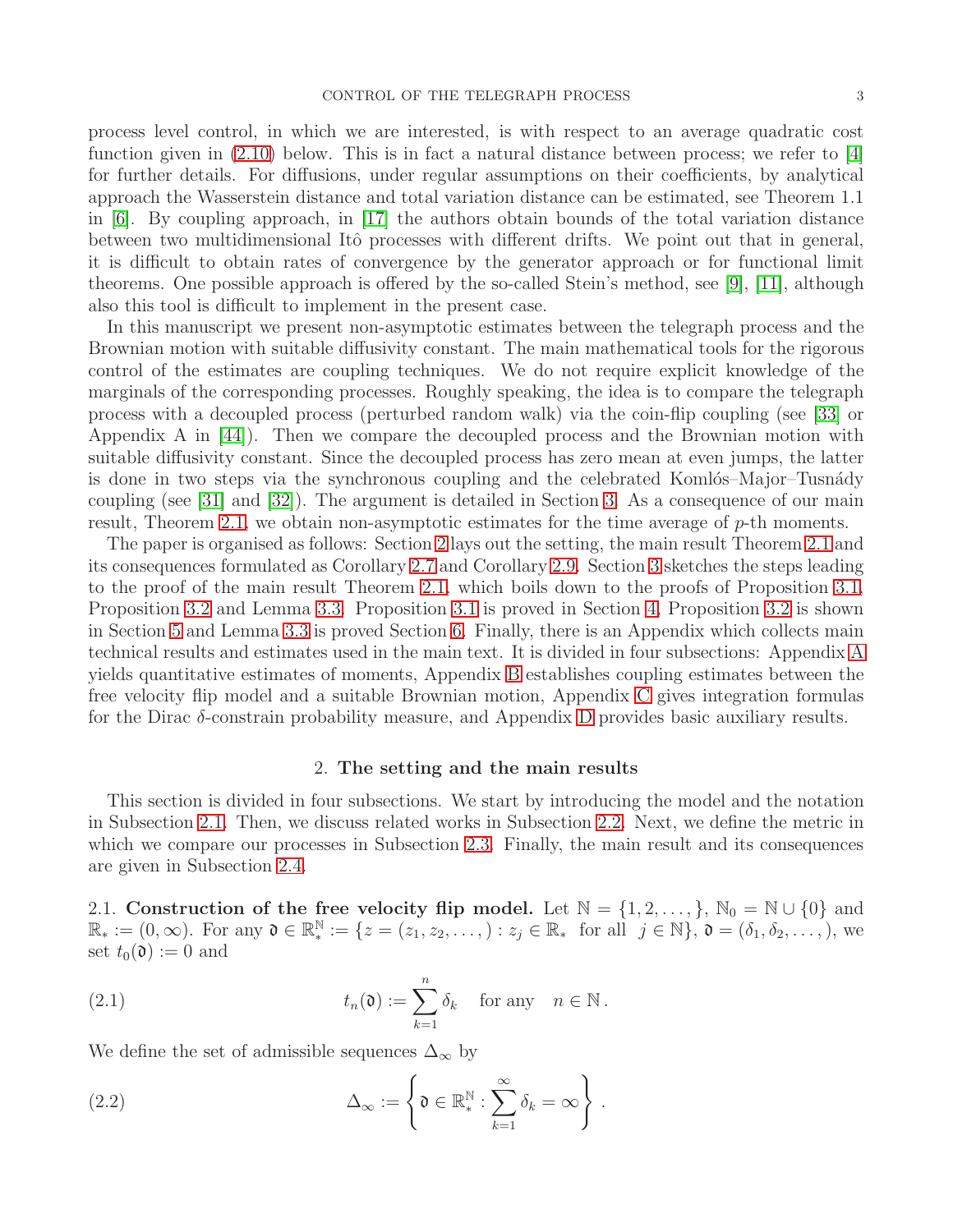In other words,  $\mathfrak{d} \in \Delta_{\infty}$  if and only if  $t_n(\mathfrak{d}) \to \infty$  as  $n \to \infty$ . For each  $\mathfrak{d} \in \Delta_{\infty}$  we set

<span id="page-3-2"></span>(2.3) 
$$
N: \Delta_{\infty} \longrightarrow \mathcal{D}([0, \infty), \mathbb{R})
$$

$$
\mathfrak{d} \longmapsto N(\cdot; \mathfrak{d}): t \mapsto N(t; \mathfrak{d}) = \sup \{n \in \mathbb{N}_0 \, | \, t_n(\mathfrak{d}) \le t\},
$$

where  $\mathcal{D}([0,\infty),\mathbb{R})$  denote the set of Càdlàg paths defined on  $[0,\infty)$  and taking values on R. We observe that the function  $t \mapsto N(t; \mathfrak{d})$  is non-decreasing.

The sequence  $\mathfrak d$  is taken to encode the waiting times between jumps for a certain piecewise linear path  $(X(t; \mathfrak{d}) : 0 \leq t < \infty)$ . We point out that then  $N(t; \mathfrak{d})$  corresponds to the number of jumps which have occurred by the time t. The process  $X$ , which can be identified with a "free velocity" flip process path in one dimension", is defined by the following properties:

- (1) Instantaneous position  $X(t; \mathfrak{d}) \in \mathbb{R}$ ,
- (2) starting velocity is  $v_0 \in \mathbb{R}$ , and
- (3) at each "jump" the velocity flips its sign,  $V(t; \mathfrak{d}) \mapsto -V(t; \mathfrak{d})$ . More precisely,

 $V(t; \mathfrak{d}) := v_0(-1)^{N(t; \mathfrak{d})}$  for all  $t \geq 0$ .

For simplicity, we assume that the initial position is zero, that is,  $X(0; \mathfrak{d}) = 0$ . Then we explicitly define the free velocity flip path  $X$  as follows:

<span id="page-3-3"></span>(2.4)  
\n
$$
X : \Delta_{\infty} \longrightarrow C([0, \infty), \mathbb{R})
$$
\n
$$
\mathfrak{d} \longrightarrow X(\cdot; \mathfrak{d}) : t \mapsto X(t; \mathfrak{d}) := \int_0^t ds \, V(s; \mathfrak{d}),
$$

where  $\mathcal{C}([0,\infty),\mathbb{R})$  denotes the set of continuous paths defined on  $[0,\infty)$  and taking values on  $\mathbb{R}$ . It is not hard to see that for any  $\mathfrak{d} \in \Delta_{\infty}$  and  $t \geq 0$ ,

<span id="page-3-0"></span>(2.5) 
$$
X(t; \mathfrak{d}) = v_0 \sum_{k=1}^{M} (-1)^{k-1} \delta_k + v_0 (-1)^M (t - t_M(\mathfrak{d})), \quad M = N(t; \mathfrak{d}),
$$

with the convention that  $\sum_{k=a}^{b}(\cdots) = 0$  whenever  $a > b$ ,  $a, b \in \mathbb{Z}$ . In particular, for  $t \in [0, \delta_1)$ , we have  $X(t; \mathfrak{d}) = v_0 t$ . Also, by definition of N, we have

$$
|v_0(-1)^M(t-t_M(\mathfrak{d}))| \leq |v_0|(t_{M+1}(\mathfrak{d})-t_M(\mathfrak{d})) = |v_0|\delta_{M+1}.
$$

**Notation.** When the sequence  $\mathfrak{d} = (\delta_k : k \in \mathbb{N})$  is distributed according to the infinite product measure of exponential distributions with parameter  $\lambda > 0$ , from here on we always write  $\epsilon =$  $(s_1, s_2 \ldots)$  instead of  $\mathfrak{d}$ .

We note that  $\mathfrak{s} \in \Delta_{\infty}$  almost surely and also  $N(t; \mathfrak{s}) < \infty$  for any  $t \geq 0$  almost surely. In fact,  $N(t; \mathfrak{s})$  is the unique (random) value  $n \in \mathbb{N}_0$  for which  $t_n(\mathfrak{s}) \leq t < t_{n+1}(\mathfrak{s})$  and the process

<span id="page-3-1"></span>(2.6) 
$$
(N(t; \mathfrak{s}) : t \ge 0)
$$
 is called a Poisson process of intensity  $\lambda$ .

For further details about Poisson processes we recommend the monographies [\[8\]](#page-57-20) and [\[39\]](#page-58-18). We denote by  $(\Omega, \mathcal{F}, \mathbb{P})$  the complete probability space where  $X^{\mathfrak{s}} := (X(t; \mathfrak{s}) : t \ge 0)$  is defined and by E the expectation with respect to P. The vector process  $((X(t; \mathfrak{s}), V(t; \mathfrak{s})): t > 0)$  is Markovian on the state space  $\mathbb{R} \times \{-v_0, v_0\}$ , see for instance Section 12.1, p. 469 in [\[18\]](#page-57-13). However, the marginal process  $X^{\mathfrak{s}}$  is not itself Markovian for any non-zero initial velocity  $v_0$ .

Note that for  $v_0 = 0$  we have  $X(t; \mathfrak{s}) = 0$  for all  $t \geq 0$ . In the rest of the manuscript we always assume that  $v_0 \in \mathbb{R} \setminus \{0\}$ . We point out that the free velocity flip model corresponds to the so-called Goldstein–Kac telegraph process when the initial velocity  $v_0$  is chosen at random from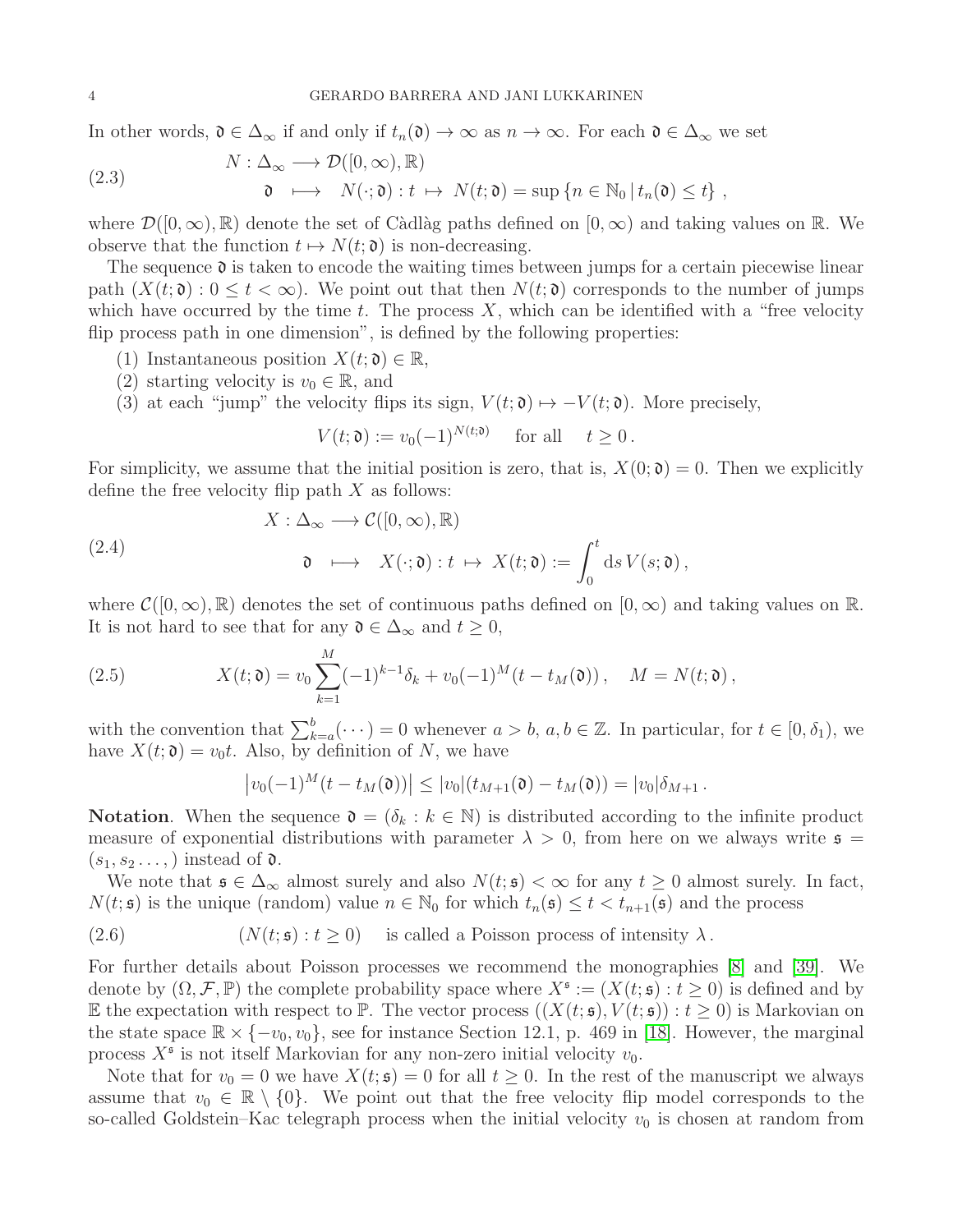the uniform distribution on {−1, 1} (Rademacher distribution) and independent from the Poisson process  $(N(t; \mathfrak{s}) : t \geq 0)$ . In this scenario, a straightforward computation yields

$$
\mathbb{E}\big[e^{-zV(t)}\big] = \cosh(z) \quad \text{ for any } z \in \mathbb{R} \quad \text{ and } \quad t \ge 0,
$$

where cosh denotes the hyperbolic cosine function, and hence the velocity process  $(V(t): t \geq 0)$  is stationary.

In what follows we do not assume that  $v_0$  is random. Nevertheless, our main result and its consequences hold true as soon as we assume that  $v_0$  is a random variable with finite inverse second moment and independent of the Poisson process  $(N(t; \mathfrak{s}) : t \geq 0)$ . Hence, it covers the Goldstein–Kac telegraph process. The variance of  $X(t; \mathfrak{s})$ ,  $Var(X(t; \mathfrak{s}))$ , is given by

<span id="page-4-2"></span>(2.7) 
$$
\operatorname{Var}\left[X(t;\mathfrak{s})\right] = \frac{v_0^2}{\lambda^2} \left(\lambda t + e^{-2\lambda t} - \frac{e^{-4\lambda t}}{4} - \frac{3}{4}\right) \quad \text{for all} \quad t \ge 0.
$$

For details, see Item (2) of Lemma [B.1](#page-44-1) in Appendix [B.](#page-44-0)

We also choose a target spatial scale,  $L > 0$ , and time scale,  $T > 0$ , in which we wish to control the position of the process X. The evolution of the process  $X$  will then be most conveniently described in terms of the following scaling parameters:

<span id="page-4-3"></span>(2.8) 
$$
T_* := \lambda T
$$
 and  $L_* = |v_0|^{-1} \lambda L$ .

By formula [\(2.7\)](#page-4-2) we have

$$
\text{Var}\left[L^{-1}X(T;\mathfrak{s})\right] = \frac{T_*}{L_*^2} + \frac{1}{L_*^2} \left(e^{-2T_*} - \frac{e^{-4T_*}}{4} - \frac{3}{4}\right) \,.
$$

The latter suggests that for  $T_* \to \infty$ ,  $L_* \to \infty$ ,  $T_*/L_*^2 \to \zeta$  for some  $\zeta > 0$ , the scaling process  $(L^{-1}X(t; \mathfrak{s}): 0 \leq t \leq T)$  should behave as the Brownian motion with suitable diffusivity coefficient.

<span id="page-4-0"></span>2.2. Related works. It is well-known that, under a suitable scaling, the telegraph process satisfies a functional central limit theorem. To be more precise, if  $\lambda \to \infty$  and  $v_0 \to \infty$  such that  $v_0^2/\lambda \to 1$ , then the telegraph process  $(X(t; \mathfrak{s}) : 0 \leq t < \infty)$  converges weakly in  $\mathcal{C}([0, \infty), \mathbb{R})$  to a standard Brownian motion  $W = (W(t) : t \geq 0)$ , see for instance Theorem 1.1 in [\[5\]](#page-57-3) and the references therein. Using the fact that the evolution equation associated to  $(X(t; \mathfrak{s}) : 0 \leq t \leq \infty)$  is given by the telegraph partial differential equation [\(1.1\)](#page-1-1), asymptotics for the transition probability can be carried out in terms of Bessel functions, see [\[40\]](#page-58-8). However, up to our knowledge, the unique reference discussing about rate of convergence of the fixed rescaled time marginal to the corresponding Gaussian distribution is [\[23\]](#page-58-2), in which an expansion of length two is carried out for the marginal  $X(t; \mathfrak{s})$  based on the marginal  $W(t)/\sqrt{\lambda}$ . The error term is of order  $\mathcal{O}(t)$  as  $t \to \infty$ .

We emphasize that the main Theorem [2.1](#page-7-0) of this paper states a non-asymptotic estimate in the average quadratic Wasserstein metric between the processes  $(L^{-1}X(t; \mathfrak{s}) : t \ge 0)$  and a Brownian motion (not necessarily standard). This, in particular, implies Theorem 1.1 in [\[5\]](#page-57-3) when  $\lambda \to \infty$ and  $v_0 \to \infty$  in such a way that  $v_0^2/\lambda \to 1$ . The latter is referred as a singular perturbation scale in [\[23\]](#page-58-2).

### <span id="page-4-1"></span>2.3. Comparing two stochastic processes.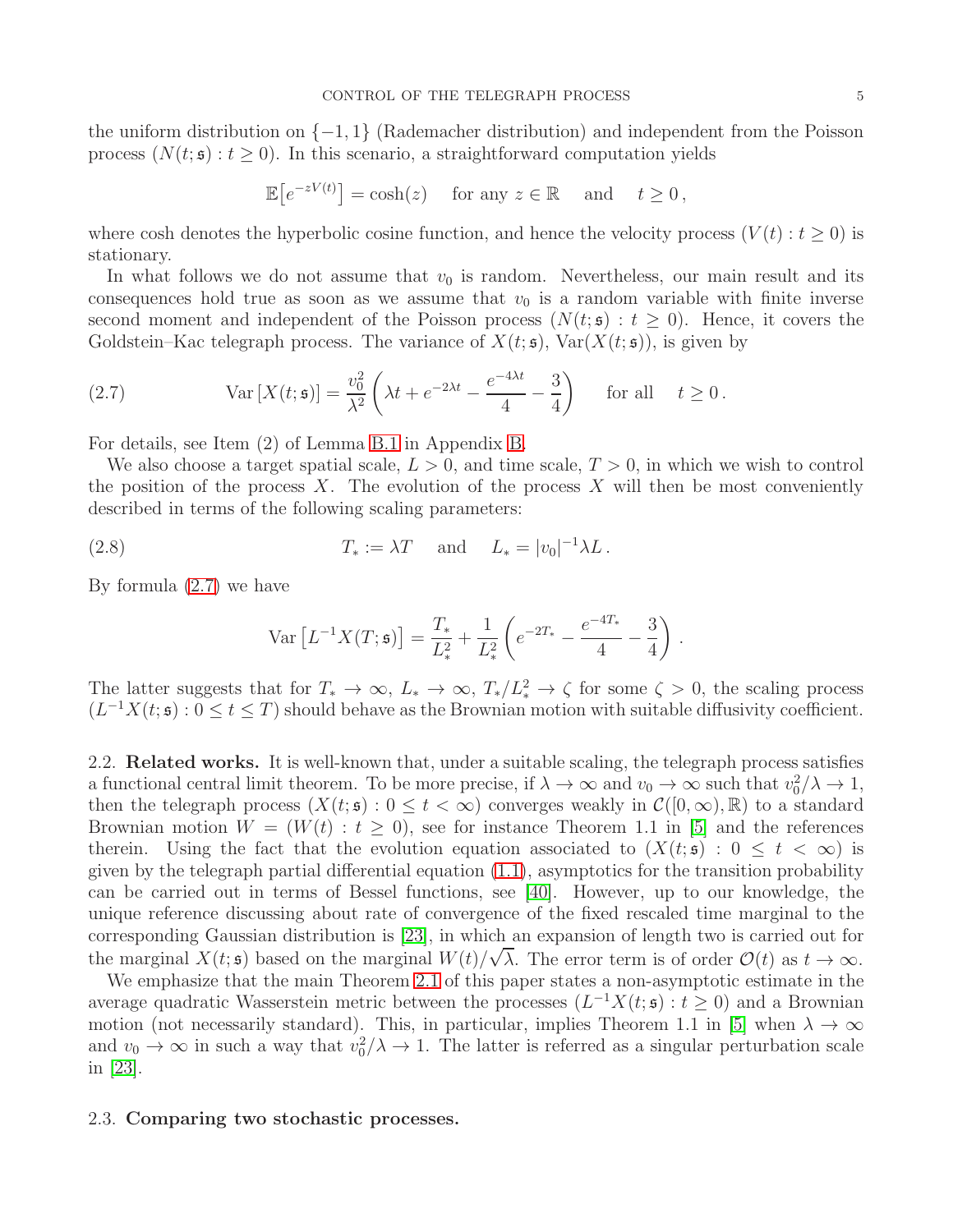<span id="page-5-0"></span>2.3.1. Coupling and Wasserstein metric. The Wasserstein metric is used to measure the distance between two probability measures on a Radon space. Polish spaces are standard examples of Radon spaces. Let  $d \in \mathbb{N}$  and consider two stochastic processes  $(X(t): t > 0)$  and  $(Y(t): t > 0)$ defined on the probability space  $(\Omega, \mathcal{F}, \mathbb{P})$  and taking values in  $\mathbb{R}^d$ . The Skorokhod space (Radon space) consisting of the set of right-continuous with left limits functions taking values in  $\mathbb{R}^d$  is denoted by  $\mathcal{D}([0,\infty),\mathbb{R}^d)$  and assume that the trajectories of the processes  $(X(t): t \geq 0)$  and  $(Y(t): t \geq 0)$  belong to  $\mathcal{D}([0,\infty), \mathbb{R}^d)$ . Let  $T > 0$  be a *target time scale*, and denote by  $\mu_1(dX)$ and  $\mu_2(\mathrm{d}Y)$  the probability measures of the processes  $(X(t): t > 0)$  and  $(Y(t): t > 0)$ , respectively, restricted to times t with  $0 \le t \le T$ . Then we define the *average quadratic cost function* 

<span id="page-5-4"></span>(2.9) 
$$
c_2(X,Y) := \frac{1}{T} \int_0^T ds \, \|X(s) - Y(s)\|^2,
$$

where  $\|\cdot\|$  denotes the Euclidean norm on  $\mathbb{R}^d$ . The corresponding Wasserstein distance of order 2 with cost function  $c_2$  between  $\mu_1$  and  $\mu_2$ ,  $\mathcal{W}_2(\mu_1, \mu_2)$ , is defined by

<span id="page-5-2"></span>(2.10)  

$$
\mathcal{W}_2(\mu_1, \mu_2) := \left(\inf_{\gamma} \int \gamma(dX, dY) c_2(X, Y)\right)^{1/2} = \left(\inf_{\gamma} \int \gamma(dX, dY) \frac{1}{T} \int_0^T ds ||X(s) - Y(s)||^2\right)^{1/2},
$$

where the infimum is taken over all couplings  $\gamma$  between the probability measures  $\mu_1$  and  $\mu_2$ . In other words, for all continuous and bounded observables  $h : \mathcal{D}([0, T], \mathbb{R}^d) \to \mathbb{C}$  it follows

$$
\int \gamma(\mathrm{d}X, \mathrm{d}Y)h(X) = \int \mu_1(\mathrm{d}X)h(X) \text{ and } \int \gamma(\mathrm{d}X, \mathrm{d}Y)h(Y) = \int \mu_2(\mathrm{d}Y)h(Y).
$$

For shorthand, we write  $\mathcal{W}_2(X, Y)$  in place of  $\mathcal{W}_2(\mu_1, \mu_2)$ . We point out that [\(2.10\)](#page-5-2) defines a natural distance between stochastic processes, see for instance [\[4\]](#page-57-15). Indeed,  $\mathcal{W}_2$  defines a metric that metrizes the weak topology on the set of probability measures  $\eta$  on  $L^2([0,T], \mathbb{R}^d)$  such that

$$
\int_{L^2([0,T],\mathbb{R}^d)} \eta(\mathrm{d}X) \int_0^T \mathrm{d}s \|X(s)\|^2 < \infty.
$$

Unfortunately, the numerical computation of  $\mathcal{W}_2$  or any other Wasserstein metric on an infinite dimensional space is very difficult. For basic definitions, properties and notions related to couplings and Wasserstein metrics, we refer to [\[41\]](#page-58-19) and [\[47\]](#page-59-1).

<span id="page-5-1"></span>2.3.2. **Global estimate for moments**. Let  $w : \mathbb{R}^d \to [0, \infty)$  be a weight function which yields an  $L^2$ -integrable observable with respect to  $\mu_1$  and  $\mu_2$ . To be more precise, we require that

<span id="page-5-5"></span>(2.11) 
$$
C_1^2 := \int \mu_1(\mathrm{d}X) \frac{1}{T} \int_0^T \mathrm{d}s \, (w(X(s)))^2 < \infty \quad \text{and}
$$
\n
$$
C_2^2 := \int \mu_2(\mathrm{d}Y) \frac{1}{T} \int_0^T \mathrm{d}s \, (w(Y(s)))^2 < \infty \, .
$$

Consider then any measurable function  $f : \mathbb{R}^d \to \mathbb{C}$  which is "w-Lipschitz", in the following precise sense: there is a Lipschitz constant  $K \geq 0$  such that

<span id="page-5-3"></span>(2.12) 
$$
|f(x) - f(y)| \le K \frac{w(x) + w(y)}{2} ||x - y|| \text{ for all } x, y \in \mathbb{R}^d,
$$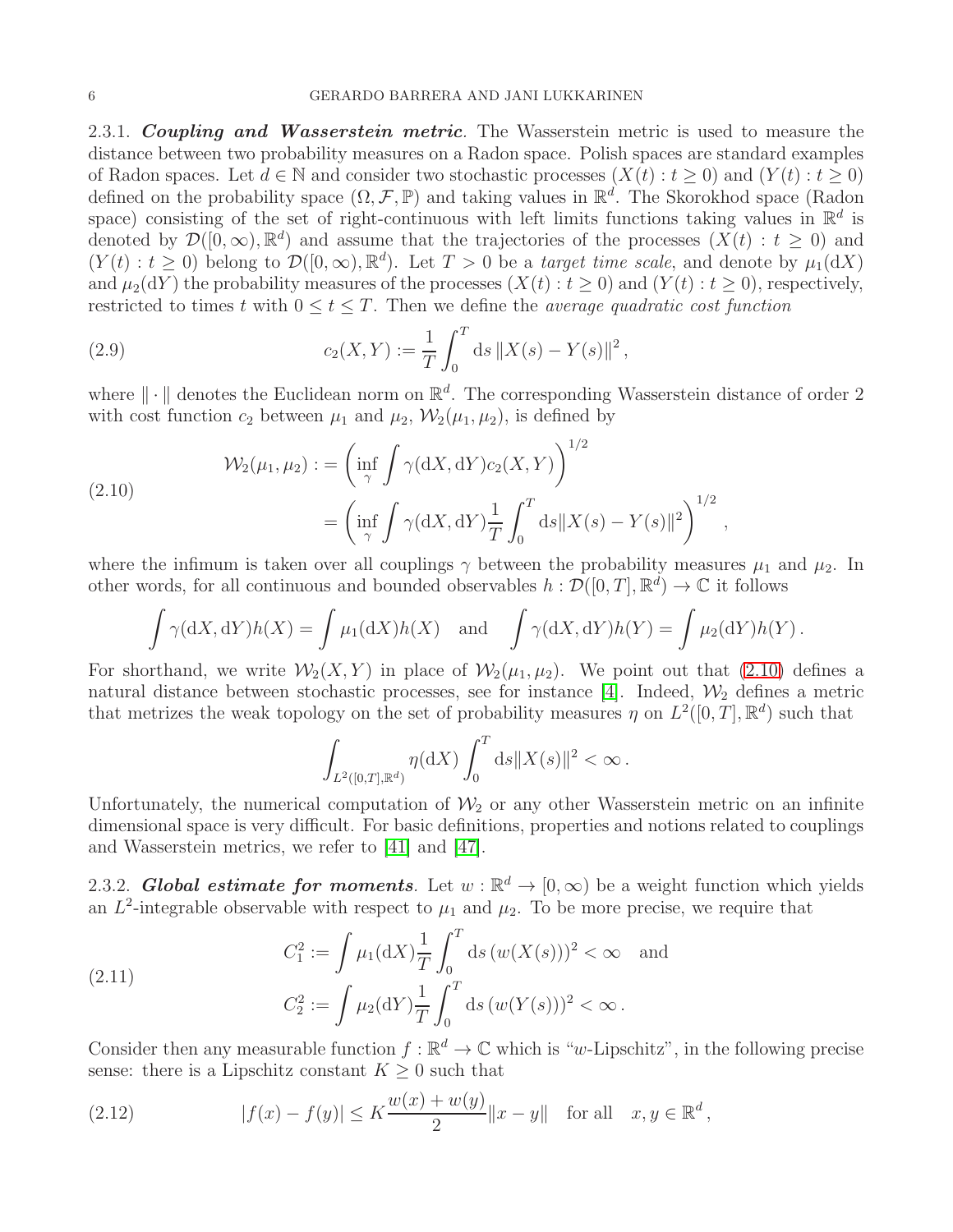where  $\lfloor \cdot \rfloor$  denotes the modulus of a complex number. The preceding condition [\(2.12\)](#page-5-3) is chosen to obtain upper bounds for the error as we see in [\(2.14\)](#page-6-1). The preceding definition [\(2.12\)](#page-5-3) is motivated by the following observation: for any  $p > 0$  it follows that

<span id="page-6-2"></span>(2.13) 
$$
||x|^p - |y|^p| \le K \frac{w(x) + w(y)}{2} |x - y| \text{ for all } x, y \in \mathbb{R},
$$

where  $K = 2p$  and  $w : \mathbb{R} \to [0, \infty)$  is given by  $w(z) = |z|^{p-1}$  for all  $z \in \mathbb{R}$ . For details see Lemma [B.2](#page-46-0) in Appendix [B.](#page-44-0) Inequality  $(2.13)$  implies that for the p-th moment observables, the estimation of the corresponding  $C_1$  and  $C_2$  needs implicitly good estimates of the 2(p – 1)-th moments.

For short, we use the following standard notation  $\langle h \rangle_{\mu}$  to denote  $\int \mu(\mathrm{d}X)h(X)$  for any h:  $\mathcal{D}([0,T],\mathbb{C})\to\mathbb{C}$ . Then, in particular, for any coupling  $\gamma$  between  $\mu_1$  and  $\mu_2$  we have

$$
\left| \left\langle \frac{1}{T} \int_0^T ds f(X(s)) \right\rangle_{\mu_1} - \left\langle \frac{1}{T} \int_0^T ds f(Y(s)) \right\rangle_{\mu_2} \right|
$$
  
\n
$$
= \left| \int \gamma (dX, dY) \frac{1}{T} \int_0^T ds \left( f(X(s)) - f(Y(s)) \right) \right|
$$
  
\n
$$
\leq \int \gamma (dX, dY) \frac{1}{T} \int_0^T ds \frac{K}{2} (w(X(s)) + w(Y(s))) \|X(s) - Y(s)\|
$$
  
\n
$$
\leq \frac{K}{2} \left[ \int \gamma (dX, dY) \frac{1}{T} \int_0^T ds (w(X(s)) + w(Y(s)))^2 \right]^{1/2}
$$
  
\n
$$
\times \left[ \int \gamma (dX, dY) \frac{1}{T} \int_0^T ds \|X(s) - Y(s)\|^2 \right]^{1/2}
$$
  
\n
$$
\leq \frac{K}{\sqrt{2}} \left[ C_1^2 + C_2^2 \right]^{1/2} \left[ \int \gamma (dX, dY) c_2(X, Y) \right]^{1/2},
$$

where we have used Hölder's inequality twice. Since this is true for any coupling  $\gamma$ , we obtain an explicit estimate for time-averages using the Wasserstein distance  $\mathcal{W}_2$  defined in [\(2.10\)](#page-5-2). In other words, for any  $f$  satisfying  $(2.12)$  we have the global estimate

<span id="page-6-1"></span>(2.14) 
$$
\left| \left\langle \frac{1}{T} \int_0^T ds f(X(s)) \right\rangle_{\mu_1} - \left\langle \frac{1}{T} \int_0^T ds f(Y(s)) \right\rangle_{\mu_2} \right| \leq K \max \{C_1, C_2\} \mathcal{W}_2(X, Y).
$$

Moments of random variables are one of the most interesting and useful observables both from theoretical and practical points of view. Hence, the right-hand side of [\(2.14\)](#page-6-1) can be read as follows: good approximations in terms of the above  $\mathcal{W}_2$ -distance imply similar approximations for a large class of physically relevant time-averages.

<span id="page-6-0"></span>2.4. Main result and consequences. Given any stochastic process  $S = (S(t) : t > 0)$  and a target time  $T > 0$ , for convenience we define the projection process up to time T as follows:

$$
\mathbb{S}_{[0,T]} := (S(t) : 0 \le t \le T).
$$

Recall that  $X^{\mathfrak{s}} = (X(t; \mathfrak{s}) : t \geq 0)$  denotes the velocity flip model defined in [\(2.5\)](#page-3-0), where  $\mathfrak{s}$  is sampled from an infinite product of exponential distribution of parameter  $\lambda$ . For any  $L > 0$  and  $T > 0$  we consider the corresponding projection process  $L^{-1}\mathbb{X}_{\mathbb{N}}^{5}$  $_{[0,T]}^{\mathfrak{s}}$  and we compare it with the projection process  $\mathbb{B}_{[0,T]}$  of a Brownian motion  $B = (B(t): t \ge 0)$  with diffusivity constant given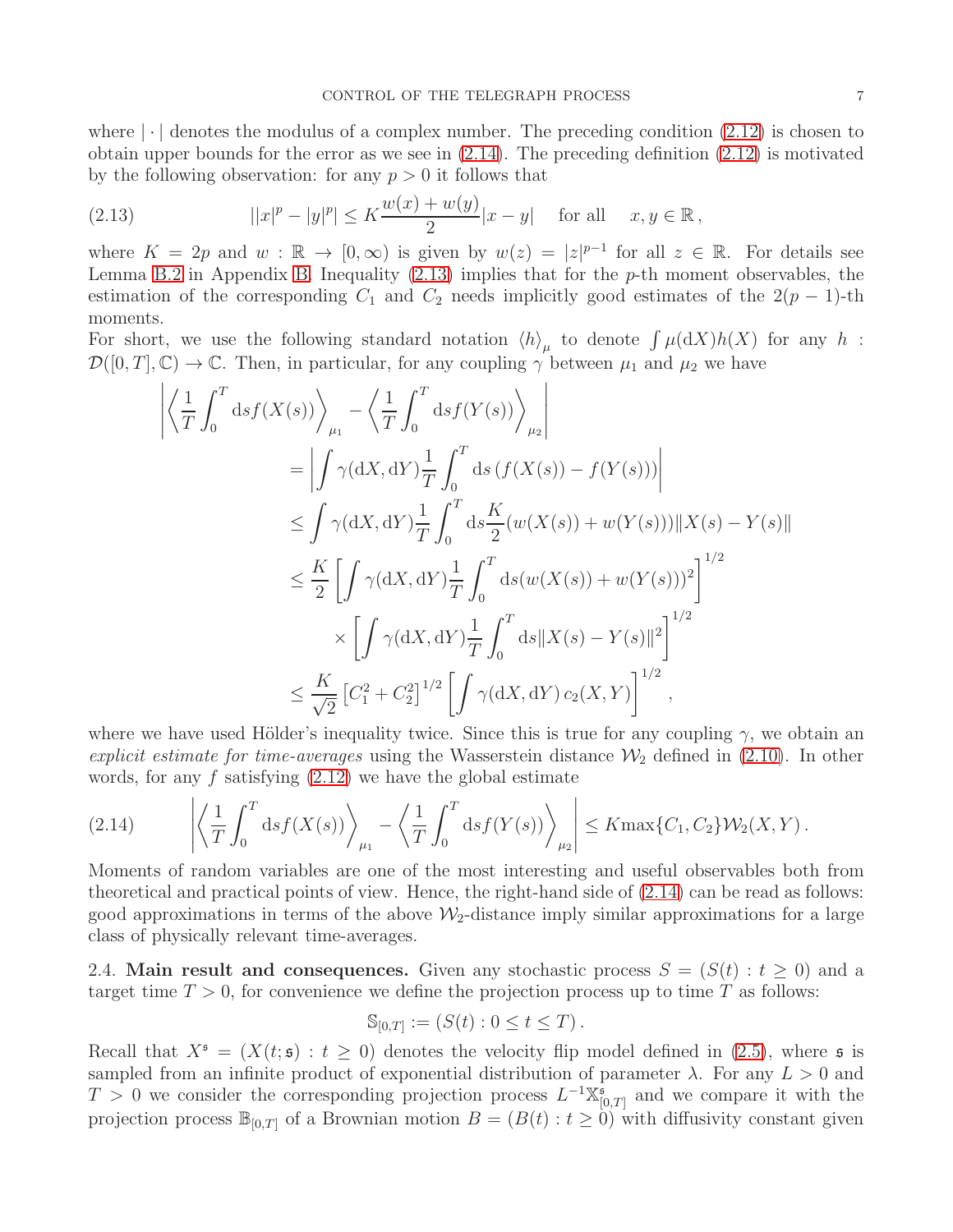by  $\sigma^2 = L^{-2} v_0^2 \lambda^{-1}$ . The independent coupling between  $L^{-1} \mathbb{X}_{[0]}^*$  $\mathbb{B}_{[0,T]}$  and  $\mathbb{B}_{[0,T]}$  yields the following crude estimate: for any  $L > 0$ ,  $T > 0$ ,  $\lambda > 0$  and  $v_0 \in \mathbb{R} \setminus \{0\}$  it follows that

,

<span id="page-7-1"></span>
$$
(2.15) \qquad \mathcal{W}_2\left(L^{-1}\mathbb{X}_{[0,T]}^{\mathfrak{s}},\mathbb{B}_{[0,T]}\right) \leq \left(\frac{1}{4T_*L_*^2}\left(1-e^{-2T_*}\right) - \frac{1}{2L_*^2} + \frac{T_*}{L_*^2}\right)^{1/2}
$$

where the scaling parameters are given by  $T_* = \lambda T$  and  $L_* = |v_0|^{-1} \lambda L$ . For details for we refer to Lemma [B.4](#page-48-0) in Appendix [B.](#page-44-0) If we do not use the independent coupling and we just apply Hölder's inequality for the cross term  $\mathbb{E}[L^{-1}X(s;\mathfrak{s})B(s)]$ , we pay the price of a factor  $\sqrt{2}$  in the right-hand side of the preceding estimate. Nevertheless, for  $T_* \to \infty$  and  $L_* \to \infty$  in such way that  $T_*/L^2_* \to \zeta > 0$  for some  $\zeta > 0$ , the right-hand side of [\(2.15\)](#page-7-1) tends to  $\zeta^{1/2}$  and hence it is not informative.

The main result of this manuscript is the following.

<span id="page-7-0"></span>Theorem 2.1 (Brownian motion approximation of the free velocity flip model).

<span id="page-7-3"></span>
$$
(2.16) \t\t W_2\left(L^{-1}\mathbb{X}_{[0,T]}^{\mathfrak{s}},\mathbb{B}_{[0,T]}\right)\leq C\sqrt{T_{*}L^{-2}_{*}}T_*^{-1/4}\left(\sqrt{\ln(T_*+3)}+T_*^{-3/4}\right)+CL_*^{-1},
$$

where the constants  $T_*$  and  $L_*$  are given by

<span id="page-7-4"></span>(2.17)  $T_* := \lambda T, \qquad L_* = |v_0|^{-1} \lambda L,$ 

and the diffusivity constant of the Brownian motion  $B := (B(t) : t \ge 0)$  is defined by

<span id="page-7-2"></span>(2.18) 
$$
\sigma^2 := L^{-2} \frac{v_0^2}{\lambda}.
$$

We continue to rely on the notations and assumptions in Theorem [2.1.](#page-7-0) We point out that the average cost and the time-one cost are linked by a deterministic time-change of the processes.

**Remark 2.2** (The average cost vs. the time-one cost). The cost function  $c_2$  defined in [\(2.9\)](#page-5-4) depends on the target time  $T$  and hence the corresponding Wasserstein distance  $\mathcal{W}_2$  defined in  $(2.10)$  also depends on T. For any  $t \geq 0$  we set

$$
\widetilde{X}(t; \mathfrak{s}) := L^{-1} X(Tt; \mathfrak{s}) \quad \text{and} \quad \widetilde{B}(t) := B(Tt).
$$

Then we have

$$
\mathcal{W}_2\left(L^{-1}\mathbb{X}_{[0,T]}^{\mathfrak{s}},\mathbb{B}_{[0,T]}\right)=\widetilde{\mathcal{W}}_2\left(\widetilde{\mathbb{X}}_{[0,1]}^{\mathfrak{s}},\widetilde{\mathbb{B}}_{[0,1]}\right)\,,
$$

where the cost function  $\tilde{c}_2$  of  $\mathcal{W}_2$  is given by

$$
\widetilde{c}_2(\widetilde{X}, \widetilde{B}) = \int_0^1 |\widetilde{X}(t; \mathfrak{s}) - \widetilde{B}(t)|^2 dt.
$$

We point out that the cost function  $\tilde{c}_2$  does not depend on the target time T and hence the distance  $\widetilde{\mathcal{W}}_2$  also does not depend on T.

Using the scale invariance property of the Brownian motion, we stress the dependence of [\(2.18\)](#page-7-2) in [\(2.16\)](#page-7-3).

<span id="page-7-5"></span>**Remark 2.3** (The diffusivity constant  $\sigma^2$ ). We note that [\(2.16\)](#page-7-3) can be rewritten as

$$
\mathcal{W}_2\left(L^{-1}\mathbb{X}_{[0,T]}^{\mathfrak{s}},\sigma\mathbb{W}_{[0,T]}\right) \leq C\sqrt{T_{*}L^{-2}_{*}}T_*^{-1/4}\left(\sqrt{\ln(T_*+3)}+T_*^{-3/4}\right)+CL_*^{-1},
$$

where  $(W(t): t \geq 0)$  is a standard Brownian motion.

We point out that the diffusive scaling limit is deduced from  $(2.16)$ .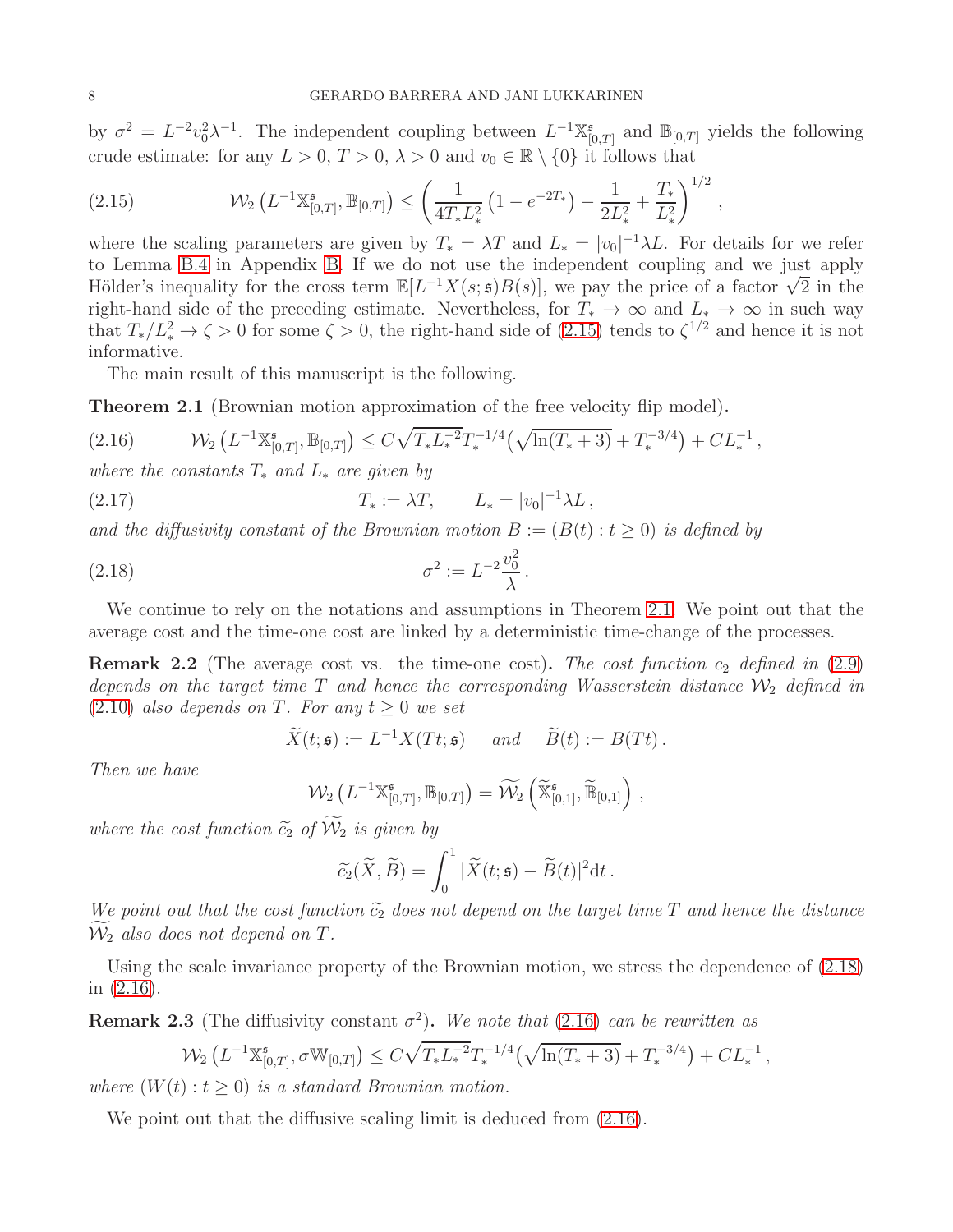**Remark 2.4** (Diffusive scaling limit). For  $T_* \to \infty$  and  $L_* \to \infty$  in such way that  $T_*/L_*^2 \to \zeta > 0$ for some  $\zeta > 0$ , the right-hand side of  $(2.16)$  is  $\mathcal{O}(\frac{T_*}{\epsilon})^{1/4}\sqrt{\ln(T_*+3)}$  and therefore tends to zero. For instance, choosing the diffusive scaling  $L = \sqrt{\frac{T v_0^2}{\lambda \zeta}}$  and taking  $T \to \infty$  produces such a limit.

Now, we describe the meaning of the parameters [\(2.17\)](#page-7-4).

**Remark 2.5** (The meaning of the parameters). Note that  $T_*$  is the mean of the number of jumps at time T and that  $L_* = \frac{1}{|v_0|\lambda^{-1}} L$  where  $|v_0|\lambda^{-1}$  is the mean free path of the unscaled process  $X^s$ . In other words,  $\langle |X(t_1(\mathfrak{s}); \mathfrak{s})| \rangle_{\mathfrak{s}} = |v_0| \lambda^{-1}$ , where  $t_1(\mathfrak{s}) = s_1$ .

**Remark 2.6** (A word about the constant C). The pure constant C of Theorem [2.1](#page-7-0) can be estimated explicitly from the proof. However, the estimates given in the proof are not optimal and the most likely lead to overestimation.

Next corollary yields a Brownian motion approximation of the telegraph process.

<span id="page-8-0"></span>Corollary 2.7 (Brownian motion approximation of the telegraph process). Suppose that all as-sumptions made in Theorem [2.1](#page-7-0) hold. Let  $L > 0$ ,  $T > 0$  and  $\lambda > 0$ . In addition, assume that the initial velocity  $v_0$  is chosen with the uniform distribution on the set  $\{-c, c\}$  for some  $c > 0$  and independent of the Poisson process  $(N(t; \mathfrak{s}) : t > 0)$  given in [\(2.6\)](#page-3-1). Then there exists a positive constant C such that for any  $L > 0$ ,  $T > 0$  and  $\lambda > 0$  it follows that

$$
\mathcal{W}_2\left(L^{-1}\mathbb{X}_{[0,T]}^{\mathfrak{s}},\mathbb{B}_{[0,T]}\right)\leq C\sqrt{T_{*}L^{-2}_{*}}T_*^{-1/4}\left(\sqrt{\ln(T_*+3)}+T_*^{-3/4}\right)+CL_*^{-1}.
$$

We emphasize that the large flip rate limit is implied from  $(2.16)$ .

**Remark 2.8** (Large flip rate limit). If we choose  $L = 1$  and T arbitrary but fixed,  $\lambda \to \infty$  and  $|v_0| = c \rightarrow \infty$  in such a way that  $c^2/\lambda \rightarrow 1$  we reproduce the limit used in Theorem 1.1 of [\[5\]](#page-57-3). On the other hand, then we have

$$
C\sqrt{T_{*}L_{*}^{-2}}T_{*}^{-1/4}(\sqrt{\ln(T_{*}+3)}+T_{*}^{-3/4})+CL_{*}^{-1}= \mathcal{O}\big(\lambda^{-1/4}\sqrt{\ln(\lambda)}\big).
$$

Therefore, Corollary [2.7](#page-8-0) with the help of Remark [2.3](#page-7-5) implies that the process  $\mathbb{X}_{0}^{\mathsf{s}}$  $\int\limits_{[0,T]}^{5} \: convexes \: weakly$ in  $\mathcal{C}[0,T]$  to the distribution of a standard Brownian motion  $\mathbb{W}_{[0,T]}$ .

In addition, Theorem [2.1](#page-7-0) allows us to derive estimates for the time average of the  $p$ -th moments as follows.

<span id="page-8-1"></span>Corollary 2.9 (Time average of p-th moments). Suppose that all assumptions made in Theo-rem [2.1](#page-7-0) hold. Let  $p > 0$  and consider the observable  $f(x) = |x|^p$  for any  $x \in \mathbb{R}$ . Then for any  $L > 0$ ,  $T > 0$ ,  $\lambda > 0$  and  $v_0 \in \mathbb{R} \setminus \{0\}$  it follows that

$$
\left| \left\langle \frac{1}{T} \int_0^T ds \, f(L^{-1}X(s; \mathfrak{s})) \right\rangle_{\mu_1} - \left\langle \frac{1}{T} \int_0^T ds \, f(B(s)) \right\rangle_{\mu_2} \right| \leq 2p \max\{C_1, C_2\} \mathcal{W}_2\left(L^{-1} \mathbb{X}^{\mathfrak{s}}_{[0,T]}, \mathbb{B}_{[0,T]}\right) ,
$$

where  $C_1^2 = C_2^2 = 1$  if  $p = 1$ , whereas if  $p \neq 1$  we have

$$
C_1^2 \le \frac{\widetilde{C}T_*^{p-1}}{pL_*^{2(p-1)}} + \frac{C'T_*^{p-2}}{(p-1)L_*^{2(p-1)}}, \qquad C_2^2 = \frac{2^{p-1}\Gamma(\frac{2p-1}{2})}{p\sqrt{\pi}}\frac{T_*^{p-1}}{L_*^{2(p-1)}},
$$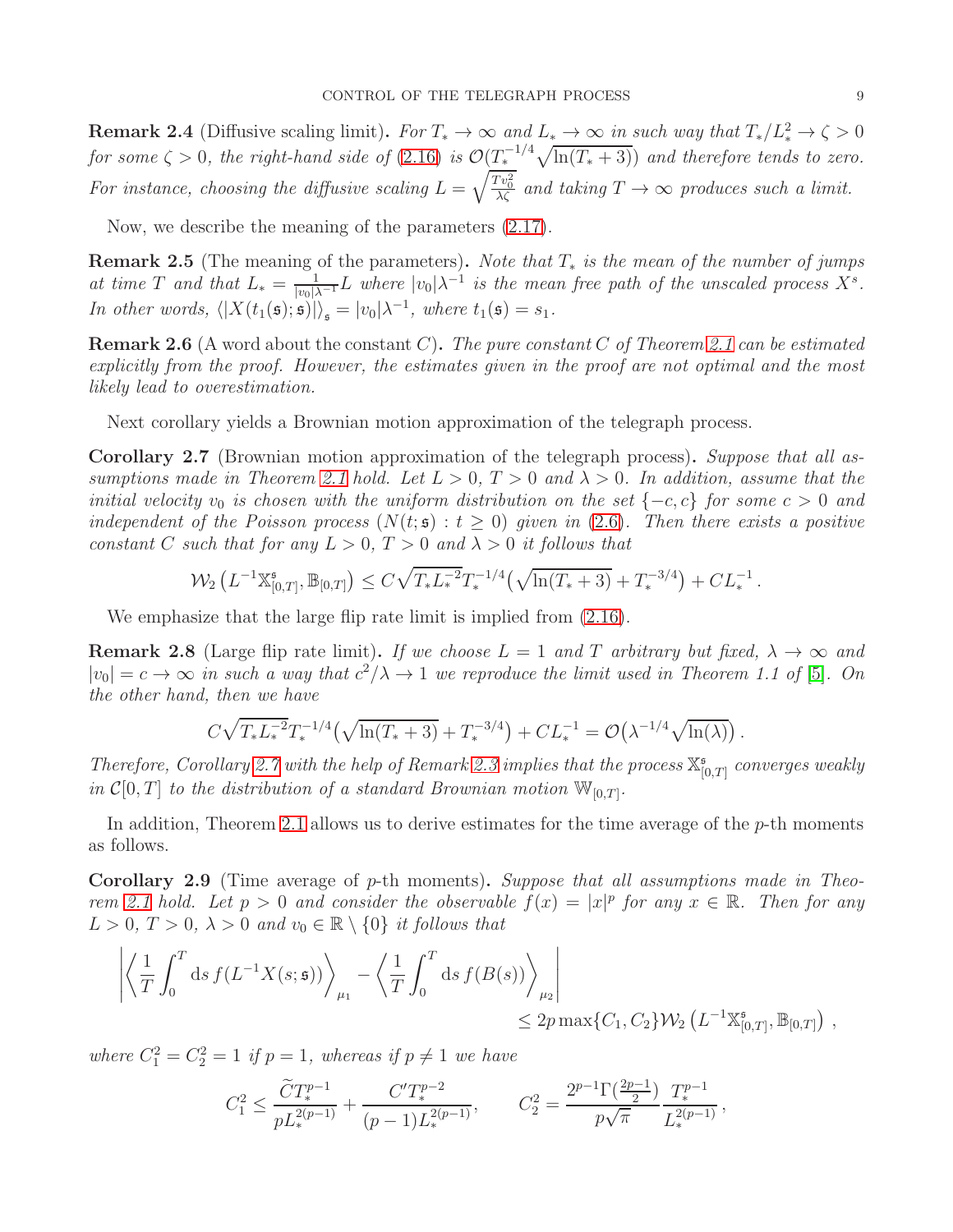the constants  $T_*$  and  $L_*$  are the scaling parameters that appear in [\(2.17\)](#page-7-4), C and C' are the constants that appear for  $r = 2(p-1)$  in Item (2), [\(B.1\)](#page-44-2), of Lemma [B.1](#page-44-1) in Appendix [B](#page-44-0) and  $\Gamma$  denotes the Gamma function.

In addition, if  $p \in \mathbb{N}$  and  $g(x) = x^p$  for  $x \in \mathbb{R}$ , then

$$
\left| \left\langle \frac{1}{T} \int_0^T ds \, g(L^{-1}X(s;\mathfrak{s})) \right\rangle_{\mu_1} - \left\langle \frac{1}{T} \int_0^T ds \, g(B(s)) \right\rangle_{\mu_2} \right| \leq 2p \max\{C_1, C_2\} \mathcal{W}_2\left(L^{-1} \mathbb{X}^{\mathfrak{s}}_{[0,T]}, \mathbb{B}_{[0,T]}\right) .
$$

*Proof.* The proof follows directly from inequality  $(2.14)$ , Lemma [B.2](#page-46-0) in Appendix [B](#page-44-0) and Lemma [B.3](#page-47-0) in Appendix [B.](#page-44-0)

Additionally, Theorem [2.1](#page-7-0) holds true in  $\mathcal{W}_p$  for  $p \in [1, 2]$ .

**Remark 2.10** (Convergence in  $W_p$ ,  $p \in [1, 2]$ ). Analogously to [\(2.10\)](#page-5-2), for any  $p \ge 1$  we define the p-th average distance  $\mathcal{W}_p$  distance by

$$
\mathcal{W}_p(\mu_1,\mu_2):=\left(\inf_{\gamma}\int \gamma(\mathrm{d}X,\mathrm{d}Y)(c_2(X,Y))^{p/2}\right)^{1/p}.
$$

<span id="page-9-0"></span>By Hölder's inequality we obtain that Theorem [2.1,](#page-7-0) Corollary [2.7](#page-8-0) and Corollary [2.9](#page-8-1) are valid for the  $\mathcal{W}_p$  for  $p \in [1, 2]$ .

# 3. Outline of the proof of Theorem [2.1](#page-7-0)

The idea of the proof is to compare a suitable rescaled free velocity flip process  $L^{-1}X =$  $(L^{-1}X(t; \mathfrak{s}) : t \ge 0)$  with a simplified process (decoupled process)  $Y := (Y(t) : t \ge 0)$  in which computations can be carried out. However, the process Y only possesses zero mean at even jump times. Hence, it is reasonable to compare the simplified process  $Y$  at even jump times with a Brownian motion  $B = (B(t): t > 0)$  with a suitable diffusivity constant.

By the triangle inequality, the estimation of the left-hand side of [\(2.16\)](#page-7-3) is divided in three main components as follows:

<span id="page-9-3"></span>
$$
(3.1) \qquad \mathcal{W}_{2}\left(L^{-1}\mathbb{X}_{[0,T]}^{\mathfrak{s}},\mathbb{B}_{[0,T]}\right) \leq \mathcal{W}_{2}\left(L^{-1}\mathbb{X}_{[0,T]}^{\mathfrak{s}},\mathbb{Y}_{[0,T]}\right) + \mathcal{W}_{2}\left(\mathbb{Y}_{[0,T]},\mathbb{Z}_{[0,T]}\right) + \mathcal{W}_{2}\left(\mathbb{Z}_{[0,T]},\mathbb{B}_{[0,T]}\right).
$$

where the process  $Z = (Z(t) : t \geq 0)$  is the Càdlàg process obtained from the process Y at even jumps by a constant piecewise interpolation between even jump times. The explicit construction will be given below.

<span id="page-9-1"></span>3.1. Definition of the process Y. Decoupling techniques are very useful in the theory and applications of Probability and Statistics to replace (or reduce) the dependence of the system. For further discussion we recommend the monograph [\[13\]](#page-57-21). We note that [\(2.5\)](#page-3-0) can be seen as a perturbed random walk. However, we point out that  $n = N(t; \mathfrak{s})$  and  $X(t; \mathfrak{s})$  are highly dependent. To overcome this difficulty, we define a suitable decoupled process  $(Y(t): t \geq 0)$  which is indeed, a perturbed random walk. Then using the cost function  $(2.9)$  and the metric  $(2.10)$  we quantify the error term between  $L^{-1}\mathbb{X}_{\mathbb{N}}^{s}$  $_{[0,T]}^{\mathfrak{s}}$  and  $\mathbb{Y}_{[0,T]}$ .

Let  $\mathfrak{u} = (u_j : j \in \mathbb{N})$  be sequence of independent and identically distributed (i.i.d. for short) random variables with exponential distribution of parameter one defined in the probability space  $(\Omega_1, \mathcal{F}_1, \mathbb{P}_1)$ . For each (deterministic)  $n \in \mathbb{N}$ , we define  $\mathfrak{u}^{(n)} := (u_k^{(n)})$  $k^{(n)}$  :  $k \in \mathbb{N}$ ) as follows

<span id="page-9-2"></span>
$$
(3.2) \t u_k^{(n)} := u_k \t \text{for } k \in \{1, ..., n\} \t \text{and} \t u_k^{(n)} := 2\beta_n \t \text{for } k \in \{n+1, n+2, ..., \}.
$$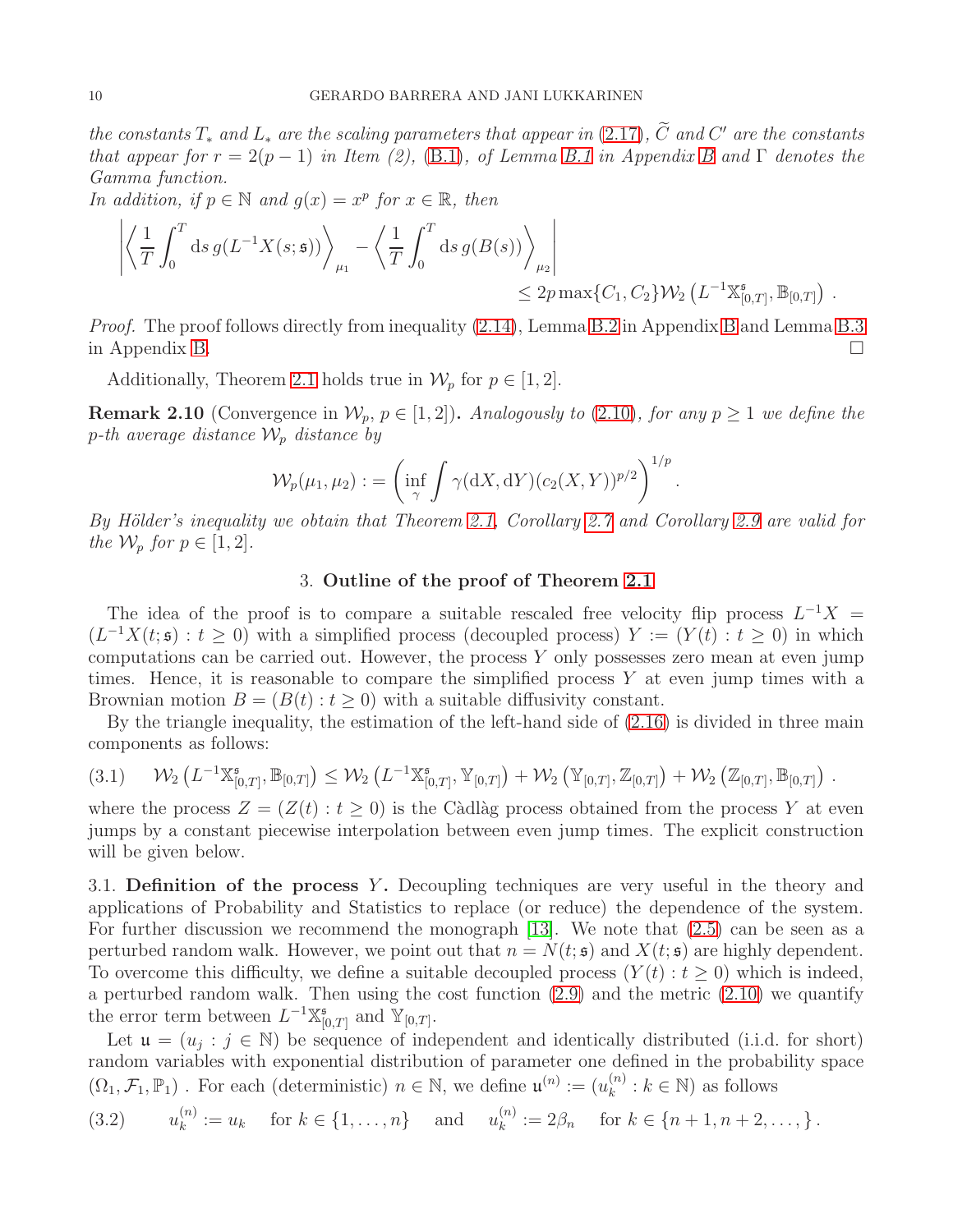where  $\beta_n = n$  (the value of  $\beta_n$  will later be fixed by an optimisation argument, hence the somewhat peculiar notation here). Then we also define

<span id="page-10-1"></span>(3.3) 
$$
\delta_k^{(n)} := \frac{T}{\beta_n} u_k^{(n)} \quad \text{for } k \in \mathbb{N}.
$$

Note that then  $\delta_k^{(n)} = 2T$  if  $k \geq n + 1$ . We consider the corresponding "jump-times"

<span id="page-10-2"></span>(3.4) 
$$
t_m^{(n)} := \sum_{k=1}^m \delta_k^{(n)}
$$
 for all  $m \in \mathbb{N}$  and  $t_0^{(n)} = 0$ ,

and collect its increments as  $\mathfrak{d}^{(n)} = (\delta_1^{(n)})$  $\mathcal{L}_1^{(n)}, \delta_2^{(n)}, \ldots$ ,). Since  $\mathfrak{d}^{(n)} \in \Delta_{\infty}$ , where  $\Delta_{\infty}$  is defined in [\(2.2\)](#page-2-2), using the map [\(2.5\)](#page-3-0) we can define the stochastic process  $(Y(t; n, \mathfrak{d}^{(n)}) : t \geq 0)$  by the following rule: for any  $t \geq 0$ 

<span id="page-10-0"></span>(3.5)  
\n
$$
Y(t; n, \mathfrak{d}^{(n)}) := L^{-1} X(t; \mathfrak{d}^{(n)})
$$
\n
$$
= L^{-1} v_0 \sum_{k=1}^{M} (-1)^{k-1} \delta_k^{(n)} + L^{-1} v_0(-1)^M (t - t_M(\mathfrak{d}^{(n)})), \quad M = N(t; \mathfrak{d}^{(n)}),
$$

where  $(N(t; \mathfrak{d}^{(n)}) : t \ge 0)$  is given in [\(2.3\)](#page-3-2). In addition, we take a random variable K with Poisson distribution with parameter  $T_* = \lambda T$  defined in the probability space  $(\Omega_2, \mathcal{F}_2, \mathbb{P}_2)$  and independent of **u**. For short, for any  $\lambda > 0$ ,  $(p_n(\lambda) : n \in \mathbb{N}_0)$  denotes the Poisson distribution  $Po(\lambda)$ , that is,

$$
p_n(\lambda) := \frac{1}{n!} \lambda^n e^{-\lambda}
$$
 for any  $n \in \mathbb{N}_0$ .

From now on, we will use a convenient generic indicator function notation  $\mathbb{1}_{\{P\}}$  where P is some condition; more precisely, given a condition  $P(x)$  which depends on the variable x, the corresponding indicator function is defined as the map  $x \mapsto \mathbb{1}_{\{P\}}(x) \in \{0,1\}$  where  $\mathbb{1}_{\{P\}}(x) = 1$ , if  $P(x)$  is true, and  $\mathbb{1}_{\{P\}}(x) = 0$  otherwise. We will also often use the alternative notation  $\mathbb{1}_{\{P(x)\}}$  to denote  $\mathbb{1}_{\{P\}}(x)$ .

Let  $(\Omega, \mathcal{F}, \mathbb{Q}) := (\Omega_1 \times \Omega_2, \mathcal{F}_1 \otimes \mathcal{F}_2, \mathbb{P}_1 \otimes \mathbb{P}_2)$  be the product probability space of  $(\Omega_1, \mathcal{F}_1, \mathbb{P}_1)$ and  $(\Omega_2, \mathcal{F}_2, \mathbb{P}_2)$  and denote by  $\mathbb{E}_{\mathbb{Q}}$  the expectation with respect to Q. On  $(\Omega, \mathcal{F}, \mathbb{Q})$  we define the stochastic process  $(Y(t; K, \mathfrak{u}) : t \geq 0)$  as follows: for each  $\omega = (\omega_1, \omega_2) \in \Omega$  we set

<span id="page-10-3"></span>(3.6) 
$$
Y(t;K,\mathfrak{u})(\omega) := \sum_{n=0}^{\infty} Y(t;n,\mathfrak{d}^{(n)})(\omega_1) 1\!\!1_{\{K=n\}}(\omega_2) \quad \text{for any} \quad t \geq 0,
$$

where for each (not random)  $n \in \mathbb{N}$ ,  $(Y(t; n, \mathfrak{d}^{(n)}) : t \ge 0)$  is defined in [\(3.5\)](#page-10-0) and for  $n = 0$  we define  $Y(t; 0, \mathfrak{d}^{(0)}) := L^{-1}v_0t$  for all  $t \geq 0$ . Let  $F : \mathcal{C}([0,T], \mathbb{R}) \to \mathbb{R}$  be a bounded measurable function. In particular, it only depends on the values of the process up to time T such as  $c_1(X)$ and  $c_2(X)$  given in [\(2.11\)](#page-5-5). By Fubini's theorem we have

$$
\mathbb{E}_{\mathbb{Q}}[F(Y(\cdot;K,\mathfrak{u}))]=\sum_{n=0}^{\infty}\mathbb{E}_{\mathbb{Q}}[F(Y(\cdot;K,\mathfrak{u}))1_{\{K=n\}}],
$$

where

<span id="page-10-4"></span>(3.7) 
$$
\mathbb{E}_{\mathbb{Q}}[F(Y(\cdot; K, \mathfrak{u}))1_{\{K=n\}}] = \mathbb{E}_{\mathbb{Q}}[F(Y(\cdot; n, \mathfrak{u}))1_{\{K=n\}}] = p_n(T_*)\mathbb{E}_{\mathbb{Q}}[F(Y(\cdot; n, \mathfrak{u}))]
$$

$$
= p_n(T_*) \int_{\mathbb{R}_*^n} d^n \mathfrak{u} e^{-\sum_{k=1}^n u_k} F\left(L^{-1} X(\cdot; T \beta_n^{-1} \mathfrak{u}^{(n)})\right),
$$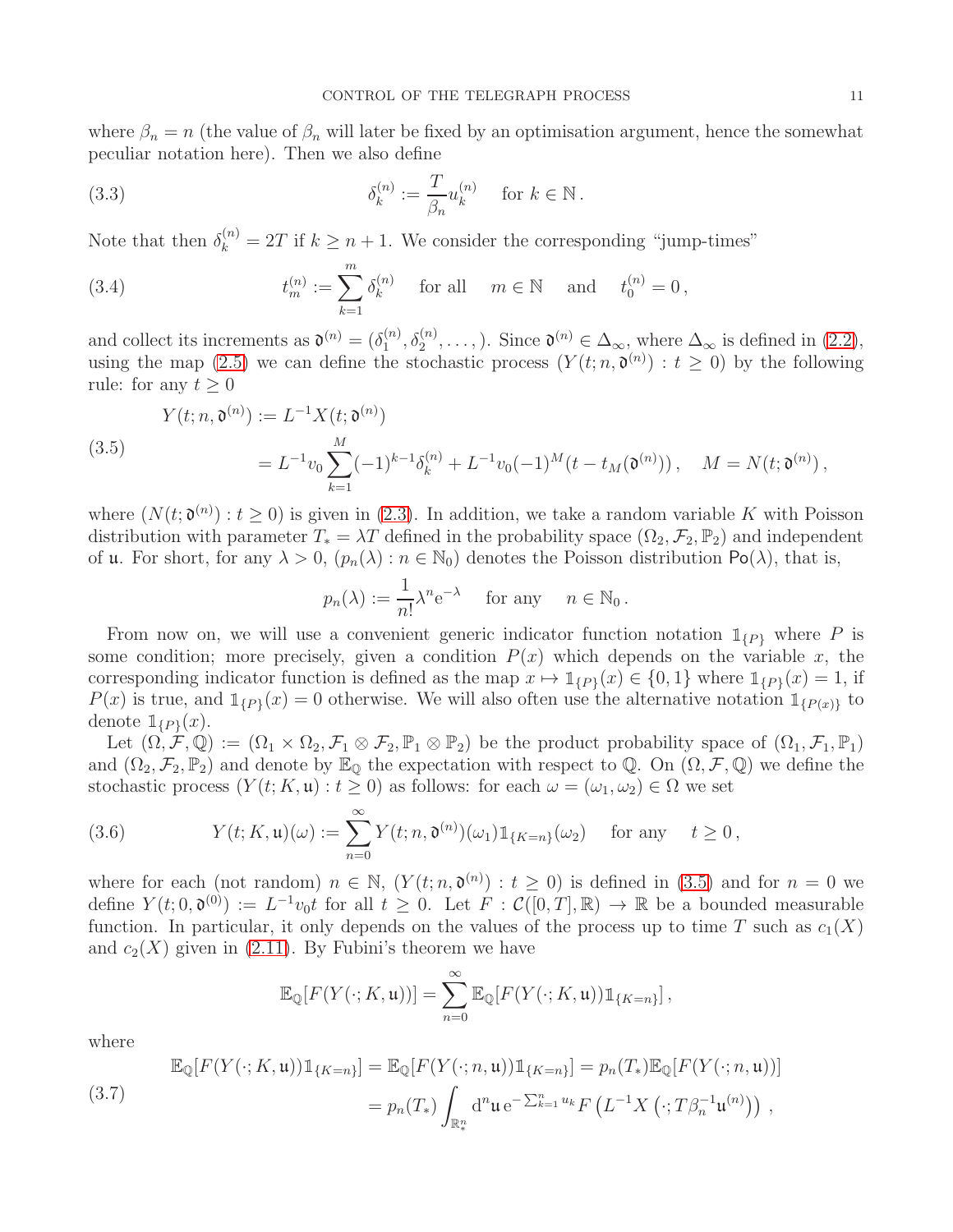$\mathfrak{u}^{(n)}$  is given in [\(3.2\)](#page-9-2), and the map X is defined in [\(2.4\)](#page-3-3). As evident in the last equality, the function  $\mathfrak{u} \mapsto F(Y(\cdot; n, \mathfrak{u}))$  only depends on the components  $u_1, \ldots, u_n$ .

Bearing all this in mind, we compare  $L^{-1}\mathbb{X}_{[0,T]}^{\mathfrak{s}}$  with the decoupled process  $\mathbb{Y}_{[0,T]}$ .

<span id="page-11-1"></span>**Proposition 3.1** (Coin-flip coupling). There exists a (pure) constant  $\kappa_1 > 0$  such that for any  $L > 0$ ,  $T > 0$ ,  $\lambda > 0$  and  $v_0 \in \mathbb{R} \setminus \{0\}$  it follows that

<span id="page-11-3"></span>(3.8) 
$$
\mathcal{W}_2\left(L^{-1}\mathbb{X}_{[0,T]}^{\mathfrak{s}},\mathbb{Y}_{[0,T]}\right)\leq \kappa_1\sqrt{T_{*}L^{-2}_{*}}T_*^{-1/4}\sqrt{\ln(T_*+3)}+\kappa_1 L_*^{-1},
$$

where the constants  $T_*$  and  $L_*$  are given in [\(2.17\)](#page-7-4).

The complete proof is given in Section [4](#page-12-0) and it is based on the coin-flip coupling (see [\[33\]](#page-58-14) or Appendix A in [\[44\]](#page-58-15)).

<span id="page-11-0"></span>3.2. Definition of the process Z. In the sequel, we define the process Z. We note that  $(2.1)$ and [\(2.3\)](#page-3-2) implies  $N(t_n; \mathfrak{s}) = n$  for all  $n \in \mathbb{N}_0$ . Then [\(2.5\)](#page-3-0) yields for all  $n \in \mathbb{N}$ 

$$
L^{-1}X(t_{2n}(\mathfrak{s});\mathfrak{s})-L^{-1}X(t_{2(n-1)}(\mathfrak{s});\mathfrak{s})=-L^{-1}v_0(s_{2n}-s_{2n-1}).
$$

That is, at even jumps, the increments of the process  $L^{-1}X$  are i.i.d. random variables which can be described explicitly. Recall the notations  $(3.2)$ ,  $(3.3)$  and  $(3.4)$  used to define the process Y. In what follows, we define the stochastic process  $Z$  as the constant Càdlàg interpolation between the values of Y at even jumps.

We recall that  $|\cdot|$  denotes the so-called floor function, that is, for any  $x \in \mathbb{R}$ ,  $|x|$  gives the largest integer less than or equal than x. For  $n \in \mathbb{N} \setminus \{0,1\}$  we define the Càdlàg version of the random walk  $(\eta_k^*(\mathfrak{s}): k \in \mathbb{N}_0)$  given by

$$
Z(t; n, \mathfrak{s}) = \sum_{k=1}^{\widetilde{n}} 1\!\!1_{\{t \ge t_{2k}(\mathfrak{s})\}} \eta_k^*(\mathfrak{s}) \quad \text{ for any } \quad t \ge 0,
$$

<span id="page-11-4"></span>where 
$$
\tilde{n} = \lfloor n/2 \rfloor
$$
,  
(3.9) 
$$
\eta_k^*(\mathfrak{s}) = -L^{-1} v_0 (s_{2k} - s_{2k-1}), \quad k \in \mathbb{N}, \quad \eta_0^*(\mathfrak{s}) = 0,
$$

and  $\mathfrak{s} = (s_1, s_2, \dots, ) = \lambda^{-1} \mathfrak{u} = \lambda^{-1} (u_1, u_2, \dots)$  is distributed according to the infinitely product measure of exponential distributions with parameter  $\lambda > 0$ . For  $n \in \{0, 1\}$  we set  $Z(t; n, \mathfrak{s}) = 0$ for all  $t \geq 0$ . Analogously to [\(3.6\)](#page-10-3) we define on  $(\Omega, \mathcal{F}, \mathbb{Q})$  the stochastic process  $(Z(t; K, \mathfrak{u}) : t \geq 0)$ as follows: for each  $\omega = (\omega_1, \omega_2) \in \Omega$  it is given by

<span id="page-11-5"></span>(3.10) 
$$
Z(t; K, \mathfrak{s})(\omega) := \sum_{n=0}^{\infty} Z(t; n, \mathfrak{s})(\omega_1) \mathbb{1}_{\{K=n\}}(\omega_2) \quad \text{for any} \quad t \geq 0.
$$

We remark that the process  $Y$  and the process  $Z$  are constructed in the same probability space  $(\Omega, \mathcal{F}, \mathbb{Q}).$ 

<span id="page-11-2"></span>**Proposition 3.2** (Synchronous coupling). There exists a (pure) constant  $\kappa_2 > 0$  such that for any  $L > 0, T > 0, \lambda > 0$  and  $v_0 \in \mathbb{R} \setminus \{0\}$  it follows that

<span id="page-11-6"></span>(3.11) 
$$
\mathcal{W}_2\left(\mathbb{Y}_{[0,T]}, \mathbb{Z}_{[0,T]}\right) \leq \kappa_2 \sqrt{T_* L_*^{-2}} T_*^{-1/4} (1 + T_*^{-3/4}),
$$

where the constants  $T_*$  and  $L_*$  are given in [\(2.17\)](#page-7-4).

The complete proof can be found in Section [5](#page-24-0) and it is based on the synchronous coupling of the processes Y and Z which are constructed with the same sequence of random variables as an input.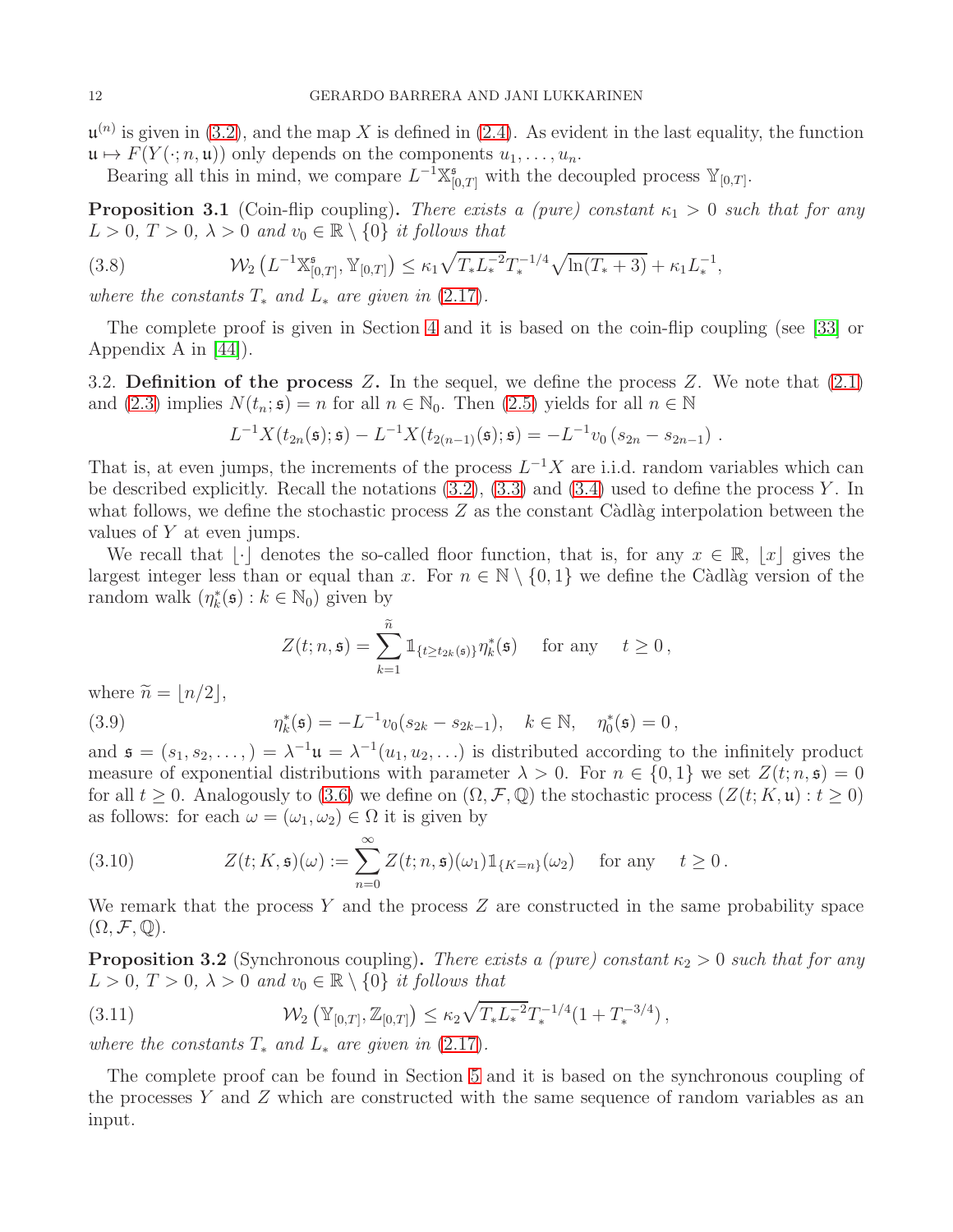<span id="page-12-2"></span>**Lemma 3.3** (Komlós–Major–Tusnády coupling). There exists a (pure) constant  $\kappa_3 > 0$  such that for any  $L > 0$ ,  $T > 0$ ,  $\lambda > 0$  and  $v_0 \in \mathbb{R} \setminus \{0\}$  it follows that

$$
\mathcal{W}_2\left(\mathbb{Z}_{[0,T]},\mathbb{B}_{[0,T]}\right) \leq \kappa_3 \sqrt{T_* L_*^{-2}} T_*^{-1/4} \left(1+T_*^{-3/4}\right),
$$

where the constants  $T_*$  and  $L_*$  are given in [\(2.17\)](#page-7-4) and the diffusivity constant of the Brownian motion  $B := (B(t) : t \geq 0)$  is defined in [\(2.18\)](#page-7-2).

The proof is given in Section [6](#page-32-0) and it relies on the Komlós–Major–Tusnády coupling (see [\[31\]](#page-58-16) and [\[32\]](#page-58-17)).

We stress the fact that Theorem [2.1](#page-7-0) is just a consequence of what we have already stated up to here.

<span id="page-12-0"></span>*Proof of Theorem [2.1.](#page-7-0)* It follows directly from inequality [\(3.1\)](#page-9-3) with the help of Proposition [3.1,](#page-11-1) Proposition [3.2](#page-11-2) and Lemma [3.3.](#page-12-2)

#### 4. Proof of Proposition [3.1:](#page-11-1) Coin-flip coupling

In this section we prove Proposition [3.1.](#page-11-1) We start with some preliminaries.

<span id="page-12-1"></span>4.1. Expectation for continuous observables of the free velocity flip model. Since then  $N(t, \mathfrak{s}) < \infty$  almost surely, for any (regular enough, e.g., positive and measurable) observable  $F(\mathbb{X}_{\mathbb{N}}^{\mathfrak{s}}$  $\binom{5}{0,T}$  which depends only on the path up to times  $T > 0$ , such as  $c_1$  and  $c_2$  defined in  $(2.11)$ , we can decompose the events depending on the realisation of  $N(T; \mathfrak{s})$ . We recall the generic indicator function notation  $\mathbb{1}_{\{P\}}$  from Section [3.1,](#page-9-1) and obtain

$$
\mathbb{E}[F(\mathbb{X}_{[0,T]}^{\mathfrak{s}})] = \sum_{n=0}^{\infty} \mathbb{E}[F(\mathbb{X}_{[0,T]}^{\mathfrak{s}}) \mathbb{1}_{\{N(T;\mathfrak{s})=n\}}].
$$

This partition helps, since for any n the path up to time T and thus also the value of  $F(\mathbb{X}_{\mathbb{R}}^{\mathfrak{s}})$  $_{[0,T]}^{\mathfrak{s}}\big),$ only depends on  $s_k$ , for  $0 \le k \le n+1$  which is crucial in our argument. First, for  $n=0$ , we can directly evaluate

$$
\mathbb{E}[F(\mathbb{X}_{[0,T]}^{\mathfrak{s}})\mathbb{1}_{\{N(T;\mathfrak{s})=0\}}] = F(I)\mathrm{e}^{-\lambda T}, \quad \text{where} \quad I(t) = v_0 t \quad \text{for all} \quad t \ge 0.
$$

Therefore, in the following computation we only need to consider values  $n \in \mathbb{N}$ .

For such  $n$ , we have the following explicit integral representation

$$
\mathbb{E}[F(\mathbb{X}_{[0,T]}^{\mathfrak{s}})\mathbb{1}_{\{N(T;\mathfrak{s})=n\}}] = \lambda^{n+1} \int_{\mathbb{R}_{*}^{n+1}} d^{n+1} \mathfrak{s} \prod_{k=1}^{n+1} e^{-\lambda s_{k}} F(\mathbb{X}_{[0,T]}^{\mathfrak{s}})\mathbb{1}_{\{t_{n}(\mathfrak{s})\leq T\}} \mathbb{1}_{\{s_{n+1}>T-t_{n}(\mathfrak{s})\}},
$$

where  $(t_n(\mathfrak{s}): n \in \mathbb{N}_0$  are the jump times defined in [\(2.1\)](#page-2-3). The notation is somewhat formal, since the full path  $\mathbb{X}^{\mathfrak{s}}$  depends on the full sequence  $\mathfrak{s}$ . However, whenever both indicator functions are non-zero in the above integrand, we note that  $\mathbb{X}_{\mathbb{N}}^{\mathfrak{s}}$  $S_{[0,T]}^5$  only depends on the values  $s_k$ ,  $k = 1, 2, \ldots, n$ . Explicitly, defining  $v_k := s_k/T$ ,  $k = 1, 2, ..., n$ , and setting somewhat arbitrarily  $v_k = 2$  for  $k > n$ , we find that then  $\mathbb{X}_{[0,T]}^{\mathfrak{s}} = X(\cdot; T\mathfrak{v})_{[0,T]}$  since the conditions in the integrand guarantee that the jump  $n + 1$  occurs after T which is also ensured by the above choice  $Tv_{n+1} = 2T$ . In this case, for simplicity, we also drop the restriction to the time-interval  $[0, T]$  from the notation, and simply write  $F(\mathbb{X}_{\mathbb{N}}^{\mathfrak{s}})$  $F_{[0,T]}^{\mathfrak{s}} = F(X(\cdot; T\mathfrak{v}))$  in the above integral.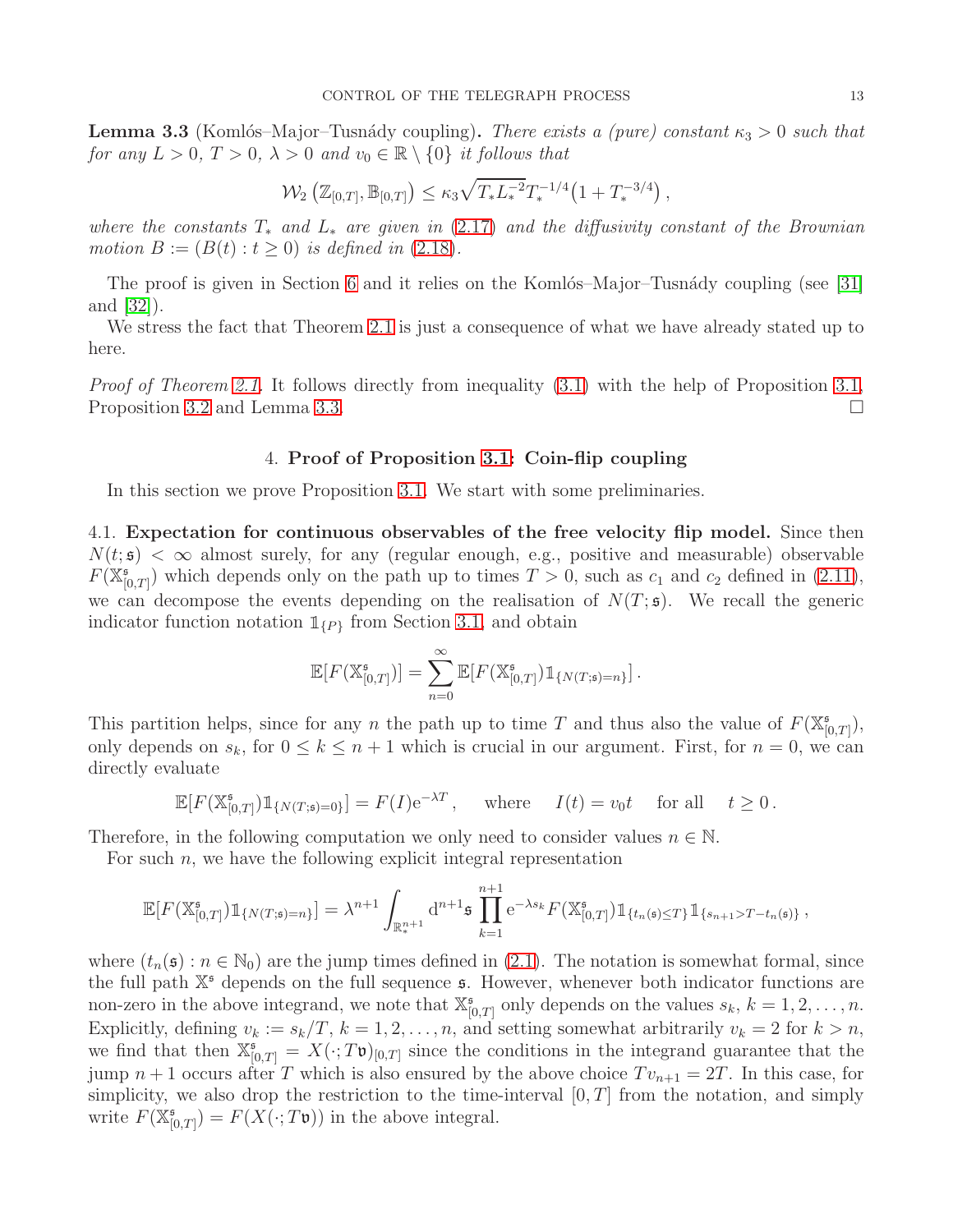Performing the implied change of variables, setting  $\tilde{r} = s_{n+1}/T$ , and using Fubini's theorem to reorder the integrals, we obtain

$$
\mathbb{E}[F(\mathbb{X}_{[0,T]}^{\mathfrak{s}})\mathbb{1}_{\{N(T;\mathfrak{s})=n\}}]
$$
\n
$$
=T_*^{n+1}\int_{\mathbb{R}_*^n} d^n \mathfrak{v}\left(\int_{\mathbb{R}_*} d\tilde{r} e^{-T_*(\tilde{r}+t_n(v))} F(X(\cdot;T\mathfrak{v}))\mathbb{1}_{\{t_n(\mathfrak{v})\leq 1\}}\mathbb{1}_{\{\tilde{r}>1-t_n(\mathfrak{v})\}}\right)
$$

,

where  $T_* = \lambda T$ , and we have used the obvious scaling property  $t_n(T\mathfrak{v}) = T t_n(\mathfrak{v})$ . The  $\tilde{r}$ -integral can then be evaluated explicitly using  $\int_{1-t_n(\mathfrak{v})}^{\infty} d\tilde{r} e^{-T_*(\tilde{r}+t_n(\tilde{v}))} = T_*^{-1} e^{-T_*}$ . The resulting integral representation can be further simplified by relying on Dirac δ-functions whose precise construction as non-negative Radon measures is explained in Appendix [C.](#page-49-0) In particular, applying item iv) of Lemma [C.2](#page-54-0) justifies the result from the following formal computation:

<span id="page-13-2"></span>
$$
\mathbb{E}[F(\mathbb{X}_{[0,T]}^{\mathfrak{s}})] \mathbb{1}_{\{N(T;\mathfrak{s})=n\}}] \n= T_*^n e^{-T_*} \int_{\mathbb{R}_*^n} d^n \mathfrak{v} F(X(\cdot; T\mathfrak{v})) \mathbb{1}_{\{t_n(\mathfrak{v})\leq 1\}} \n= T_*^n e^{-T_*} \int_{\mathbb{R}_*^n} d^n \mathfrak{v} F(X(\cdot; T\mathfrak{v})) \mathbb{1}_{\{t_n(\mathfrak{v})\leq 1\}} \int_{\mathbb{R}_*} dr \delta(t_n(\mathfrak{v}) - r) \n= T_*^n e^{-T_*} \int_{\mathbb{R}_*} dr \mathbb{1}_{\{r\leq 1\}} \left( \int_{\mathbb{R}_*^n} d^n \mathfrak{v} F(X(\cdot; T\mathfrak{v})) \delta(t_n(\mathfrak{v}) - r) \right) \n= \frac{1}{n!} T_*^n e^{-T_*} \int_0^1 dr \, nr^{n-1}(n-1)! \int_{\mathbb{R}_*^n} d^n \mathfrak{u} \delta(t_n(\mathfrak{u}) - 1) F(X(\cdot; T r \mathfrak{u})) ,
$$

with a slight abuse of notation since the values of the sequence " $Tr\mathbf{u}$ " for  $k > n$  are not rescaled by  $r$ , i.e., they are still equal to  $2T$ .

Since  $\int_{\mathbb{R}^n_*} d^n \mathfrak{u} \delta(u_n(\mathfrak{u}) - 1) = \frac{1}{(n-1)!}$ , the remaining integrals form a product of two probability measures for  $r$  and  $\mu$ , i.e.,

<span id="page-13-0"></span>
$$
(4.2) \t\t dr \cdot nr^{n-1} \mathbb{1}_{\{r \in (0,1]\}}
$$

and

<span id="page-13-1"></span>(4.3) 
$$
\mathrm{d}^n \mathfrak{u} \cdot (n-1)!\delta(t_n(\mathfrak{u})-1).
$$

By straightforward computations we have

$$
\langle r \rangle = 1 - \frac{1}{n+1}, \quad \langle r^2 \rangle - \langle r \rangle^2 = \frac{n}{n+2} - \frac{n^2}{(n+1)^2} = \frac{n}{(n+1)^2(n+2)} \le \frac{1}{(n+1)^2},
$$

where the expectations are computed with respect to the probability measure  $(4.2)$ . Hence, r is distributed close to 1 with standard deviation  $\mathcal{O}(1/n)$  as  $n \to \infty$ . Using the permutation invariance of  $(4.3)$ , we also find the following statistics for components of  $\mu$ ,

$$
\langle u_i \rangle = \frac{1}{n}, \quad \langle u_i^2 \rangle = \frac{2}{n(n+1)}, \quad \langle u_i^3 \rangle = \frac{6}{n(n+1)(n+2)}, \quad \langle u_i u_j \rangle = \frac{1}{n(n+1)}, \quad i \neq j,
$$

where the expectations are computed with respect to the probability measure  $(4.3)$ . For details see Lemma [A.3](#page-41-1) in Appendix [A.](#page-39-0) In particular, the standard deviation of each component  $u_i$  is also  $\mathcal{O}(1/n)$ .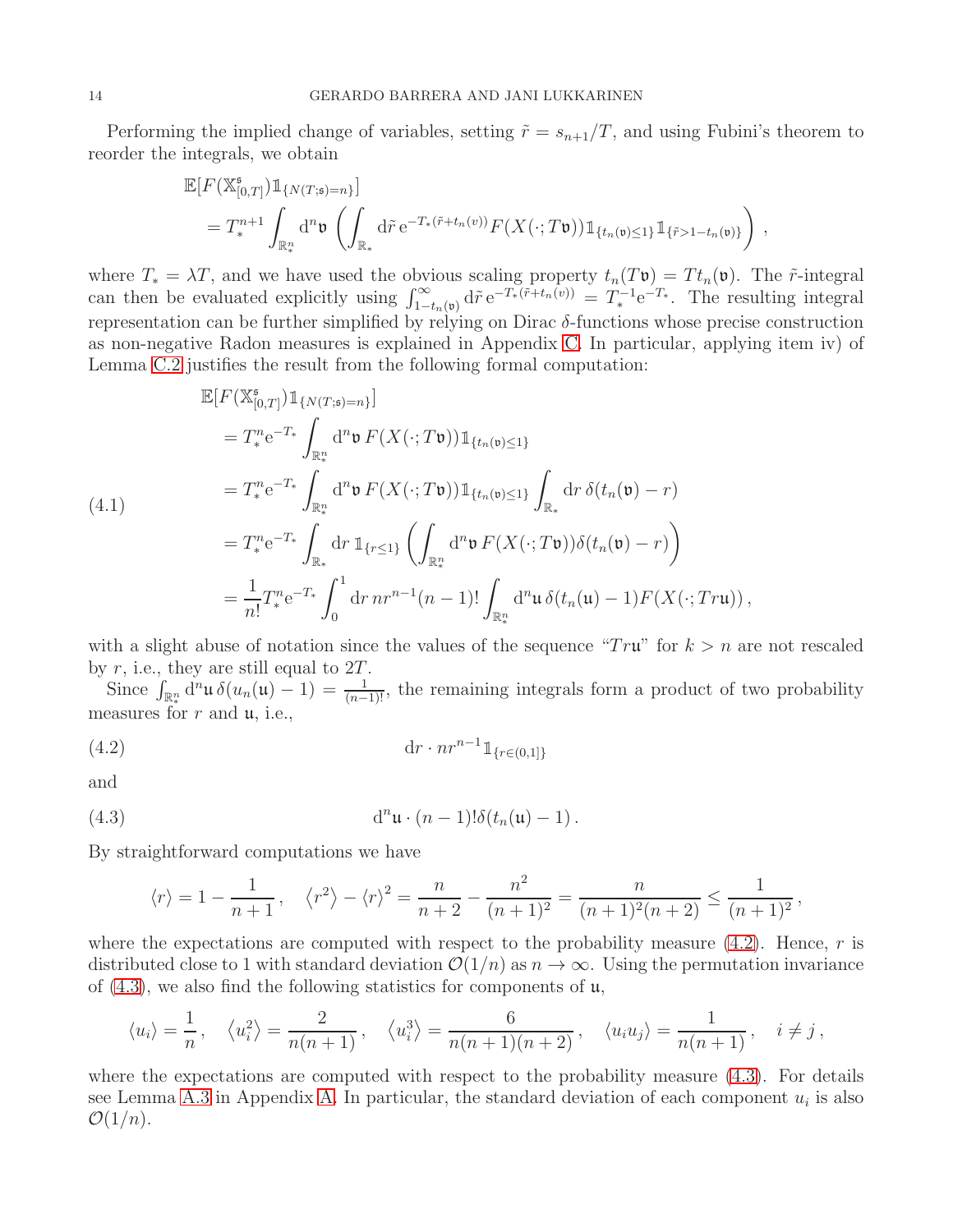We now rescale the jumps for the process  $(Y(t; n, \mathfrak{s}) : 0 \le t \le T)$  so that a good coupling can be formed between it and  $(L^{-1}X(t; n, \mathfrak{s}) : 0 \leq t \leq T)$ . Assume that  $n \in \mathbb{N}$  is deterministic, and for shorthand we set  $f(T\mathfrak{v}) := F(L^{-1}X(\cdot; T\mathfrak{v}))$ . Then [\(3.7\)](#page-10-4) implies

<span id="page-14-1"></span>
$$
\mathbb{E}_{\mathbb{Q}}[F(Y(:, n, \mathfrak{u}))] = \beta_n^n \int_{\mathbb{R}_*^n} d^n \mathfrak{v} e^{-\beta_n \sum_{k=1}^n v_k} f(T\mathfrak{v})
$$
\n
$$
= \beta_n^n \int_{\mathbb{R}_*} dr e^{-\beta_n r} \int_{\mathbb{R}_*^n} d^n \mathfrak{v} \delta \left( \sum_{k=1}^n v_k - r \right) f(T\mathfrak{v})
$$
\n
$$
(4.4)
$$
\n
$$
= \beta_n^n \int_{\mathbb{R}_*} dr r^{n-1} e^{-\beta_n r} \int_{\mathbb{R}_*^n} d^n \mathfrak{u} \delta \left( \sum_{k=1}^n u_k - 1 \right) f(Tr\mathfrak{u})
$$
\n
$$
= \frac{1}{(n-1)!} \beta_n^n \int_{\mathbb{R}_*} dr r^{n-1} e^{-\beta_n r} (n-1)! \int_{\mathbb{R}_*^n} d^n \mathfrak{u} \delta \left( \sum_{k=1}^n u_k - 1 \right) f(Tr\mathfrak{u}).
$$

## <span id="page-14-0"></span>4.2. Coin flip type coupling. Let

<span id="page-14-5"></span>(4.5) 
$$
\nu_1(\mathrm{d}r) = nr^{n-1} \mathbb{1}_{\{0 < r \le 1\}} \mathrm{d}r \quad \text{and} \quad \nu_2(\mathrm{d}r) = \frac{1}{(n-1)!} \beta^n r^{n-1} e^{-\beta r} \mathbb{1}_{\{r > 0\}} \mathrm{d}r
$$

denote probability measures on  $\mathbb{R}_*$ . We note that  $\nu_2$  is the Gamma distribution of parameters n and  $\beta$ . Moreover, it has mean  $n/\beta$  and variance  $n/\beta^2$ . There is a choice of  $\beta$  which makes the densities agree "with a high probability", and the following computations yield that the original choice  $\beta = \beta_n = n$  suffices. By [\(4.1\)](#page-13-2) and [\(4.4\)](#page-14-1) we only need to generate a good coupling between  $\nu_1$  and  $\nu_2$ . For this case, one good choice is using a "coin-flip type" coupling. Let

<span id="page-14-3"></span>(4.6) 
$$
g(r) := n! \mathbb{1}_{\{0 < r \le 1\}} \beta^{-n} e^{\beta r}
$$

and define a coupling  $\gamma_0$  by setting the action for any observable  $h : \mathbb{R}^2_* \to \mathbb{R}$  as follows

$$
\int_{\mathbb{R}^2_*} \gamma_0(\mathrm{d}r_1, \mathrm{d}r_2) h(r_1, r_2) = \int_{\mathbb{R}_*} \nu_2(\mathrm{d}r) \min\{1, g(r)\} h(r, r) + \int_{\mathbb{R}_*} \nu_2(\mathrm{d}r_1) \int_{\mathbb{R}_*} \nu_2(\mathrm{d}r_2) \frac{1}{Z_{\beta, n}} (1 - g(r_2))_+ (g(r_1) - 1)_+ h(r_1, r_2),
$$

where  $(x)_+ := x 1_{\{x>0\}}$  and

<span id="page-14-4"></span>(4.7) 
$$
Z_{\beta,n} = \int_{\mathbb{R}_*} \nu_2(\mathrm{d}r)(1-g(r))_+ = \int_{\mathbb{R}_*} \nu_2(\mathrm{d}r)(g(r)-1)_+ > 0.
$$

This is indeed a coupling between  $\nu_1$  and  $\nu_2$ , see for instance relation (5.11) of [\[34\]](#page-58-20), where it has been applied the techniques from Appendix A in [\[44\]](#page-58-15). We stress that  $\nu_1$ ,  $\nu_2$ , g and  $\gamma_0$  depend on n, however, for ease of notation we drop its dependence.

Finally, using this  $\gamma_0$  we define a coupling  $\gamma$  between  $L^{-1}\mathbb{X}_{\mathbb{N}}^{\mathfrak{s}}$  $_{[0,T]}^{\mathfrak{s}}$  and  $\mathbb{Y}_{[0,T]}$  as follows

<span id="page-14-2"></span>
$$
\mathbb{E}_{\gamma}[F(L^{-1}\mathbb{X}_{[0,T]}^{\mathfrak{s}},\mathbb{Y}_{[0,T]})] = e^{-T_{*}}F(L^{-1}I,L^{-1}I) + \sum_{n=1}^{\infty} p_{n}(T_{*})
$$
\n
$$
\times \int_{\mathbb{R}_{*}^{2}} \gamma_{0}(\mathrm{d}r_{1},\mathrm{d}r_{2})(n-1)! \int_{\mathbb{R}_{*}^{n}} \mathrm{d}^{n}\mathfrak{u}\,\delta\left(\sum_{k=1}^{n} u_{k}-1\right) F(L^{-1}X(\cdot;Tr_{1}\mathfrak{u}),L^{-1}X(\cdot;Tr_{2}\mathfrak{u})) ,
$$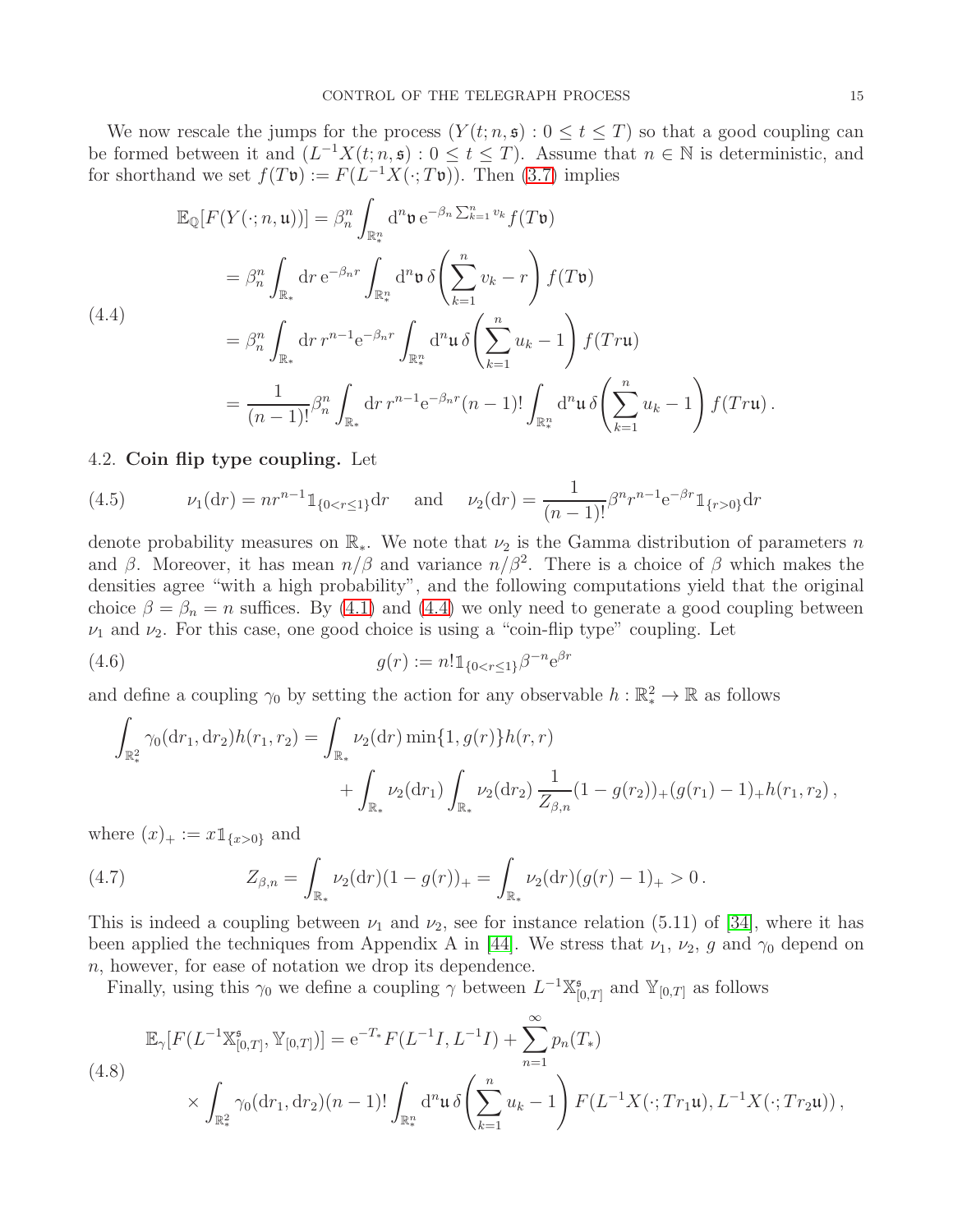where  $I = I(t) = v_0 t$  for all  $t \geq 0$ . One can now check that this has the right marginals. Thus for the choice  $F = c_2$  given in [\(2.9\)](#page-5-4), we need to control

$$
c_2(L^{-1}X(\cdot;Tr_1\mathfrak{u}),L^{-1}X(\cdot;Tr_2\mathfrak{u}))=\frac{1}{L^2T}\int_0^T\mathrm{d}t\,|X(t;Tr_1\mathfrak{u})-X(t;Tr_2\mathfrak{u})|^2\,.
$$

For  $r_2 = r_1$ , the value of the preceding cost is clearly zero whatever n and u are. Therefore,

<span id="page-15-1"></span>
$$
\mathbb{E}_{\gamma}[c_2(L^{-1}\mathbb{X}_{[0,T]}^{\mathfrak{s}},\mathbb{Y}_{[0,T]})] = \sum_{n=1}^{\infty} p_n(T_*)(n-1)! \int_{\mathbb{R}_*^n} d^n \mathfrak{u} \, \delta\left(\sum_{k=1}^n u_k - 1\right)
$$
\n
$$
\times \int_{\mathbb{R}_*} \nu_2(dr_1) \int_{\mathbb{R}_*} \nu_2(dr_2) \frac{1}{Z_{\beta,n}} (1 - g(r_2))_+(g(r_1) - 1)_+ c_2(L^{-1}X(\cdot;Tr_1\mathfrak{u}), L^{-1}X(\cdot;Tr_2\mathfrak{u}))\,.
$$

Then for  $t \in [0, T]$  we rewrite  $X(t; Tr_1\mathfrak{u}) - X(t; Tr_2\mathfrak{u})$  as follows

<span id="page-15-2"></span>(4.10) 
$$
X(t; Tr_1\mathbf{u}) - X(t; Tr_2\mathbf{u}) = v_0D_1(t, \mathbf{u}, r_1, r_2, T) + v_0D_2(t, \mathbf{u}, r_1, r_2, T) + v_0D'_1(t, \mathbf{u}, r_1, r_2, T) + v_0D'_2(t, \mathbf{u}, r_1, r_2, T) ,
$$

where, writing  $n_i = n_i(t) = N(t; Tr_i \mathfrak{u}) \leq n$ , we have

<span id="page-15-5"></span>(4.11) 
$$
D_1(t, \mathfrak{u}, r_1, r_2, T) := T(r_1 - r_2) \sum_{k=1}^{n_1} (-1)^{k-1} u_k,
$$

<span id="page-15-3"></span>(4.12) 
$$
|D_2(t, \mathfrak{u}, r_1, r_2, T)| := Tr_2 \Big| \sum_{\min\{n_1, n_2\} < k \leq \max\{n_1, n_2\}} (-1)^{k-1} u_k \Big|,
$$

<span id="page-15-4"></span>(4.13) 
$$
D'_1(t, \mathfrak{u}, r_1, r_2, T) := (-1)^{n_1}(t - t_{n_1}(Tr_1\mathfrak{u})),
$$

$$
D'_2(t, \mathfrak{u}, r_1, r_2, T) := (-1)^{n_2}(t - t_{n_2}(Tr_2\mathfrak{u})).
$$

For short, for each  $j \in \{1,2\}$  we write  $D_j$ ,  $D'_j$  instead of  $D_j(t, \mathfrak{u}, r_1, r_2, T)$ ,  $D'_j(t, \mathfrak{u}, r_1, r_2, T)$ , respectively. By Hölder's inequality we obtain the following upper bound

$$
|X(t;Tr_1\mathfrak{u}) - X(t;Tr_2\mathfrak{u})|^2 \le 4v_0^2 (|D_1|^2 + |D_2|^2 + |D_1'|^2 + |D_2'|^2) \text{ for all } t \in [0,T].
$$

In what follows, we find a positive constant  $\kappa_1$  that does not depend on  $v_0$ ,  $\lambda$ , L and T and such that

<span id="page-15-0"></span>(4.14) 
$$
\mathcal{W}_2^2 \left( L^{-1} \mathbb{X}_{[0,T]}^{\mathfrak{s}}, \mathbb{Y}_{[0,T]} \right) \leq |v_0|^2 \mathbb{E}_{\gamma} [c_2(L^{-1}X, Y)] \leq \kappa_1 |v_0|^2 \left( \lambda^{-3/2} L^{-2} T^{1/2} \ln(\lambda T + 3) + \lambda^{-2} L^{-2} \right),
$$

where  $\gamma$  is the coupling measure defined in [\(4.8\)](#page-14-2). By [\(2.8\)](#page-4-3) we have that  $T_* = \lambda T$  and  $L_* = |v_0|^{-1} \lambda L$ and hence inequality [\(4.14\)](#page-15-0) reads as follows

$$
\mathcal{W}_2^2\left(L^{-1}\mathbb{X}_{[0,T]}^{\mathfrak{s}},\mathbb{Y}_{[0,T]}\right)\leq \kappa_1 T_* L_*^{-2} T_*^{-1/2}\ln(T_*+3)+\kappa_1 L_*^{-2}\,.
$$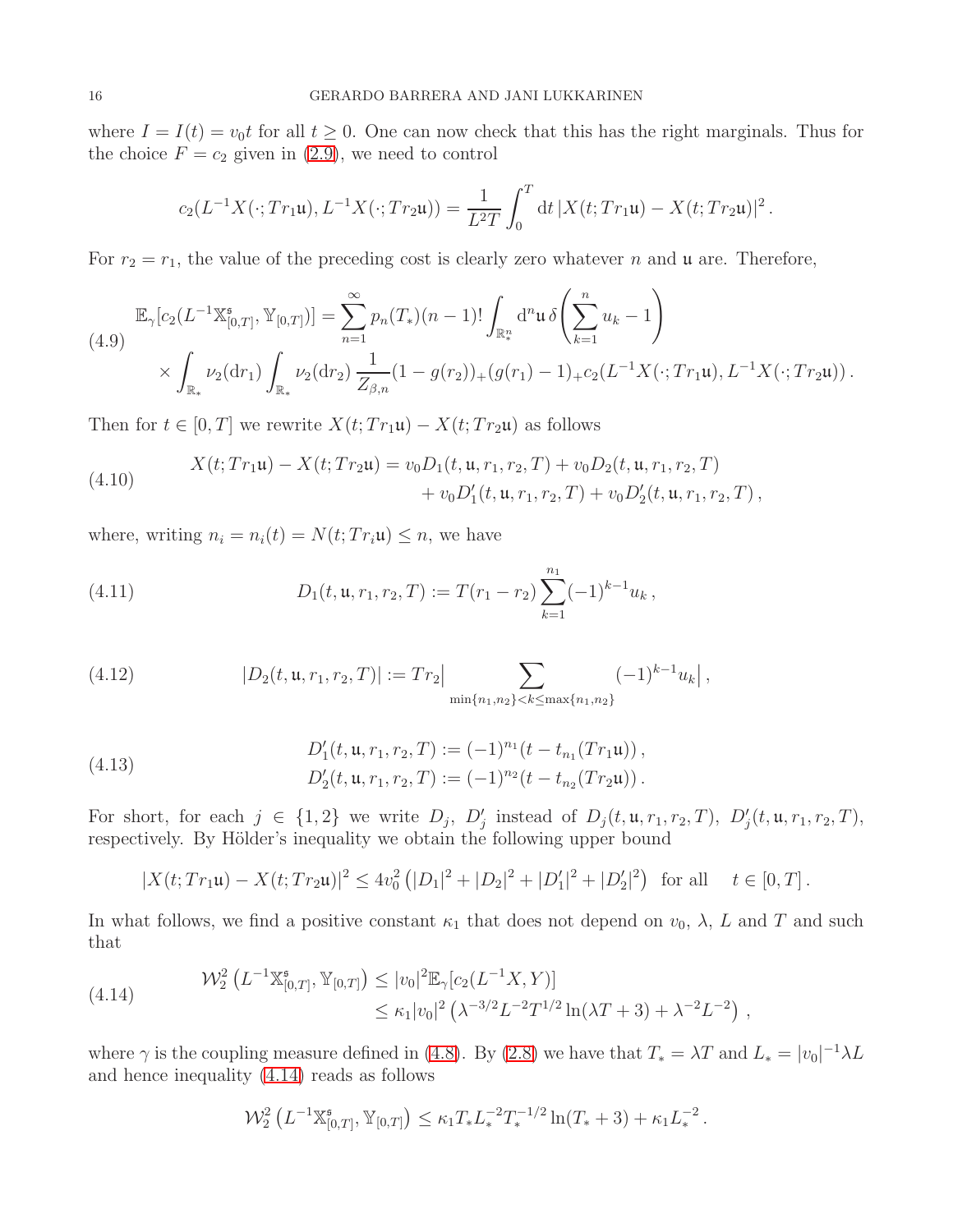<span id="page-16-0"></span>4.3. Comparison between  $L^{-1}\mathbb{X}_{\mathbb{N}}^{5}$  $_{[0,T]}^{\mathfrak{s}}$  and  $\mathbb{Y}_{[0,T]}$ . By [\(4.9\)](#page-15-1) and [\(4.10\)](#page-15-2) we have

<span id="page-16-5"></span>
$$
\mathbb{E}_{\gamma}[c_2(L^{-1}\mathbb{X}_{[0,T]}^{\mathfrak{s}},\mathbb{Y}_{[0,T]})] \le 4v_0^2 \sum_{n=1}^{\infty} p_n(T_*)(n-1)! \int_{\mathbb{R}_*^n} d^n \mathfrak{u} \delta\left(\sum_{k=1}^n u_k - 1\right)
$$
\n
$$
\times \int_{\mathbb{R}_*} \nu_2(dr_1) \int_{\mathbb{R}_*} \nu_2(dr_2) \frac{1}{Z_{\beta,n}} (1 - g(r_2))_+(g(r_1) - 1)_+
$$
\n
$$
(L^2T)^{-1} \int_0^T dt (D_1^2 + D_2^2 + (D_1')^2 + (D_2')^2).
$$

We start with the apparently worst term  $D_2$ .

**Estimates on**  $D_2$ . We point out that the term  $D_2$  given in [\(4.12\)](#page-15-3) is complicated since  $n, n_1, n_2$ and **u** are not independent, and the components of **u** satisfy the constraint  $u_1 + \cdots + u_n = 1$ .

<span id="page-16-4"></span>**Lemma 4.1** (Remainder  $D_2$ ). There is a positive constant  $C_2$  such that for all  $T > 0$ ,  $\lambda > 0$  and  $L > 0$  it follows that

<span id="page-16-1"></span>(4.16)

$$
\mathcal{R}_2 := v_0^2 \sum_{n=1}^{\infty} p_n(T_*) \left( L^2 T \right)^{-1} \int_{\mathbb{R}_*^n} (n-1)! \, \mathrm{d}^n \mathfrak{u} \, \delta \left( \sum_{k=1}^n u_k - 1 \right) \int_{\mathbb{R}_*} \nu_2(\mathrm{d}r_1) \int_{\mathbb{R}_*} \nu_2(\mathrm{d}r_2) \int_0^T \mathrm{d}t \times
$$
  

$$
|D_2|^2 \frac{1}{Z_{\beta,n}} (1 - g(r_2))_+ (g(r_1) - 1)_+ \leq C_2 T_* L_*^{-2} T_*^{-1/2} \ln(T_* + 3) \,,
$$

where the probability measure  $\nu_2$  is given in [\(4.4\)](#page-14-1), the function g is given in [\(4.6\)](#page-14-3) and the normal*isation constant*  $Z_{\beta,n}$  *is given in* [\(4.7\)](#page-14-4).

<span id="page-16-3"></span>Proof. By Fubini's theorem the left hand-side of [\(4.16\)](#page-16-1) can be written as (4.17)

$$
\mathcal{R}_2 = v_0^2 \sum_{n=1}^{\infty} p_n(T_*) \frac{L^{-2}T}{Z_{\beta,n}} \int_0^T dt \int_{\mathbb{R}_*} \nu_2(dr_1) (g(r_1) - 1)_+ \int_{\mathbb{R}_*} \nu_2(dr_2) r_2^2 (1 - g(r_2))_+ \times \int_{\mathbb{R}_*} (n-1)! d^n \mathfrak{u} \delta \left( \sum_{k=1}^n u_k - 1 \right) \Big| \sum_{\min\{n_1, n_2\} < k \leq \max\{n_1, n_2\}} (-1)^{k-1} u_k \Big|^2.
$$

For each  $i \in \{1,2\}$  recall that  $n_i = n_i(t) = N(t; Tr_i \mathfrak{u}) \leq n$  and note that if  $n_1 = n_2$ , then  $D_2 = 0$ . By definition of  $n_1$  and  $n_2$  we have

 $t_{n_i}(Tr_i\mathfrak{u}) \leq t < t_{n_i+1}(Tr_i\mathfrak{u})$  for each  $i \in \{1,2\}$ ,

which reads as

$$
Tr_i \sum_{k=1}^{n_i} u_k \le t < Tr_i \sum_{k=1}^{n_i+1} u_k \quad \text{ for each } i \in \{1, 2\}.
$$

Since the integration with respect to the measures  $\nu_2(dr_1)$  and  $\nu_2(dr_2)$  are on the set  $\mathbb{R}_*$ , we assume that  $r_1 > 0$  and  $r_2 > 0$  and then we have

<span id="page-16-2"></span>(4.18) 
$$
\sum_{k=1}^{n_i} u_k \leq \frac{t}{Tr_i} < \sum_{k=1}^{n_i+1} u_k \quad \text{for each } i \in \{1, 2\}.
$$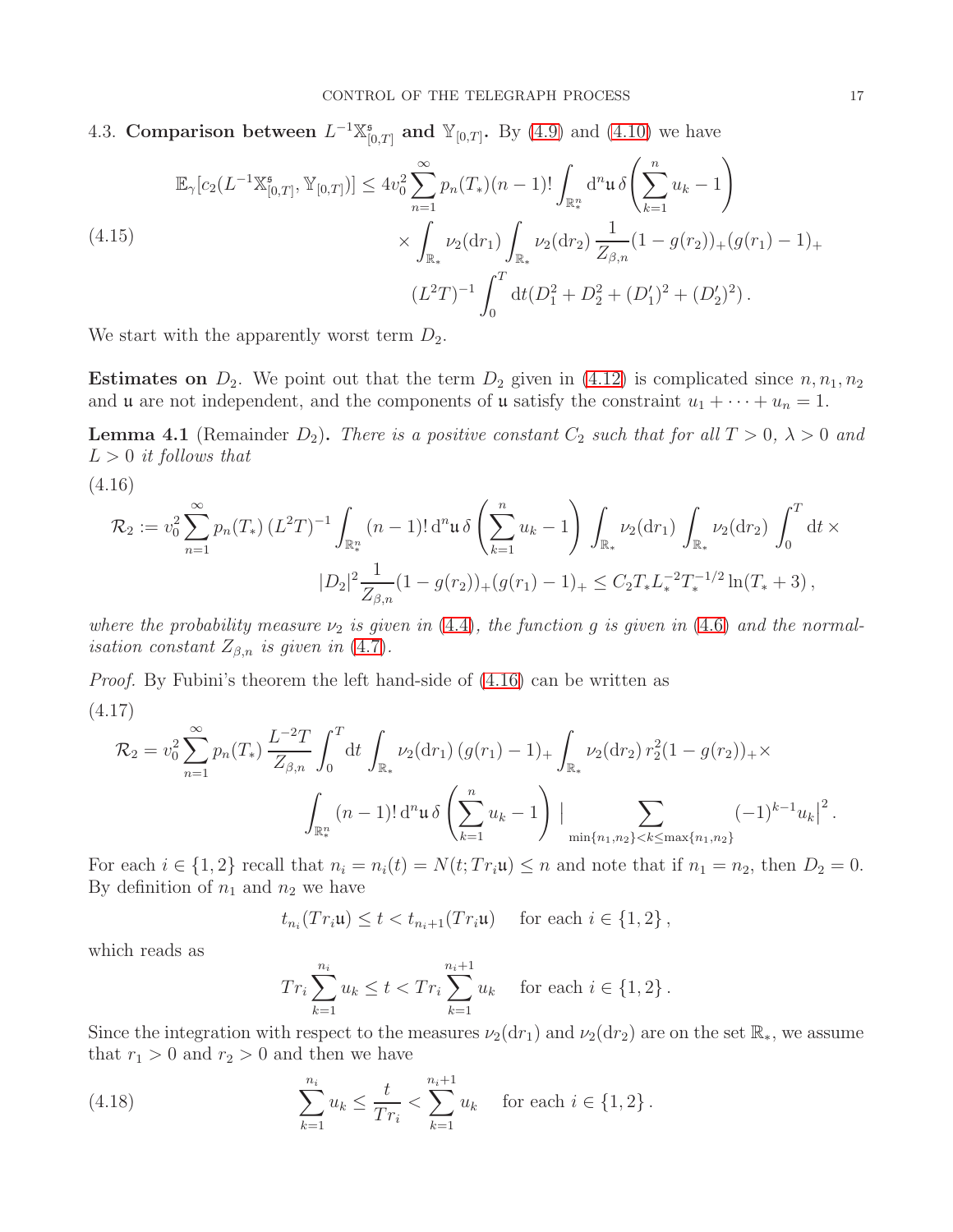Without loss of generality we may assume that  $n_1 < n_2$ . We rewrite the preceding inequalities as follows

<span id="page-17-1"></span>(4.19) 
$$
\sum_{k=1}^{n_1+1} u_k + \sum_{k=n_1+2}^{n_2} u_k \le \frac{t}{Tr_2} < \sum_{k=1}^{n_1+1} u_k + \sum_{k=n_1+2}^{n_2} u_k + u_{n_2+1}.
$$

The idea is to do a change of variables for suitable indexes as follows. For the indexes  $\{1, 2, \ldots, n_1, n_1+\}$  $1\} \cup \{n_2+1,n_2+2,\ldots\}$  we do not do a change of variables. Also, in the case that  $n_2 - n_1$  is an even number, we do not do a change of variable for the index  $k = n_2$ . To be more precise, let  $\mathcal{I} := \{n_1 + 2, n_1 + 3, \ldots, n_2\}$  be a set of indexes and define  $K(n_1, n_2) = \lfloor \frac{n_2 - n_1 - 1}{2} \rfloor$  $\lfloor \frac{n_1-1}{2} \rfloor$ . For  $K \geq 1$  we set

<span id="page-17-3"></span>(4.20) 
$$
\hat{u}_k := u_{2k+n_1} + u_{2k+n_1+1} \quad \text{and} \quad \omega_k := \frac{u_{2k+n_1} - u_{2k+n_1+1}}{\hat{u}_k}
$$

for each  $k \in \{1, \ldots, K\}$ . Observe that

<span id="page-17-0"></span>(4.21) 
$$
\sum_{k \in \mathcal{I}} u_k = \sum_{k=1}^K \hat{u}_k + u_{n_2} \mathbb{1}_{\{n_2 - n_1 - 1 \text{ is odd}\}}.
$$

In fact, the preceding equality holds even if  $K = 0$  recalling the convention about empty sums. We point out that right-hand side of [\(4.21\)](#page-17-0) does not depend on  $(\omega_k : 1 \le k \le K)$ .

In the sequel, for  $j_1 < j_2$  we show that

<span id="page-17-2"></span>(4.22) 
$$
\left\langle \left( \sum_{k=1}^{K} \hat{u}_{k} \omega_{k} \right)^{2} 1_{\{n_{1} = j_{1}, n_{2} = j_{2}\}} \right\rangle_{\nu(d^{n}u)} = \frac{1}{3} \int_{\mathbb{R}_{*}^{n}} (n-1)! d^{n} \mathfrak{u} \delta \left( \sum_{k=1}^{n} u_{k} - 1 \right) \sum_{k=1}^{K} \hat{u}_{k}^{2} 1_{\{n_{1} = j_{1}, n_{2} = j_{2}\}},
$$

where  $\nu(\mathrm{d}^n\mathfrak{u}) = \mathrm{d}^n\mathfrak{u} \cdot (n-1)!\delta(t_n(\mathfrak{u})-1)$ . We stress that  $n_i = N(t;Tr_i\mathfrak{u})$ . It is clear that the restriction  $n_1 = j_1$  does not depend on  $\omega_1, \ldots, \omega_K$  since we do not do any change of variables for  $k \leq j_1 + 1$ . However, a priori the condition  $n_2 = j_2$  could depend on  $\omega_1, \ldots, \omega_K$ . By [\(4.19\)](#page-17-1) and [\(4.21\)](#page-17-0) we find that it is not the case. Using the symmetry, in the case  $n_2 < n_1$  we set  $\mathcal{I} := \{n_2 + 2, n_2 + 3, \ldots, n_1\}$  be a set of indexes and define  $K(n_1, n_2) = \lfloor \frac{n_1 - n_2 - 1}{2} \rfloor$  $\frac{n_2-1}{2}$ .

On both sides of [\(4.22\)](#page-17-2) we can replace the random variable  $K(n_1, n_2)$  by the fixed value  $K(j_1, j_2)$ . For convenience, we denote  $K(j_1, j_2)$  by K in the following. We note that [\(4.22\)](#page-17-2) is trivially true for  $K = 0$ . Hence, we only need to prove for  $K \geq 1$ . We start by observing

$$
\left\langle \left( \sum_{k=1}^{K} \hat{u}_{k} \omega_{k} \right)^{2} 1_{\{n_{1} = j_{1}, n_{2} = j_{2}\}} \right\rangle_{\nu(\mathbf{d}^{n} \mathbf{u})}
$$
\n
$$
= \int_{\mathbb{R}_{*}^{n}} (n-1)! \mathbf{d}^{n} \mathbf{u} \, \delta \left( \sum_{k=1}^{K} \hat{u}_{k} + \sum_{k \in \mathcal{J}} u_{k} - 1 \right) \left( \sum_{k=1}^{K} \hat{u}_{k} \omega_{k} \right)^{2} 1_{\{n_{1} = j_{1}, n_{2} = j_{2}\}},
$$

where

$$
\mathcal{J} := \begin{cases} (\{1, 2, \ldots, n\} \setminus \mathcal{I}) \cup \{n_2\} & \text{if } n_2 - n_1 \text{ is an even number,} \\ \{1, 2, \ldots, n\} \setminus \mathcal{I} & \text{if } n_2 - n_1 \text{ is an odd number.} \end{cases}
$$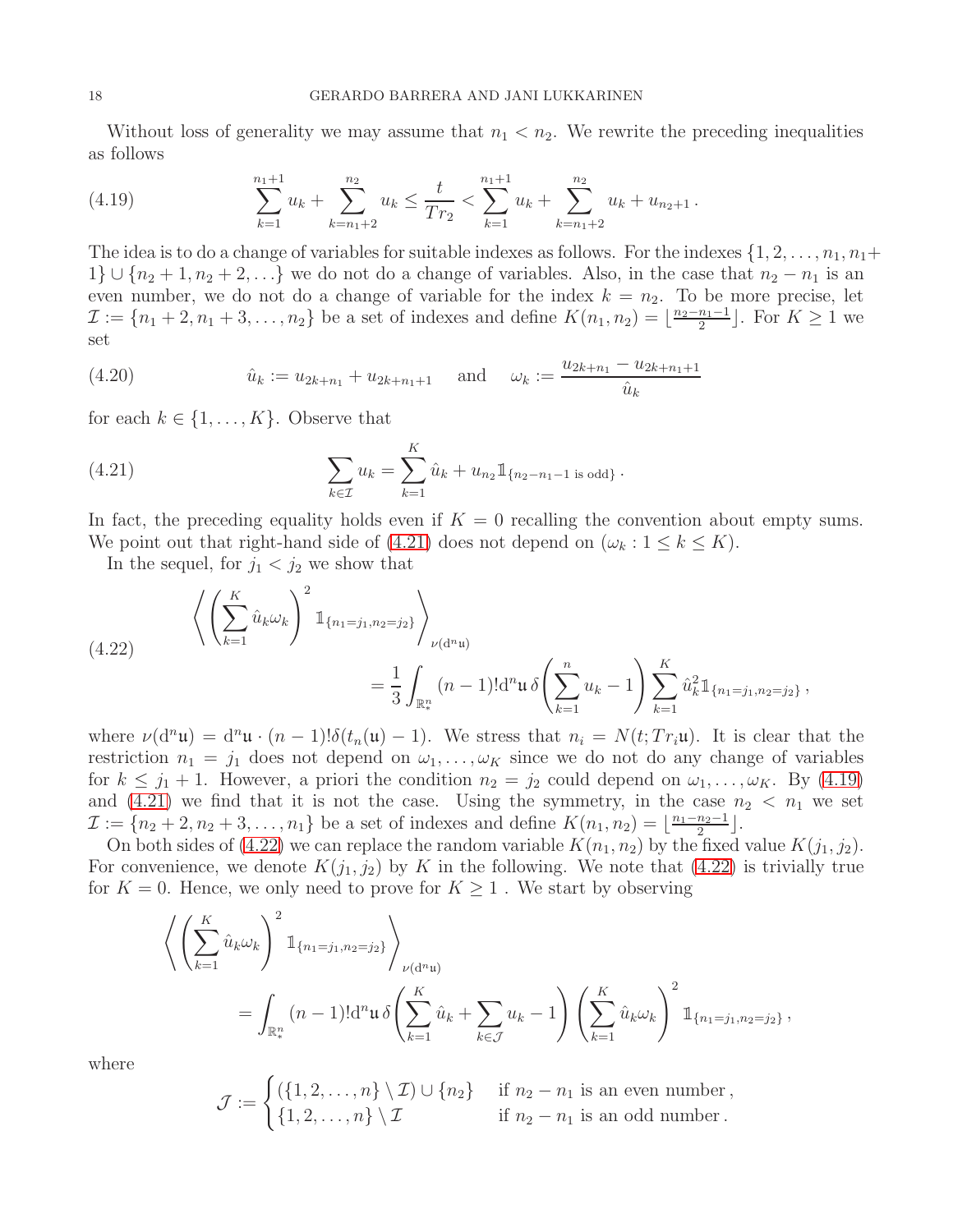The following computations are based on properties of the  $\delta$ -constraint measures whose construction and main properties are discussed in detail in Appendix [C.](#page-49-0) We apply Lemma [C.1,](#page-50-0) in particular, we wish to approximate the measure by ordinary Lebesgue integrals using the mollifier functions  $\Phi_{\varepsilon}(\cdot;1)$  defined there. To do this rigorously, it is necessary that the rest of the integrand is continuous: for this reason, we first need to approximate the indicator function  $\mathbb{1}_{\{n_1(u)=j_1,n_2(u)=j_2\}}$ by a sequence of continuous functions (for fixed  $t, r_1,$  and  $r_2$ ). This can be done even monotonously using non-negative functions and without introducing a dependence on the variables  $\omega_1, \ldots, \omega_K$ , and thus the limits of the sequence can be taken in the integrands, in the beginning and at the end of the computation, using monotone convergence theorem. To simplify the notation, we make the computations using the notation  $\mathbb{1}_{\{n_1(u)=j_1,n_2(u)=j_2\}}$  for one of its continuous approximants.

Replacing the  $\delta$ -function by the mollifier  $\Phi_{\varepsilon}$  and after using the above continuous approximant for the integrand, we may perform the change of variables [\(4.20\)](#page-17-3) using standard rules of Lebesgue measures. This yields

$$
\int_{\mathbb{R}_{*}^{n}} d^{n}u \, \Phi_{\varepsilon} \left( \sum_{k=1}^{K} \hat{u}_{k} + \sum_{k \in \mathcal{J}} u_{k} - 1 \right) \left( \sum_{k=1}^{K} \hat{u}_{k} \omega_{k} \right)^{2} \mathbb{1}_{\{n_{1} = j_{1}, n_{2} = j_{2}\}}
$$
\n
$$
= \int_{\mathbb{R}^{n}} d\hat{u}_{1} d\omega_{1} \cdots d\hat{u}_{K} d\omega_{K} \prod_{k \in \mathcal{J}} d u_{k} \, \Phi_{\varepsilon} \left( \sum_{k=1}^{K} \hat{u}_{k} + \sum_{k \in \mathcal{J}} u_{k} - 1 \right)
$$
\n
$$
\times \prod_{k=1}^{K} \left( \mathbb{1}_{\{\hat{u}_{k} > 0\}} \mathbb{1}_{\{\omega_{k}\} < 1\}} \frac{\hat{u}_{k}}{2} \right) \prod_{k \in \mathcal{J}} \mathbb{1}_{\{u_{k} > 0\}} \left( \sum_{k=1}^{K} \hat{u}_{k} \omega_{k} \right)^{2} \mathbb{1}_{\{n_{1} = j_{1}, n_{2} = j_{2}\}}
$$
\n
$$
= \frac{1}{3} \int_{\mathbb{R}_{*}^{K} \times \mathbb{R}_{*}^{|\mathcal{J}|}} d\hat{u}_{1} \cdots d\hat{u}_{K} \prod_{k \in \mathcal{J}} d u_{k} \, \Phi_{\varepsilon} \left( \sum_{k=1}^{K} \hat{u}_{k} + \sum_{k \in \mathcal{J}} u_{k} - 1 \right)
$$
\n
$$
\times \prod_{k=1}^{K} \left( \mathbb{1}_{\{\hat{u}_{k} > 0\}} \hat{u}_{k} \right) \prod_{k \in \mathcal{J}} \mathbb{1}_{\{u_{k} > 0\}} \sum_{k=1}^{K} \hat{u}_{k}^{2} \mathbb{1}_{\{n_{1} = j_{1}, n_{2} = j_{2}\}},
$$

where the last equality holds by Fubini's theorem, the fact that the variables  $\hat{u}_1, \ldots, \hat{u}_K$  and  $\omega_1, \ldots, \omega_K$  are independent, and that the argument in the function  $\Phi_{\varepsilon}$  does not depend on  $\omega_1, \ldots, \omega_K$  (see [\(4.21\)](#page-17-0)). Also,  $|\mathcal{J}|$  denotes the cardinality of  $\mathcal{J}$ . Now, we reintroduce the variables  $\omega_1, \ldots, \omega_K$  yielding that final integral is equal to

$$
\frac{1}{3} \int_{\mathbb{R}^n} d\hat{u}_1 d\omega_1 \cdots d\hat{u}_K d\omega_K \prod_{k \in \mathcal{J}} du_k \, \Phi_{\varepsilon} \left( \sum_{k=1}^K \hat{u}_k + \sum_{k \in \mathcal{J}} u_k - 1 \right) \times \prod_{k=1}^K \left( \mathbb{1}_{\{\hat{u}_k > 0\}} \hat{u}_k \right) \prod_{k=1}^K \left( \mathbb{1}_{\{\omega_k | < 1\}} \frac{1}{2} \right) \prod_{k \in \mathcal{J}} \mathbb{1}_{\{u_k > 0\}} \sum_{k=1}^K \hat{u}_k^2 \mathbb{1}_{\{n_1 = j_1, n_2 = j_2\}}.
$$

Inverting the change of variables and taking  $\epsilon \to 0$  followed by the limit for the continuous approximants, we deduce [\(4.22\)](#page-17-2).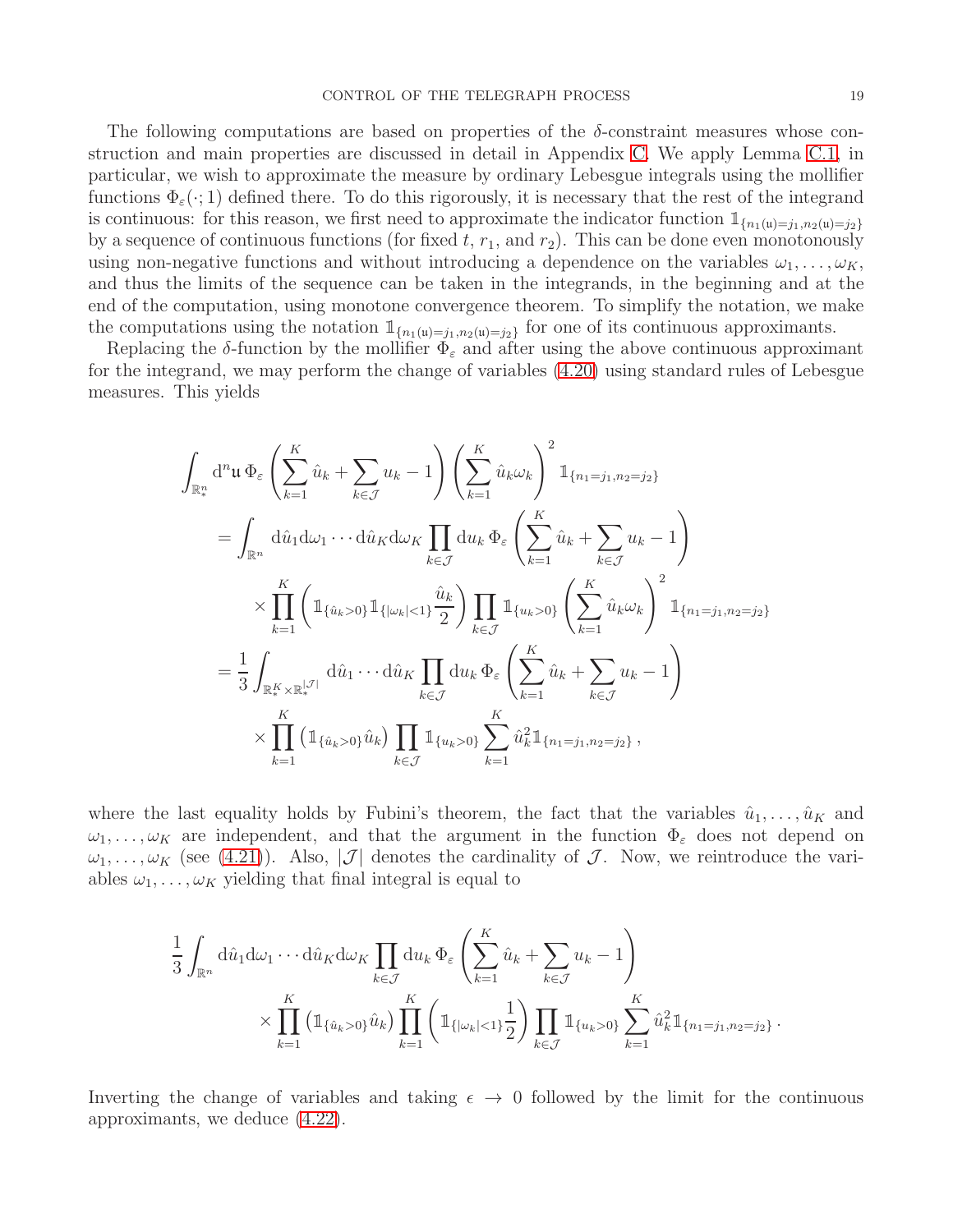For notational convenience we set  $K = 0$  when  $n_1 = n_2$ . By the Law of total probability we have

<span id="page-19-0"></span>
$$
\left\langle \left(\sum_{k=1}^{K} \hat{u}_{k} \omega_{k} \right)^{2} \right\rangle_{\nu(\mathrm{d}^{n} \mathbf{u})} = \sum_{j_{1}=1, j_{2}=1}^{n} \left\langle \left(\sum_{k=1}^{K} \hat{u}_{k} \omega_{k} \right)^{2} \mathbb{1}_{\{n_{1}=j_{1}, n_{2}=j_{2}\}} \right\rangle_{\nu(\mathrm{d}^{n} \mathbf{u})}
$$
\n
$$
= \frac{1}{3} \sum_{j_{1}=1, j_{2}=1}^{n} \int_{\mathbb{R}_{*}^{n}} \nu(\mathrm{d}^{n} \mathbf{u}) \left(\sum_{k=1}^{K} \hat{u}_{k}^{2} \right) \mathbb{1}_{\{n_{1}=j_{1}, n_{2}=j_{2}\}} \left\langle (4.23) \right\rangle
$$
\n
$$
\leq \frac{1}{3} \sum_{j_{1}=1, j_{2}=1}^{n} \int_{\mathbb{R}_{*}^{n}} \nu(\mathrm{d}^{n} \mathbf{u}) \max_{1 \leq k \leq K} \hat{u}_{k} \left(\sum_{k=1}^{K} \hat{u}_{k} \right) \mathbb{1}_{\{n_{1}=j_{1}, n_{2}=j_{2}\}} \left\langle \left(\sum_{k=1}^{K} \hat{u}_{k}\right)^{2} \mathbb{1}_{\{n_{1}=j_{1}, n_{2}=j_{2}\}} \right\rangle
$$
\n
$$
\leq \frac{2}{3} \sum_{j_{1}=1, j_{2}=1}^{n} \int_{\mathbb{R}_{*}^{n}} \nu(\mathrm{d}^{n} \mathbf{u}) \max_{1 \leq k \leq n} u_{k} \left(\sum_{k=1}^{K} \hat{u}_{k}\right) \mathbb{1}_{\{n_{1}=j_{1}, n_{2}=j_{2}\}}.
$$

Recall that  $r_1 > 0$  and  $r_2 > 0$ . For  $n_1 < n_2$ , [\(4.18\)](#page-16-2) reads

$$
t_{n_1}(\mathfrak{u}) \leq \frac{t}{Tr_1} < t_{n_1+1}(\mathfrak{u})
$$
 and  $t_{n_2}(\mathfrak{u}) \leq \frac{t}{Tr_2} < t_{n_2+1}(\mathfrak{u})$ .

which with the help of  $(4.21)$  implies

K

$$
\sum_{k=1}^K \hat{u}_k + u_{n_2} \mathbb{1}_{\{n_2 - n_1 - 1 \text{ is odd}\}} = \sum_{k \in \mathcal{I}} u_k = t_{n_2}(\mathfrak{u}) - t_{n_1+1}(\mathfrak{u}) \le \frac{t}{Tr_2} - \frac{t}{Tr_1}.
$$

Analogously, for  $n_2 < n_1$  we obtain

$$
\sum_{k\in\mathcal{I}} u_k = t_{n_1}(\mathfrak{u}) - t_{n_2+1}(\mathfrak{u}) \le \frac{t}{Tr_1} - \frac{t}{Tr_2}.
$$

Combining the preceding inequality with [\(4.23\)](#page-19-0) and Fubini's theorem yields

<span id="page-19-1"></span>
$$
\left\langle \left( \sum_{k=1}^{K} \hat{u}_{k} \omega_{k} \right)^{2} \right\rangle_{\nu(\mathrm{d}^{n} \mathfrak{u})} \leq \frac{2}{3} \sum_{j_{1}=1, j_{2}=1}^{n} \int_{\mathbb{R}_{*}^{n}} \nu(\mathrm{d}^{n} \mathfrak{u}) \max_{1 \leq k \leq n} u_{k} \left| \frac{t}{Tr_{2}} - \frac{t}{Tr_{1}} \right| \mathbb{1}_{\{n_{1}=j_{1}, n_{2}=j_{2}\}} \n= \frac{2t}{3T} \left| \frac{1}{r_{2}} - \frac{1}{r_{1}} \right| \sum_{j_{1}=1, j_{2}=1}^{n} \int_{\mathbb{R}_{*}^{n}} \nu(\mathrm{d}^{n} \mathfrak{u}) \left( \max_{1 \leq k \leq n} u_{k} \right) \mathbb{1}_{\{n_{1}=j_{1}, n_{2}=j_{2}\}} \n= \frac{2t}{3T} \left| \frac{1}{r_{2}} - \frac{1}{r_{1}} \right| \left\langle \max_{1 \leq k \leq n} u_{k} \right\rangle_{\nu(\mathrm{d}^{n} \mathfrak{u})}.
$$

By Lemma [A.5](#page-43-0) there exists a positive constant  $C$  such that

$$
\left\langle \max_{1 \leq k \leq n} u_k \right\rangle_{\nu(\mathrm{d}^n \mathfrak{u})} \leq \frac{C \ln(n+1)}{n} \quad \text{ for all } n \in \mathbb{N}.
$$

Combining the preceding inequalities in [\(4.24\)](#page-19-1) we obtain

<span id="page-19-2"></span>(4.25) 
$$
\left\langle \left( \sum_{k=1}^{K} \hat{u}_k \omega_k \right)^2 \right\rangle_{\nu(d^n \mathfrak{u})} \leq \frac{2Ct}{3T} \left| \frac{1}{r_2} - \frac{1}{r_1} \right| \frac{\ln(n+1)}{n}.
$$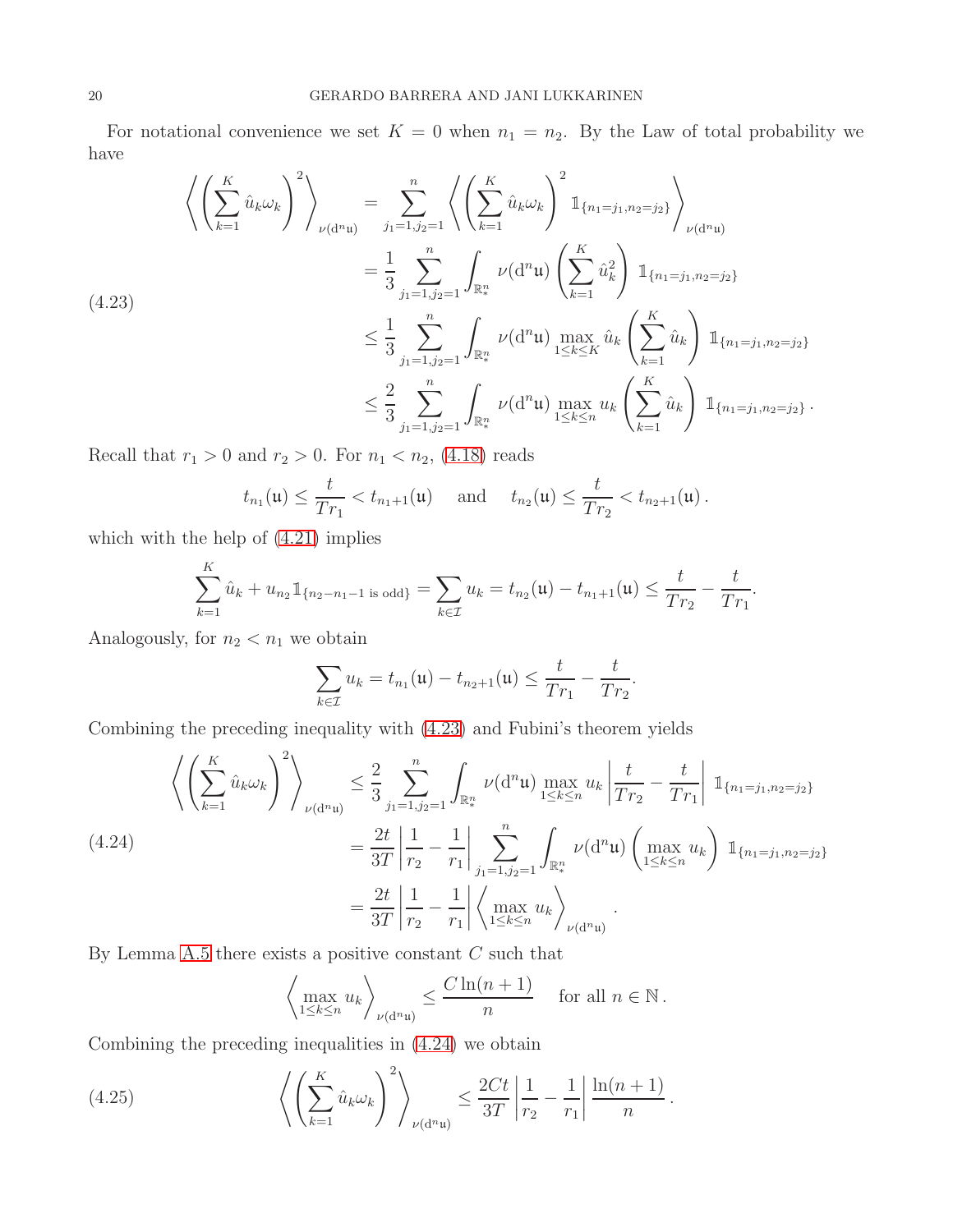Inserting  $(4.25)$  in  $(4.17)$  we have

<span id="page-20-2"></span>(4.26) 
$$
\mathcal{R}_2 \leq \frac{Cv_0^2 L^{-2} T^2}{3} \sum_{n=1}^{\infty} p_n(T_*) \frac{\ln(n+1)}{n} \frac{1}{Z_{\beta,n}} \int_{\mathbb{R}_*} \nu_2(\mathrm{d}r_1) (g(r_1) - 1)_+ \times \int_{\mathbb{R}_*} \nu_2(\mathrm{d}r_2) r_2^2 (1 - g(r_2))_+ \left| \frac{1}{r_2} - \frac{1}{r_1} \right|.
$$

Note that

<span id="page-20-0"></span>(4.27) 
$$
\int_{\mathbb{R}_*} \nu_2(\mathrm{d}r_2) r_2^2 (1 - g(r_2))_+ \leq \left\langle r^2 \right\rangle_{\nu_2} = \frac{1}{n} + 1 \leq 2.
$$

We need to estimate

$$
\frac{1}{Z_{\beta,n}} \int_{\mathbb{R}_*} \nu_2(\mathrm{d}r_1) \int_{\mathbb{R}_*} \nu_2(\mathrm{d}r_2) (1 - g(r_2))_+(g(r_1) - 1)_+ r_2 \left| 1 - \frac{r_2}{r_1} \right|
$$

Here, it is important that  $\beta = n$ . Since  $r \mapsto q(r)$  is strictly monotone increasing from  $q(0) < 1$  to  $g(1) > 1$ , there is a unique  $r_* \in (0, 1)$  such that  $g(r_*) = 1$ , and then  $g(r) < 1$  if and only if  $r < r_*$ . Since  $g(r) = 0$  for  $r > 1$ , the above integrand can be non-zero only if  $0 < r_2 < r_*$  and  $r_* < r_1 \leq 1$ . In particular, then  $r_2 < r_1$ , and we have

$$
0 < 1 - \frac{r_2}{r_1} \le 1 - r_2 \, .
$$

Since  $Z_{\beta,n} = \int_{\mathbb{R}_*} \nu_2(\mathrm{d}r)(g(r)-1)_+ > 0$  and  $\beta = n$ , we have  $\langle r \rangle_{\nu_2} = 1$  and  $\langle (1-r)^2 \rangle_{\nu_2} = \frac{1}{n}$  $\frac{1}{n}$ . Then

<span id="page-20-1"></span>
$$
\frac{1}{Z_{\beta,n}} \int_{\mathbb{R}_*} \nu_2(\mathrm{d}r_1) \int_{\mathbb{R}_*} \nu_2(\mathrm{d}r_2) (1 - g(r_2))_+(g(r_1) - 1)_{+}r_2 \left| 1 - \frac{r_2}{r_1} \right|
$$
\n
$$
\leq \int_{\mathbb{R}_*} \nu_2(\mathrm{d}r_2) (1 - g(r_2))_+r_2 \left| 1 - r_2 \right| \leq \left\langle r^2 \right\rangle_{\nu_2}^{1/2} \left\langle (1 - r)^2 \right\rangle_{\nu_2}^{1/2} \leq \frac{\sqrt{2}}{\sqrt{n}}.
$$

Combining  $(4.27)$  and  $(4.28)$  in  $(4.26)$  we deduce

$$
\mathcal{R}_2 \le \frac{\sqrt{2}Cv_0^2L^{-2}T^2}{3}\sum_{n=1}^{\infty}p_n(T_*)\frac{\ln(n+1)}{n^{3/2}}.
$$

By Lemma [A.1](#page-39-2) in [A](#page-39-0)ppendix A and the fact that  $T_* = \lambda T$  and  $L_* = |v_0|^{-1} \lambda L$  yields the existence of a constant  $\widetilde{C}$  such that

$$
\mathcal{R}_2 \le \frac{\sqrt{2}Cv_0^2 L^{-2}T^2}{3} \frac{\widetilde{C} \ln(\lambda T + 3)}{(\lambda T)^{3/2}} = 3^{-1} C_2 L_*^{-2} T_*^{1/2} \ln(T_* + 3) ,
$$

where  $C_2 = \sqrt{2}C\tilde{C}$ . This finishes the proof of Lemma [4.1.](#page-16-4)

Estimates on  $D'_1$  and  $D'_2$ . In this subsection we estimate the contribution of the incomplete jumps given in [\(4.13\)](#page-15-4).

.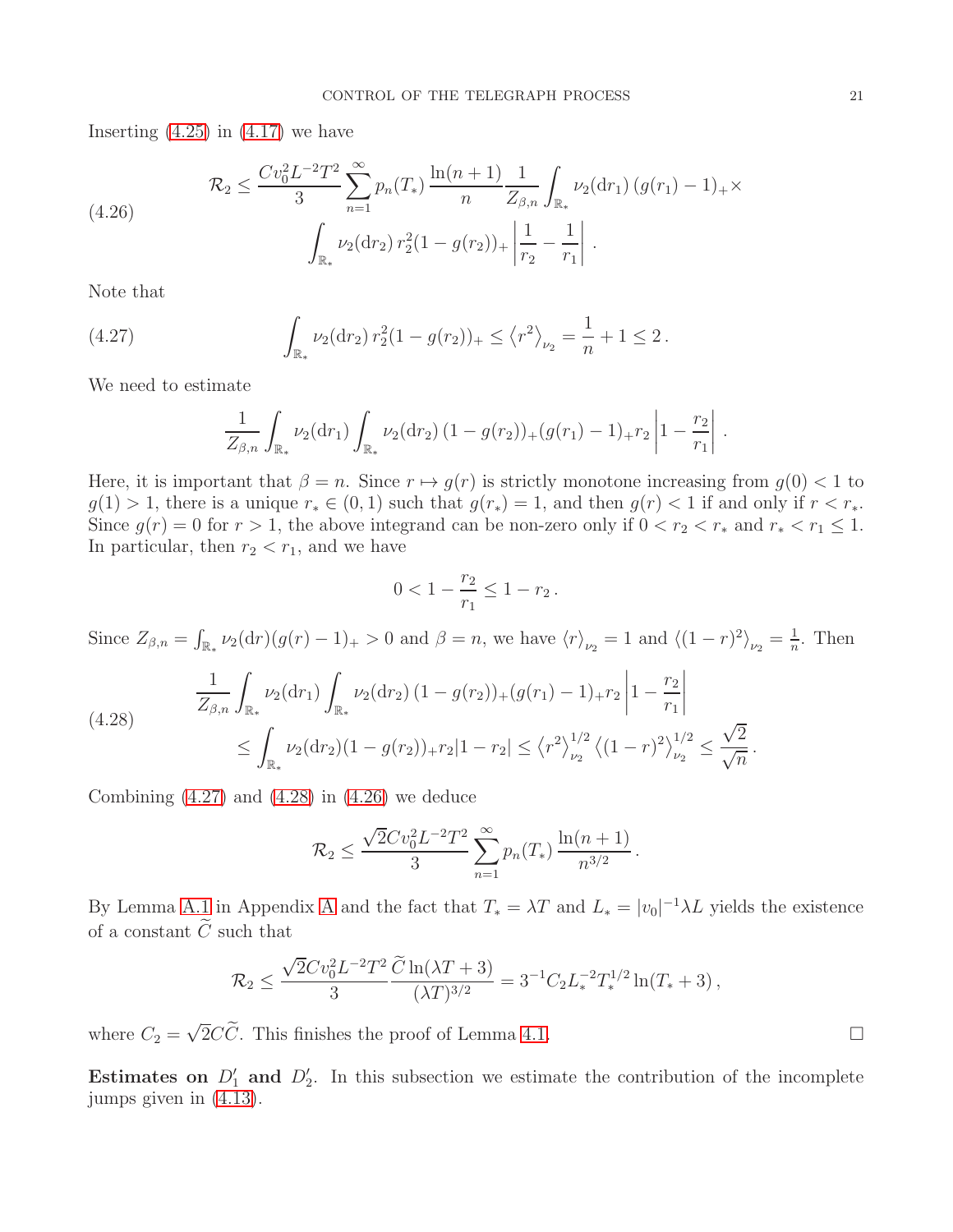<span id="page-21-1"></span>**Lemma 4.2** (Incomplete jumps). There is a positive constant  $C_{1,2}$  such that for all  $T > 0$ ,  $\lambda > 0$ and  $L > 0$  it follows that

<span id="page-21-0"></span>(4.29)

$$
\mathcal{R}_{1,2} := v_0^2 \sum_{n=1}^{\infty} p_n(T_*) \left( L^2 T \right)^{-1} \int_{\mathbb{R}_*^n} (n-1)! \, d^n \mathfrak{u} \, \delta \left( \sum_{k=1}^n u_k - 1 \right) \int_{\mathbb{R}_*} \nu_2(dr_1) \int_{\mathbb{R}_*} \nu_2(dr_2) \int_0^T dt \times
$$
  

$$
(|D_1'|^2 + |D_2'|^2) \frac{1}{Z_{\beta,n}} (1 - g(r_2))_+ (g(r_1) - 1)_+ \leq C_{1,2} T_* L_*^{-2} T_*^{-1/2} \,,
$$

where the probability measure  $\nu_2$  is given in [\(4.4\)](#page-14-1), the function g is given in [\(4.6\)](#page-14-3) and the normal*isation constant*  $Z_{\beta,n}$  *is given in* [\(4.7\)](#page-14-4).

*Proof.* We start by noticing that [\(4.8\)](#page-14-2) and [\(4.5\)](#page-14-5) yield  $0 < r_1 \leq 1$  and  $r_2 > 0$ . If  $n_1, n_2 < n$ , the remaining "incomplete jumps" can be estimated by

$$
|D_1'| \leq Tr_1 u_{n_1+1} , \quad |D_2'| \leq Tr_2 u_{n_2+1} .
$$

By [\(2.6\)](#page-3-1) and the fact that we are integrating over the measure  $\delta(\sum_{k=1}^n u_k - 1)$ , we observe that  $n_i(t) = n$  occurs if and only if  $t \ge t_n(Tr_iu) = Tr_i \sum_{k=1}^n u_k = Tr_i$ . Then  $0 \le t - t_n(Tr_iu) =$  $t - Tr_i \leq T(1 - r_i)$ . Therefore, in this case  $|D'_i| \leq T(1 - r_i)$  which yields  $0 < r_2 \leq 1$ . Hence, for  $n_1(t) = n$  we have

$$
\frac{1}{L^2T} \int_{T r_1}^T dt \, |D_1'|^2 \le \frac{T^2}{L^2} (1 - r_1)^3.
$$

Similarly, for  $n_2(t) = n$  we obtain

$$
\mathbb{1}_{\{r_2\leq 1\}}\frac{1}{L^2T}\int_{T_{r_2}}^T dt\,|D_2'|^2 \leq \mathbb{1}_{\{r_2\leq 1\}}\frac{T^2}{L^2}(1-r_2)^3.
$$

For all other times, we estimate by splitting the integral at the points  $0 = t_0(T r_1 \mathfrak{u}) < t_1(T r_1 \mathfrak{u})$ ...  $< t_n(Tr_1\mathfrak{u}) = Tr_1$ ,

$$
\frac{1}{L^2T} \int_0^{Tr_1} dt \, |D_1'|^2 = \frac{1}{L^2T} \sum_{k=0}^{n-1} \int_{t_k(Tr_1\mathfrak{u})}^{t_{k+1}(Tr_1\mathfrak{u})} dt \, |D_1'|^2 \leq \frac{1}{L^2T} \sum_{k=0}^{n-1} T^3 r_1^3 u_{k+1}^3 \leq \frac{T^2}{L^2} \sum_{k=1}^n u_k^3.
$$

Analogously, for  $r_2 \leq 1$  we have

$$
\frac{1}{L^2T} \int_0^{Tr_2} dt \, |D_2'|^2 \le \frac{1}{L^2T} \sum_{k=0}^{n-1} T^3 r_2^3 u_{k+1}^3 \le \frac{T^2}{L^2} r_2^3 \sum_{k=1}^n u_k^3.
$$

Finally, if  $r_2 > 1$  and denoting  $n' := N(T; Tr_2\mathfrak{u}) < n$ , we estimate

$$
\frac{1}{L^2T} \int_0^T dt \, |D_2'|^2 \le \frac{1}{L^2T} \left( \sum_{k=0}^{n'-1} \int_{t_k(Tr_2u)}^{t_{k+1}(Tr_2u)} dt \, T^2 r_2^3 u_{k+1}^2 + \int_{t_{n'}(Tr_2u)}^{t_{n'+1}(Tr_2u)} dt \, T^2 r_2^2 u_{n'+1}^2 \right)
$$
\n
$$
\le \frac{T^2}{L^2} r_2^3 \sum_{k=1}^n u_k^3.
$$

Collecting all pieces together we obtain

$$
\frac{1}{L^2T}\int_0^T dt \left(|D_1'|^2 + |D_2'|^2\right) \leq \frac{T^2}{L^2}\sum_{k=1}^n u_k^3 \left(1 + r_2^3\right) + \frac{T^2}{L^2} \left((1 - r_1)^3 + (1 - r_2)^3\right).
$$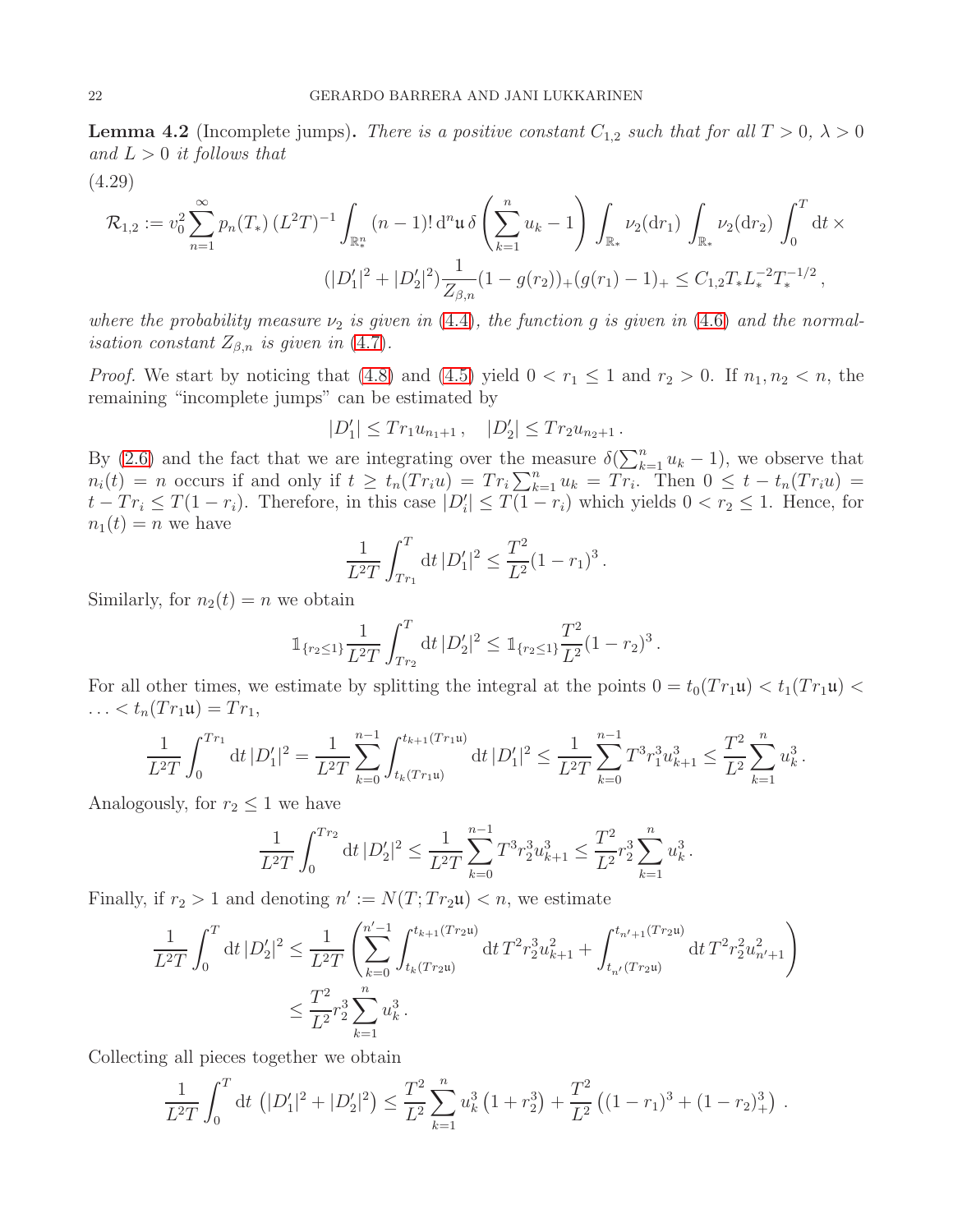This needs to be integrated over the measure for  $d^n\mathfrak{u}, \nu_2(dr_1), \nu_2(dr_2)$  in [\(4.29\)](#page-21-0). Since each term is non-negative and depends only on either  $r_1$  or  $r_2$ , we use their known simple marginal distributions. By Lemma [A.3](#page-41-1) in Appendix [A](#page-39-0) we have

$$
\langle u_k^3 \rangle = \frac{6}{n(n+1)(n+2)}
$$
 for all  $k \in \{1, ..., n\}$ .

Moreover, since  $\nu_2$  has Gamma distribution with parameters n and  $\beta$ , straightforward computations yields

$$
\langle (1-r_1)^3 \rangle_{\nu_1} = \frac{6}{(n+1)(n+2)(n+3)}
$$
 and  $\langle r_2^3 \rangle_{\nu_2} = \frac{n(n+1)(n+2)}{\beta^3}$ .

By the Cauchy-Schwarz inequality we have  $\left\langle (1-r_2)_+^3 \right\rangle_{\nu_2}^2 \le \left\langle (1-r_2)_+^6 \right\rangle_{\nu_2} \le \left\langle (1-r_2)_+^6 \right\rangle_{\nu_2}$ . Since  $\nu_2$  is the Gamma distribution with parameters *n* and *β*, we point out that  $\langle (1 - r_2)^6 \rangle_{\nu_2}$  can be evaluated explicitly, and is  $O(n^{-3})$  for the choice  $\beta = n$  which localises the mean  $\langle r \rangle_{\nu_2} = 1$ , see Item (5) of Lemma [D.2](#page-56-1) in Appendix [D.](#page-55-0) That is, there exists a constant  $C > 0$  such that

$$
\langle (1-r_2)_+^3 \rangle_{\nu_2} = \int_0^1 dr \, \frac{1}{(n-1)!} (1-r)^3 n^n r^{n-1} e^{-nr} \le \frac{C}{n^{3/2}}.
$$

Hence,

$$
(L^2T)^{-1} \int_{\mathbb{R}_*^n} (n-1)! \, \mathrm{d}^n \mathfrak{u} \, \delta \left( \sum_{k=1}^n u_k - 1 \right) \int_{\mathbb{R}_*} \nu_2(\mathrm{d}r_1) \int_{\mathbb{R}_*} \nu_2(\mathrm{d}r_2) \int_0^T \mathrm{d}t \times
$$
  

$$
(|D_1'|^2 + |D_2'|^2) \frac{1}{Z_{\beta,n}} (1 - g(r_2))_+ (g(r_1) - 1)_+
$$
  

$$
\leq \frac{T^2}{L^2} \frac{6}{(n+1)(n+2)} \left( 1 + n^{-3} (n+2)(n+1)n \right) + \frac{T^2}{L^2} \left( \frac{6}{(n+1)(n+2)(n+3)} + \frac{C}{n^{3/2}} \right).
$$

We stress that we have already set  $\beta = n$ . Finally, we take the final missing expectation over the Poisson distribution of n with parameter  $T_*$  and with the help of Lemma [A.1](#page-39-2) in [A](#page-39-0)ppendix A we obtain the existence of a positive constant  $C_{1,2}$  such that

$$
\mathcal{R}_{1,2} \leq C_{1,2} T_* L_*^{-2} T_*^{-1/2}.
$$

This finishes the proof of Lemma [4.2.](#page-21-1)

**Estimates on**  $D_1$ . In this subsection we estimate the contribution of the term  $D_1$  given in [\(4.11\)](#page-15-5).

<span id="page-22-0"></span>**Lemma 4.3** (Complete jumps). There is a positive constant  $C_1$  such that for all  $T > 0$ ,  $\lambda > 0$ and  $L > 0$  it follows that

$$
\mathcal{R}_1 := v_0^2 \sum_{n=1}^{\infty} p_n(T_*) \left( L^2 T \right)^{-1} \int_{\mathbb{R}_*^n} (n-1)! \, \mathrm{d}^n \mathfrak{u} \, \delta \left( \sum_{k=1}^n u_k - 1 \right) \int_{\mathbb{R}_*} \nu_2(\mathrm{d}r_1) \int_{\mathbb{R}_*} \nu_2(\mathrm{d}r_2) \int_0^T \mathrm{d}t \times
$$

$$
|D_1|^2 \frac{1}{Z_{\beta,n}} (1 - g(r_2))_+ (g(r_1) - 1)_+ \leq C_1 L_*^{-2} \,,
$$

where the probability measure  $\nu_2$  is given in [\(4.4\)](#page-14-1), the function g is given in [\(4.6\)](#page-14-3) and the normalisation constant  $Z_{\beta,n}$  is given in [\(4.7\)](#page-14-4).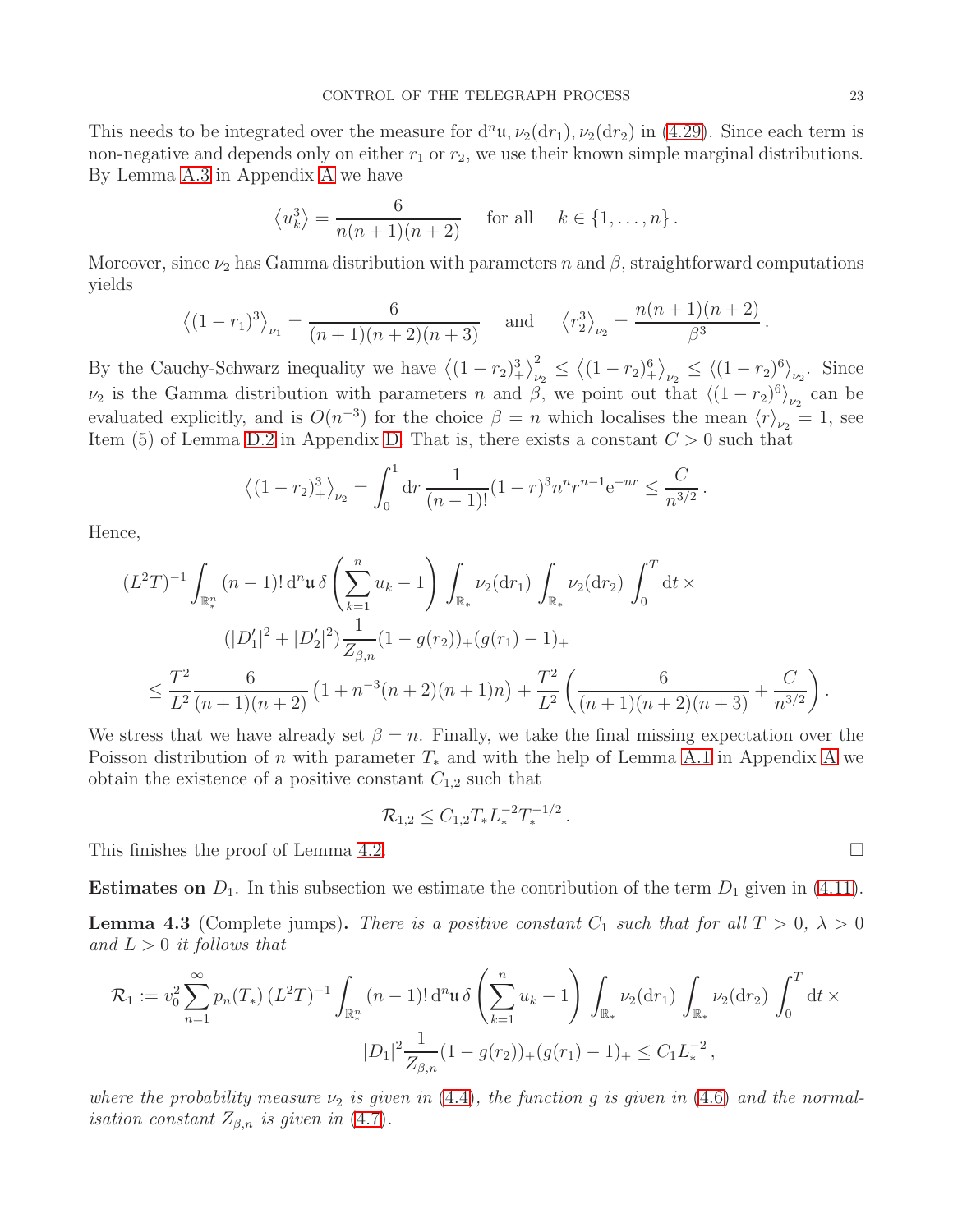*Proof.* By  $(4.11)$  we have

$$
D_1^2 = (r_1 - r_2)^2 T^2 \sum_{k,k'=1}^n \mathbb{1}_{\{k,k'\leq N(t;Tr_1\mathfrak{u})\}} (-1)^{k+k'} u_k u_{k'}.
$$

Note that

$$
\frac{1}{T} \int_0^T dt \mathbb{1}_{\{k,k' \le N(t;Tr_1\mathfrak{u})\}} = \sum_{m=1}^n \mathbb{1}_{\{k,k' \le m\}} \frac{1}{T} \int_0^T dt \mathbb{1}_{\{N(t;Tr_1\mathfrak{u}) = m\}} \n= \sum_{m=1}^{n-1} \mathbb{1}_{\{k,k' \le m\}} r_1 u_{m+1} + 1 - r_1 = 1 - r_1 + \sum_{m=2}^n \mathbb{1}_{\{k,k' \le m-1\}} r_1 u_m.
$$

Therefore,

$$
\frac{1}{T} \int_0^T dt D_1^2
$$
\n
$$
= (r_1 - r_2)^2 T^2 r_1 \sum_{m=2}^n u_m \sum_{k,k'=1}^{m-1} (-1)^{k+k'} u_k u_{k'} + (r_1 - r_2)^2 T^2 (1 - r_1) \sum_{k,k'=1}^n (-1)^{k+k'} u_k u_{k'}.
$$

Taking an expectation over  $(n-1)! d^n \mu \delta(\sum_{k=1}^n u_k - 1)$  and using Lemma [A.3](#page-41-1) in [A](#page-39-0)ppendix A we obtain

$$
\mathcal{J}_1 := \int_{\mathbb{R}_*^n} (n-1)! \, \mathrm{d}^n \mathfrak{u} \, \delta \left( \sum_{k=1}^n u_k - 1 \right) \frac{1}{L^2 T} \int_0^T \mathrm{d}t D_1^2
$$
  
=  $(r_1 - r_2)^2 T^2 L^{-2} r_1 \sum_{m=2}^n \sum_{k,k'=1}^{m-1} (-1)^{k+k'} \frac{\mathbb{1}_{\{k'=k\}} + 1}{n(n+1)(n+2)}$   
+  $(r_1 - r_2)^2 T^2 L^{-2} (1 - r_1) \sum_{k,k'=1}^n (-1)^{k+k'} \frac{\mathbb{1}_{\{k'=k\}} + 1}{n(n+1)}.$ 

Note that for any m we have  $\sum_{k=1}^{m-1} (-1)^k = \pm 1$ . Thus,

$$
\mathcal{J}_1 \le (r_1 - r_2)^2 T^2 L^{-2} r_1 \frac{2}{n+2} + (r_1 - r_2)^2 T^2 L^{-2} (1 - r_1) \frac{2}{n+1} \le \frac{2}{n+1} (r_1 - r_2)^2 T^2 L^{-2}.
$$

Since

$$
(r_1 - r_2)^2 \le 2((1 - r_2)^2 + (1 - r_1)^2),
$$
  

$$
\langle (1 - r_1)^2 \rangle_{\nu_1} = \frac{2}{(n+1)(n+2)} \quad \text{and} \quad \langle (1 - r_2)^2 \rangle_{\nu_2} = \frac{1}{n},
$$

we obtain the existence of a positive constant  $C$  such that

$$
\int_{\mathbb{R}_*} \nu_2(dr_1) \int_{\mathbb{R}_*} \nu_2(dr_2) \frac{1}{Z_{\beta,n}} (1 - g(r_2))_+(g(r_1) - 1)_+ \mathcal{J}_1 \leq C \frac{T^2 L^{-2}}{n^2}.
$$

Finally, we take the final missing expectation over the Poisson distribution of  $n$  with parameter T<sup>∗</sup> and with the help of Lemma [A.1](#page-39-2) in Appendix [A](#page-39-0) we obtain the existence of a positive constant  $C_1$  such that

$$
\mathcal{R}_1\leq C_1L_*^{-2}.
$$

This finishes the proof of Lemma [4.3.](#page-22-0)  $\Box$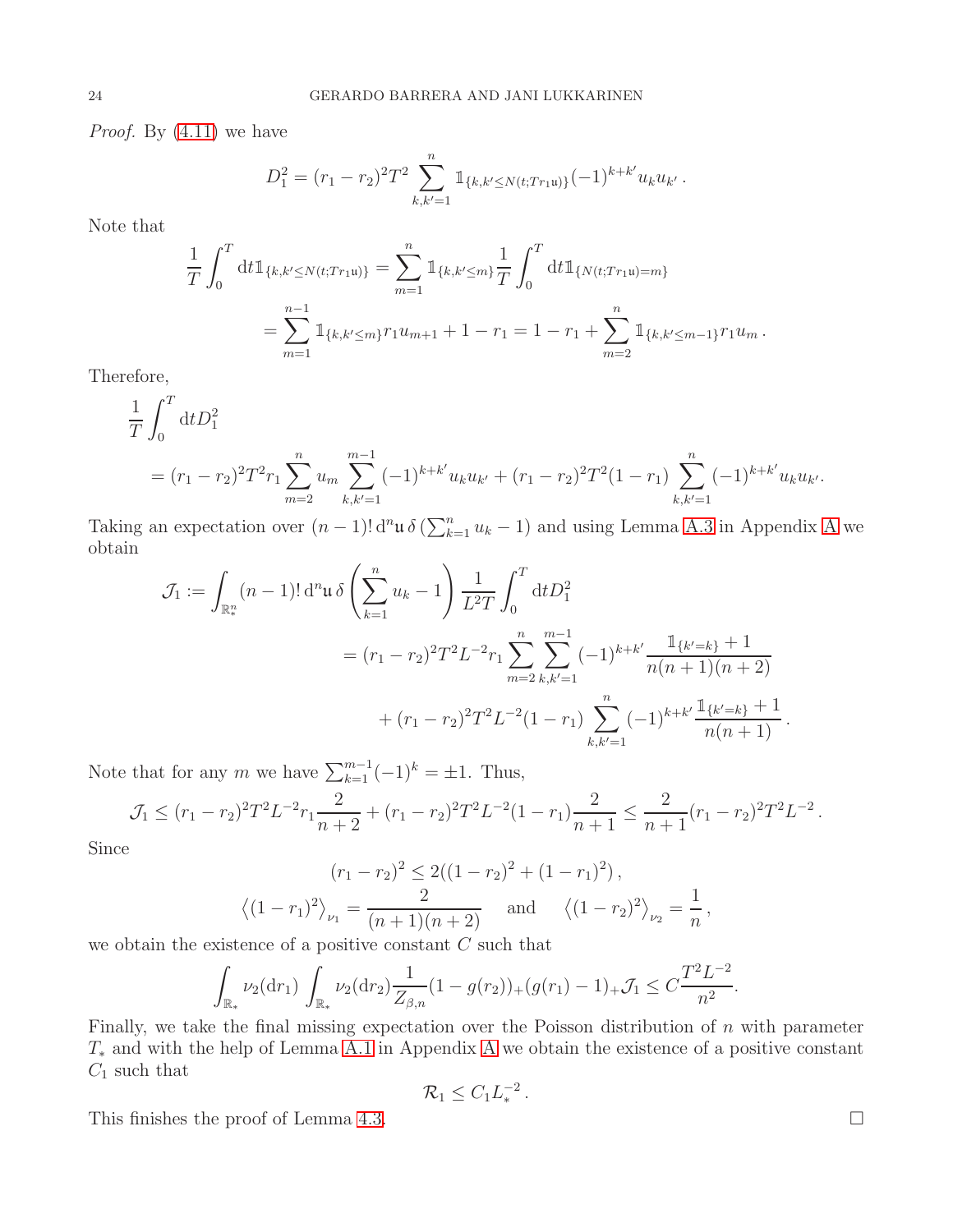In the sequel, we stress the fact that Proposition [3.1](#page-11-1) is just a consequence of what we have already proved up to here.

<span id="page-24-0"></span>*Proof of Proposition [3.1.](#page-11-1)* Combining Lemma [4.1,](#page-16-4) Lemma [4.2](#page-21-1) and Lemma [4.3](#page-22-0) in  $(4.15)$  implies  $(3.8)$ . This finishes the proof of Proposition [3.1.](#page-11-1)

# 5. Proof of Proposition [3.2:](#page-11-2) Synchronous coupling

In this section we prove of Proposition [3.2.](#page-11-2) Recall that  $\mathfrak{u} = (u_j : j \in \mathbb{N})$  is a sequence of i.i.d. random variables with exponential distribution of parameter one defined in the probability space  $(\Omega_1, \mathcal{F}_1, \mathbb{P}_1)$ . For each (deterministic)  $n \in \mathbb{N}$ , [\(3.5\)](#page-10-0) defines

$$
Y(t; n, \mathfrak{d}^{(n)}) = L^{-1} v_0 \sum_{k=1}^{M} (-1)^{k-1} \delta_k^{(n)} + L^{-1} v_0 (-1)^M (t - t_M(\mathfrak{d}^{(n)})), \quad \text{with} \quad M := N(t; \mathfrak{d}^{(n)})
$$

for any  $t \geq 0$ , where  $\mathfrak{u}^{(n)} := (u_k^{(n)})$  $\lambda_k^{(n)} : k \in \mathbb{N}$ ),  $\delta^{(n)} := (\delta_k^{(n)})$  $k_{k}^{(n)}: k \in \mathbb{N}$  and  $t_M(\mathfrak{d}^{(n)})$  are defined in [\(3.2\)](#page-9-2), [\(3.3\)](#page-10-1) and [\(3.4\)](#page-10-2), respectively. Moreover, for  $n \in \mathbb{N} \setminus \{1\}$  we define the Càdlàg version of the random walk  $(\eta_k^*(\mathfrak{s}): k \in \mathbb{N}_0)$  given in [\(3.9\)](#page-11-4). That is,

$$
Z(t; n, \mathfrak{s}) = \sum_{k=1}^{\widetilde{n}} \mathbb{1}_{\{t \ge t_{2k}(\mathfrak{s})\}} \eta_k^*(\mathfrak{s}) \quad \text{for any} \quad t \ge 0,
$$

where  $\tilde{n} = |n/2|$  and  $\mathfrak{s} = (s_1, s_2, \dots, ) = (1/\lambda)(u_1, u_2, \dots, )$  is distributed according to the infinitely product measure of exponential distributions with parameter  $\lambda > 0$ .

We define the auxiliary process

$$
\widetilde{Z}(t;n,\mathfrak{s})=\frac{T_*}{n}\sum_{k=1}^{\widetilde{n}}\mathbb{1}_{\{t\geq t_{2k}(\mathfrak{w}^{(n)}(\mathfrak{s}))\}}\eta_k^*(\mathfrak{s})\quad\text{ for any }\quad t\geq 0\,,
$$

where the sequence  $(w_i^{(n)})$  $j^{(n)}(s) : j \in \mathbb{N}$ ) is defined by setting

$$
w_j^{(n)}(\mathfrak{s}) = \frac{T}{n} u_j^{(n)} = \frac{T_*}{n} s_j^{(n)} \quad \text{for any} \quad j \in \mathbb{N} \, .
$$

For notational convenience we write  $(w_i^{(n)})$  $j^{(n)}$ :  $j \in \mathbb{N}$ ) instead of  $(w_j^{(n)}$  $j^{(n)}(s) : j \in \mathbb{N}$ . For  $n \in \{0,1\}$  we set  $Z(t; n, \mathfrak{s}) = \widetilde{Z}(t; n, \mathfrak{s}) = 0$  for all  $t \geq 0$ . Analogously to [\(3.6\)](#page-10-3) and [\(3.10\)](#page-11-5) we define  $\widetilde{Z} := (\widetilde{Z}(t; K, \mathfrak{s})$ :  $t \geq 0$ , where K is a random variable with Poisson distribution with parameter  $T_* = \lambda T$  defined in the probability space  $(\Omega_2, \mathcal{F}_2, \mathbb{P}_2)$  and independent of u. Then we let  $(\Omega, \mathcal{F}, \mathbb{Q}) := (\Omega_1 \times \Omega_2, \mathcal{F}_1 \otimes$  $\mathcal{F}_2, \mathbb{P}_1 \otimes \mathbb{P}_2$  be the product probability space of  $(\Omega_1, \mathcal{F}_1, \mathbb{P}_1)$  and  $(\Omega_2, \mathcal{F}_2, \mathbb{P}_2)$ .

We compare the processes Y, Z and  $\widetilde{Z}$  as follows:

<span id="page-24-1"></span>(5.1) 
$$
\mathcal{W}_2(\mathbb{Y}_{[0,T]}, \mathbb{Z}_{[0,T]}) \leq \mathcal{W}_2(\mathbb{Y}_{[0,T]}, \widetilde{\mathbb{Z}}_{[0,T]}) + \mathcal{W}_2(\widetilde{\mathbb{Z}}_{[0,T]}, \mathbb{Z}_{[0,T]}).
$$

The following lemma provides an estimate for the second term of the right-hand side of [\(5.1\)](#page-24-1).

<span id="page-24-2"></span>**Lemma 5.1.** For any  $L > 0$ ,  $T > 0$ ,  $\lambda > 0$  and  $v_0 \in \mathbb{R} \setminus \{0\}$  it follows that

$$
\mathcal{W}_2^2(\widetilde{\mathbb{Z}}_{[0,T]},\mathbb{Z}_{[0,T]}) \leq 28T_*L_*^{-2}T_*^{-1/2}(1+T_*^{-1/2}).
$$

In particular, for  $T_* \geq 1$  it follows that

$$
\mathcal{W}_2^2(\widetilde{\mathbb{Z}}_{[0,T]},\mathbb{Z}_{[0,T]}) \leq 56T_*L_*^{-2}T_*^{-1/2}.
$$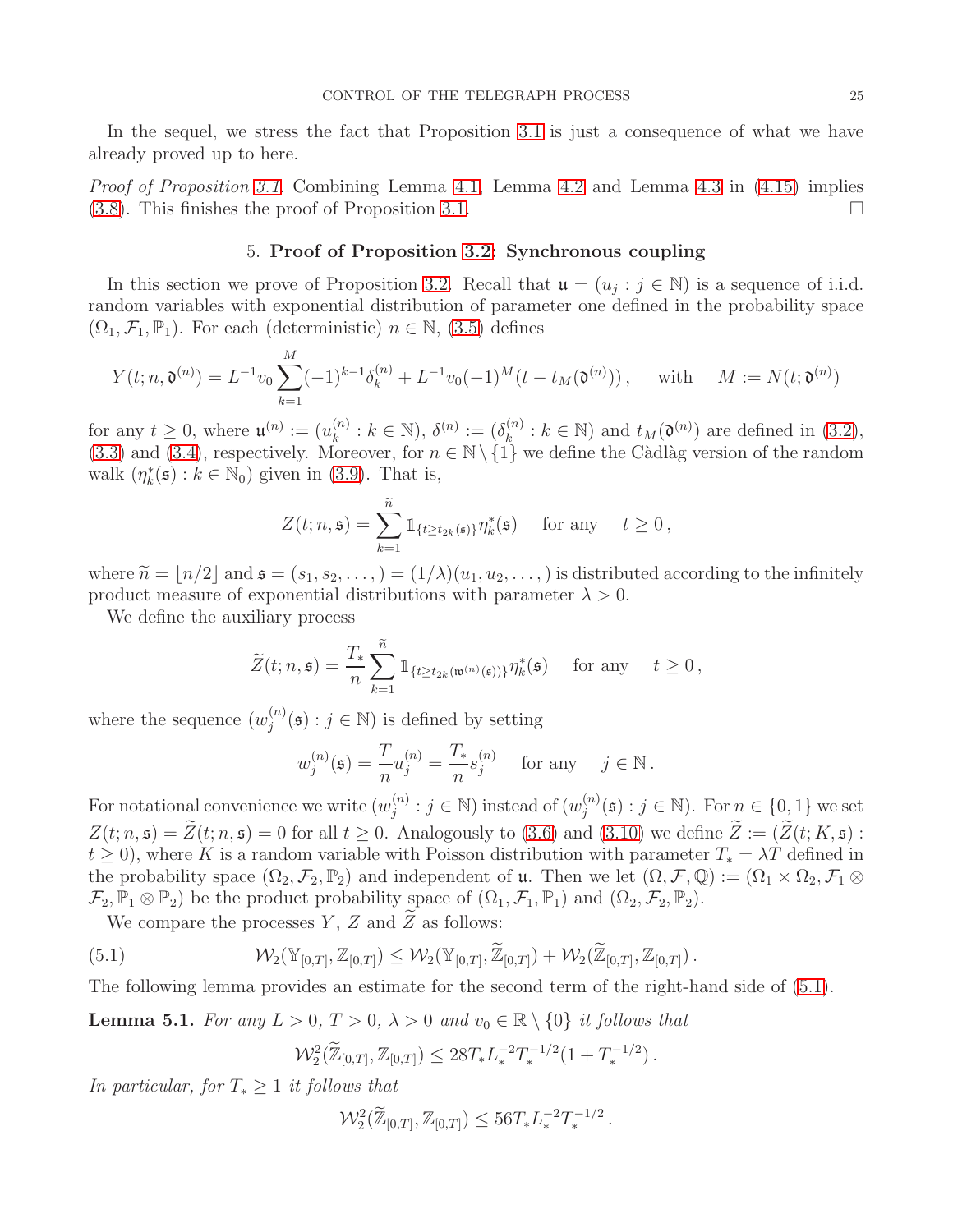Proof. By definition [\(2.10\)](#page-5-2), the tower property (Item iv) of Theorem 8.14 in [\[25\]](#page-58-21)) and Fubini's theorem we have

<span id="page-25-3"></span>(5.2)  
\n
$$
\mathcal{W}_2^2(\mathbb{Z}_{[0,T]}, \widetilde{\mathbb{Z}}_{[0,T]}) \leq \frac{1}{T} \sum_{n=2}^{\infty} p_n(T_*) \int_0^T \mathbb{E}_{\mathbb{Q}} \left[ |Z(t; n, \mathfrak{s}) - \widetilde{Z}(t; n, \mathfrak{w}^{(n)})|^2 | K = n \right] dt
$$
\n
$$
= \frac{1}{T} \sum_{n=2}^{\infty} p_n(T_*) \int_0^T \mathbb{E}_{\mathbb{P}_1} \left[ |Z(t; n, \mathfrak{s}) - \widetilde{Z}(t; n, \mathfrak{w}^{(n)})|^2 \right] dt
$$
\n
$$
= \frac{1}{T} \sum_{n=2}^{\infty} p_n(T_*) \mathbb{E}_{\mathbb{P}_1} \left[ \int_0^T |Z(t; n, \mathfrak{s}) - \widetilde{Z}(t; n, \mathfrak{w}^{(n)})|^2 dt \right].
$$

In the sequel, we estimate

$$
\frac{1}{T}\int_0^T \mathrm{d}t |Z(t;n,\mathfrak{s}) - \widetilde{Z}(t;n,\mathfrak{w}^{(n)})|^2.
$$

Since  $|x+y|^2 \leq 2x^2 + 2y^2$  for any  $x, y \in \mathbb{R}$ , we have

<span id="page-25-2"></span>(5.3)  

$$
|Z(t; n, \mathfrak{s}) - \widetilde{Z}(t; n, \mathfrak{w}^{(n)})|^2 \leq 2 \Big| \sum_{k=1}^{\widetilde{n}} \eta_k^*(\mathfrak{s}) \left( \mathbb{1}_{\{t \geq t_{2k}(\mathfrak{s})\}} - \mathbb{1}_{\{t \geq t_{2k}(\mathfrak{w}^{(n)})\}} \right) \Big|^2
$$

$$
+ 2 \Big( 1 - \frac{T_*}{n} \Big)^2 \Big| \sum_{k=1}^{\widetilde{n}} \eta_k^*(\mathfrak{s}) \mathbb{1}_{\{t \geq t_{2k}(\mathfrak{w}^{(n)})\}} \Big|^2.
$$

We start with the estimate of second term of the right-hand side of the preceding inequality. For any  $\ell \in \{1, \ldots, \widetilde{n}\}\;$  set

<span id="page-25-1"></span>(5.4) 
$$
\hat{s}_{\ell} := s_{2\ell} + s_{2\ell - 1}
$$
 and  $\omega_{\ell} := \frac{s_{2\ell} - s_{2\ell - 1}}{\hat{s}_{\ell}}$ 

and observe that

<span id="page-25-0"></span>(5.5) 
$$
\eta_{\ell}^*(\mathfrak{s}) = -\frac{v_0}{L}\hat{s}_{\ell}\omega_{\ell} \quad \text{for any} \quad \ell \in \{1, ..., \tilde{n}\}.
$$

We stress that for any  $k \in \mathbb{N}$ , 2k is an even number and, therefore, it is possible to apply pairwise Lemma [D.1](#page-55-1) in Appendix [D.](#page-55-0) We find that  $t_{2k}(\mathfrak{w}^{(n)})$  is independent of all  $\omega_{\ell}, \ell \in \{1, \ldots, \tilde{n}\}$ . Since

$$
\big|\sum_{k=1}^{\widetilde n}\eta_k^*(\mathfrak s)1\!\!1_{\{t\geq t_{2k}(\mathfrak w^{(n)})\}}\big|^2=\sum_{k=1}^{\widetilde n}\sum_{k'=1}^{\widetilde n}\eta_k^*(\mathfrak s)\eta_{k'}^*(\mathfrak s)1\!\!1_{\{t\geq t_{2k}(\mathfrak w^{(n)})\}}1\!\!1_{\{t\geq t_{2k'}(\mathfrak w^{(n)})\}}\,,
$$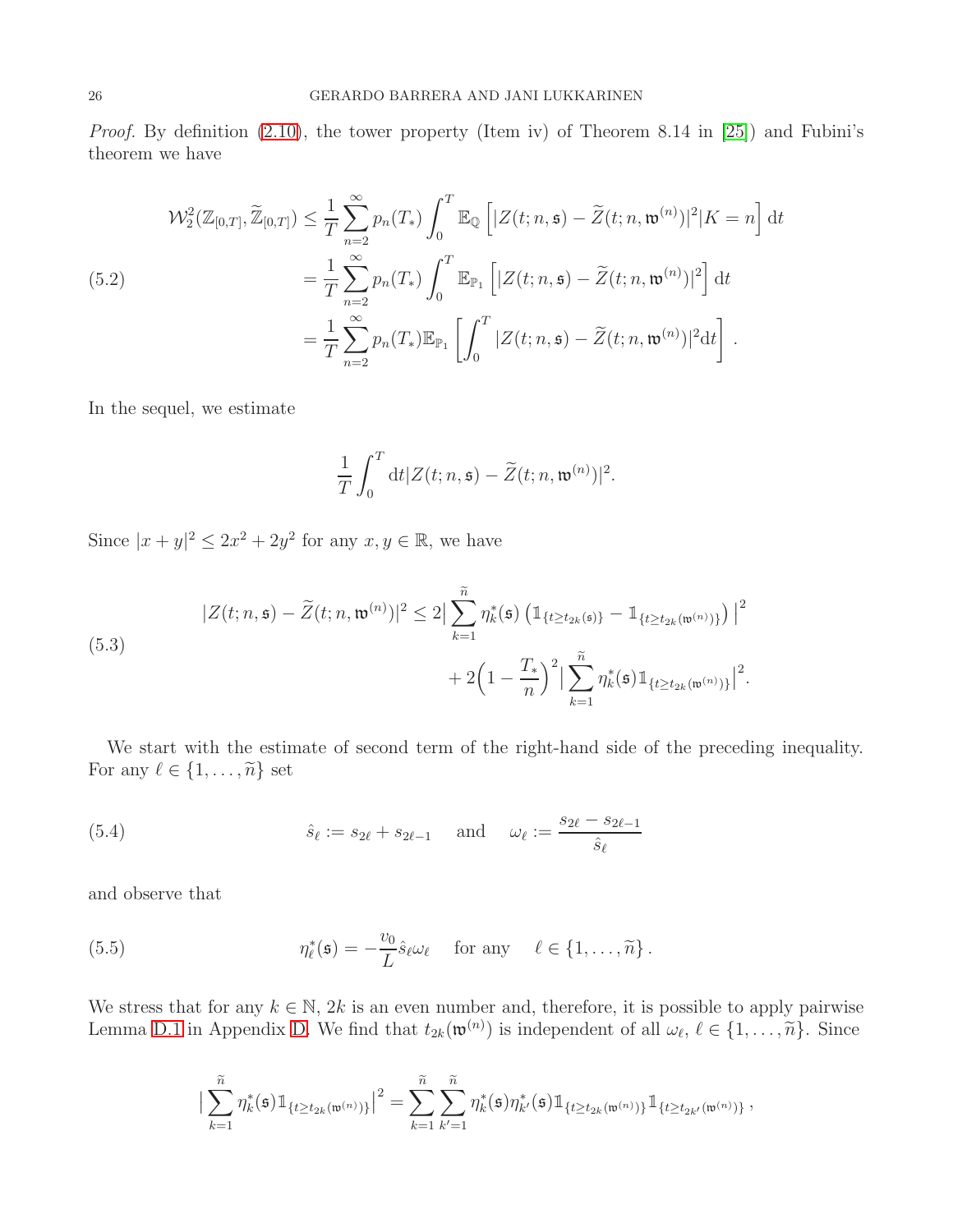Item i) and Item iii) of Lemma [D.1](#page-55-1) in Appendix [D](#page-55-0) imply

$$
\begin{split}\n&\left(1-\frac{T_{*}}{n}\right)^{2}\left\langle\left|\sum_{k=1}^{\widetilde{n}}\eta_{k}^{*}(\mathfrak{s})\mathbb{1}_{\{t\geq t_{2k}(\mathfrak{w}^{(n)})\}}\right|^{2}\right\rangle_{\omega} \\
&=\left(1-\frac{T_{*}}{n}\right)^{2}\sum_{k=1}^{\widetilde{n}}\sum_{k'=1}^{\widetilde{n}}\left\langle\eta_{k}^{*}(\mathfrak{s})\eta_{k'}^{*}(\mathfrak{s})\right\rangle_{\omega}\mathbb{1}_{\{t\geq t_{2k}(\mathfrak{w}^{(n)})\}}\mathbb{1}_{\{t\geq t_{2k'}(\mathfrak{w}^{(n)})\}} \\
&=\left(1-\frac{T_{*}}{n}\right)^{2}\sum_{k=1}^{\widetilde{n}}\left\langle\left|\eta_{k}^{*}(\mathfrak{s})\right|^{2}\right\rangle_{\omega}\mathbb{1}_{\{t\geq t_{2k}(\mathfrak{w}^{(n)})\}} \\
&\leq\left(1-\frac{T_{*}}{n}\right)^{2}\left\langle\left|\eta_{1}^{*}(\mathfrak{s})\right|^{2}\right\rangle_{\omega}\widetilde{n}\,,\n\end{split}
$$

where  $\omega$  denotes the product measure given by the law of the random vector  $(\omega_1, \ldots, \omega_{\tilde{n}})$ . Combining the above inequality with Fubini's theorem, [\(5.5\)](#page-25-0), Lemma [D.1](#page-55-1) in Appendix [D,](#page-55-0) and Item (4) of Lemma [D.2](#page-56-1) in Appendix [D](#page-55-0) we obtain

$$
\left(1 - \frac{T_*}{n}\right)^2 \frac{1}{T} \int_0^T dt \left\langle \left|\sum_{k=1}^{\tilde{n}} \eta_k^*(\mathfrak{s}) \mathbb{1}_{\{t \ge t_{2k}(\mathfrak{w}^{(n)})\}}\right|^2 \right\rangle_{\hat{s},\omega} \le \left(1 - \frac{T_*}{n}\right)^2 \left\langle |\eta_1^*(\mathfrak{s})|^2 \right\rangle_{\hat{s},\omega} \tilde{n}
$$

$$
\le \left(1 - \frac{T_*}{n}\right)^2 \frac{v_0^2}{L^2 \lambda^2} n = \frac{T_*}{L_*^2} \left(1 - \frac{T_*}{n}\right)^2 \frac{n}{T_*},
$$

where  $\hat{s}$  denote the product measure given by the law of the random vector  $(\hat{s}_1, \ldots, \hat{s}_{\tilde{n}})$ . We observe that

$$
\left(1 - \frac{T_*}{n}\right)^2 \frac{n}{T_*} = \left(\frac{n}{T_*} - 1\right) + \left(\frac{T_*}{n} - 1\right) \le \frac{1}{T_*} \left|n - T_*\right| + \frac{1}{n} \left|T_* - n\right|.
$$

Then by the Cauchy Schwarz inequality, Lemma [A.1](#page-39-2) in Appendix [A](#page-39-0) and Lemma [D.3](#page-56-2) in Appendix [D](#page-55-0) we deduce

$$
\left\langle \left(1 - \frac{T_*}{n}\right)^2 \frac{n}{T_*} \mathbb{1}_{\{n \ge 2\}} \right\rangle_{\mathsf{Po}(T_*)} \leq \frac{1}{T_*} \left\langle |n - T_*| \mathbb{1}_{\{n \ge 2\}} \right\rangle_{\mathsf{Po}(T_*)} + \left\langle |n - T_*| \frac{1}{n} \mathbb{1}_{\{n \ge 2\}} \right\rangle_{\mathsf{Po}(T_*)}
$$
\n
$$
\leq \frac{1}{T_*} \left\langle (n - T_*)^2 \right\rangle_{\mathsf{Po}(T_*)}^{1/2} + \left\langle (n - T_*)^2 \right\rangle_{\mathsf{Po}(T_*)}^{1/2} \left\langle n^{-2} \mathbb{1}_{\{n \ge 1\}} \right\rangle_{\mathsf{Po}(T_*)}^{1/2}
$$
\n
$$
\leq \frac{T_*^{1/2}}{T_*} + T_*^{1/2} \sqrt{\frac{16}{T_*^2}} = 5T_*^{-1/2}.
$$

Collecting all pieces together we obtain

<span id="page-26-0"></span>
$$
(5.6) \qquad \left\langle \left(1 - \frac{T_*}{n}\right)^2 \frac{1}{T} \int_0^T \mathrm{d}t \left\langle \left| \sum_{k=1}^{\widetilde{n}} \eta_k^*(\mathfrak{s}) \mathbb{1}_{\{t \ge t_{2k}(\mathfrak{w}^{(n)})\}} \right|^2 \right\rangle_{\hat{s}, \omega} \mathbb{1}_{\{n \ge 2\}} \right\rangle_{\text{Po}(T_*)} \le 5 \frac{T_*}{L_*^2} T_*^{-1/2} \,.
$$

We continue with the estimate of

$$
\frac{1}{T}\int_0^T\mathrm{d}t\big|\sum_{k=1}^{\widetilde{n}}\eta_k^*(\mathfrak{s})\left(\mathbb{1}_{\{t\geq t_{2k}(\mathfrak{s})\}}-\mathbb{1}_{\{t\geq t_{2k}(\mathfrak{w}^n)\}}\right)\big|^2.
$$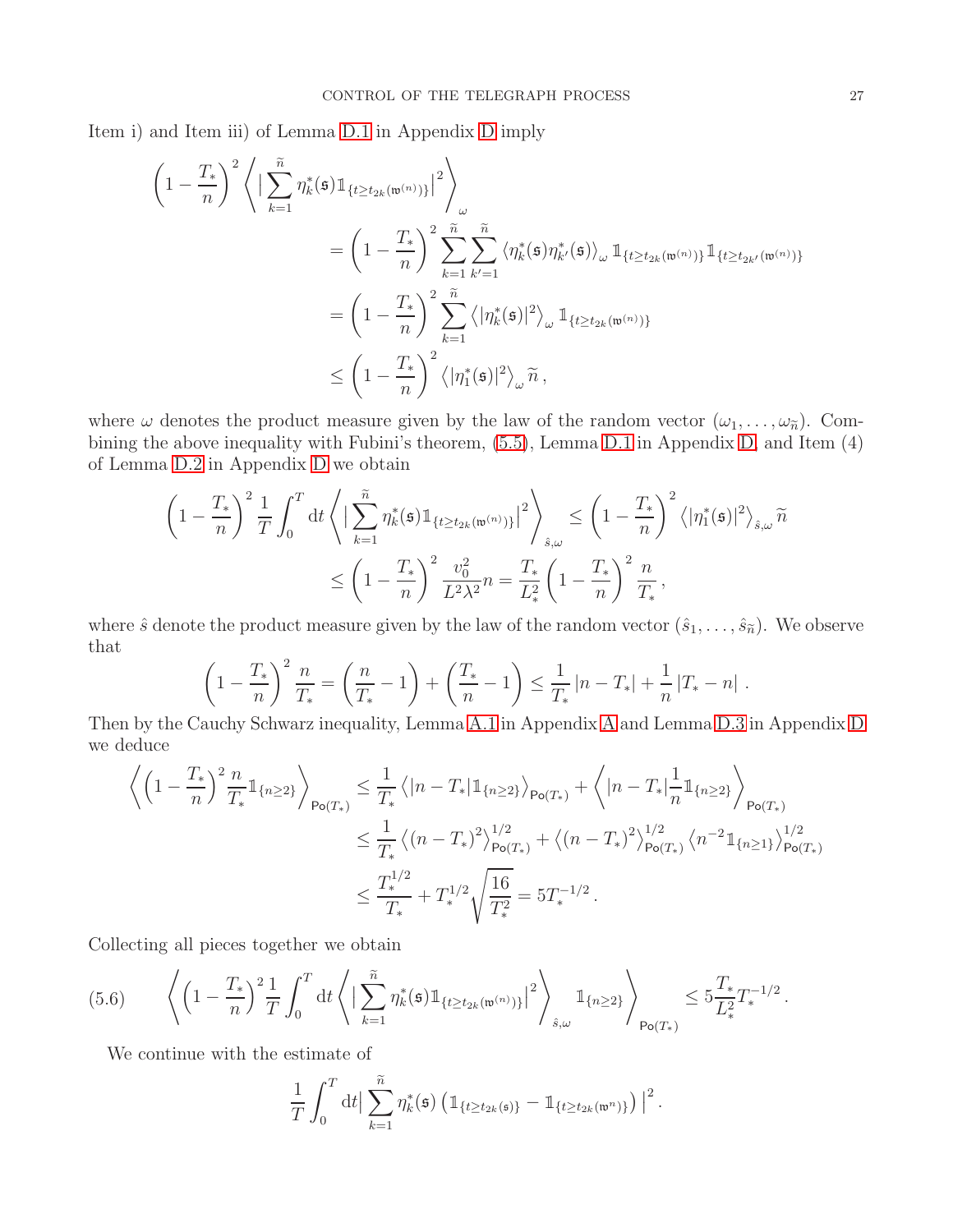By [\(5.4\)](#page-25-1), [\(5.5\)](#page-25-0), Item i) and Item iii) of Lemma [D.1](#page-55-1) in Appendix [D](#page-55-0) we have

$$
\left\langle \frac{1}{T} \int_{0}^{T} dt \Big| \sum_{k=1}^{\tilde{n}} \eta_{k}^{*}(\mathfrak{s}) \left( \mathbb{1}_{\{t \ge t_{2k}(\mathfrak{s})\}} - \mathbb{1}_{\{t \ge t_{2k}(\mathfrak{w}^{(n)})\}} \right) \Big|^{2} \right\rangle_{\omega}
$$
\n
$$
= \left( \frac{v_{0}}{L} \right)^{2} \sum_{\ell=1}^{\tilde{n}} \sum_{\ell'=1}^{\tilde{n}} \hat{s}_{\ell} \hat{s}_{\ell'} \left\langle \omega_{\ell} \omega_{\ell'} \right\rangle_{\omega} \times
$$
\n
$$
= \frac{1}{3} \left( \frac{v_{0}}{L} \right)^{2} \sum_{\ell=1}^{\tilde{n}} \hat{s}_{\ell}^{2} \frac{1}{T} \int_{0}^{T} dt \left( \mathbb{1}_{\{t > t_{2\ell}(\mathfrak{s})\}} - \mathbb{1}_{\{t > t_{2\ell}(\mathfrak{w}^{(n)})\}} \right) \left( \mathbb{1}_{\{t > t_{2\ell'}(\mathfrak{s})\}} - \mathbb{1}_{\{t > t_{2\ell'}(\mathfrak{w}^{(n)})\}} \right)
$$
\n
$$
= \frac{1}{3} \left( \frac{v_{0}}{L} \right)^{2} \sum_{\ell=1}^{\tilde{n}} \hat{s}_{\ell}^{2} \frac{1}{T} \int_{0}^{T} dt \left( \mathbb{1}_{\{t > t_{2\ell}(\mathfrak{s})\}} - \mathbb{1}_{\{t > t_{2\ell}(\mathfrak{w}^{(n)})\}} \right)^{2}
$$
\n
$$
= \frac{1}{3} \left( \frac{v_{0}}{L} \right)^{2} \sum_{\ell=1}^{\tilde{n}} \hat{s}_{\ell}^{2} \frac{1}{T} \int_{0}^{T} dt \mathbb{1}_{\{\min\{t_{2\ell}(\mathfrak{s}), t_{2\ell}(\mathfrak{w}^{(n)})\}} < t < \max\{t_{2\ell}(\mathfrak{s}), t_{2\ell}(\mathfrak{w}^{(n)})\}
$$
\n
$$
\leq \left( \frac{v_{0}}{L} \right)^{2} \sum_{\ell=1}^{\tilde{n}} \hat{s
$$

We note that  $\hat{s}_1$  has Gamma distribution with parameters 2 and  $\lambda$  and then Lemma [D.2](#page-56-1) in Appendix [D](#page-55-0) yields  $\langle \hat{s}_1^4 \rangle_{\hat{s}} = 5!/\lambda^4$ . Then we integrate with respect to  $\hat{s}$  and using the Cauchy Schwarz inequality we obtain

$$
\left\langle \left(\frac{v_0}{L}\right)^2 \sum_{\ell=1}^{\tilde{n}} \hat{s}_{\ell}^2 \frac{1}{T} \left| t_{2\ell}(\mathfrak{s}) - t_{2\ell}(\mathfrak{w}^{(n)}) \right| \right\rangle_{\hat{s}} \leq \frac{v_0^2}{L^2 T} \sum_{\ell=1}^{\tilde{n}} \left\langle \hat{s}_{\ell}^4 \right\rangle_{\hat{s}}^{1/2} \left\langle \left| t_{2\ell}(\mathfrak{s}) - t_{2\ell}(\mathfrak{w}^{(n)}) \right|^2 \right\rangle_{\hat{s}}^{1/2}
$$

$$
= \frac{v_0^2}{L^2 T} \left\langle \hat{s}_1^4 \right\rangle_{\hat{s}}^{1/2} \sum_{\ell=1}^{\tilde{n}} \left\langle \left| t_{2\ell}(\mathfrak{s}) - t_{2\ell}(\mathfrak{w}^{(n)}) \right|^2 \right\rangle_{\hat{s}}^{1/2}
$$

$$
= \frac{v_0^2}{L^2 T} \frac{\sqrt{120}}{\lambda^2} \sum_{\ell=1}^{\tilde{n}} \left\langle \left| t_{2\ell}(\mathfrak{s}) - t_{2\ell}(\mathfrak{w}^{(n)}) \right|^2 \right\rangle_{\hat{s}}^{1/2}
$$

$$
= \frac{\sqrt{120}}{L_{\ast}^2} \frac{1}{T} \sum_{\ell=1}^{\tilde{n}} \left\langle \left| t_{2\ell}(\mathfrak{s}) - t_{2\ell}(\mathfrak{w}^{(n)}) \right|^2 \right\rangle_{\hat{s}}^{1/2}.
$$

By Item ii) of Lemma [D.1](#page-55-1) in Appendix [D](#page-55-0) we have that each  $\hat{s}_j$  has Gamma distribution with parameters 2 and  $\lambda$ . Since  $\hat{s}_1, \ldots, \hat{s}_{\tilde{n}}$  are i.i.d. random variables, we obtain that  $\sum_{i=1}^{\ell}$  $j=1$  $\hat{s}_j = \sum^{2\ell}$  $j=1$  $s_j$  has Gamma distribution with parameters  $2\ell$  and  $\lambda$ . Hence, Item (5) of Lemma [D.2](#page-56-1) in Appendix [D](#page-55-0) yields

$$
\left\langle \left| \sum_{j=1}^{2\ell} s_j \right|^2 \right\rangle_{\hat{s}} = (2\ell + 1)(2\ell)/\lambda^2.
$$

<span id="page-27-0"></span> $($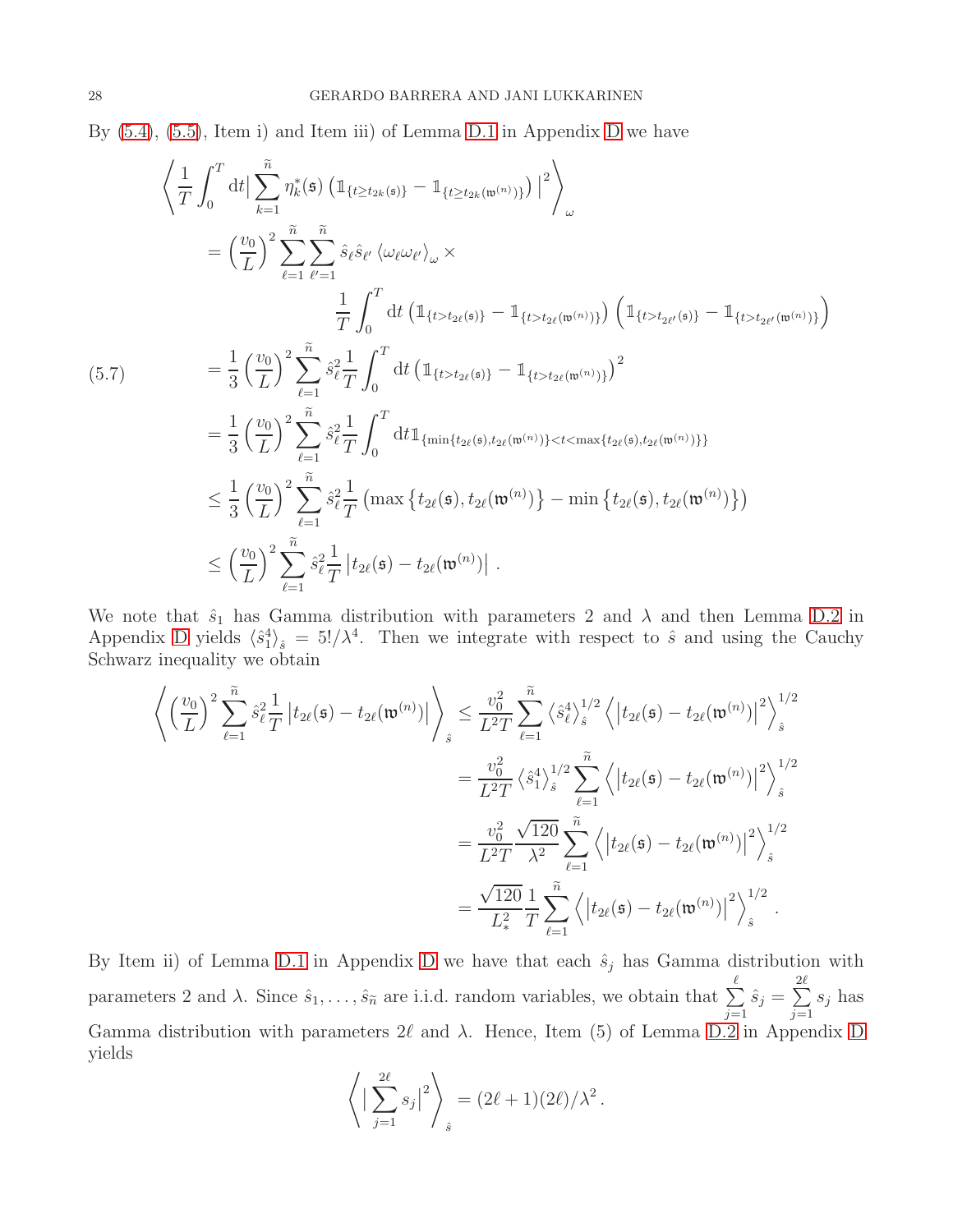We then obtain

$$
\left\langle \left| t_{2\ell}(\mathfrak{s}) - t_{2\ell}(\mathfrak{w}^{(n)}) \right|^2 \right\rangle_{\hat{s}} = \left(1 - \frac{T_*}{n}\right)^2 \left\langle \left| \sum_{j=1}^{2\ell} s_j \right|^2 \right\rangle_{\hat{s}} = \left(1 - \frac{T_*}{n}\right)^2 \frac{(2\ell+1)(2\ell)}{\lambda^2}.
$$

Therefore,

$$
\left\langle \left(\frac{v_0}{L}\right)^2 \sum_{\ell=1}^{\widetilde{n}} \hat{s}_{\ell}^2 \frac{1}{T} \big| t_{2\ell}(\mathfrak{s}) - t_{2\ell}(\mathfrak{w}^{(n)}) \big| \right\rangle_{\hat{s}} \leq \frac{\sqrt{120}}{L_*^2} \frac{1}{T} \big| 1 - \frac{T_*}{n} \big| \sum_{\ell=1}^{\widetilde{n}} \frac{\sqrt{6} \ell}{\lambda} \leq \frac{T_*}{L_*^2} \big| 1 - \frac{T_*}{n} \big| \frac{n^2}{T_*^2}
$$

Now, we integrate the right-hand side of the preceding inequality over n for  $n \geq 2$ . With the help of the Cauchy-Schwarz inequality and Lemma [D.3](#page-56-2) in Appendix [D,](#page-55-0) we obtain

$$
\left\langle 9 \frac{T_*}{L_*^2} \left| 1 - \frac{T_*}{n} \right| \frac{n^2}{T_*^2} \mathbb{1}_{\{n \ge 2\}} \right\rangle_{\text{Po}(T_*)} \leq 9 \frac{T_*}{L_*^2} \frac{1}{T_*^2} \left\langle \left| n - T_* \right|^2 \right\rangle_{\text{Po}(T_*)}^{1/2} \left\langle n^2 \mathbb{1}_{\{n \ge 2\}} \right\rangle_{\text{Po}(T_*)}^{1/2} \\
\leq 9 \frac{T_*}{L_*^2} \frac{1}{T_*^2} T_*^{1/2} (T_*^2 + T_*)^{1/2} \leq 9 \frac{T_*}{L_*^2} T_*^{-1/2} \left( 1 + T_*^{-1/2} \right) ,
$$

where in the last step we used subadditivity inequality for  $x \mapsto x^{1/2}$ . Combining all pieces together we deduce

<span id="page-28-0"></span>(5.8) 
$$
\sum_{n\geq 2} p_n(T_*) \left\langle \frac{1}{T} \int_0^T dt \Big| \sum_{k=1}^{\tilde{n}} \eta_k^*(\mathfrak{s}) \Big( \mathbb{1}_{\{t \geq t_{2k}(\mathfrak{s})\}} - \mathbb{1}_{\{t \geq t_{2k}(\mathfrak{w}^{(n)})\}} \Big) \Big|^2 \right\rangle_{\hat{s},\omega}
$$
  
 
$$
\leq 9 \frac{T_*}{L_*^2} T_*^{-1/2} \left( 1 + T_*^{-1/2} \right) .
$$

Now, by  $(5.3)$ ,  $(5.6)$  and  $(5.8)$  we obtain

$$
\sum_{n\geq 2} p_n(T_*) \frac{1}{T} \int_0^T \mathbb{E}_{\mathbb{P}_1}[|Z(t; n, \mathfrak{s}) - \widetilde{Z}(t; n, \mathfrak{w}^{(n)})|^2] dt \leq 28 \frac{T_*}{L_*^2} T_*^{-1/2} \left(1 + T_*^{-1/2}\right) \, .
$$

This concludes the proof of Lemma [5.1.](#page-24-2)  $\Box$ 

<span id="page-28-3"></span>The following lemma provides an estimate for the first term of the right-hand side of [\(5.1\)](#page-24-1). **Lemma 5.2.** For any  $L > 0$ ,  $T > 0$ ,  $\lambda > 0$  and  $v_0 \in \mathbb{R} \setminus \{0\}$  it follows that

$$
\mathcal{W}_2^2(\mathbb{Y}_{[0,T]}, \widetilde{\mathbb{Z}}_{[0,T]}) \leq 39T_* L_*^{-2} T_*^{-1/2} + 38T_* L_*^{-2} e^{-T_*} (T_* + T_*^2).
$$

In addition, for  $T_* > 0$  we obtain

$$
\mathcal{W}_2^2(\mathbb{Y}_{[0,T]}, \widetilde{\mathbb{Z}}_{[0,T]}) \le 115 T_* L_*^{-2} T_*^{-1/2}.
$$

Proof. Analogously to [\(5.2\)](#page-25-3) we obtain

<span id="page-28-2"></span>(5.9)  

$$
\mathcal{W}_2^2(\mathbb{Y}_{[0,T]}, \widetilde{\mathbb{Z}}_{[0,T]}) \leq \frac{1}{T} \sum_{n=2}^{\infty} p_n(T_*) \mathbb{E}_{\mathbb{P}_1} \left[ \int_0^T |Y(t; n, \mathfrak{s}) - \widetilde{Z}(t; n, \mathfrak{w}^{(n)})|^2 dt \right] + \frac{1}{T} p_0(T_*) \int_0^T L^{-2} v_0^2 t^2 dt + \frac{1}{T} p_1(T_*) \int_0^T \mathbb{E}_{\mathbb{P}_1} [|Y(s; 1, \mathfrak{s})|^2] ds.
$$

We start with the following claim:

<span id="page-28-1"></span>(5.10) 
$$
Y(t_{2k}(\mathfrak{w}^{(n)}); n, \mathfrak{w}^{(n)}) = \widetilde{Z}(t_{2k}(\mathfrak{w}^{(n)}); n, \mathfrak{w}^{(n)})
$$

.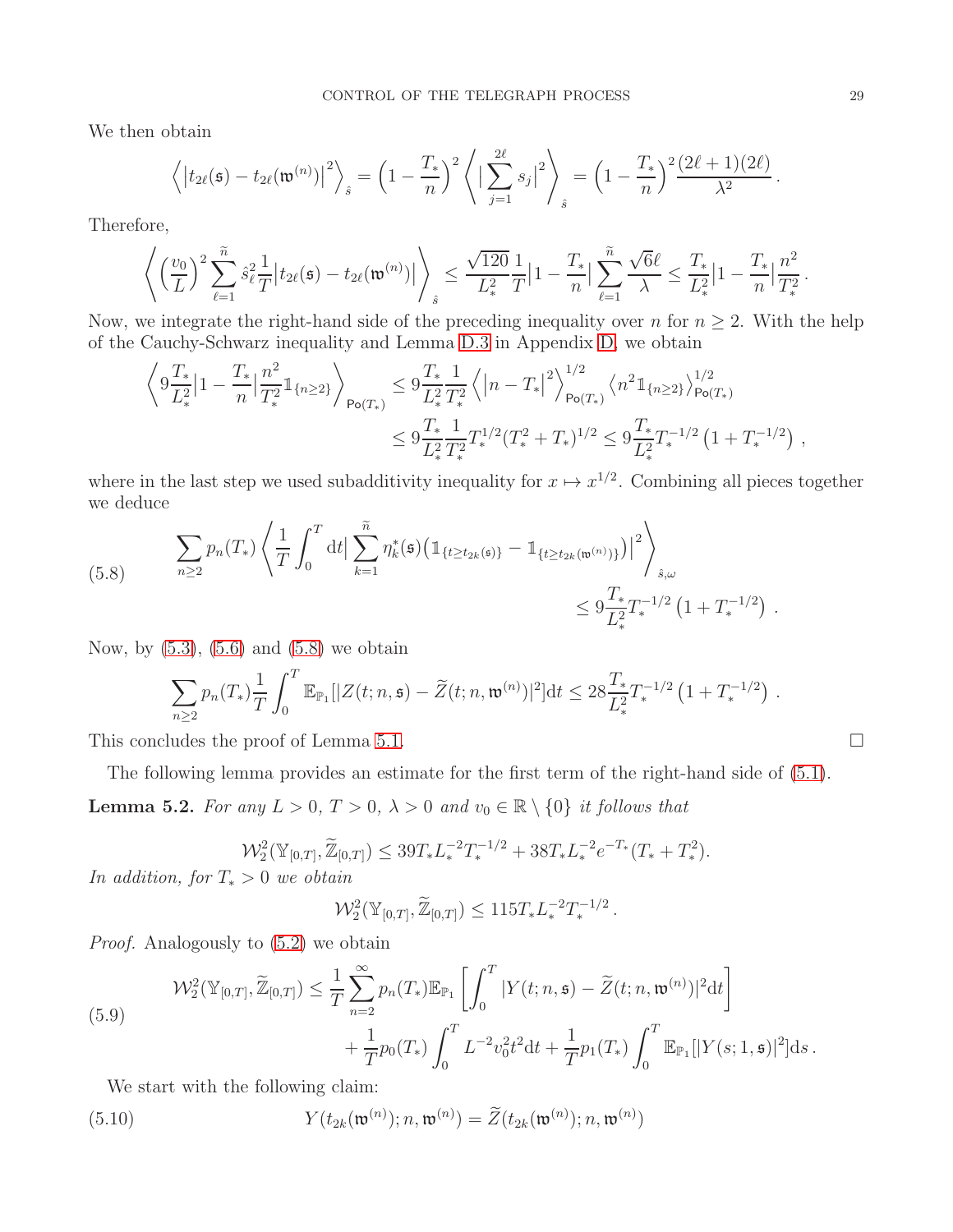for all  $k \in \mathbb{N}$  and  $n \in \mathbb{N} \setminus \{0, 1\}$ . Indeed, note that

$$
Y(t_{2k}(\mathfrak{w}^{(n)}); n, \mathfrak{w}^{(n)}) = L^{-1}v_0 \sum_{j=1}^{2k} (-1)^{j-1} w_j^{(n)} = L^{-1}v_0 \sum_{j=1}^{2k} (-1)^{j-1} \frac{T}{n} u_j^{(n)}
$$
  

$$
= L^{-1}v_0 \sum_{j=1}^{2k} (-1)^{j-1} \frac{T\lambda}{n} s_j
$$
  

$$
= \frac{T_*}{n} \sum_{j=1}^k \eta_j^*(\mathfrak{s}) = \widetilde{Z}(t_{2k}(\mathfrak{w}^{(n)}); n, \mathfrak{w}^{(n)}),
$$

which yields the claim. Bearing the preceding claim in mind, we consider the following split that overestimate our desired estimate: for all  $n \in \mathbb{N} \setminus \{0, 1\}$ 

<span id="page-29-0"></span>
$$
\frac{1}{T} \int_{0}^{T} \mathbb{E}_{\mathbb{P}_{1}}[|Y(t; n, \mathfrak{w}^{(n)}) - \widetilde{Z}(t; n, \mathfrak{w}^{(n)})|^{2}]dt \n\leq \mathbb{E}_{\mathbb{P}_{1}} \left[ \frac{1}{T} \sum_{\ell=1}^{\widetilde{n}} \int_{t_{2\ell-2}(\mathfrak{w}^{(n)})}^{t_{2\ell-1}(\mathfrak{w}^{(n)})} |Y(t; n, \mathfrak{w}^{(n)}) - \widetilde{Z}(t; n, \mathfrak{w}^{(n)})|^{2} dt \right] \n+ \mathbb{E}_{\mathbb{P}_{1}} \left[ \frac{1}{T} \sum_{\ell=1}^{\widetilde{n}} \int_{t_{2\ell-1}(\mathfrak{w}^{(n)})}^{t_{2\ell}(\mathfrak{w}^{(n)})} |Y(t; n, \mathfrak{w}^{(n)}) - \widetilde{Z}(t; n, \mathfrak{w}^{(n)})|^{2} dt \right] \n+ \mathbb{E}_{\mathbb{P}_{1}} \left[ \frac{1}{T} \mathbb{1}_{\{t_{2\widetilde{n}}(\mathfrak{w}^{(n)}) \leq T\}} \int_{t_{2\widetilde{n}}(\mathfrak{w})}^{T} |Y(t; n, \mathfrak{w}^{(n)}) - \widetilde{Z}(t; n, \mathfrak{w}^{(n)})|^{2} dt \right].
$$

where  $\widetilde{n}=\lfloor n/2\rfloor.$  For each  $\ell\in\{1,\ldots,\widetilde{n}\}$  observe that

$$
\mathbb{E}_{\mathbb{P}_{1}}\left[\frac{1}{T}\int_{t_{2\ell-2}(\mathfrak{w}^{(n)})}^{t_{2\ell-1}(\mathfrak{w}^{(n)})}|Y(t;n,\mathfrak{w}^{(n)})-\widetilde{Z}(t;n,\mathfrak{w}^{(n)})|^{2}\mathrm{d}t\right]
$$
\n
$$
=\mathbb{E}_{\mathbb{P}_{1}}\left[\frac{1}{T}\int_{0}^{t_{1}(\mathfrak{w}^{(n)})}|Y(t;n,\mathfrak{w}^{(n)})|^{2}\mathrm{d}t\right]
$$
\n
$$
=\mathbb{E}_{\mathbb{P}_{1}}\left[\frac{1}{T}\int_{0}^{w_{1}^{(n)}}L^{-2}v_{0}^{2}t^{2}\mathrm{d}t\right]=T^{-1}\frac{1}{3}L^{-2}v_{0}^{2}\left\langle (w_{1}^{(n)})^{3}\right\rangle
$$
\n
$$
=T^{-1}\frac{1}{3}L^{-2}v_{0}^{2}\frac{T^{3}}{n^{3}}\left\langle u_{1}^{3}\right\rangle =\frac{1}{2}\frac{T_{*}}{L_{*}^{2}}\frac{T_{*}}{n^{3}},
$$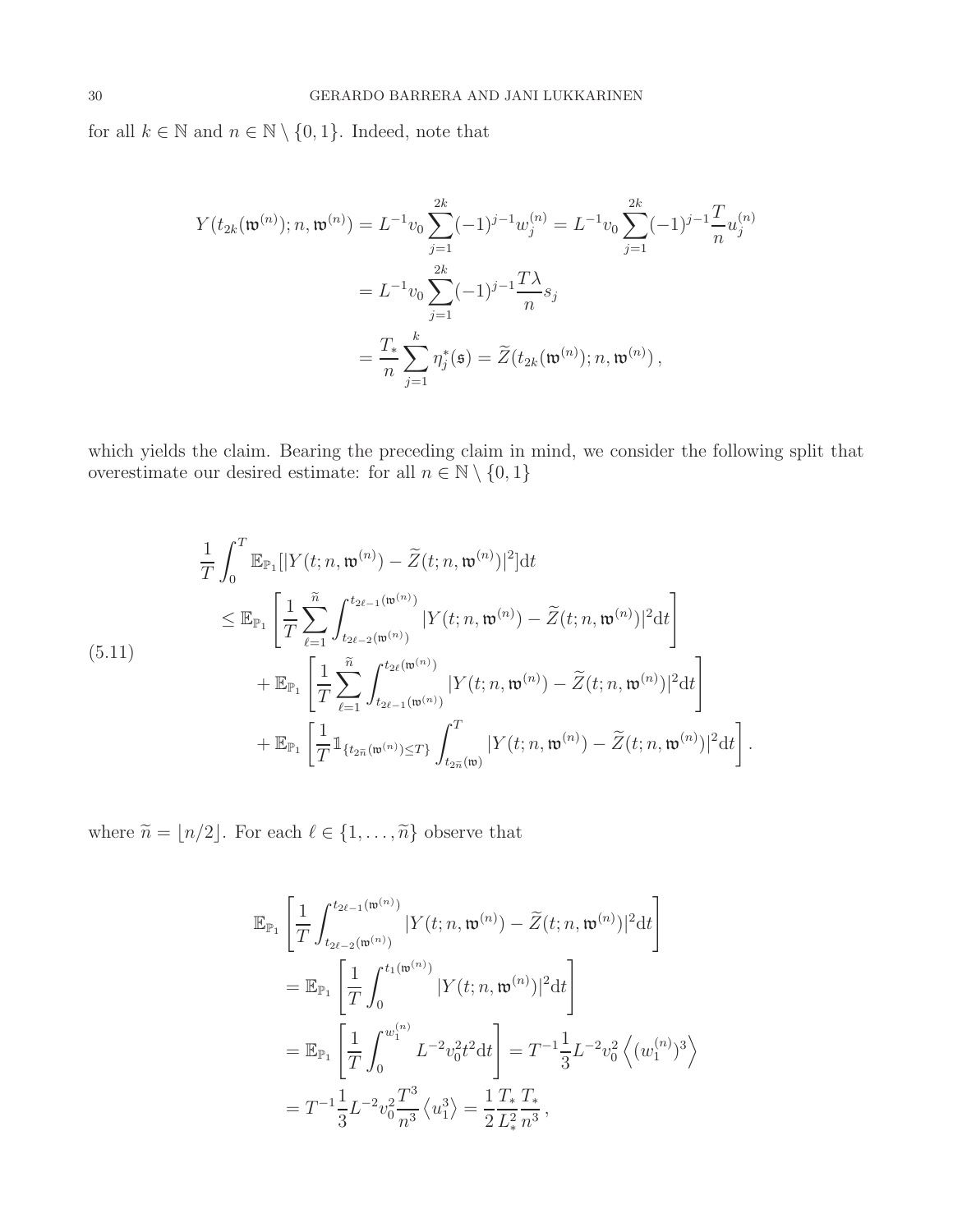due to  $w_1^{(n)}$  $\binom{n}{1} := \frac{T}{n} u_1$  and  $u_1$  having an exponential distribution with parameter one. Analogously,

$$
\mathbb{E}_{\mathbb{P}_1} \left[ \frac{1}{T} \int_{t_{2\ell-1}(\mathfrak{w}^{(n)})}^{t_{2\ell}(\mathfrak{w}^{(n)})} |Y(t; n, \mathfrak{w}^{(n)}) - \widetilde{Z}(t; n, \mathfrak{w})|^2 dt \right]
$$
\n
$$
= \mathbb{E}_{\mathbb{P}_1} \left[ \frac{1}{T} \int_{t_1(\mathfrak{w}^{(n)})}^{t_2(\mathfrak{w}^{(n)})} |L^{-1}v_0 w_1^{(n)} + L^{-1}v_0(-1)(t - w_1^{(n)})|^2 dt \right]
$$
\n
$$
= \mathbb{E}_{\mathbb{P}_1} \left[ T^{-1} \frac{1}{3} L^{-2} v_0^2 \left( (w_2^{(n)} - w_1^{(n)})^3 + (w_1^{(n)})^3 \right) \right]
$$
\n
$$
= T^{-1} \frac{1}{3} L^{-2} v_0^2 \left( (w_1^{(n)})^3 \right) = \frac{1}{2} \frac{T_*}{L_*^2} \frac{T_*}{n^3}.
$$

Hence, for  $\mathbbm{1}_{\{t_{2\widetilde{n}}(\mathfrak{w}^{(n)}) > T\}}$ 

$$
\frac{1}{T}\int_0^T \mathbb{E}_{\mathbb{P}_1}[|Y(t; n, \mathfrak{w}^{(n)}) - \widetilde{Z}(t; n, \mathfrak{w}^{(n)})|^2]dt \leq 2\widetilde{n}\frac{1}{2}\frac{T_*}{L_*^2}\frac{T_*}{n^3} \leq \frac{1}{2}\frac{T_*}{L_*^2}\frac{T_*}{n^2}.
$$

In what follows, we estimate the possible remainder error given by the last jump, that is,

$$
\begin{split} &\mathbb{E}_{\mathbb{P}_{1}}\left[\frac{1}{T}\mathbbm{1}_{\{t_{2\widetilde{n}}(\mathfrak{w}^{(n)})\leq T\}}\int_{t_{2\widetilde{n}}(\mathfrak{w}^{(n)})}^{T}|Y(t;n,\mathfrak{w}^{(n)})-\widetilde{Z}(t;n,\mathfrak{w}^{(n)})|^{2}\mathrm{d}t\right]\\ &=\mathbb{E}_{\mathbb{P}_{1}}\left[\frac{1}{T}\mathbbm{1}_{\{t_{2\widetilde{n}}(\mathfrak{w}^{(n)})\leq T\}}\int_{t_{2\widetilde{n}}(\mathfrak{w}^{(n)})}^{T}|Y(t;n,\mathfrak{w}^{(n)})-\widetilde{Z}(t_{2\widetilde{n}}(\mathfrak{w}^{(n)});n,\mathfrak{w}^{(n)})|^{2}\mathrm{d}t\right]\\ &=\mathbb{E}_{\mathbb{P}_{1}}\left[\frac{1}{T}\mathbbm{1}_{\{t_{2\widetilde{n}}(\mathfrak{w}^{(n)})\leq T\}}\int_{t_{2\widetilde{n}}(\mathfrak{w}^{(n)})}^{T}|Y(t;n,\mathfrak{w}^{(n)})-Y(t_{2\widetilde{n}}(\mathfrak{w}^{(n)});n,\mathfrak{w}^{(n)})|^{2}\mathrm{d}t\right]\;, \end{split}
$$

where the last equality follows by  $(5.10)$ .

First, we assume that *n* is an even number. We note that  $2\tilde{n} = n$  and then

<span id="page-30-0"></span>
$$
\mathbb{E}_{\mathbb{P}_{1}}\left[\frac{1}{T}\mathbb{1}_{\{t_{2\tilde{n}}(\mathfrak{w}^{(n)})\leq T\}}\int_{t_{2\tilde{n}}(\mathfrak{w}^{(n)})}^{T}|Y(t;n,\mathfrak{w}^{(n)})-Y(t_{2\tilde{n}}(\mathfrak{w}^{(n)});n,\mathfrak{w}^{(n)})|^{2}\mathrm{d}t\right]
$$
\n
$$
=\mathbb{E}_{\mathbb{P}_{1}}\left[\frac{1}{T}\mathbb{1}_{\{t_{2\tilde{n}}(\mathfrak{w}^{(n)})\leq T\}}\int_{t_{2\tilde{n}}(\mathfrak{w}^{(n)})}^{T}L^{-2}v_{0}^{2}|t-t_{2\tilde{n}}(\mathfrak{w}^{(n)})|^{2}\mathrm{d}t\right]
$$
\n
$$
=\mathbb{E}_{\mathbb{P}_{1}}\left[\frac{1}{T}\mathbb{1}_{\{t_{2\tilde{n}}(\mathfrak{w}^{(n)})\leq T\}}\frac{1}{3}L^{-2}v_{0}^{2}(T-t_{2\tilde{n}}(\mathfrak{w}^{(n)}))^{3}\right]
$$
\n
$$
=\mathbb{E}_{\mathbb{P}_{1}}\left[\frac{1}{T}\mathbb{1}_{\{t_{2\tilde{n}}(\mathfrak{w}^{(n)})\leq T\}}\frac{1}{3}L^{-2}v_{0}^{2}|T-t_{2\tilde{n}}(\mathfrak{w}^{(n)})|^{3}\right]
$$
\n
$$
\leq \frac{1}{3T}L^{-2}v_{0}^{2}\left(\mathbb{E}_{\mathbb{P}_{1}}\left[|T-t_{2\tilde{n}}(\mathfrak{w}^{(n)})|^{4}\right]\right)^{3/4},
$$

where in the last inequality we used Hölder's inequality. We note that

<span id="page-30-1"></span>(5.13) 
$$
\frac{1}{3T}L^{-2}v_0^2\left(\mathbb{E}_{\mathbb{P}_1}\left[|T-t_{2\widetilde{n}}(\mathfrak{w}^{(n)})|^4\right]\right)^{3/4} \leq C_1 \frac{T_*}{L_*^2} \frac{T_*}{n^{3/2}},
$$

where  $C_1 := \langle (u_1 - 1)^4 \rangle^{3/4} = 9^{3/4}$  and  $u_1$  has exponential distribution with parameter one.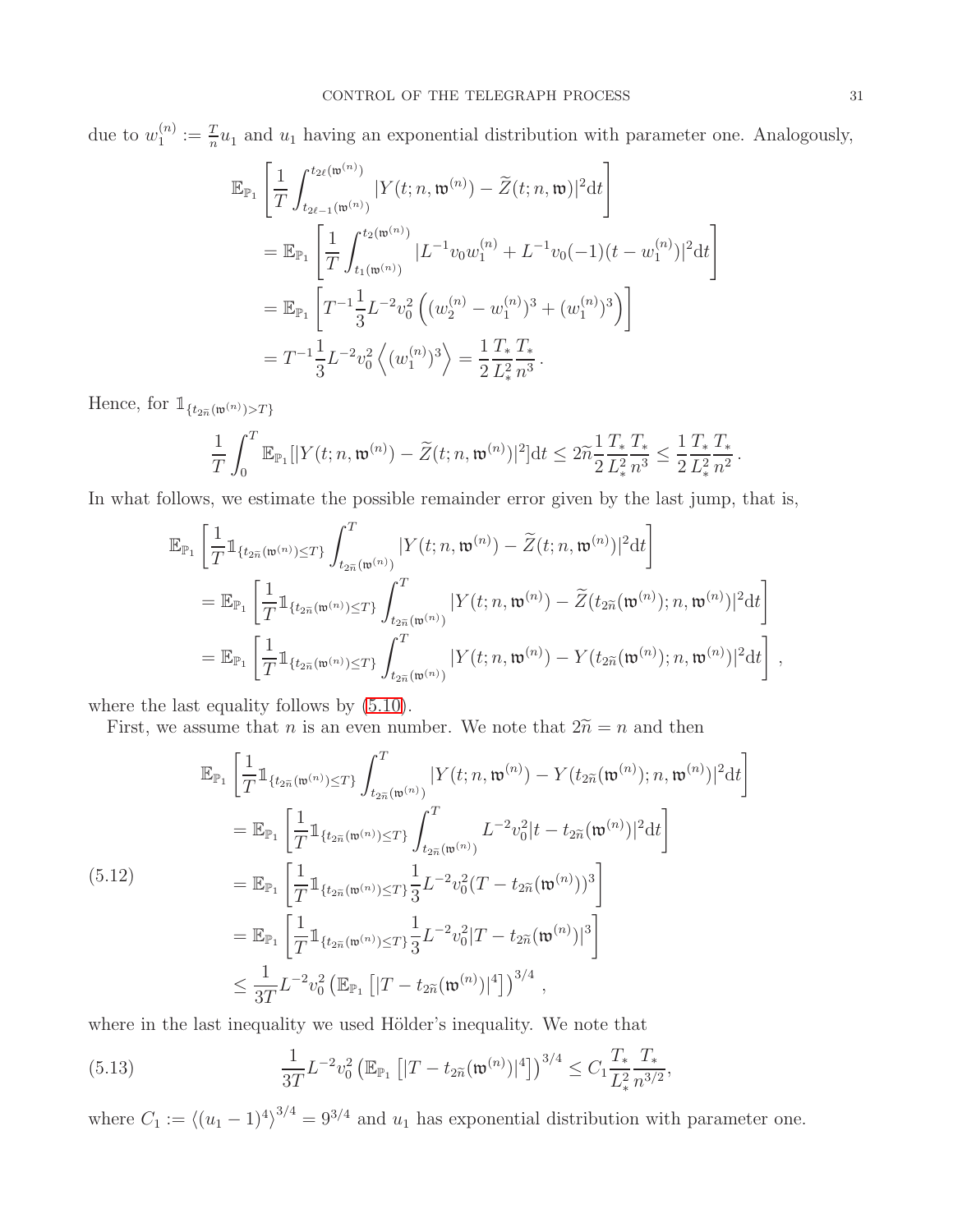Now, we assume that n is an odd number. We note that  $2\tilde{n} = n - 1$  and then

$$
\begin{split} \mathbb{E}_{\mathbb{P}_{1}}&\left[\frac{1}{T}\mathbbm{1}_{\{t_{2\widetilde{n}}(\mathfrak{w}^{(n)})\leq T\}}\int_{t_{2\widetilde{n}}(\mathfrak{w}^{(n)})}^{T}|Y(t;n,\mathfrak{w})-Y(t_{2\widetilde{n}}(\mathfrak{w}^{(n)});n,\mathfrak{w}^{(n)})|^{2}\mathrm{d}t\right]\\ &=\mathbb{E}_{\mathbb{P}_{1}}\left[\frac{1}{T}\mathbbm{1}_{\{t_{2\widetilde{n}}(\mathfrak{w}^{(n)})\leq T\}}\mathbbm{1}_{\{t_{n}(\mathfrak{w}^{(n)})\leq T\}}\int_{t_{2\widetilde{n}}(\mathfrak{w}^{(n)})}^{T}|Y(t;n,\mathfrak{w}^{(n)})-Y(t_{2\widetilde{n}}(\mathfrak{w}^{(n)});n,\mathfrak{w}^{(n)})|^{2}\mathrm{d}t\right]\\ &+\mathbb{E}_{\mathbb{P}_{1}}\left[\frac{1}{T}\mathbbm{1}_{\{t_{2\widetilde{n}}(\mathfrak{w}^{(n)})\leq T\}}\mathbbm{1}_{\{t_{n}(\mathfrak{w}^{(n)})>T\}}\int_{t_{2\widetilde{n}}(\mathfrak{w}^{(n)})}^{T}L^{-2}v_{0}^{2}|t-t_{2\widetilde{n}}(\mathfrak{w}^{(n)})|^{2}\mathrm{d}t\right]\\ &=\mathbb{E}_{\mathbb{P}_{1}}\left[\frac{1}{T}\mathbbm{1}_{\{t_{2\widetilde{n}}(\mathfrak{w}^{(n)})\leq T\}}\mathbbm{1}_{\{t_{n}(\mathfrak{w}^{(n)})\leq T\}}\int_{t_{2\widetilde{n}}(\mathfrak{w}^{(n)})}^{t_{2\widetilde{n}+1}(\mathfrak{w}^{(n)})} |Y(t;n,\mathfrak{w}^{(n)})-Y(t_{2\widetilde{n}}(\mathfrak{w}^{(n)});n,\mathfrak{w}^{(n)})|^{2}\mathrm{d}t\right]\\ &+\mathbb{E}_{\mathbb{P}_{1}}\left[\frac{1}{T}\mathbbm{1}_{\{t_{2\widetilde{n}}(\mathfrak{w}^{(n)})\leq T\}}\mathbbm{1}_{\{t_{n}(\mathfrak{w}^{(n
$$

We note that

$$
\frac{1}{3T}L^{-2}v_0^2\left(\mathbb{E}_{\mathbb{P}_1}\left[|T-t_{2\widetilde{n}+1}(\mathfrak{w}^{(n)})|^4\right]\right)^{3/4}\leq C_1\frac{T_*}{L_*^2}\frac{T_*}{n^{3/2}},
$$

where  $C_1 = \langle (u_1 - 1)^4 \rangle^{3/4}$ , where  $u_1$  has exponential distribution with parameter one. A straightforward computation yields

$$
\frac{4}{3T}L^{-2}v_0^2T^3\big|1-\frac{2\widetilde{n}}{n}\big|^3=\frac{4}{3}\frac{T_*}{L_*^2}\frac{T_*}{n^3}.
$$

We also have

$$
\frac{4}{3T}L^{-2}v_0^2\Big(\mathbb{E}_{\mathbb{P}_1}\Big[\Big|\frac{2\widetilde{n}T}{n}-t_{2\widetilde{n}}(\mathfrak{w}^{(n)})\Big|^4\Big]\Big)^{3/4}\leq 4C_1\frac{T_*}{L_*^2}\frac{T_*}{n^{3/2}},
$$
  
\n
$$
\mathbb{E}_{\mathbb{P}_1}\Big[\frac{1}{T}\mathbb{1}_{\{t_{2\widetilde{n}}(\mathfrak{w}^{(n)})\leq T\}}\int_{t_{2\widetilde{n}}(\mathfrak{w}^{(n)})}^T|Y(t;n,\mathfrak{w}^{(n)})-Y(t_{2\widetilde{n}}(\mathfrak{w}^{(n)});n,\mathfrak{w}^{(n)})|^2\mathrm{d}t\Big]
$$
  
\n
$$
\leq (2+C_1)\frac{T_*}{L_*^2}\frac{T_*}{n^3}+5C_1\frac{T_*}{L_*^2}\frac{T_*}{n^{3/2}}.
$$

<span id="page-31-0"></span>Therefore [\(5.12\)](#page-30-0), [\(5.13\)](#page-30-1) and [\(5.14\)](#page-31-0) yield for any  $n \in \mathbb{N} \setminus \{0, 1\}$ 

<span id="page-31-1"></span>(5.15) 
$$
\mathbb{E}_{\mathbb{P}_1} \left[ \frac{1}{T} \mathbb{1}_{\{t_{2\tilde{n}}(\mathfrak{w}^{(n)}) \leq T\}} \int_{t_{2\tilde{n}}(\mathfrak{w}^{(n)})}^T |Y(t; n, \mathfrak{w}^{(n)}) - Y(t_{2\tilde{n}}(\mathfrak{w}^{(n)}); n, \mathfrak{w}^{(n)})|^2 dt \right] \leq (2 + C_1) \frac{T_* T_*}{L_*^2 n^3} + 5C_1 \frac{T_* T_*}{L_*^2 n^{3/2}}.
$$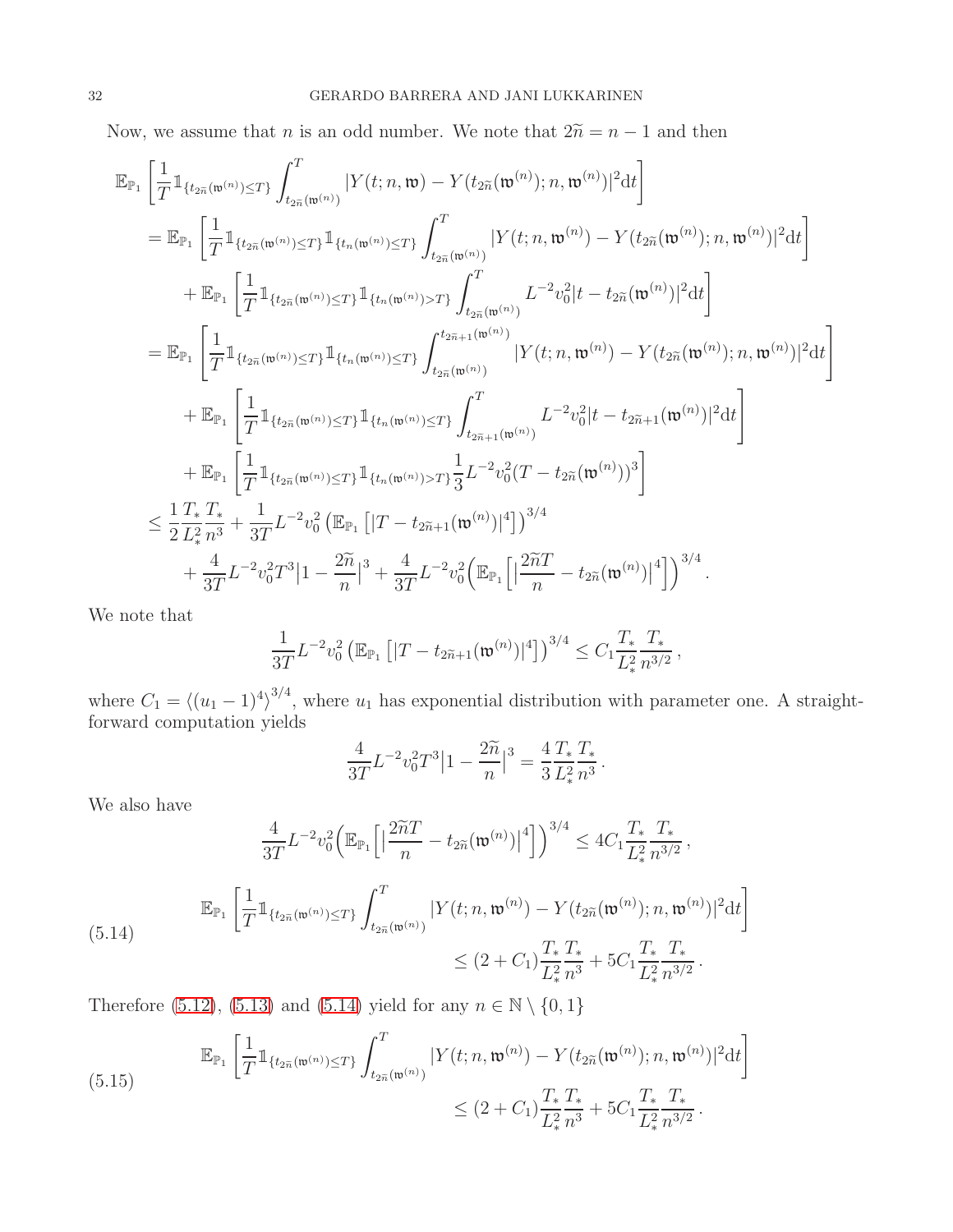By  $(5.9)$ ,  $(5.11)$ ,  $(5.15)$  and Lemma [A.1](#page-39-2) in [A](#page-39-0)ppendix A we obtain

$$
\mathcal{W}_{2}^{2}(\mathbb{Y}_{[0,T]}, \widetilde{\mathbb{Z}}_{[0,T]}) \leq \sum_{n=2}^{\infty} p_{n}(T_{*}) \Big( \frac{T_{*}}{L_{*}^{2}} \frac{T_{*}}{n^{2}} + (2 + C_{1}) \frac{T_{*}}{L_{*}^{2}} \frac{T_{*}}{n^{3}} + 5C_{1} \frac{T_{*}}{L_{*}^{2}} \frac{T_{*}}{n^{3/2}} \Big) + \frac{L^{-2} v_{0}^{2} T^{2}}{3} p_{0}(T_{*}) + \frac{1}{T} p_{1}(T_{*}) \int_{0}^{T} \mathbb{E}_{\mathbb{P}_{1}}[|Y(s; 1, \mathfrak{s})|^{2}] ds \leq 8C_{2} \frac{T_{*}}{L_{*}^{2}} T_{*}^{-1/2} + \frac{T_{*}^{2}}{3L_{*}^{2}} e^{-T_{*}} + e^{-T_{*}} T_{*} \frac{1}{T} \int_{0}^{T} \mathbb{E}_{\mathbb{P}_{1}}[|Y(s; 1, \mathfrak{s})|^{2}] ds.
$$

where  $C_2 := 6C_1 + 3$ . We point out that for  $n = 1$  [\(5.14\)](#page-31-0) implies

$$
\frac{1}{T} \int_0^T \mathbb{E}_{\mathbb{P}_1}[|Y(s; 1, \mathfrak{s})|^2] \mathrm{d}s \le (2 + 6C_1) \frac{T_*}{L_*^2} T_*.
$$

This concludes the proof of Lemma [5.2.](#page-28-3)

In the sequel, we stress the fact that Proposition [3.2](#page-11-2) is just a consequence of what we have already shown up to here.

<span id="page-32-0"></span>*Proof of Proposition [3.2.](#page-11-2)* Combining Lemma [5.1](#page-24-2) and Lemma [5.2](#page-28-3) in  $(5.1)$  implies  $(3.11)$ . This finishes the proof of Proposition [3.2.](#page-11-2)

### 6. Proof of Lemma [3.3:](#page-12-2) Komlós–Major–Tusnády coupling

In this section we apply the Komlós–Major–Tusnády  $(KMT)$  coupling to prove Lemma [3.3.](#page-12-2) That is, the existence of a constant  $K$  satisfying

<span id="page-32-4"></span>(6.1) 
$$
\mathcal{W}_2^2\left(\mathbb{Z}_{[0,T]},\mathbb{B}_{[0,T]}\right) \leq \mathcal{K}T_* L_*^{-2} T_*^2 e^{-T_*} + \mathcal{K}T_* L_*^{-2} T_*^{-1/2} (1+T_*^{-3/2}).
$$

Recall that

<span id="page-32-1"></span>(6.2) 
$$
\mathcal{W}_2^2\left(\mathbb{Z}_{[0,T]}, \mathbb{B}_{[0,T]}\right) \leq \frac{1}{T} \int_0^T ds \mathbb{E}_{\pi} \left[ |Z(s) - B(s)|^2 \right]
$$

for any coupling  $\pi$  between  $\mathbb{Z}_{[0,T]}$  and  $\mathbb{B}_{[0,T]}$ . Let  $\pi^*$  be the so-called Komlós–Major–Tusnády coupling given in Theorem 1 of [\[32\]](#page-58-17) (or Lemma [B.5](#page-49-1) in Appendix [B\)](#page-44-0) gluing with an independent Poisson random variable K with parameter  $T_* = \lambda T$ . Since K has Poisson distribution with parameter  $T_*$ , inequality [\(6.2\)](#page-32-1), the tower property (Item iv) of Theorem 8.14 in [\[25\]](#page-58-21)) and Fubini's theorem imply

<span id="page-32-3"></span>(6.3)  

$$
\mathcal{W}_2^2\left(\mathbb{Z}_{[0,T]}, \mathbb{B}_{[0,T]}\right) \leq p_0(T_*) \frac{1}{T} \int_0^T ds \mathbb{E}_{\pi^*} \left[ |Z(s) - B(s)|^2 \, |K = 0 \right] + p_1(T_*) \frac{1}{T} \int_0^T ds \mathbb{E}_{\pi^*} \left[ |Z(s) - B(s)|^2 \, |K = 1 \right] + J_0,
$$

where

<span id="page-32-2"></span>(6.4) 
$$
J_0 := \frac{1}{T} \sum_{n=2}^{\infty} p_n(T_*) \int_0^T ds \ \mathbb{E}_{\pi^*} \left[ |Z(s) - B(s)|^2 \ |K = n \right].
$$

In the sequel we estimate  $J_0$ . To make the proof easier to follow, we have divided it in 8 steps.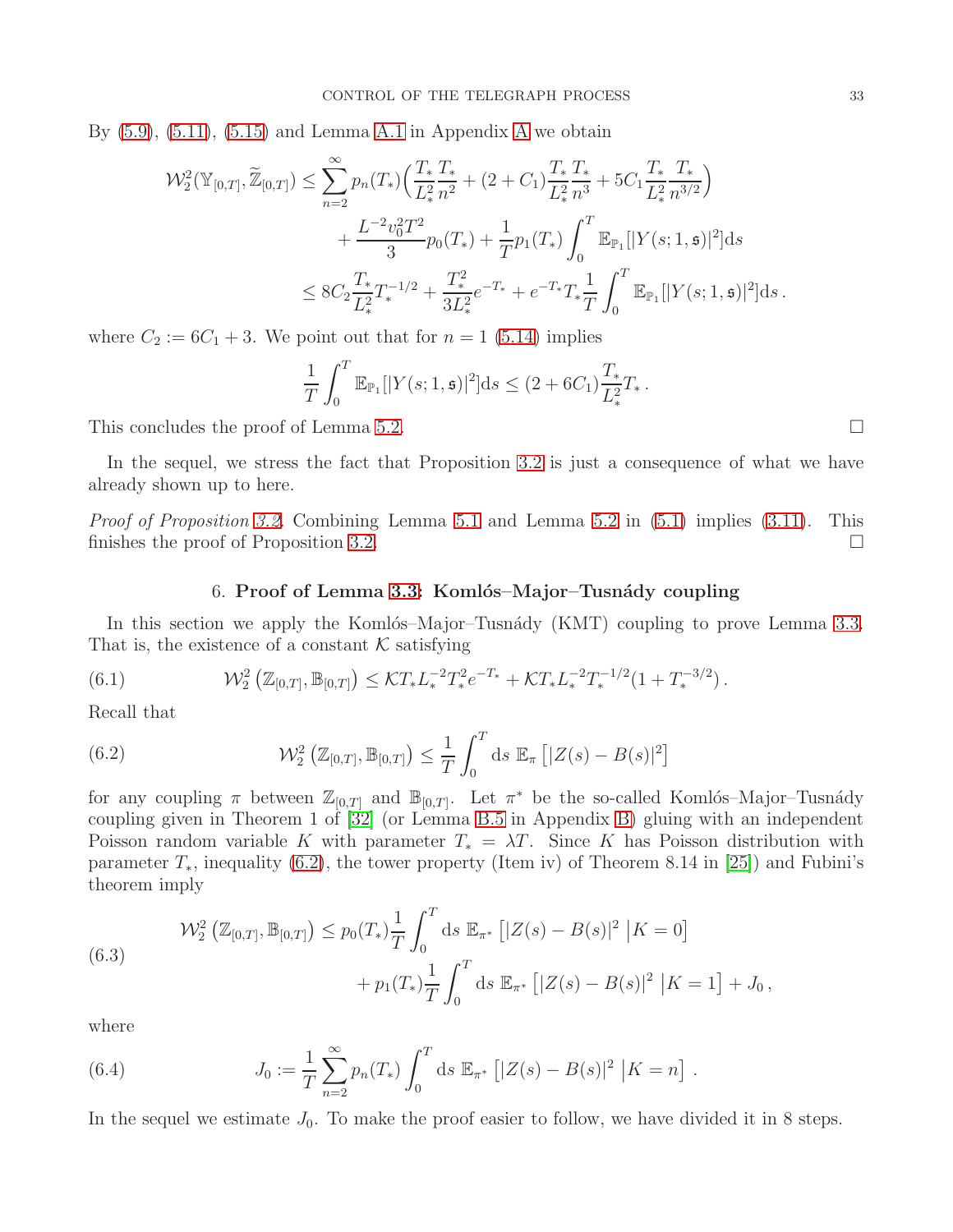**Step 1: First splitting.** Let  $\widetilde{n} = |n/2|$  and split  $J_0$  as follows:

$$
J_0 := \frac{1}{T} \sum_{n=2}^{\infty} p_n(T_*) \sum_{j=1}^{\widetilde{n}} \int_{\frac{j-1}{\widetilde{n}}T}^{\frac{j}{\widetilde{n}}T} ds \mathbb{E}_{\pi^*} \left[ |Z(s) - B(s)|^2 \, |K = n \right].
$$

For each  $j \in \{1, ..., \tilde{n}\}$  we write  $\Theta_{j-1}B(s) := B(s) - B((j-1)T/\tilde{n})$  for any  $s \geq 0$  and note that  $B(s) = B((j-1)T/\tilde{n}) + \Theta_{j-1}B(s)$ . Since  $(x - y)^2 \le 2x^2 + 2y^2$  for any  $x, y \in \mathbb{R}$ , we have

<span id="page-33-0"></span>
$$
(6.5) \t\t J_0 \leq J_1 + J_2,
$$

where

$$
J_1 := \frac{2}{T} \sum_{n=2}^{\infty} p_n(T_*) \sum_{j=1}^{\widetilde{n}} \int_{\frac{j-1}{\widetilde{n}}T}^{\frac{j}{\widetilde{n}}T} ds \mathbb{E}_{\pi^*} [|\Theta_{j-1}B(s)|^2 | K = n]
$$

and

$$
J_2 := \frac{2}{T} \sum_{n=2}^{\infty} p_n(T_*) \sum_{j=1}^{\widetilde{n}} \int_{\frac{j-1}{\widetilde{n}}T}^{\frac{j}{\widetilde{n}}T} ds \mathbb{E}_{\pi^*} \left[ |Z(s) - B((j-1)T/\widetilde{n})|^2 \Big| K = n \right].
$$

**Step 2:** We start with the estimate of  $J_1$ . Since for each  $j \in \{1, \ldots, \tilde{n}\}\$  the random variable  $\Theta_{j-1}B(s)$  has Gaussian distribution with zero mean and variance  $\sigma^2(s-(j-1)T/\tilde{n})$ , with  $\sigma^2$ being defined in [\(2.18\)](#page-7-2), we deduce

$$
J_1 \leq \frac{2}{T} \sum_{n=2}^{\infty} p_n(T_*) \sum_{j=1}^{\widetilde{n}} \int_{\frac{j-1}{\widetilde{n}}T}^{\frac{j}{\widetilde{n}}T} ds \sigma^2 \left(s - \frac{(j-1)}{\widetilde{n}}T\right) = T\sigma^2 \left\langle \widetilde{n}^{-1} \mathbb{1}_{\{n \geq 2\}} \right\rangle_{\text{Po}(T_*)}.
$$

The preceding inequality with the help of a slight shift in Lemma [A.1](#page-39-2) in Appendix [A,](#page-39-0) [\(2.18\)](#page-7-2), the fact that  $\tilde{m} \ge m/2 - 1$ ,  $m \ge 2$  and the definition of  $\sigma^2$  given in [\(2.18\)](#page-7-2) yields

<span id="page-33-2"></span>
$$
J_1 \leq T\sigma^2 \left\langle \tilde{n}^{-1} \mathbb{1}_{\{n=2\}} \right\rangle_{\mathsf{Po}(T_*)} + T\sigma^2 \left\langle \tilde{n}^{-1} \mathbb{1}_{\{n \ge 3\}} \right\rangle_{\mathsf{Po}(T_*)}
$$
  
\n
$$
\leq T\sigma^2 p_2(T_*) + 2T\sigma^2 \left\langle (n-2)^{-1} \mathbb{1}_{\{n \ge 3\}} \right\rangle_{\mathsf{Po}(T_*)}
$$
  
\n
$$
\leq 2^{-1} \frac{T_*}{L_*^2} T_*^2 e^{-T_*} + 2^{7/2} \frac{T_*}{L_*^2} \frac{1}{T_*}.
$$

This finishes the estimate of  $J_1$ .

Step 3: Second splitting. We continue with the estimate of  $J_2$ . The idea is to apply the Komlós–Major–Tusnády coupling between a suitable random walk and the Brownian motion with diffusivity constant  $\sigma^2$ . We define the random walk  $(S_m(\mathfrak{s}) : m \in \mathbb{N}_0)$  as follows:

$$
S_m(\mathfrak{s}) := \sum_{j=1}^m \eta_j(\mathfrak{s}) \quad \text{for} \quad m \in \mathbb{N} \quad \text{and} \quad S_0(\mathfrak{s}) := 0,
$$

where the sequence  $(\eta_i(\mathfrak{s}) : j \in \mathbb{N})$  are defined by

$$
\eta_j(\mathfrak{s}) = -v_0(s_{2j} - s_{2j-1}) \quad \text{ for any } \quad j \in \mathbb{N}.
$$

Hence, the sequence  $(\eta_i(\mathfrak{s}) : j \in \mathbb{N})$  are i.i.d. random variables with zero mean and variance  $2v_0^2 \text{Var}[\mathfrak{s}_1] = 2v_0^2 \frac{1}{\lambda^2}$ . Set

<span id="page-33-1"></span>(6.7) 
$$
\eta_j^*(\mathfrak{s}) := \frac{\eta_j(\mathfrak{s})}{L} = \frac{-v_0(s_{2j} - s_{2j-1})}{L} \quad \text{for any} \quad j \in \mathbb{N}
$$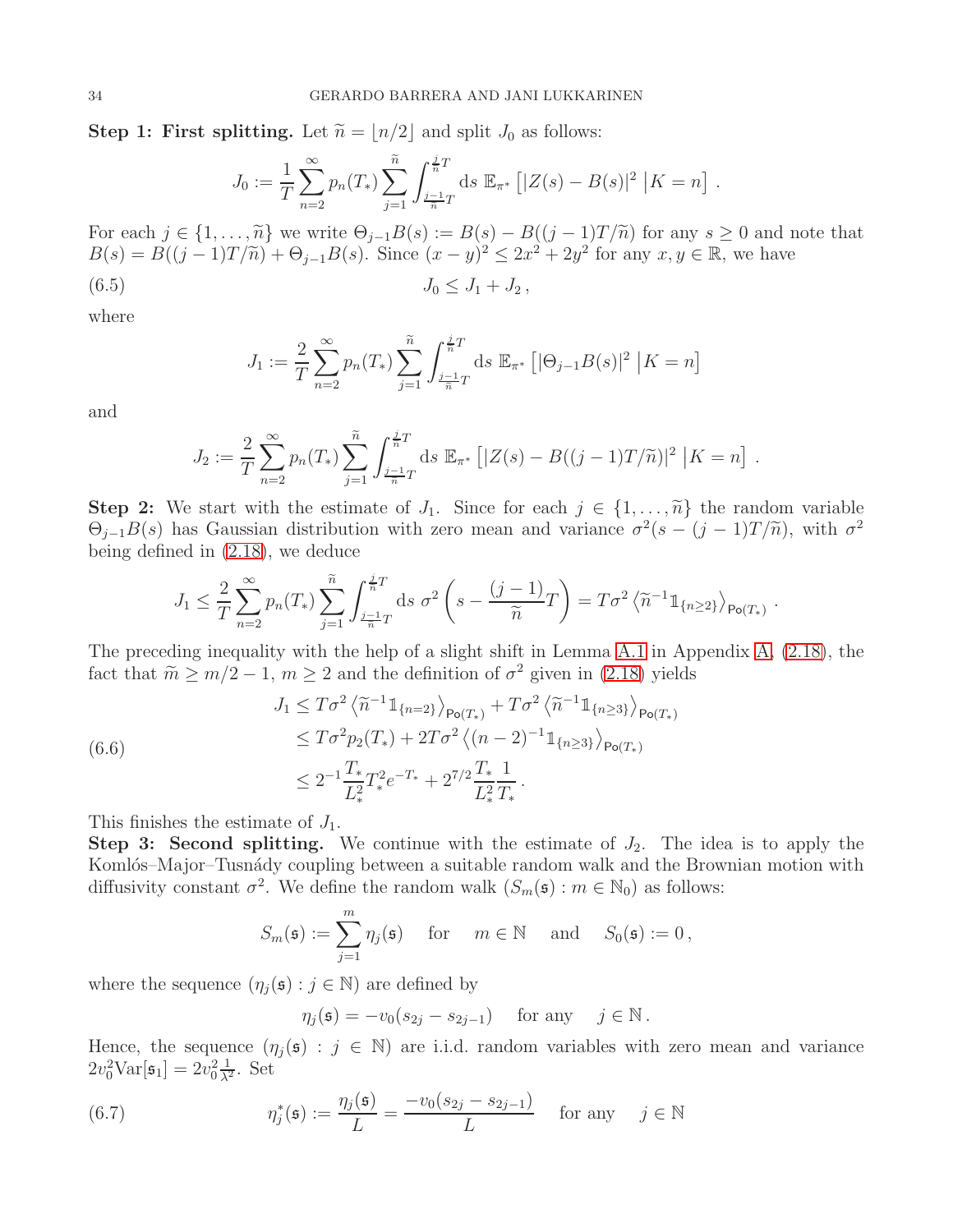and note that

$$
\frac{S_j(\mathfrak{s})}{L} := \sum_{k=1}^j \eta_k^*(\mathfrak{s}) \quad \text{ for any } \quad j \in \mathbb{N} \, .
$$

Then  $\mathbb{E}\left[\eta_j^*(\mathfrak{s})\right] = 0$  and  $\text{Var}\left[\eta_j^*(\mathfrak{s})\right] = \frac{v_0^2}{L^2} 2\text{Var}[\mathfrak{s}_1] = \frac{2v_0^2}{L^2 \lambda^2} = \frac{2}{L^2}$  $\frac{2}{L_*^2}$  for all  $j \in \mathbb{N}$ . Similarly as [\(6.5\)](#page-33-0) we obtain

<span id="page-34-1"></span>(6.8) 
$$
J_2 \leq J_2^{(1)} + J_2^{(2)},
$$

where

$$
J_2^{(1)} := \frac{4}{T} \sum_{n=2}^{\infty} p_n(T_*) \sum_{j=1}^{\widetilde{n}} \int_{\frac{j-1}{\widetilde{n}}T}^{\frac{j}{\widetilde{n}}T} ds \mathbb{E}_{\pi^*} \left[ |S_{j-1}(\mathfrak{s})/L - B((j-1)T/\widetilde{n})|^2 \Big| K = n \right]
$$

and

$$
J_2^{(2)} := \frac{4}{T} \sum_{n=2}^{\infty} p_n(T_*) \sum_{j=1}^{\widetilde{n}} \int_{\frac{j-1}{\widetilde{n}}T}^{\frac{j}{\widetilde{n}}T} ds \mathbb{E}_{\pi^*} \left[ |Z(s) - S_{j-1}(\mathfrak{s})/L|^2 \middle| K = n \right].
$$

**Step 4: Third splitting.** In what follows we estimate  $J_2^{(1)}$  $2^{(1)}$ . We start noticing that

<span id="page-34-0"></span>(6.9) 
$$
J_2^{(1)} \leq J_2^{(1,1)} + J_2^{(1,2)},
$$

where

$$
J_2^{(1,1)} := \frac{8}{T} \sum_{n=2}^{\infty} p_n(T_*) \sum_{j=1}^{\widetilde{n}} \int_{\frac{j-1}{\widetilde{n}}T}^{\frac{j}{\widetilde{n}}T} ds \mathbb{E}_{\pi^*} \left[ |S_{j-1}(\mathfrak{s})/L - \sum_{\ell=1}^{j-1} \mathsf{N}_{\ell}(0, 2L_*^{-2})|^2 \ |K = n \right]
$$

and

$$
J_2^{(1,2)} := \frac{8}{T} \sum_{n=2}^{\infty} p_n(T_*) \sum_{j=1}^{\widetilde{n}} \int_{\frac{j-1}{\widetilde{n}}T}^{\frac{j}{\widetilde{n}}T} ds \, \mathbb{E}_{\pi^*} \left[ |\sum_{\ell=1}^{j-1} \mathsf{N}_{\ell}(0, 2L_*^{-2}) - \sum_{\ell=1}^{j-1} \mathsf{N}_{\ell}(0, \sigma^2 T/\widetilde{n})|^2 \, |K = n \right],
$$

where  $(N_{\ell}(0, \eta^2): \ell \in \mathbb{N})$  are i.i.d. Gaussian random variables with zero mean and variance  $\eta^2 > 0$ . We stress that the preceding sequence  $(N_{\ell}(0, \eta^2) : \ell \in \mathbb{N})$  of random variables is the sequence used to construct the Komlós–Major–Tusnády coupling  $\pi^*$ .

**Step 5:** Now, we estimate the simplest term  $J_2^{(1,2)}$  $2^{(1,2)}$ . It is straightforward to see that

$$
J_2^{(1,2)} = \frac{8}{T} \sum_{n=2}^{\infty} p_n(T_*) \sum_{j=1}^{\tilde{n}} \int_{\frac{j-1}{\tilde{n}}T}^{\frac{j}{\tilde{n}}T} ds (j-1) |\sqrt{2L_*^{-2}} - \sqrt{\sigma^2 T / \tilde{n}}|^2
$$
  

$$
= \frac{8}{T} \sum_{n=2}^{\infty} p_n(T_*) \sum_{j=1}^{\tilde{n}} (j-1) \frac{T}{\tilde{n}} |\sqrt{2L_*^{-2}} - \sqrt{\sigma^2 T / \tilde{n}}|^2
$$
  

$$
= 4 \sum_{n=2}^{\infty} p_n(T_*)(\tilde{n} - 1) |\sqrt{2L_*^{-2}} - \sqrt{\sigma^2 T / \tilde{n}}|^2.
$$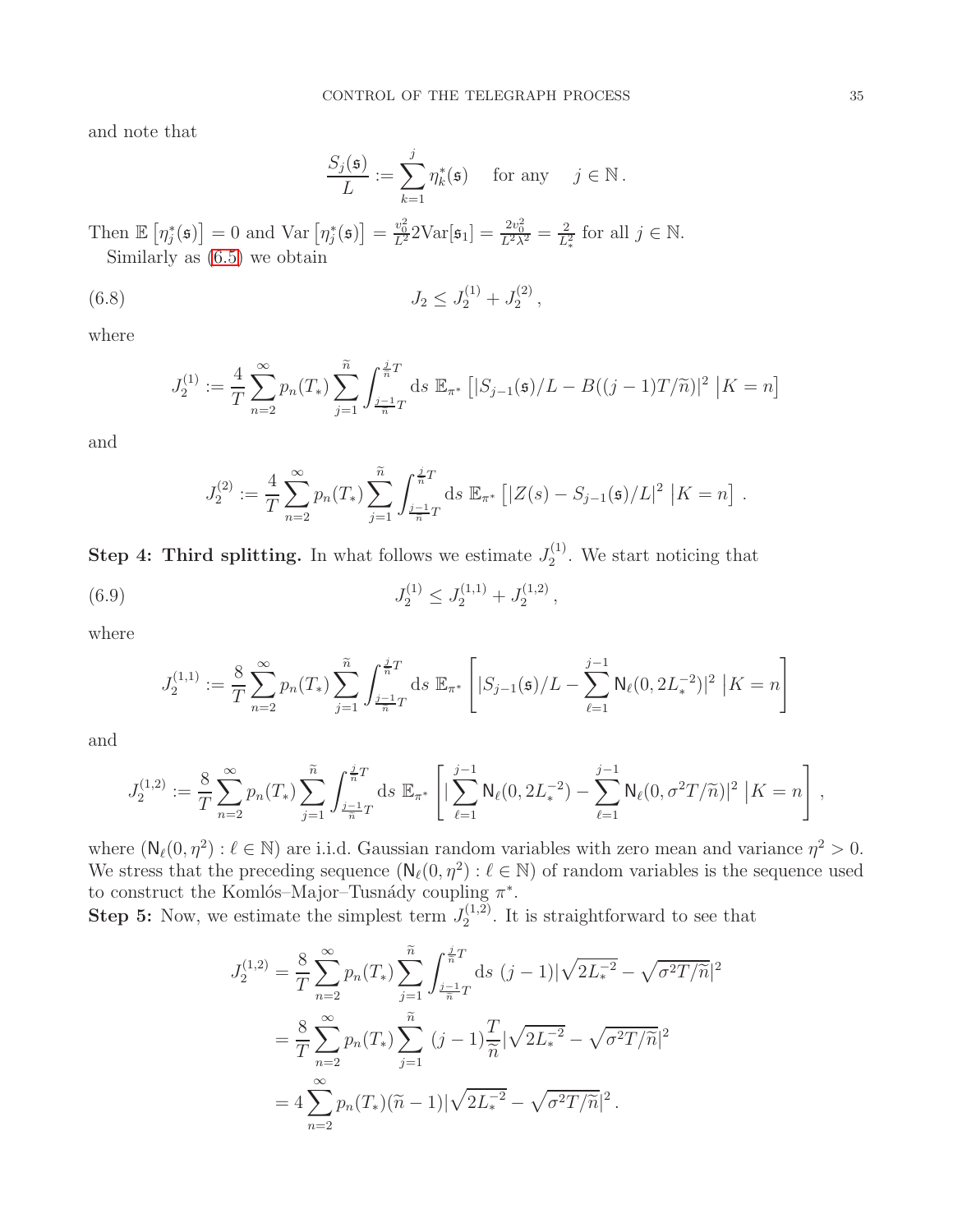Since  $\sigma^2 = L_*^{-2} \lambda$ , we have

$$
J_2^{(1,2)} \le 4 \sum_{n=2}^{\infty} p_n(T_*) \widetilde{n} |\sqrt{2L_*^{-2}} - \sqrt{\sigma^2 T/\widetilde{n}}|^2 = 4L_*^{-2} \sum_{n=2}^{\infty} p_n(T_*) \widetilde{n} |\sqrt{2} - \sqrt{T_*/\widetilde{n}}|^2
$$
  
=  $4T_* L_*^{-2} \sum_{n=2}^{\infty} p_n(T_*) |\sqrt{\frac{2\widetilde{n}}{T_*}} - 1|^2 \le 4T_* L_*^{-2} \sum_{n=2}^{\infty} p_n(T_*) |\frac{2\widetilde{n}}{T_*} - 1|$   
 $\le 4T_* L_*^{-2} \Big( \sum_{n=2}^{\infty} p_n(T_*) |\frac{2\widetilde{n}}{T_*} - 1|^2 \Big)^{1/2},$ 

where we have used the following subadditivity inequality:  $|\sqrt{x} - \sqrt{y}| \leq \sqrt{|x - y|}$  for any nonnegative numbers  $x$  and  $y$ , and in the last inequality we applied the Cauchy-Schwarz inequality. The preceding inequality with the help of Lemma [A.2](#page-40-0) in Appendix [A](#page-39-0) implies

<span id="page-35-3"></span>(6.10) 
$$
J_2^{(1,2)} \le 4T_* L_*^{-2} \left( \sum_{n=2}^{\infty} p_n(T_*) \left| \frac{2\widetilde{n}}{T_*} - 1 \right|^2 \right)^{1/2} \le 4\sqrt{35} T_* L_*^{-2} T_*^{-1/2}.
$$

**Step 6:** In the sequel we estimate  $J_2^{(1,1)}$  $2^{(1,1)}$ . We note that

<span id="page-35-2"></span>(6.11) 
$$
J_2^{(1,1)} = 8 \sum_{n=2}^{\infty} \frac{p_n(T_*)}{\widetilde{n}} \sum_{j=1}^{\widetilde{n}} \mathbb{E}_{\pi^*} \left[ |S_{j-1}(\mathfrak{s})/L - \sum_{\ell=1}^{j-1} \mathsf{N}_{\ell}(0, 2L_*^{-2})|^2 |K = n \right].
$$

Let  $\eta > 0$  be fixed. For any  $j \in \{1, \ldots, \tilde{n}\}$  we consider the following split

<span id="page-35-0"></span>
$$
\mathbb{E}_{\pi^*} \left[ |S_{j-1}(\mathfrak{s})/L - \sum_{\ell=1}^{j-1} \mathsf{N}_{\ell}(0, 2L_*^{-2})|^2 \, \big| K = n \right]
$$
\n
$$
= \mathbb{E}_{\pi^*} \left[ |S_{j-1}(\mathfrak{s})/L - \sum_{\ell=1}^{j-1} \mathsf{N}_{\ell}(0, 2L_*^{-2})|^2 \mathbb{1}_{A_{\eta}^c} \, \big| K = n \right]
$$
\n
$$
+ \mathbb{E}_{\pi^*} \left[ |S_{j-1}(\mathfrak{s})/L - \sum_{\ell=1}^{j-1} \mathsf{N}_{\ell}(0, 2L_*^{-2})|^2 \mathbb{1}_{A_{\eta}} \, \big| K = n \right]
$$
\n
$$
\leq \eta^2 + \mathbb{E}_{\pi^*} \left[ |S_{j-1}(\mathfrak{s})/L - \sum_{\ell=1}^{j-1} \mathsf{N}_{\ell}(0, 2L_*^{-2})|^2 \mathbb{1}_{A_{\eta}} \, \big| K = n \right],
$$

where

$$
A_{\eta} := \left\{ \sup_{1 \leq j \leq \tilde{n}} |S_{j-1}(\mathfrak{s})/L - \sum_{\ell=1}^{j-1} \mathsf{N}_{\ell}(0, 2L_{*}^{-2})|^2 > \eta^2 \right\}.
$$

By the Cauchy-Schwarz inequality we have

<span id="page-35-1"></span>(6.13)  
\n
$$
\mathbb{E}_{\pi^*} \left[ |S_{j-1}(\mathfrak{s})/L - \sum_{\ell=1}^{j-1} \mathsf{N}_{\ell}(0, 2L_*^{-2})|^2 \mathbb{1}_{A_{\eta}} | K = n \right]
$$
\n
$$
\leq \left( \mathbb{E}_{\pi^*} \left[ |S_{j-1}(\mathfrak{s})/L - \sum_{\ell=1}^{j-1} \mathsf{N}_{\ell}(0, 2L_*^{-2})|^4 | K = n \right] \right)^{1/2} \left( \pi^* \left( A_{\eta} | K = n \right) \right)^{1/2}
$$

.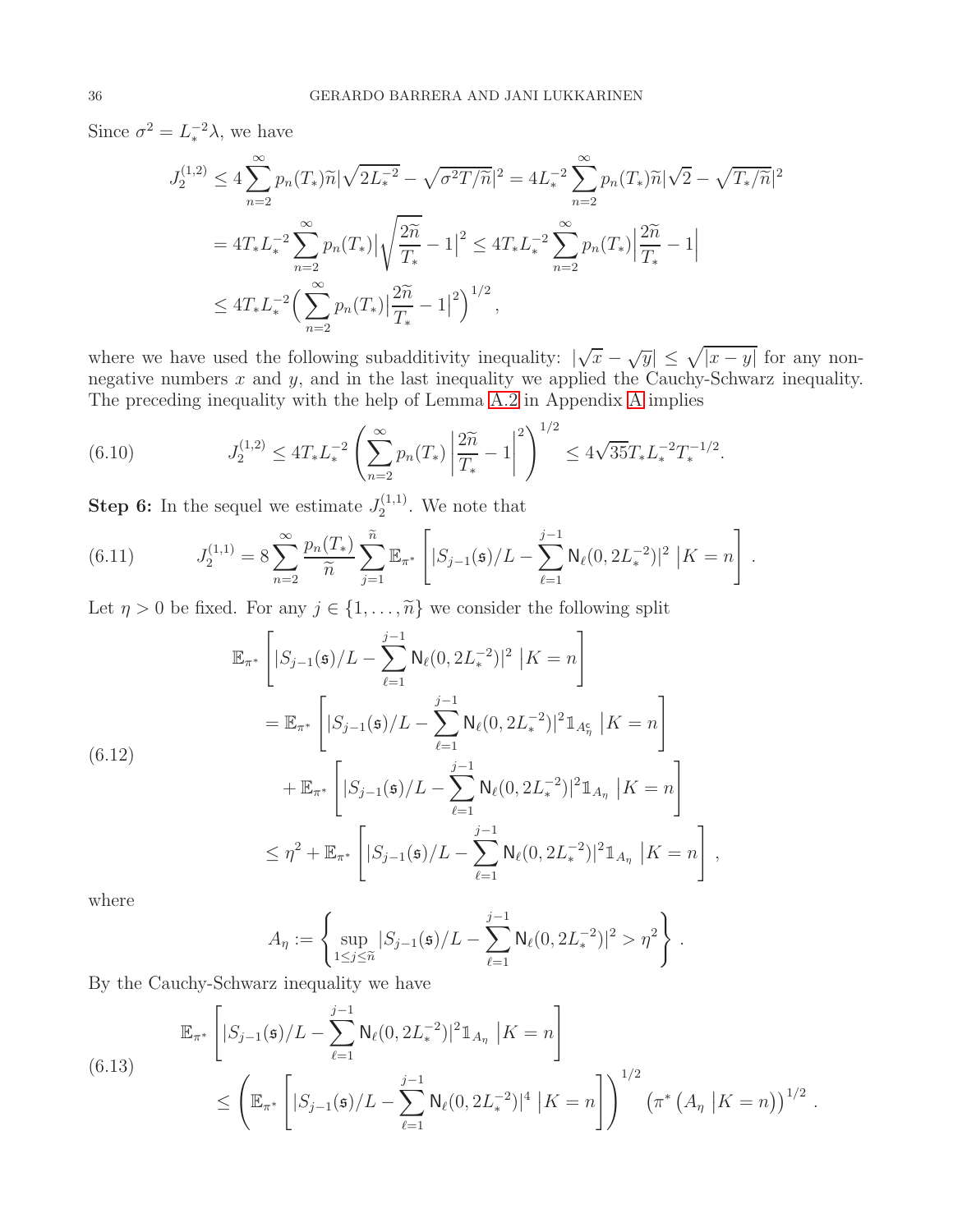By the KMT coupling (see Theorem 1 of [\[32\]](#page-58-17)) there exist positive constants  $C_{\text{KMT}}^{(1)}$ ,  $C_{\text{KMT}}^{(2)}$  and  $\vartheta$ such that for every  $\widetilde{n}$  it follows that

<span id="page-36-0"></span>(6.14) 
$$
\pi^* \left( A_{\eta_*(n)} \middle| K = n \right) \leq C_{\text{KMT}}^{(2)} e^{-\vartheta \ln(n)} = \frac{C_{\text{KMT}}^{(2)}}{n^{\vartheta}},
$$

where

<span id="page-36-1"></span>(6.15) 
$$
\eta_*(n) := \frac{\sqrt{2}}{L_*} \left( C_{\text{KMT}} \ln(\widetilde{n}) + \ln(n) \right) .
$$

We point out that the constants  $C_{\text{KMT}}^{(1)}$ ,  $C_{\text{KMT}}^{(2)}$  and  $\vartheta$  only depend on the law of the random variable [\(6.7\)](#page-33-1). Later on, we choose  $\vartheta = 4$ . Combining [\(6.12\)](#page-35-0), [\(6.13\)](#page-35-1), [\(6.14\)](#page-36-0) and [\(6.15\)](#page-36-1) in [\(6.11\)](#page-35-2) we obtain

<span id="page-36-2"></span>(6.16) 
$$
J_2^{(1,1)} \leq 8 \sum_{n=2}^{\infty} p_n(T_*) \eta_*^2(n) + 8 \sum_{n=2}^{\infty} \frac{p_n(T_*)}{\widetilde{n}} \left( \frac{C_{\text{KMT}}^{(2)}}{n^{\vartheta}} \right)^{1/2} \sum_{j=1}^{\widetilde{n}} a_j,
$$

where

$$
a_j := \left( \mathbb{E}_{\pi^*} \left[ |S_{j-1}(\mathfrak{s})/L - \sum_{\ell=1}^{j-1} \mathsf{N}_{\ell}(0, 2L_*^{-2})|^4 \, \big| K = n \right] \right)^{1/2} \quad \text{for any} \quad j \in \{1, \dots, \widetilde{n}\}.
$$

Note that for any  $j \in \{1, \ldots, \tilde{n}\}\$ we have

$$
b_j := \left( \mathbb{E}_{\pi^*} \left[ \sum_{\ell=1}^{j-1} \mathsf{N}_{\ell}(0, 2L_*^{-2})^4 \right] \right)^{1/2} = \left( \mathbb{E}_{\pi^*} \left[ \mathsf{N}_{\ell}(0, 2(j-1)L_*^{-2})^4 \right] \right)^{1/2} = 2(j-1)L_*^{-2}
$$

and

$$
c_j := \left( \mathbb{E}_{\pi^*} \left[ |S_{j-1}(\mathfrak{s})/L|^4 \right] \right)^{1/2}
$$

.

Moreover, straightforward computations yields  $c_j = \frac{1}{L^2} (\mathbb{E}[|S_{j-1}|^4])^{1/2} = L_*^{-2} \sqrt{22j + 2j^2} \leq 5L_*^{-2}j$ . Since  $a_j \leq 3(b_j + c_j)$ , [\(6.16\)](#page-36-2) with the chose of  $\vartheta = 4$  and Lemma [A.1](#page-39-2) in [A](#page-39-0)ppendix A implies

$$
J_2^{(1,1)} \le 32 \max\{1, C_{\text{KMT}}^2\} L_*^{-2} \sum_{n=2}^{\infty} p_n(T_*) \ln^2(n) + 84 \sqrt{C_{\text{KMT}}^{(2)}} L_*^{-2} \sum_{n=2}^{\infty} p_n(T_*) n^{-1}
$$
  

$$
\le 32 \max\{1, C_{\text{KMT}}^2\} L_*^{-2} \sum_{n=2}^{\infty} p_n(T_*) \ln^2(n) + 252 \sqrt{C_{\text{KMT}}^{(2)}} L_*^{-2} T_*^{-1}.
$$

Let  $\gamma \in (0, 1/2)$  be fixed and note that there exists a constant  $C(\gamma) > 0$  such that  $\ln(n) \leq C(\gamma)n^{\gamma}$ for all  $n \in \mathbb{N}$ . Hence, Hölder's inequality yields

$$
J_2^{(1,1)} \leq 32 C^2(\gamma) \max\{1, C^2_{\text{KMT}}\} T_* L_*^{-2} T_*^{2\gamma-1} + 252 \sqrt{C_{\text{KMT}}^{(2)}} T_* L_*^{-2} T_*^{-2} \,.
$$

The choice of  $\gamma = 1/4$  implies the existence of a positive constant  $C_2^{(1)}$  $2^{(1)}$  such that

<span id="page-36-3"></span>(6.17) 
$$
J_2^{(1,1)} \leq C_2^{(1)} T_* L_*^{-2} T_*^{-1/2} (1 + T_*^{-3/2}).
$$

Combining  $(6.10)$  and  $(6.17)$  in  $(6.9)$  we obtain

<span id="page-36-4"></span>(6.18) 
$$
J_2^{(1)} \leq (C_2^{(1)} + 4\sqrt{35})T_* L_*^{-2} T_*^{-1/2} (1 + T_*^{-3/2}).
$$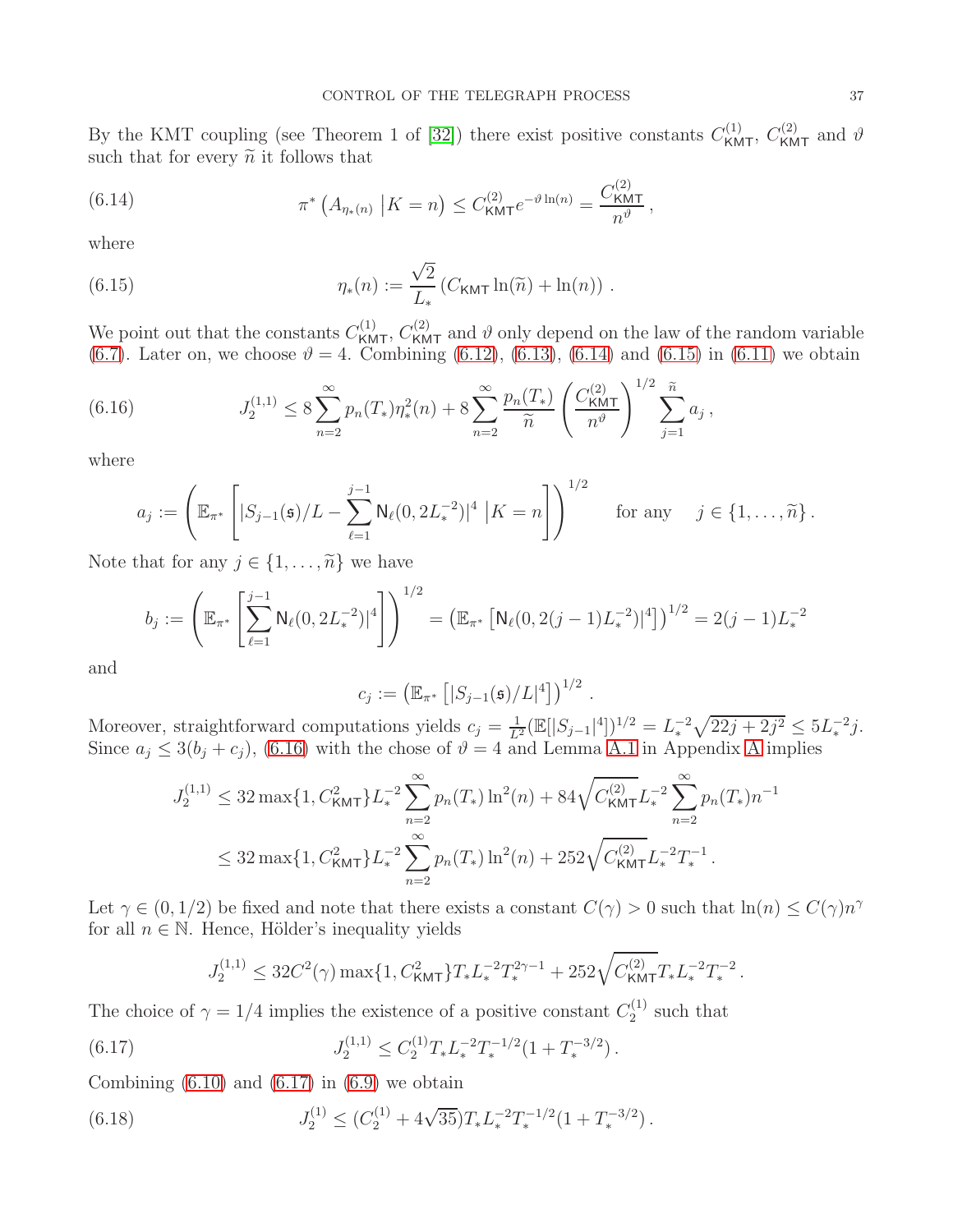**Step 7:** Finally, we estimate  $J_2^{(2)}$ <sup>(2)</sup>. Let  $(S(t): t \geq 0)$  be the Càdlàg piecewise constant extension of the random walk  $(\eta_{\ell}^*(\mathfrak{s}) : \ell \in \mathbb{N}_0)$  given in [\(6.7\)](#page-33-1). Since

$$
Z(t; n, \mathfrak{s}) = \sum_{\ell=1}^{\widetilde{n}} \eta_{\ell}^*(\mathfrak{s}) 1_{\{t > t_{2\ell}(\mathfrak{s})\}} \quad \text{and} \quad S(t; n, \mathfrak{s}) = \sum_{\ell=1}^{\widetilde{n}} \eta_{\ell}^*(\mathfrak{s}) 1_{\{t > \frac{\ell T}{\widetilde{n}}\}},
$$

we have

$$
\frac{1}{T} \int_0^T dt \, |Z(t; n, \mathfrak{s}) - S(t; n, \mathfrak{s})|^2
$$
\n
$$
= \sum_{\ell=1}^{\tilde{n}} \sum_{\ell'=1}^{\tilde{n}} \eta_{\ell}^*(\mathfrak{s}) \eta_{\ell'}^*(\mathfrak{s}) \frac{1}{T} \int_0^T dt \left( \mathbb{1}_{\{t > t_{2\ell}(\mathfrak{s})\}} - \mathbb{1}_{\{t > \frac{\ell T}{\tilde{n}}\}} \right) \left( \mathbb{1}_{\{t > t_{2\ell'}(\mathfrak{s})\}} - \mathbb{1}_{\{t > \frac{\ell' T}{\tilde{n}}\}} \right).
$$

In the sequel, we recall the change of variable introduced in  $(5.4)$  and  $(5.5)$ . That is, for any  $\ell \in \{1, \ldots, \widetilde{n}\}$  we set

$$
\hat{s}_{\ell} := s_{2\ell} + s_{2\ell - 1} \quad \text{and} \quad \omega_{\ell} := \frac{s_{2\ell} - s_{2\ell - 1}}{\hat{s}_{\ell}}
$$

and observe that

$$
\eta_{\ell}^*(\mathfrak{s}) = -\frac{v_0}{L} \hat{s}_{\ell} \omega_{\ell} \quad \text{ for any } \quad \ell \in \{1, \ldots, \widetilde{n}\}.
$$

An analogous reasoning using in [\(5.7\)](#page-27-0) with the help of Item i) and Item iii) of Lemma [D.1](#page-55-1) in Appendix [D](#page-55-0) implies

<span id="page-37-1"></span>
$$
\left\langle \frac{1}{T} \int_{0}^{T} dt \left| Z(t; n, \mathfrak{s}) - S(t; n, \mathfrak{s}) \right|^{2} \right\rangle_{\omega}
$$
\n
$$
= \left( \frac{v_{0}}{L} \right)^{2} \sum_{\ell=1}^{\tilde{n}} \sum_{\ell'=1}^{\tilde{n}} \hat{s}_{\ell} \hat{s}_{\ell'} \left\langle \omega_{\ell} \omega_{\ell'} \right\rangle_{\omega} \frac{1}{T} \int_{0}^{T} dt \left( \mathbb{1}_{\{t > t_{2\ell}(\mathfrak{s})\}} - \mathbb{1}_{\{t > \frac{\ell T}{n}\}} \right) \left( \mathbb{1}_{\{t > t_{2\ell'}(\mathfrak{s})\}} - \mathbb{1}_{\{t > \frac{\ell T}{n}\}} \right)
$$
\n
$$
= \frac{1}{3} \left( \frac{v_{0}}{L} \right)^{2} \sum_{\ell=1}^{\tilde{n}} \hat{s}_{\ell}^{2} \frac{1}{T} \int_{0}^{T} dt \left( \mathbb{1}_{\{t > t_{2\ell}(\mathfrak{s})\}} - \mathbb{1}_{\{t > \frac{\ell T}{n}\}} \right)^{2}
$$
\n
$$
= \frac{1}{3} \left( \frac{v_{0}}{L} \right)^{2} \sum_{\ell=1}^{\tilde{n}} \hat{s}_{\ell}^{2} \frac{1}{T} \int_{0}^{T} dt \mathbb{1}_{\{\min\{t_{2\ell}(\mathfrak{s}), \frac{\ell T}{n}\} < t < \max\{t_{2\ell}(\mathfrak{s}), \frac{\ell T}{n}\}\}
$$
\n
$$
\leq \frac{1}{3} \left( \frac{v_{0}}{L} \right)^{2} \sum_{\ell=1}^{\tilde{n}} \hat{s}_{\ell}^{2} \frac{1}{T} \left( \max \left\{ t_{2\ell}(\mathfrak{s}), \frac{\ell T}{\tilde{n}} \right\} - \min \left\{ t_{2\ell}(\mathfrak{s}), \frac{\ell T}{\tilde{n}} \right\} \right)
$$
\n
$$
\leq \left( \frac{v_{0}}{L} \right)^{2} \sum_{\ell=1}^{\tilde{n}} \hat{s}_{\ell}^{2} \frac{1}{T} \left| t_{2\ell}(\mathfrak{s}) - \frac{\ell T
$$

where  $\omega$  denotes the product measure given by the law of the random vector  $(\omega_1, \ldots, \omega_{\tilde{n}})$ . We note that

<span id="page-37-0"></span>(6.20) 
$$
\sum_{\ell=1}^{\widetilde{n}} \hat{s}_{\ell}^{2} | t_{2\ell}(\mathfrak{s}) - \frac{\ell T}{\widetilde{n}} | \leq \sum_{\ell=1}^{\widetilde{n}} \hat{s}_{\ell}^{2} | t_{2\ell}(\mathfrak{s}) - \frac{2\ell}{\lambda} | + \sum_{\ell=1}^{\widetilde{n}} \hat{s}_{\ell}^{2} | \frac{2\ell}{\lambda} - \frac{\ell T}{\widetilde{n}} |
$$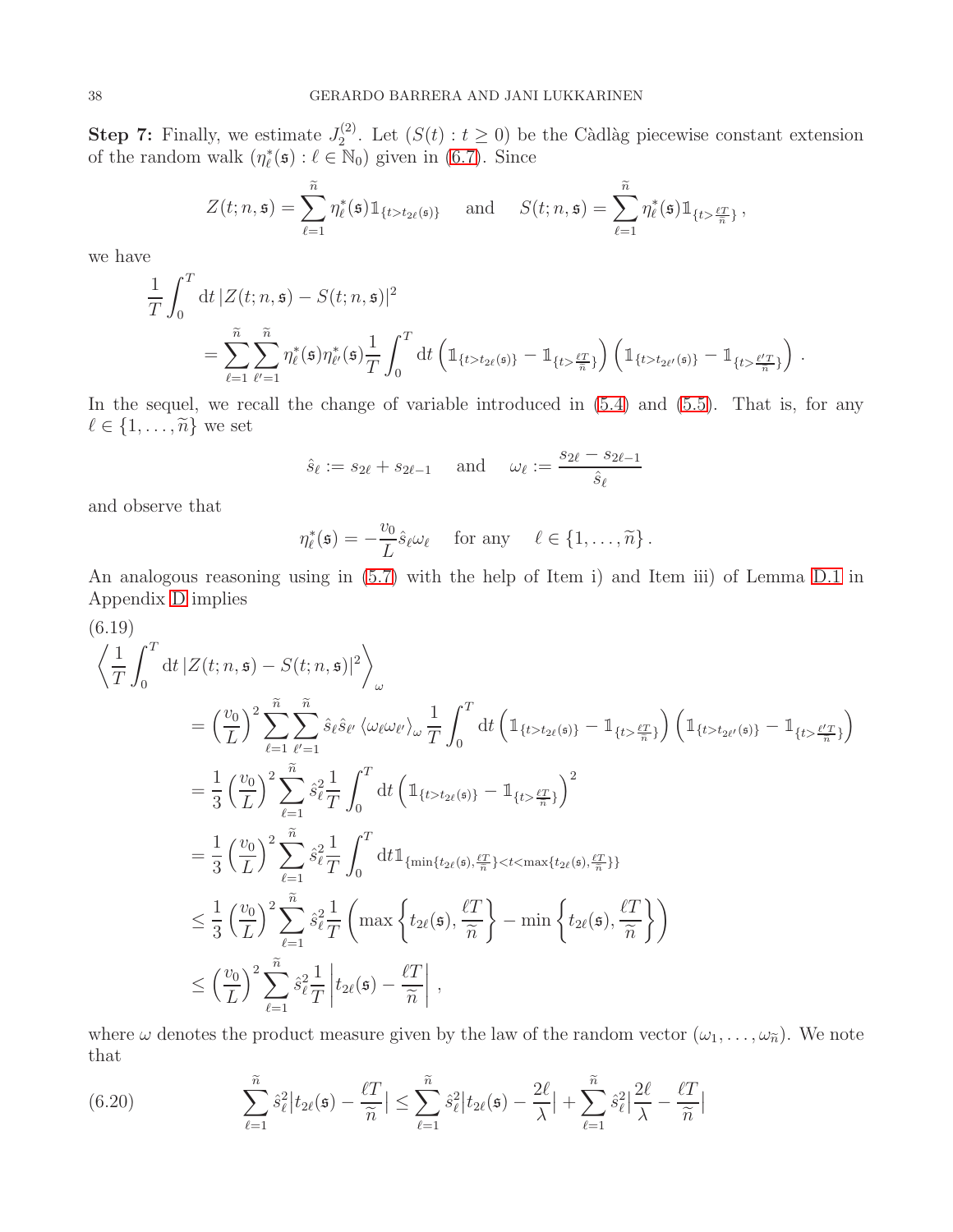and let  $\hat{s}$  denote the product measure given by the law of the random vector  $(\hat{s}_1, \ldots, \hat{s}_{\tilde{n}})$ . On the one hand, Item ii) of Lemma [D.1](#page-55-1) in Appendix [D](#page-55-0) with the help of Fubini's theorem yields

<span id="page-38-0"></span>(6.21) 
$$
\left\langle \left(\frac{v_0}{L}\right)^2 \sum_{\ell=1}^{\widetilde{n}} \hat{s}_{\ell}^2 \frac{1}{T} \left| \frac{2\ell}{\lambda} - \frac{\ell T}{\widetilde{n}} \right| \right\rangle_{\hat{s}} = \left(\frac{v_0}{L}\right)^2 \sum_{\ell=1}^{\widetilde{n}} \left\langle \hat{s}_{\ell}^2 \right\rangle_{\hat{s}} \frac{1}{T} \left| \frac{2\ell}{\lambda} - \frac{\ell T}{\widetilde{n}} \right|
$$

$$
= 2 \left(\frac{v_0}{\lambda L}\right)^2 \sum_{\ell=1}^{\widetilde{n}} 2\ell \left| \frac{1}{T_*} - \frac{1}{2\widetilde{n}} \right| \le 2 \left(\frac{v_0}{\lambda L}\right)^2 \widetilde{n}^2 \left| \frac{1}{T_*} - \frac{1}{2\widetilde{n}} \right| \le \frac{T_*}{L_*^2} \frac{\widetilde{n}}{T_*} \left| \frac{2\widetilde{n}}{T_*} - 1 \right|.
$$

On the other hand, the Cauchy-Schwarz inequality implies

<span id="page-38-1"></span>
$$
\left\langle \left(\frac{v_0}{L}\right)^2 \sum_{\ell=1}^{\widetilde{n}} \hat{s}_{\ell}^2 \frac{1}{T} \left| t_{2\ell}(\mathfrak{s}) - \frac{2\ell}{\lambda} \right| \right\rangle_{\hat{s}} = \left\langle \frac{1}{L_{*}^{2}T} \sum_{\ell=1}^{\widetilde{n}} \lambda^2 \hat{s}_{\ell}^2 \left| t_{2\ell}(\mathfrak{s}) - \frac{2\ell}{\lambda} \right| \right\rangle_{\hat{s}}
$$
\n
$$
\leq \frac{1}{L_{*}^{2}T} \sqrt{\sum_{\ell=1}^{\widetilde{n}} \lambda^4 \left\langle \hat{s}_{\ell}^4 \right\rangle_{\hat{s}}} \sqrt{\sum_{\ell=1}^{\widetilde{n}} \left\langle \left| t_{2\ell}(\mathfrak{s}) - \frac{2\ell}{\lambda} \right|^2 \right\rangle_{\hat{s}}} \leq \frac{1}{L_{*}^{2}T} \sqrt{120\widetilde{n}} \sqrt{\sum_{\ell=1}^{\widetilde{n}} \frac{2\ell}{\lambda^2}}
$$
\n
$$
\leq \frac{1}{L_{*}^{2}T} \sqrt{120\widetilde{n}} \frac{\widetilde{n}}{\lambda} \leq 11 \frac{T_{*}}{L_{*}^{2}} \frac{n^{3/2}}{T_{*}^{2}}.
$$

Combining  $(6.20)$ ,  $(6.21)$  and  $(6.22)$  in  $(6.19)$  with the help of Fubini's theorem implies

$$
\left\langle \frac{1}{T} \int_0^T \mathrm{d}t \, |Z(t; n, \mathfrak{s}) - S(t; n, \mathfrak{s})|^2 \right\rangle_{\hat{s}, \omega} \leq \frac{T_*}{L_*^2} \frac{\widetilde{n}}{T_*} \left| \frac{2\widetilde{n}}{T_*} - 1 \right| + 11 \frac{T_*}{L_*^2} \frac{n^{3/2}}{T_*^2}
$$

Recall that n has Poisson distribution of parameter  $T_*$ . Then we have

<span id="page-38-2"></span>(6.23) 
$$
\sum_{n=2}^{\infty} p_n(T_*) \left\langle \frac{1}{T} \int_0^T dt \, |Z(t; n, \mathfrak{s}) - S(t; n, \mathfrak{s})|^2 \right\rangle_{\hat{\mathfrak{s}}, \omega}
$$

$$
\leq \frac{T_*}{L_*^2} \left\langle \frac{\tilde{n}}{T_*} \left| \frac{2\tilde{n}}{T_*} - 1 \right| \mathbb{1}_{\{n \geq 2\}} \right\rangle_{\mathsf{Po}(T_*)} + 11 \frac{T_*}{L_*^2} \frac{\left\langle n^{3/2} \mathbb{1}_{\{n \geq 2\}} \right\rangle_{\mathsf{Po}(T_*)}}
$$

Now, we estimate the first term of the right-hand side of [\(6.23\)](#page-38-2). By the Cauchy-Schwarz inequality we obtain  $\ddot{\phantom{1}}$ 

$$
\frac{T_*}{L_*^2}\left\langle \frac{\widetilde{n}}{T_*}\left\vert \frac{2\widetilde{n}}{T_*}-1\right\vert \mathbb{1}_{\left\lbrace n\geq 2\right\rbrace}\right\rangle_{\mathsf{Po}(T_*)}\leq \frac{T_*}{L_*^2}\Big(\left\langle \frac{\widetilde{n}^2}{T_*^2}\mathbb{1}_{\left\lbrace n\geq 2\right\rbrace}\right\rangle_{\mathsf{Po}(T_*)}\Big)^{1/2}\Big(\left\langle \left\vert \frac{2\widetilde{n}}{T_*}-1\right\vert^2\mathbb{1}_{\left\lbrace n\geq 2\right\rbrace}\right\rangle_{\mathsf{Po}(T_*)}\Big)^{1/2}.
$$

We note that

$$
\left\langle \frac{\widetilde{n}^2}{T_*^2} 1\!\!1_{\{n\geq 2\}} \right\rangle_{\mathsf{Po}(T_*)} \leq \frac{1}{4T_*^2} \left\langle n^2 \right\rangle_{\mathsf{Po}(T_*)} \leq \frac{1}{4T_*} + \frac{1}{4} \, .
$$

Also, by Lemma [A.2](#page-40-0) in Appendix [A](#page-39-0) we obtain

$$
\left\langle \left| \frac{2\widetilde{n}}{T_*} - 1 \right|^2 \mathbb{1}_{\{n \ge 2\}} \right\rangle_{\mathsf{Po}(T_*)} \le \frac{35}{T_*}.
$$

Then

<span id="page-38-3"></span>(6.24) 
$$
\frac{T_*}{L_*^2} \left\langle \frac{\tilde{n}}{T_*} \left| \frac{2\tilde{n}}{T_*} - 1 \right| 1_{\{n \geq 2\}} \right\rangle_{\text{Po}(T_*)} \leq 3 \frac{T_*}{L_*^2} T_*^{-1/2} (T_*^{-1/2} + 1).
$$

.

.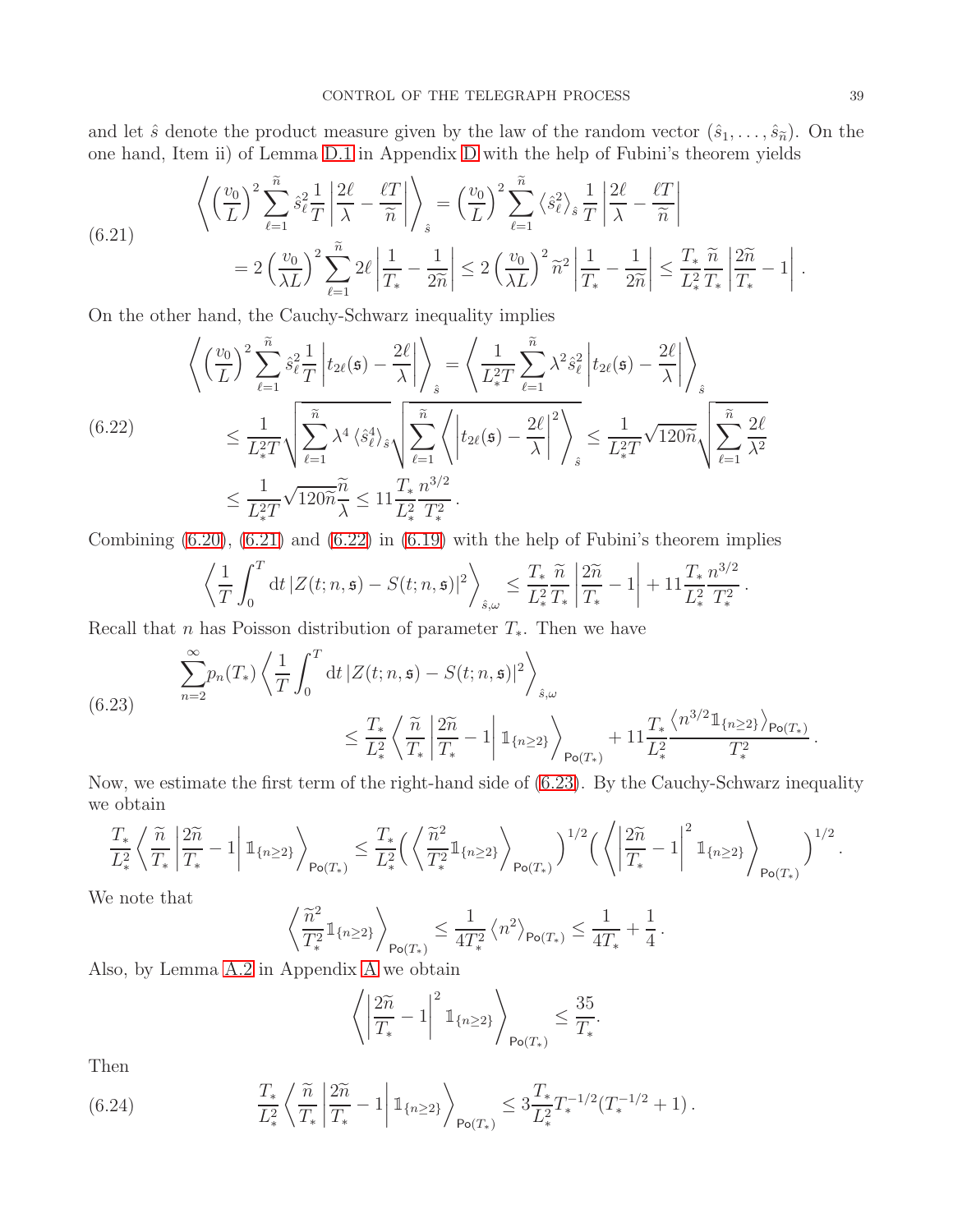Now, we estimate the second term of the right-hand side of  $(6.23)$ . Then Hölder's inequality yields

<span id="page-39-3"></span>(6.25) 
$$
\frac{T_* \left\langle n^{3/2} \mathbb{1}_{\{n \geq 2\}} \right\rangle_{\text{Po}(T_*)}}{L_*^2} \leq \frac{T_* \left\langle n^{3/2} \right\rangle_{\text{Po}(T_*)}}{T_*^2} \leq \frac{T_* \left\langle n^{3/2} \right\rangle_{\text{Po}(T_*)}}{T_*^2} \leq \frac{T_* \left( \left\langle n^{2} \right\rangle_{\text{Po}(T_*)} \right)^{3/4}}{L_*^2 T_*^2} = \frac{T_* \left( \left\langle n^{2} \right\rangle_{\text{Po}(T_*)} \right)^{3/4}}{L_*^2 T_*^2} = \frac{T_* \left( \left\langle n^{2} \right\rangle_{\text{Po}(T_*)} \right)^{3/4}}{L_*^2 T_*^2} = \frac{T_* \left( \left\langle n^{2} \right\rangle_{\text{Po}(T_*)} \right)^{3/4}}{L_*^2 T_*^2} = \frac{T_* \left( \left\langle n^{2} \right\rangle_{\text{Po}(T_*)} \right)^{3/4}}{L_*^2 T_*^2} = \frac{T_* \left( \left\langle n^{2} \right\rangle_{\text{Po}(T_*)} \right)^{3/4}}{L_*^2 T_*^2} = \frac{T_* \left( \left\langle n^{2} \right\rangle_{\text{Po}(T_*)} \right)^{3/4}}{L_*^2 T_*^2} = \frac{T_* \left( \left\langle n^{2} \right\rangle_{\text{Po}(T_*)} \right)^{3/4}}{L_*^2 T_*^2} = \frac{T_* \left( \left\langle n^{2} \right\rangle_{\text{Po}(T_*)} \right)^{3/4}}{L_*^2 T_*^2} = \frac{T_* \left( \left\langle n^{2} \right\rangle_{\text{Po}(T_*)} \right)^{3/4}}{L_*^2 T_*^2} = \frac{T_* \left( \left\langle n^{2} \right\rangle_{\text{Po}(T_*)} \right)^{3/4}}{L_*^2 T_*^2} = \frac{T_* \left( \left\langle n^{2} \right\rangle_{\text{Po}(T_*)} \right)^{3/4}}{L_*^2 T_*^2} = \frac{T_* \left( \left\langle n^{2} \right\rangle_{\text{Po}(T_*)} \right)^{3/4}}{L_*^2 T_*^2} = \frac{T
$$

Combining  $(6.24)$  and  $(6.25)$  in  $(6.23)$  we obtain

<span id="page-39-4"></span>(6.26) 
$$
J_2^{(2)} \leq 3 \frac{T_*}{L_*^2} T_*^{-1/2} (T_*^{-1/2} + 1) + 11 \frac{T_*}{L_*^2} T_*^{-1/2} (1 + T_*^{-3/4}).
$$

<span id="page-39-5"></span>Therefore, [\(6.8\)](#page-34-1), [\(6.18\)](#page-36-4) and [\(6.26\)](#page-39-4) yields the existence of a constant  $K_1 > 0$  satisfying (6.27)

$$
J_2 \le (C_2^{(1)} + 24) T_* L_*^{-2} T_*^{-1/2} (1 + T_*^{-3/2}) + 3 T_* L_*^{-2} T_*^{-1/2} (1 + T_*^{-1/2}) + 11 T_* L_*^{-2} T_*^{-1/2} (1 + T_*^{-3/4})
$$
  
\n
$$
\le K_1 T_* L_*^{-2} T_*^{-1/2} (1 + T_*^{-1/2} + T_*^{-3/4} + T_*^{-3/2}).
$$

<span id="page-39-0"></span>Step 8: Concluding step. As a consequence of [\(6.5\)](#page-33-0), [\(6.6\)](#page-33-2) and [\(6.27\)](#page-39-5) we obtain an upper bound for  $J_0$  defined in [\(6.4\)](#page-32-2). The latter with the help of [\(6.3\)](#page-32-3) yields [\(6.1\)](#page-32-4).

## Appendix A. Moment estimates

<span id="page-39-1"></span>This section contains derivation of the moment estimates used in the main text.

# A.1. Poisson moment estimates.

<span id="page-39-2"></span>**Lemma A.1** (Bounds for the inverse moments of Poisson r.v.). Let  $N$  be a Poisson random variable with parameter  $\lambda > 0$ . Then for any  $p > 0$  it follows that

<span id="page-39-9"></span>(A.1) 
$$
\langle N^{-p}1_{\{N\geq 1\}}\rangle_{\mathsf{Po}(\lambda)} \leq \frac{C_p}{\lambda^p}, \quad \text{where} \quad C_p := 2^{p(p+2)/2}.
$$

In addition,

<span id="page-39-8"></span>(A.2) 
$$
\left\langle N^{-p}\ln(N+1)\mathbb{1}_{\{N\geq 1\}}\right\rangle_{\mathsf{Po}(\lambda)} \leq \frac{C_{2p}^{1/2}\ln(\lambda+3)}{\lambda^p}.
$$

*Proof.* We start with the case  $p \in \mathbb{N}$ . By definition we have

<span id="page-39-6"></span>(A.3) 
$$
\langle N^{-p} \mathbb{1}_{\{N \ge 1\}} \rangle_{\mathsf{Po}(\lambda)} = \sum_{j \ge 1} \frac{1}{j^p} e^{-\lambda} \frac{\lambda^j}{j!} = \frac{e^{-\lambda}}{\lambda^p} \sum_{j \ge 1} \frac{\lambda^{j+p}}{j^p(j!)}.
$$

Note that

$$
\frac{1}{j} \le \frac{2}{j+1} \quad \text{for any } j \in \mathbb{N} \, .
$$

Hence,

<span id="page-39-7"></span>(A.4) 
$$
\frac{1}{j^p} \le \prod_{k=1}^p \frac{2^k}{j+k} \quad \text{for any } j \in \mathbb{N}.
$$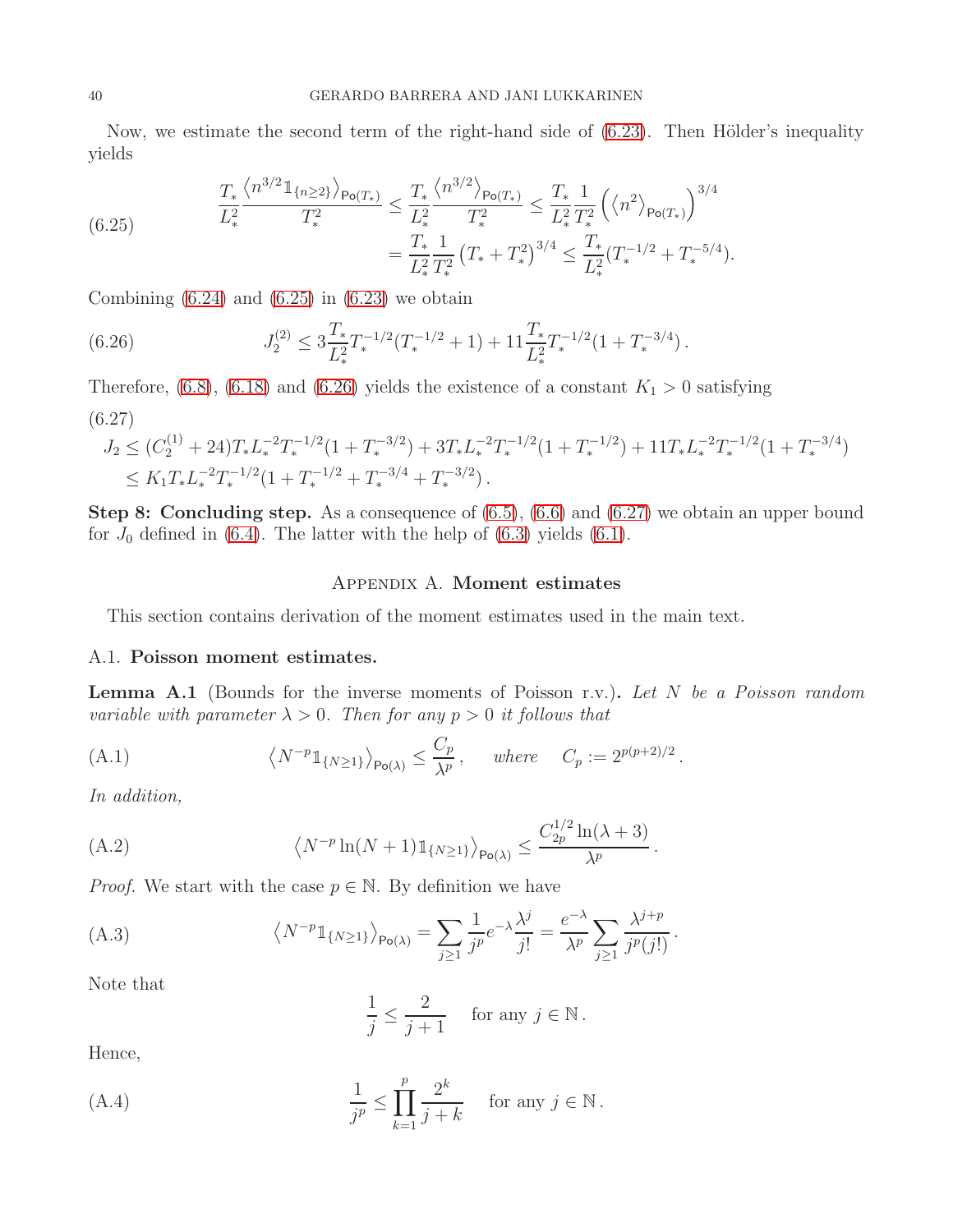By  $(A.3)$  and  $(A.4)$  we have

<span id="page-40-1"></span>
$$
(A.5) \qquad \left\langle N^{-p}\mathbb{1}_{\{N\geq 1\}}\right\rangle_{\mathsf{Po}(\lambda)} \leq K_p \frac{e^{-\lambda}}{\lambda^p} \sum_{j\geq 1} \frac{\lambda^{j+p}}{(j+p)!} = K_p \frac{e^{-\lambda}}{\lambda^p} \left(e^{-\lambda} - \sum_{j=0}^p \frac{\lambda^j}{j!}\right) \leq \frac{K_p}{\lambda^p},
$$

where  $K_p := \prod_{k=1}^p 2^k = 2^{p(p+1)/2} \leq C_p$ .

We continue with the case  $p > 1$  and  $p \notin \mathbb{N}$ . Let  $[p]$  be the least integer greater than or equal to p and set  $p_1 = [p]/p$ . We observe that  $p_1 > 1$  and let  $p_2$  be the Hölder conjugate of  $p_1$ , that is,  $1/p_1 + 1/p_2 = 1$ . By Hölder's inequality we have

<span id="page-40-2"></span>
$$
\langle N^{-p} \mathbb{1}_{\{N \ge 1\}} \rangle_{\mathsf{Po}(\lambda)}^{1/p} = \langle N^{-p} \mathbb{1}_{\{N \ge 1\}} \cdot 1 \rangle_{\mathsf{Po}(\lambda)}^{1/p} \le \left( \langle \left( N^{-p} \mathbb{1}_{\{N \ge 1\}} \right)^{p_1} \rangle_{\mathsf{Po}(\lambda)}^{1/p_1} \langle 1^{p_2} \rangle_{\mathsf{Po}(\lambda)}^{1/p_2} \right)^{1/p_2}
$$
\n
$$
\le \langle \left( N^{-p} \mathbb{1}_{\{N \ge 1\}} \right)^{p_1} \rangle_{\mathsf{Po}(\lambda)}^{\frac{1}{p_1}} = \langle N^{-\lceil p \rceil} \mathbb{1}_{\{N \ge 1\}} \rangle_{\mathsf{Po}(\lambda)}^{1/\lceil p \rceil}.
$$

Since  $[p] \in \mathbb{N} \setminus \{1\}$ , [\(A.5\)](#page-40-1) yields

<span id="page-40-3"></span>(A.7) 
$$
\langle N^{-\lceil p \rceil} \mathbb{1}_{\{N \ge 1\}} \rangle_{\mathsf{Po}(\lambda)}^{1/\lceil p \rceil} \le \left( \frac{K_{\lceil p \rceil}}{\lambda^{\lceil p \rceil}} \right)^{1/\lceil p \rceil} = \frac{K_{\lceil p \rceil}^{1/\lceil p \rceil}}{\lambda},
$$

where  $K_{[p]} = 2^{[p]([p]+1)/2}$ . By [\(A.6\)](#page-40-2) and [\(A.7\)](#page-40-3) we obtain

$$
\left\langle N^{-p} \mathbb{1}_{\{N \geq 1\}} \right\rangle_{\mathsf{Po}(\lambda)} \leq \frac{K_{\lceil p \rceil}^{p/\lceil p \rceil}}{\lambda^p} \leq \frac{2^{p(p+2)/2}}{\lambda^p} = \frac{C_p}{\lambda^p}.
$$

Finally, for  $p \in (0, 1)$ , let  $q := 1/p > 1$ . By Hölder's inequality and  $(A.5)$  (for  $p = 1$ ) we obtain

$$
\left\langle N^{-p}\mathbb{1}_{\{N\geq 1\}}\right\rangle_{\mathsf{Po}(\lambda)}\leq \left\langle (N^{-p})^q\mathbb{1}_{\{N\geq 1\}}\right\rangle_{\mathsf{Po}(\lambda)}^{1/q}=\left\langle N^{-1}\mathbb{1}_{\{N\geq 1\}}\right\rangle_{\mathsf{Po}(\lambda)}^{1/q}\leq \left(\frac{K_1}{\lambda}\right)^p\leq \frac{C_p}{\lambda^p}\,.
$$

Now, we prove [\(A.2\)](#page-39-8). Note that the Jensen inequality implies

$$
\langle (\ln(N+3))^2 \rangle_{\text{Po}(\lambda)} \le (\ln(\lambda+3))^2.
$$

By the Cauchy-Schwarz inequality, inequality [\(A.1\)](#page-39-9) and the Jensen inequality we have

$$
\langle N^{-p} \ln(N+1) \mathbb{1}_{\{N \ge 1\}} \rangle_{\mathsf{Po}(\lambda)} \le \left( \langle N^{-2p} \mathbb{1}_{\{N \ge 1\}} \rangle_{\mathsf{Po}(\lambda)} \right)^{1/2} \left( \langle (\ln(N+1))^2 \mathbb{1}_{\{N \ge 1\}} \rangle_{\mathsf{Po}(\lambda)} \right)^{1/2}
$$

$$
\le \frac{C_{2p}^{1/2}}{\lambda^p} \left( \langle (\ln(N+1))^2 \rangle_{\mathsf{Po}(\lambda)} \right)^{1/2} \le \frac{C_{2p}^{1/2} \ln(\lambda+3)}{\lambda^p}.
$$

<span id="page-40-0"></span>**Lemma A.2.** Let N be a Poisson random variable with parameter  $\lambda > 0$ . Then

<span id="page-40-4"></span>(A.8) 
$$
\left\langle \left| \frac{2\lfloor N/2 \rfloor}{\lambda} - 1 \right|^2 \mathbb{1}_{\{N \ge 2\}} \right\rangle_{\mathsf{Po}(\lambda)} \le \frac{e^{-\lambda}(2-\lambda)^2}{2} + \frac{9}{\lambda}.
$$

In particular,

$$
\left\langle \left| \frac{2\lfloor N/2 \rfloor}{\lambda} - 1 \right|^2 \mathbb{1}_{\{N \ge 2\}} \right\rangle_{\mathsf{Po}(\lambda)} \le \frac{35}{\lambda}.
$$

 $\Box$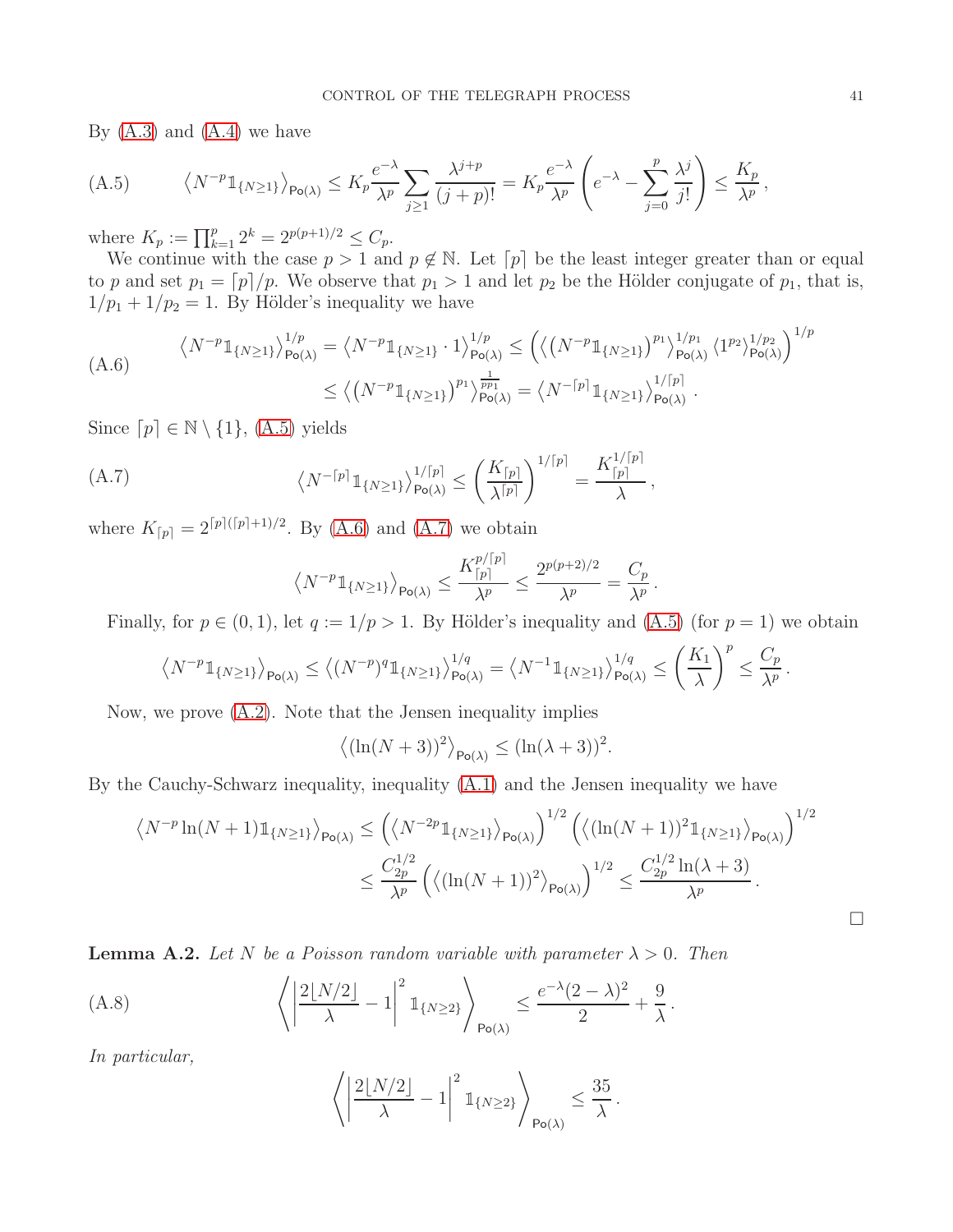Proof. We observe that

<span id="page-41-2"></span>
$$
(A.9) \qquad \left\langle \left| \frac{2\lfloor N/2 \rfloor}{\lambda} - 1 \right|^2 \mathbb{1}_{\{N \ge 2\}} \right\rangle_{\mathsf{Po}(\lambda)} = \left| \frac{2}{\lambda} - 1 \right|^2 p_2(\lambda) + \left\langle \left| \frac{2\lfloor N/2 \rfloor}{\lambda} - 1 \right|^2 \mathbb{1}_{\{N \ge 3\}} \right\rangle_{\mathsf{Po}(\lambda)}.
$$

An straightforward computation yields

<span id="page-41-3"></span>(A.10)  
\n
$$
\left\langle \left| \frac{2\lfloor N/2 \rfloor}{\lambda} - 1 \right|^2 \mathbb{1}_{\{N \ge 3\}} \right\rangle_{\mathsf{Po}(\lambda)} = \left\langle \frac{4\lfloor N/2 \rfloor^2}{\lambda^2} \mathbb{1}_{\{N \ge 3\}} \right\rangle_{\mathsf{Po}(\lambda)} - \left\langle \frac{4\lfloor N/2 \rfloor}{\lambda} \mathbb{1}_{\{N \ge 3\}} \right\rangle_{\mathsf{Po}(\lambda)} + \left\langle \mathbb{1}_{\{N \ge 3\}} \right\rangle_{\mathsf{Po}(\lambda)} + \left\langle \mathbb{1}_{\{N \ge 3\}} \right\rangle_{\mathsf{Po}(\lambda)} + \left\langle \frac{4 - 2N}{\lambda} \right) \mathbb{1}_{\{N \ge 3\}} \right\rangle_{\mathsf{Po}(\lambda)} + 1
$$
\n
$$
\le \frac{5}{\lambda} + 2 - \frac{2}{\lambda} \left\langle N \mathbb{1}_{\{N \ge 3\}} \right\rangle_{\mathsf{Po}(\lambda)} - 2p_2(\lambda)
$$
\n
$$
\le \frac{5}{\lambda} + 2 - \frac{2}{\lambda} (\lambda - p_1(\lambda) - 2p_2(\lambda))
$$
\n
$$
\le \frac{5}{\lambda} + \frac{2}{\lambda} (p_1(\lambda) + 2p_2(\lambda)) \le \frac{9}{\lambda}.
$$

<span id="page-41-0"></span>Finally,  $(A.9)$  and  $(A.10)$  imply  $(A.8)$ .

## A.2. δ-constraint moment estimates.

<span id="page-41-1"></span>**Lemma A.3** (Polynomial moments and correlations for the  $\delta$ -function). Let  $n \in \mathbb{N}$ . For  $p \in \mathbb{N}$ and any  $i \in \{1, \ldots, n\}$  it follows that

$$
\langle u_i^p \rangle = \frac{p!}{\prod_{k=0}^{p-1} (n+k)},
$$

where the integration is respect to the probability measure  $d^n\mathfrak{u} \cdot (n-1)!\delta(t_n(\mathfrak{u})-1)$ . In particular,

$$
\langle u_i \rangle = \frac{1}{n}, \quad \langle u_i^2 \rangle = \frac{2}{n(n+1)} \quad \text{and} \quad \langle u_i^3 \rangle = \frac{6}{n(n+1)(n+2)}.
$$

Moreover, for  $n \in \mathbb{N} \setminus \{1\}$  and any  $i, j \in \{1, ..., n\}$  if  $j$  it follows that

$$
\langle u_i u_j \rangle = \frac{1}{n(n+1)}.
$$

*Proof.* For  $n = 1$  the result is obvious. We assume  $n \in \mathbb{N} \setminus \{1\}$ .

The estimates rely on the properties of the measure  $d^n\mathfrak{u} \cdot (n-1)! \delta(t_n(\mathfrak{u})-1)$  proven in Appendix [C.](#page-49-0) In particular, we know that it is permutation invariant. Therefore, we have that  $u_i, i \in \{1, \ldots, n\}$ are identically distributed and then

<span id="page-41-4"></span>(A.11) 
$$
\langle u_i^p \rangle = \langle u_1^p \rangle \quad \text{for all } i \in \{1, ..., n\} \text{ and } p \in \mathbb{N},
$$

$$
\langle u_i u_j \rangle = \langle u_1 u_2 \rangle \quad \text{for all } i, j \in \{1, ..., n\} \text{ satisfying } i \neq j.
$$

Let  $p \in \mathbb{N}$ . We next compute  $\langle u_1^p \rangle$  $_{1}^{p}$ . By Lemma [C.2,](#page-54-0) then

$$
\langle u_1^p \rangle = (n-1) \int_0^1 u_1^p (1-u_1)^{n-2} \mathrm{d}u_1 \,.
$$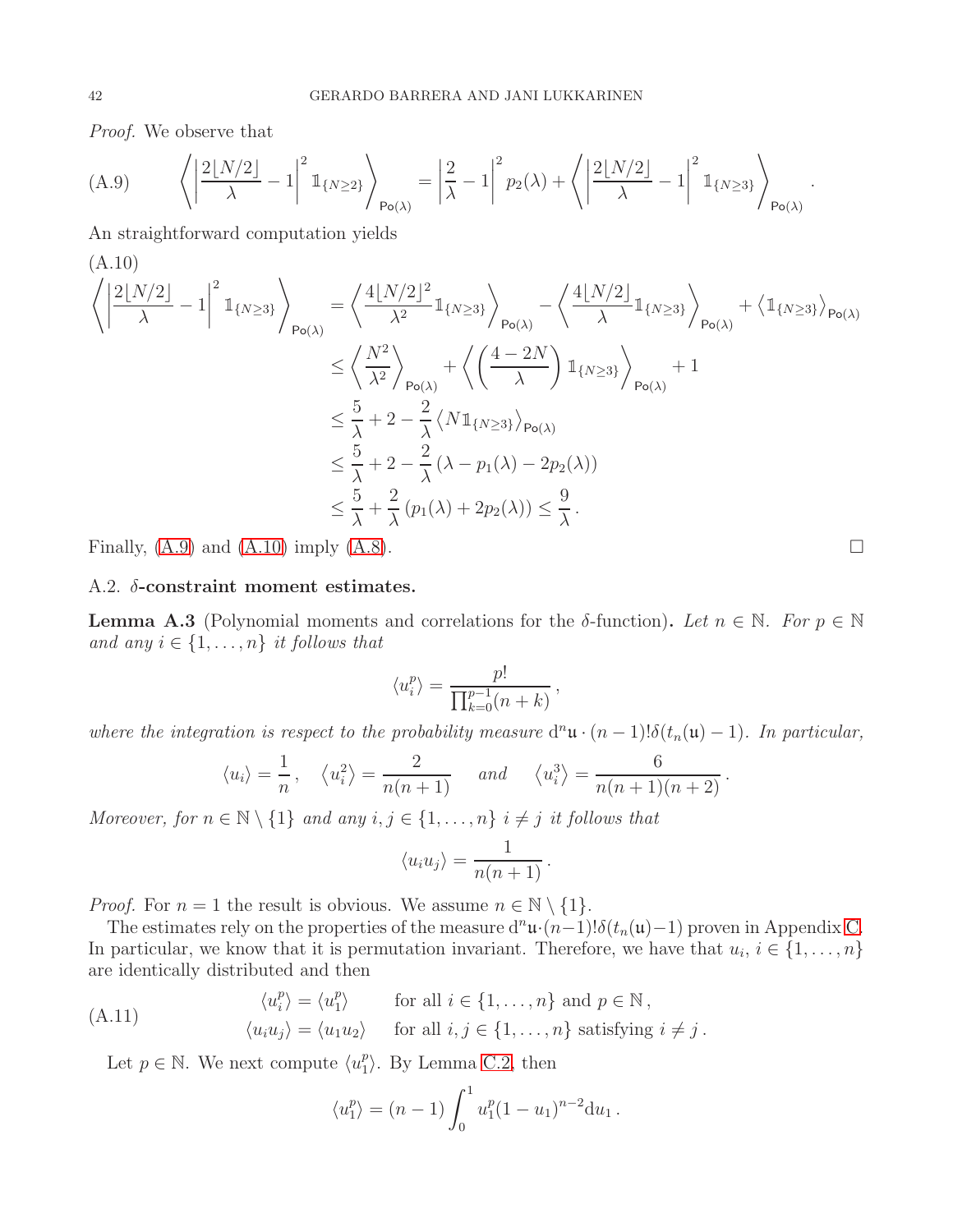Recall that the density Beta $(\alpha, \beta)(dx)$  of the Beta distribution Beta $(\alpha, \beta)$  with parameters  $\alpha > 0$ and  $\beta > 0$  is given by

<span id="page-42-0"></span>(A.12) 
$$
\text{Beta}(\alpha, \beta)(dx) = \frac{\Gamma(\alpha + \beta)}{\Gamma(\alpha)\Gamma(\beta)} x^{\alpha - 1} (1 - x)^{\beta - 1} \mathbb{1}_{\{x \in [0,1]\}} dx.
$$

As a consequence,

$$
(n-1)\int_0^1 u_1^p (1-u_1)^{n-2} du_1 = (n-1)\frac{\Gamma(p+1)\Gamma(n-1)}{\Gamma(n+p)}
$$

$$
= \frac{p!(n-1)!}{(n-1)! \prod_{k=0}^{p-1} (n+k)} = \frac{p!}{\prod_{k=0}^{p-1} (n+k)}
$$

Hence,

$$
\langle u_1^p \rangle = \frac{p!}{\prod_{k=0}^{p-1} (n+k)}.
$$

Next, we continue with the computation of  $\langle u_1 u_2 \rangle$ . Assume that  $n \geq 3$ . By Lemma [C.2,](#page-54-0) then

$$
\langle u_1 u_2 \rangle = (n-1)(n-2) \int_0^1 u_1 \int_0^{1-u_1} u_2 (1-u_1-u_2)^{n-3} du_2 du_1.
$$

Let  $x = \frac{u_2}{1 - i}$  $\frac{u_2}{1-u_1}$ . Then using the fact that Beta $(\alpha, \beta)(dx)$  given in  $(A.12)$  is probability measure for any  $\alpha > 0$  and  $\beta > 0$ , we obtain

$$
\langle u_1 u_2 \rangle = (n-1)(n-2) \int_0^1 u_1 (1-u_1)^{n-1} du_1 \int_0^1 x (1-x)^{n-3} dx
$$
  
=  $(n-1)(n-2) \frac{\Gamma(2)\Gamma(n)}{\Gamma(n+2)} \frac{\Gamma(2)\Gamma(n-2)}{\Gamma(n)} = \frac{1}{n(n+1)}.$ 

Finally, for  $n = 2$  recall the constraint  $u_1 + u_2 = 1$  and observe that

$$
\langle u_1 u_2 \rangle = \langle u_1 (1 - u_1) \rangle = \langle u_1 \rangle - \langle u_1^2 \rangle = \frac{1}{n} - \frac{2}{n(n+1)} = \frac{n-1}{n(n+1)} = \frac{1}{6}.
$$

<span id="page-42-1"></span>**Lemma A.4** (Exponential moments formula for the δ-function). Let  $n \in \mathbb{N} \setminus \{1\}$ . For all  $i \in$  $\{1, \ldots, n\}$  and  $\theta \in \mathbb{R}$  it follows that

$$
\langle e^{\theta u_i} \rangle = (n-1)e^{\theta} \int_0^1 x^{n-2} e^{-\theta x} dx,
$$

where the integration is respect to the probability measure  $d^n\mathfrak{u} \cdot (n-1) \cdot \delta(t_n(\mathfrak{u})-1)$ . In addition,

$$
\left\langle e^{(n-1)u_i} \right\rangle \le 3\sqrt{n-1}.
$$

Proof. By Lemma [C.2](#page-54-0) and using [\(A.11\)](#page-41-4), we find

$$
\langle e^{\theta u_1} \rangle = \langle e^{\theta u_i} \rangle = (n-1) \int_0^1 e^{\theta u_1} (1 - u_1)^{n-2} du_1
$$

for all  $i \in \{1, \ldots, n\}$ . Using the change of variable to  $x = 1 - u_1$ ," we obtain

$$
\langle e^{\theta u_1} \rangle = (n-1) \int_0^1 e^{\theta(1-x)} x^{n-2} dx = (n-1)e^{\theta} \int_0^1 e^{-\theta x} x^{n-2} dx.
$$

 $\Box$ 

.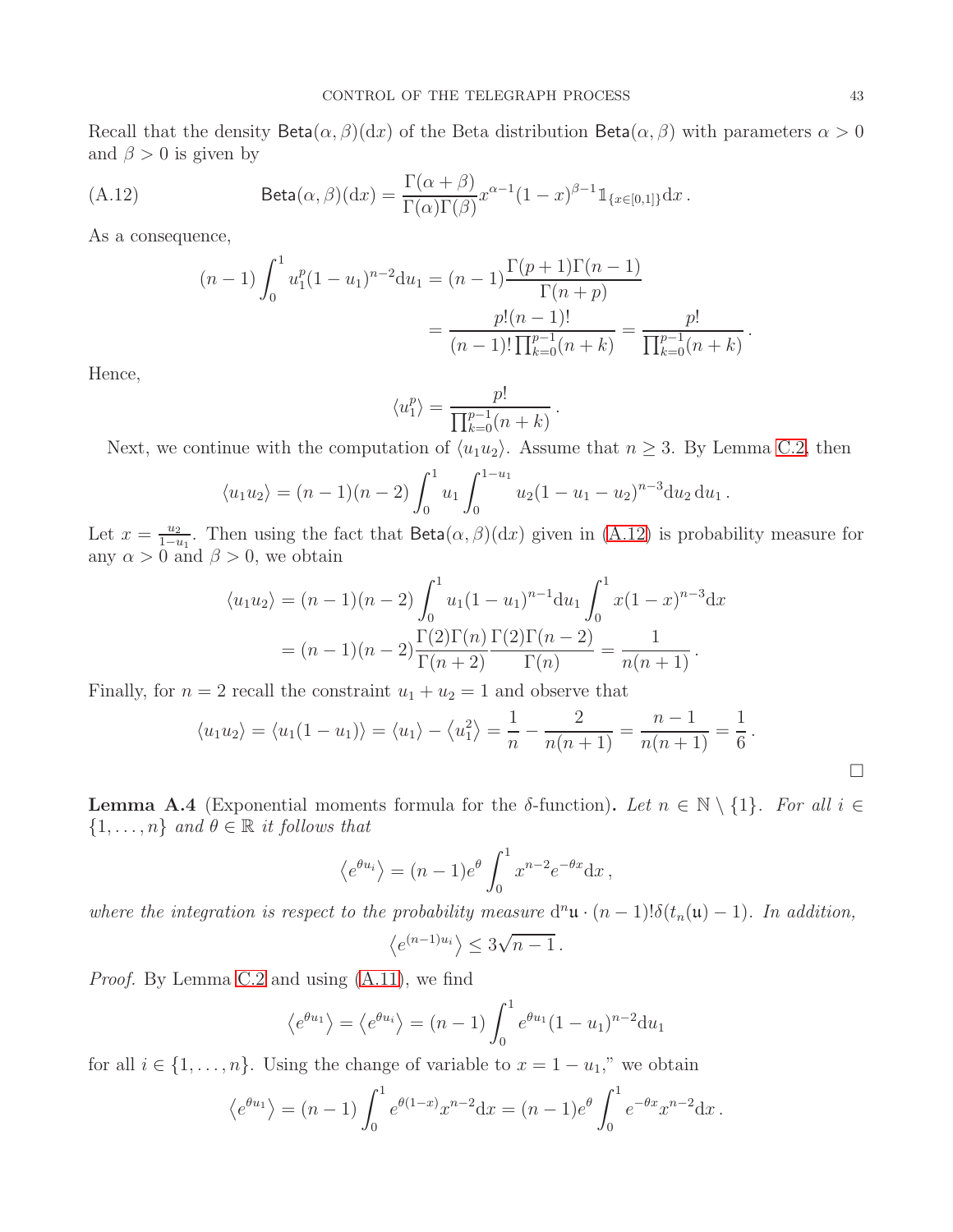Let  $y = \theta x$ . Then

$$
\langle e^{\theta u_1} \rangle = \frac{(n-1)e^{\theta}}{\theta^{n-1}} \int_0^{\theta} e^{-y} y^{n-2} dy \le \frac{(n-1)e^{\theta}}{\theta^{n-1}} \int_0^{\infty} e^{-y} y^{(n-1)-1} dy
$$
  
=  $\frac{(n-1)e^{\theta}}{\theta^{n-1}} \Gamma(n-1) = \frac{(n-1)!e^{\theta}}{\theta^{n-1}}.$ 

By [\[43\]](#page-58-22) we have

$$
j! \le \sqrt{2\pi}e^{1/12}\sqrt{j}\frac{j^j}{e^j} \quad \text{ for all } j \in \mathbb{N} \, .
$$

Then the choice  $\theta = n - 1$  yields

$$
\langle e^{\theta u_1} \rangle \le \frac{(n-1)!e^{n-1}}{(n-1)^{n-1}} \le \sqrt{2\pi}e^{1/12}\sqrt{n-1} < 3\sqrt{n-1}.
$$

.

<span id="page-43-0"></span>Lemma A.5 (Moment estimates for the maximum). For any measurable and bound observable  $f: \mathbb{R}^n \to \mathbb{R}$ , we denote by  $\langle f \rangle$  the integral of f with respect to the probability measure  $d^n\mathfrak{u} \cdot (n - 1)$ 1)! $\delta(t_n(\mathfrak{u})-1)$ . Then there exists a positive constant C such that for all  $n \in \mathbb{N}$  it follows that

<span id="page-43-1"></span>(A.13) 
$$
\left\langle \max_{i \in \{1, ..., n\}} u_i \right\rangle \leq C \frac{\ln(n+1)}{n}
$$

*Proof.* The statement for  $n = 1$  is immediate. In the sequel, we assume  $n \in \mathbb{N} \setminus \{1\}$ . We start with the proof of [\(A.13\)](#page-43-1). We use the so-called Chernoff's trick explained in Section 2.5 of [\[7\]](#page-57-22). Recall that the random variables  $u_1, \ldots, u_n$  are identically distributed. By the Jensen inequality for the convex function  $f(x) = \exp(\theta x)$ ,  $x \in \mathbb{R}$  and  $\theta > 0$  yields

$$
\exp\left(\theta \left\langle \max_{i \in \{1, \dots, n\}} u_i \right\rangle\right) = f\left(\left\langle \max_{i \in \{1, \dots, n\}} u_i \right\rangle\right) \leq \left\langle f\left(\max_{i \in \{1, \dots, n\}} u_i\right)\right\rangle
$$

$$
= \left\langle \exp\left(\theta \max_{i \in \{1, \dots, n\}} u_i \right)\right\rangle = \left\langle \max_{i \in \{1, \dots, n\}} \exp\left(\theta u_i\right)\right\rangle
$$

$$
\leq \left\langle \sum_{i=1}^n \exp\left(\theta u_i\right)\right\rangle = n \left\langle \exp\left(\theta u_1\right)\right\rangle.
$$

Hence,

<span id="page-43-2"></span>(A.14) 
$$
\left\langle \max_{i \in \{1, ..., n\}} u_i \right\rangle \leq \frac{\ln(n)}{\theta} + \frac{\ln\left(\left\langle \exp\left(\theta u_1\right)\right\rangle\right)}{\theta} \quad \text{for all } \theta > 0.
$$

Inequality [\(A.14\)](#page-43-2) for  $\theta = n - 1$  with the help of Lemma [A.4](#page-42-1) in [A](#page-39-0)ppendix A implies

$$
\left\langle \max_{i \in \{1, \dots, n\}} u_i \right\rangle \le \frac{\ln(n)}{n-1} + \frac{\ln(3\sqrt{n})}{n-1} \le 3\frac{\ln(n+1)}{n} + 2\frac{\ln(3)}{n} \le C_1 \frac{\ln(n+1)}{n},
$$

where  $C_1 := \max\{6, 4\ln(3)/\ln(2)\}.$ 

 $\Box$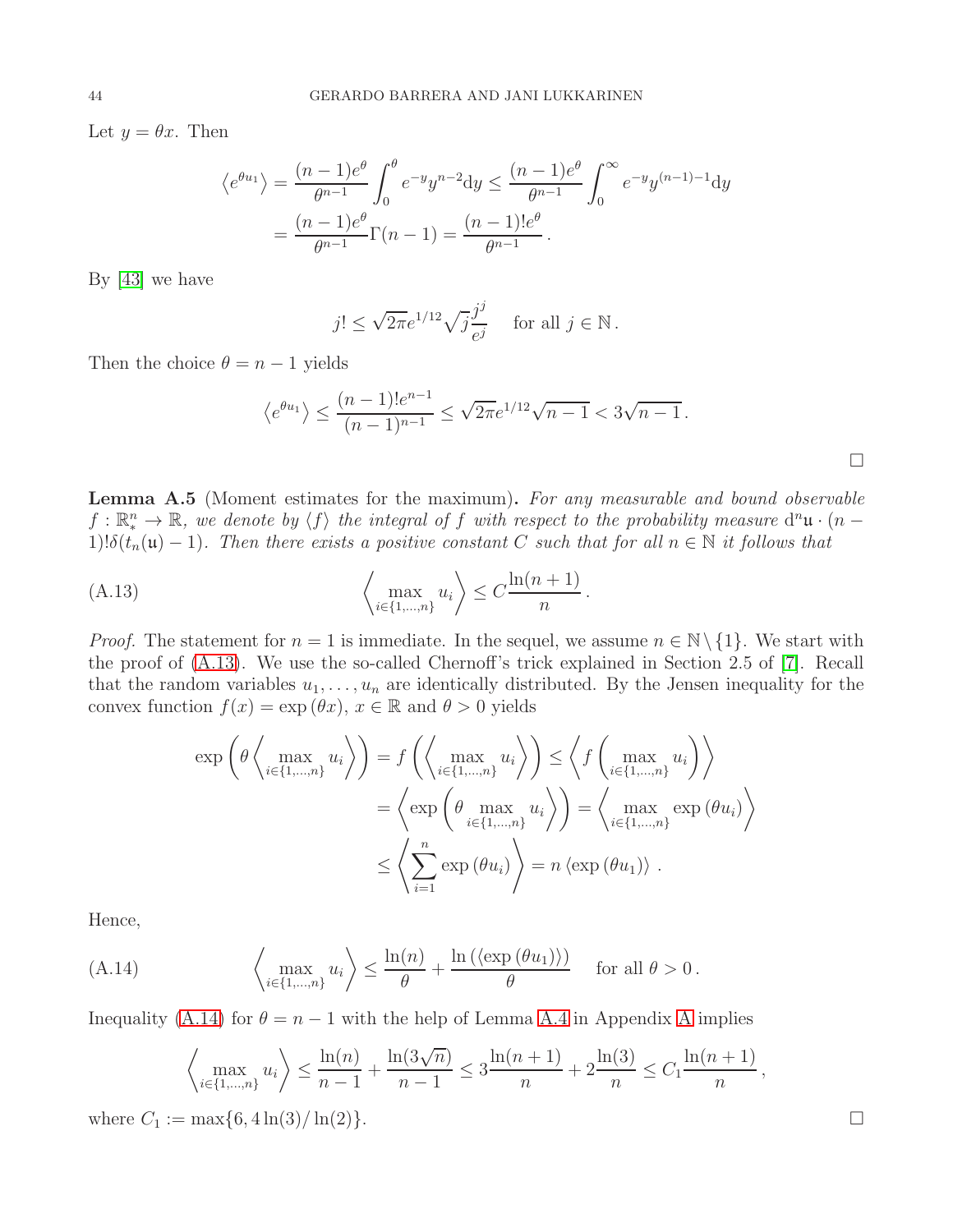## APPENDIX B. Free velocity flip moment estimates

<span id="page-44-0"></span>In this section, we estimate the moments of the free velocity flip model via Theorem 1 in [\[23\]](#page-58-2).

<span id="page-44-1"></span>**Lemma B.1** (Moment estimates for the free velocity flip model). The following moment estimates are valid.

(1) The first-moment of  $X(t; \mathfrak{s})$  is given by

$$
\mathbb{E}\left[\left(X(t;\mathfrak{s})\right)\right] = \frac{v_0}{2\lambda} \left(1 - e^{-2\lambda t}\right) \quad \text{for all} \quad t \ge 0.
$$

(2) The second-moment and the variance of  $X(t; \mathfrak{s})$  are given by

$$
\mathbb{E}\left[ (X(t; \mathfrak{s}))^2 \right] = \frac{v_0^2}{2\lambda^2} \left( 2\lambda t - (1 - e^{-2\lambda t}) \right)
$$

and

$$
\text{Var}\left[X(t;\mathfrak{s})\right] = \frac{v_0^2}{\lambda^2} \left(\lambda t + e^{-2\lambda t} - \frac{e^{-4\lambda t}}{4} - \frac{3}{4}\right) \,.
$$

for all  $t \geq 0$ , respectively.

(3) For any  $r > 0$  there exists a constant  $C(r)$  (does not depend on  $\lambda$ ) such that

<span id="page-44-2"></span>(B.1) 
$$
\mathbb{E}\left[|X(t;\mathfrak{s})|^r\right] \leq |v_0|^r \left(\widetilde{C}(r)\lambda^{-r/2}t^{r/2} + C(r)\lambda^{-r/2-1}t^{r/2-1}\right) \quad \text{for all} \quad t \geq 0,
$$

where

<span id="page-44-4"></span>(B.2) 
$$
\widetilde{C}(r) := \int_{\mathbb{R}} dz \,\varphi(z)|z|^r = 2^{r/2} \frac{\Gamma(\frac{r+1}{2})}{\sqrt{\pi}} \quad \text{with} \quad \varphi(z) := \frac{e^{-z^2/2}}{\sqrt{2\pi}} 1_{\mathbb{R}}(z)
$$

and  $\Gamma$  denotes the Gamma function. The constant  $C(r)$  can be estimated from the proof of Theorem 1 in [\[23\]](#page-58-2). The following crude bound is also true

 $\mathbb{E}[|X(t; \mathfrak{s})|^r] \le |v_0|^r t^r$  for all  $t \ge 0$ .

The last bound is good for times  $t \ll 1$ .

*Proof.* We start with the proof of Item  $(1)$ . By  $(2.4)$  and Fubini's theorem we have

$$
\mathbb{E}\left[\left(X(t;\mathfrak{s})\right)\right] = v_0 \int_0^t \mathrm{d}s \,\mathbb{E}\left[(-1)^{N(s;\mathfrak{s})}\right] = v_0 \int_0^t \mathrm{d}s \sum_{k=0}^\infty (-1)^k e^{-\lambda s} \frac{(\lambda s)^k}{k!}
$$

$$
= v_0 \int_0^t \mathrm{d}s \, e^{-2\lambda s} = \frac{v_0}{2\lambda} \left(1 - e^{-2\lambda t}\right) \quad \text{for all} \quad t \ge 0,
$$

which yields Item  $(1)$ . The proof of Item  $(2)$  follows directly from Lemma 1 in [\[40\]](#page-58-8). In the sequel, we prove Item (3). To prove Item (3) we apply the estimate given in Theorem 1 in [\[23\]](#page-58-2). For  $p = 1$ ,  $\delta = 1, M = 1$  in Theorem 1 in [\[23\]](#page-58-2) we have the existence of a positive constant C such that

<span id="page-44-3"></span>(B.3) 
$$
\int_{\mathbb{R}} dx e^{|x|} \left| t^{1/2} h(t, t^{1/2} x, 1) - \varphi(x) - t^{-1/2} \frac{x \varphi(x)}{2} \right| \leq \frac{C}{t} \quad \text{for all} \quad t > 0,
$$

where for  $t > 0$ ,  $\lambda > 0$ ,  $x \in \mathbb{R}$  the function h is given by

$$
h(t,x,\lambda) := \frac{\lambda}{2} e^{-\lambda t} \left\{ \mathcal{I}_0 \left( \lambda (t^2 - x^2)^{1/2} \right) + \left( (t+x)/(t-x) \right)^{1/2} \mathcal{I}_1 \left( \lambda (t^2 - x^2)^{1/2} \right) \right\} \mathbb{1}_{(-t,t)}(x) .
$$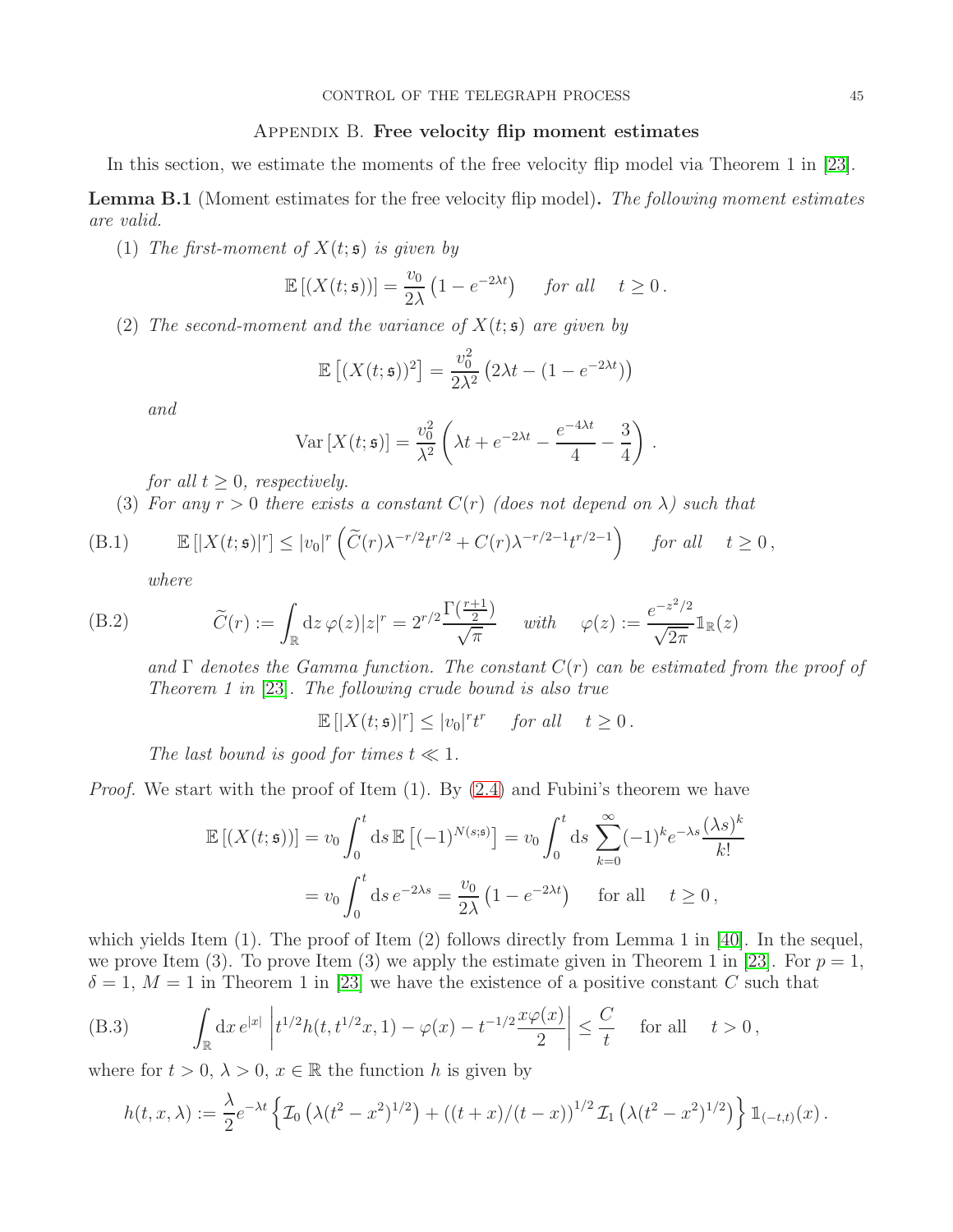Here,  $\mathcal{I}_0$  and  $\mathcal{I}_1$  denote the modified Bessel functions of order 0 and 1, respectively. In other words,

$$
\mathcal{I}_0(z) = \sum_{k=0}^{\infty} \frac{(z^2/4)^k}{(k!)^2} \quad \text{and} \quad \mathcal{I}_1(z) = \frac{z}{2} \sum_{k=0}^{\infty} \frac{(z^2/4)^k}{k!(k+1)!} \quad \text{for any} \quad z \in \mathbb{R}.
$$

Let  $r > 0$  be fixed. Note that there exists a positive constant  $K_r$  such that

<span id="page-45-0"></span>
$$
(B.4) \t\t |x|^r \le K_r e^{|x|} \tfor all \t x \in \mathbb{R}.
$$

Recall that

$$
X(t; \mathfrak{s}) = v_0 \int_0^t \mathrm{d}s \, (-1)^{N(s; \mathfrak{s})},
$$

where the entries of  $\mathfrak{s} = (s_1, s_2, \ldots)$  are i.i.d. with exponential distribution of parameter  $\lambda$ . Denote by  $\stackrel{\mathcal{D}}{=}$  equality in distribution. Note that

$$
X(t; \mathfrak{s}) \stackrel{\mathcal{D}}{=} v_0 \int_0^t \mathrm{d}s \, (-1)^{N(\lambda s; \mathfrak{u})},
$$

where the entries of  $\mathfrak{u} = (u_1, u_2, \dots)$  are i.i.d. with exponential distribution of parameter 1. Hence for any  $r > 0$  we have

$$
\mathbb{E}[|X(t; \mathfrak{s})|^r] = \frac{1}{\lambda^r} \mathbb{E}\left[\left|v_0 \int_0^{\lambda t} \mathrm{d}s \, (-1)^{N(s; \mathfrak{u})}\right|^r\right].
$$

Consequently,

<span id="page-45-1"></span>(B.5) 
$$
\int_{\mathbb{R}} dz h(t, z, \lambda) |z|^r = \frac{1}{\lambda^r} \int_{\mathbb{R}} dz h(\lambda t, z, 1) |z|^r.
$$

We continue with the estimate of the r-th moment. The change of variable  $z = \tilde{t}^{1/2}x$  with  $\tilde{t} := \lambda t$ yields

<span id="page-45-2"></span>
$$
\int_{\mathbb{R}} dz h(\lambda t, z, 1)|z|^r = \int_{\mathbb{R}} dx \,\tilde{t}^{1/2} h(\tilde{t}, \tilde{t}^{1/2} x, 1)|\tilde{t}^{1/2} x|^r
$$
\n
$$
= \int_{\mathbb{R}} dx \left( \tilde{t}^{1/2} h(\tilde{t}, \tilde{t}^{1/2} x, 1) - \varphi(x) - \tilde{t}^{-1/2} \frac{x \varphi(x)}{2} \right) |\tilde{t}^{1/2} x|^r
$$
\n
$$
+ \int_{\mathbb{R}} dx \left( \varphi(x) + \tilde{t}^{-1/2} \frac{x \varphi(x)}{2} \right) |\tilde{t}^{1/2} x|^r.
$$

By  $(B.3)$  and  $(B.4)$  we have

<span id="page-45-3"></span>(B.7) 
$$
\left| \int_{\mathbb{R}} dx \left( \tilde{t}^{1/2} h(\tilde{t}, \tilde{t}^{1/2} x, 1) - \varphi(x) - \tilde{t}^{-1/2} \frac{x \varphi(x)}{2} \right) |\tilde{t}^{1/2} x|^r \right| \leq \tilde{t}^{r/2 - 1} K_r C = t^{r/2 - 1} \lambda^{r/2 - 1} K_r C.
$$

We also note that

<span id="page-45-4"></span>(B.8) 
$$
\int_{\mathbb{R}} dx \left( \varphi(x) + \tilde{t}^{-1/2} \frac{x \varphi(x)}{2} \right) |\tilde{t}^{1/2} x|^r = \int_{\mathbb{R}} dx \, \varphi(x) |\tilde{t}^{1/2} x|^r = \tilde{C}(r) \tilde{t}^{r/2} = \tilde{C}(r) \lambda^{r/2} t^{r/2}.
$$

Relations [\(B.5\)](#page-45-1) and [\(B.6\)](#page-45-2) with the help of [\(B.7\)](#page-45-3) and [\(B.8\)](#page-45-4) imply Item (3).

The next lemma shows that the  $p$ -th moment and the  $p$ -th absolute moment are observables that satisfy  $(2.12)$ .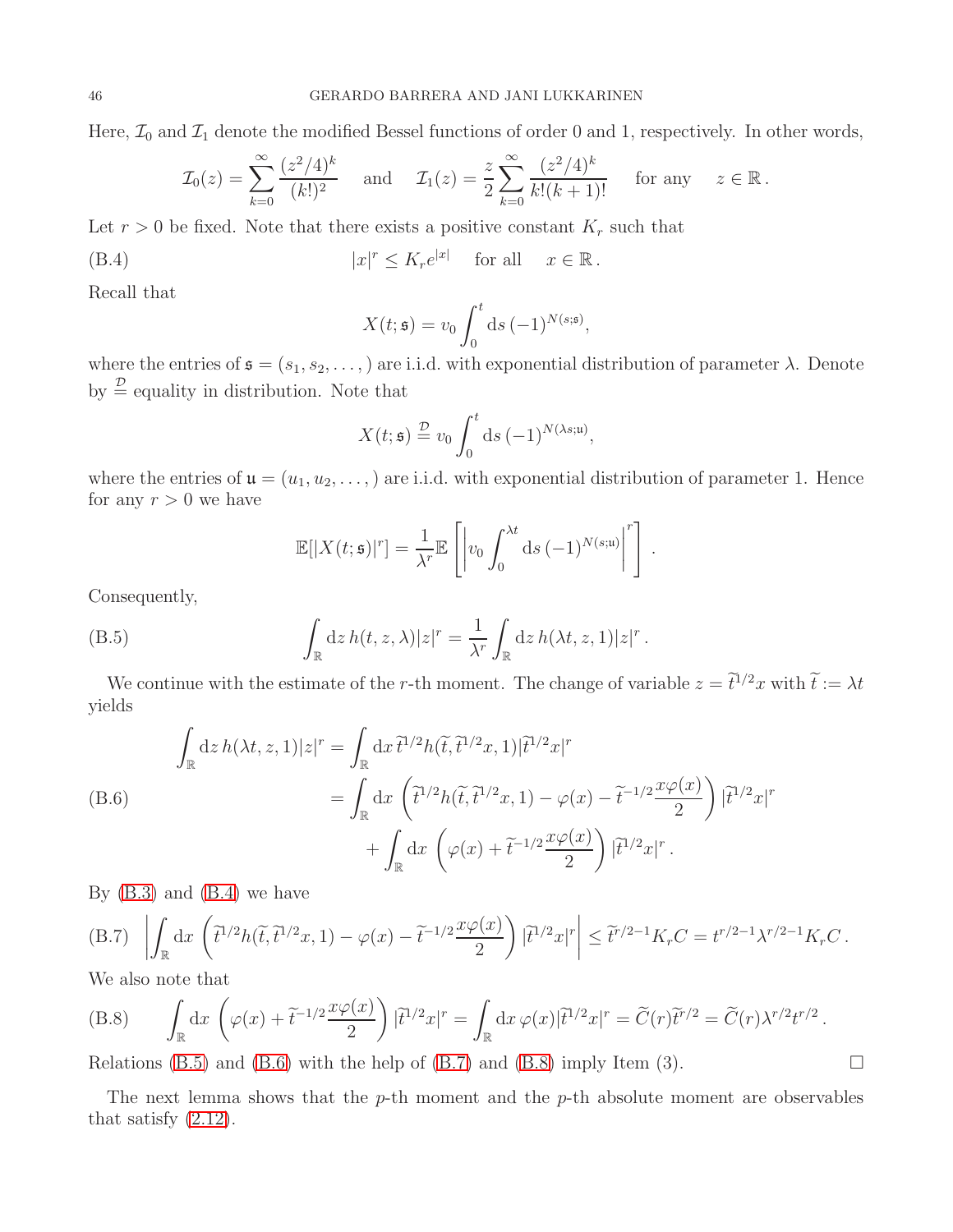<span id="page-46-0"></span>**Lemma B.2** (Moments and absolute moments). For any  $p \in \mathbb{N}$  it follows that

<span id="page-46-1"></span>(B.9) 
$$
|\|x\|^p - \|y\|^p| \le K \frac{w(x) + w(y)}{2} \|x - y\| \quad \text{for all } x, y \in \mathbb{R}^d,
$$

where  $K = 2p$  and  $w : \mathbb{R}^d \to [0, \infty)$  is given by  $w(z) = ||z||^{p-1}$  for all  $z \in \mathbb{R}^d$ . For  $d = 1$  let  $K = 2p$ and  $w(z) = |z|^{p-1}$  for all  $z \in \mathbb{R}$ . The following inequalities are also valid.

i) For any  $p > 0$  it follows that

<span id="page-46-2"></span>(B.10) 
$$
||x|^p - |y|^p| \le K \frac{w(x) + w(y)}{2} |x - y| \quad \text{for all } x, y \in \mathbb{R},
$$

ii) For any  $p \in \mathbb{N}$  it follows that

<span id="page-46-3"></span>(B.11) 
$$
|x^{p} - y^{p}| \leq K \frac{w(x) + w(y)}{2} |x - y| \quad \text{for all } x, y \in \mathbb{R},
$$

*Proof.* We start with the proof of [\(B.9\)](#page-46-1). We first note that if  $||x|| = 0$  or  $||y|| = 0$ , then (B.9) holds. Hence, we assume that  $||x|| \neq 0$  and  $||y|| \neq 0$ . By the trichotomy property we have the following cases:

a)  $0 \neq ||x|| = ||y||$ . b)  $0 < ||x|| < ||y||$ . c)  $0 < ||y|| < ||x||$ .

The case a) is immediate. We start with the case b). Let  $r := ||x||/||y|| \in (0, 1)$  and note that

$$
|\|x\|^p - \|y\|^p| = \|y\|^p - \|x\|^p = \|y\|^p (1 - r^p) = \|y\|^p (1 - r) \sum_{k=0}^{p-1} r^k
$$
  
\n
$$
\leq p \|y\|^p (1 - r) = p \|y\|^{p-1} (\|y\| - \|x\|)
$$
  
\n
$$
= pw(y) |\|x\| - \|y\|| \leq K \frac{w(x) + w(y)}{2} \|x - y\|.
$$

The case c) is completely analogous to the case b). The proof of [\(B.9\)](#page-46-1) is complete.

We continue with the proof of  $(B.10)$ . For  $p = 1$  it is easy to see that  $(B.10)$  holds. In the sequel, we assume that  $p \neq 1$ . Let  $x, y \in \mathbb{R}$  be fixed. For  $|x| = |y|$  it is easy to see that [\(B.10\)](#page-46-2) holds. Without loss of generality, we assume that  $|x| \neq |y|$ . By the Fundamental Theorem of Calculus we have

$$
||y|^p - |x|^p| = \left| p \int_{|x|}^{|y|} dz \, z^{p-1} \right| \le \left| p \int_{|x|}^{|y|} dz \, |z|^{p-1} \right| \le p \max_{|x| \wedge |y| \le z \le |x| \vee |y|} w(z) ||x| - |y||
$$
  

$$
\le p(w(x) + w(y)) ||x| - |y|| \le K \frac{w(x) + w(y)}{2} |x - y|,
$$

where the third inequality follows from the fact that the function  $(0, \infty) \ni z \mapsto w(z)$  is increasing for  $p > 1$  and decreasing for  $p \in (0, 1)$ . The proof of  $(B.10)$  is complete.

The proof of  $(B.11)$  follows from an analogous reasoning as used in the proof of  $(B.10)$ .

Lemma [B.2](#page-46-0) in Appendix [B](#page-44-0) yields that for the observables ( $p$ -th moment and the  $p$ -th absolute moment), the weighted function w that appears in [\(2.12\)](#page-5-3) can be chosen as  $w(z) = ||z||^{p-1}$ ,  $z \in \mathbb{R}^d$ .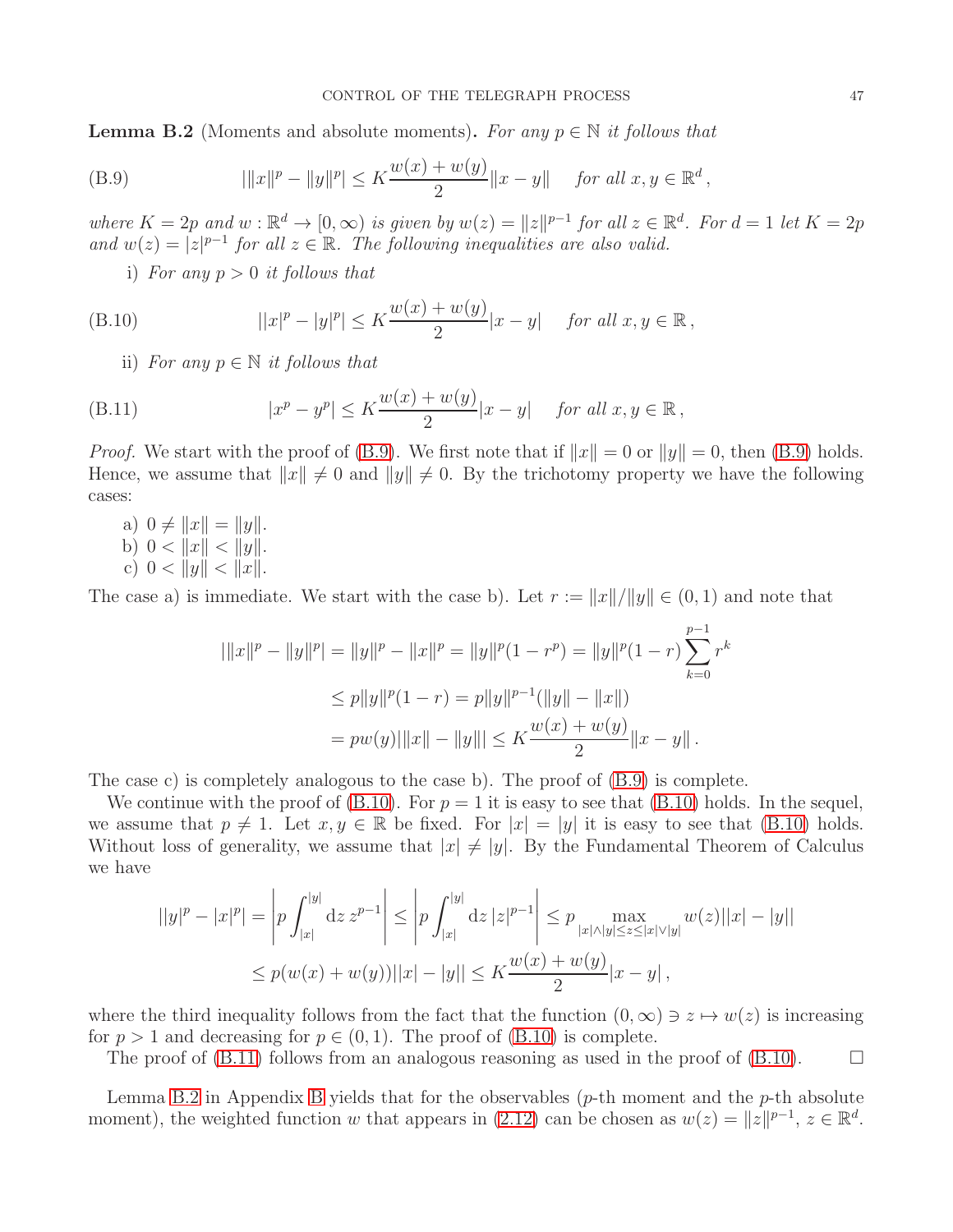In the sequel, we estimate the constants  $C_1$  and  $C_2$  (for  $w(z) = |z|^{p-1}$ ,  $z \in \mathbb{R}$ ) that appears in [\(2.11\)](#page-5-5), i.e.,

<span id="page-47-1"></span>(B.12) 
$$
C_1^2 := \int \mu_1(\mathrm{d}X) \frac{1}{T} \int_0^T \mathrm{d}s \left( w(X(s)) \right)^2 < \infty ,
$$

$$
C_2^2 := \int \mu_2(\mathrm{d}Y) \frac{1}{T} \int_0^T \mathrm{d}s \left( w(Y(s)) \right)^2 < \infty ,
$$

for the processes X and Y being replaced by the rescaled telegraph process  $L^{-1}X$  and a Brownian motion B with a suitable diffusivity constant  $\sigma^2$ , respectively. Hence the constant max $\{C_1, C_2\}$ , which is needed in the estimate given in the right-hand side of [\(2.14\)](#page-6-1), is also estimated.

<span id="page-47-0"></span>**Lemma B.3** (Time average estimates for the w-weight). For  $p = 1$  it follows that  $C_1^2 = C_2^2 = 1$ . For any  $p > 0$  with  $p \neq 1$ , the following estimates are valid

$$
C_1^2 \le \frac{\widetilde{C}T_*^{p-1}}{pL_*^{2(p-1)}} + \frac{CT_*^{p-2}}{(p-1)L_*^{2(p-1)}} \quad \text{and} \quad C_2^2 = \frac{2^{p-1}\Gamma(\frac{2p-1}{2})}{p\sqrt{\pi}} \frac{T_*^{p-1}}{L_*^{2(p-1)}}\,,
$$

where the constants  $T_*$  and  $L_*$  are the scaling parameters that appears in [\(2.8\)](#page-4-3),  $\tilde{C}$  and  $C$  are the constants that appears for  $r = 2(p-1)$  in Item (3), [\(B.1\)](#page-44-2), of Lemma [B.1](#page-44-1) in Appendix [B](#page-44-0) and  $\Gamma$ denotes the Gamma function.

*Proof.* We observe that  $C_1^2 = C_2^2 = 1$  for  $p = 1$ . We start with the estimate of  $C_1^2$  for  $p \neq 1$ . In this case, the process X is replaced by  $L^{-1}X$  in [\(B.12\)](#page-47-1). A direct computation yields

$$
C_1^2 = \int \mu_1(\mathrm{d}X) \frac{1}{T} \int_0^T \mathrm{d}s \left( w(L^{-1}X(s;\mathfrak{s})) \right)^2 = \int \mu_1(\mathrm{d}X) \frac{1}{T} \int_0^T \mathrm{d}s \left| L^{-1}X(s;\mathfrak{s}) \right|^{2(p-1)}
$$
  
= 
$$
\frac{1}{L^{2(p-1)}T} \int_0^T \mathrm{d}s \,\mathbb{E}[|X(s;\mathfrak{s})|^{2(p-1)}] \le \frac{|v_0|^{2(p-1)}}{L^{2(p-1)}T} \int_0^T \mathrm{d}s \left( \widetilde{C} \lambda^{-(p-1)} s^{p-1} + C \lambda^{-p} s^{p-2} \right)
$$
  
= 
$$
\frac{|v_0|^{2(p-1)} \widetilde{C} \lambda^{-(p-1)} T^{p-1}}{pL^{2(p-1)}} + \frac{|v_0|^{2(p-1)} C \lambda^{-p} T^{p-2}}{(p-1) L^{2(p-1)}} = \frac{\widetilde{C} T^{p-1}}{pL_*^{2(p-1)}} + \frac{C T^{p-2}_*}{(p-1) L_*^{2(p-1)}},
$$

where the constants  $\tilde{C}$  and C are the constants that appears for  $r = 2(p-1)$  in Item (3), [\(B.1\)](#page-44-2), of Lemma [B.1](#page-44-1) in Appendix [B.](#page-44-0)

We continue with the estimate of  $C_2^2$ . Since the process Y in [\(B.12\)](#page-47-1) is the Brownian motion with diffusivity constant  $\sigma^2 = \lambda L_*^{-2}$  given in [\(2.18\)](#page-7-2), we have

$$
C_2^2 = \int \mu_2(\mathrm{d}Y) \frac{1}{T} \int_0^T \mathrm{d}s \, (w(B(s)))^2 = \int \mu_2(\mathrm{d}Y) \frac{1}{T} \int_0^T \mathrm{d}s \, |B(s)|^{2(p-1)}
$$
  
= 
$$
\frac{1}{T} \int_0^T \mathrm{d}s \, \mathbb{E}[|B(s)|^{2(p-1)}] = \mathbb{E}[|\sigma B(1)|^{2(p-1)}] \frac{1}{T} \int_0^T \mathrm{d}s \, s^{p-1}
$$
  
= 
$$
\frac{\sigma^{2(p-1)} 2^{p-1} \Gamma(\frac{2p-1}{2})}{\sqrt{\pi}} \frac{T^{p-1}}{p} = \frac{2^{p-1} \Gamma(\frac{2p-1}{2})}{p \sqrt{\pi}} \frac{T^{p-1}}{L_*^{2(p-1)}},
$$

where in the last inequality we used relation [\(B.2\)](#page-44-4) given in Item (3) of Lemma [B.1](#page-44-1) in Appendix [B.](#page-44-0) П

In the following we estimate the distance between  $L^{-1}\mathbb{X}_{[0,T]}^{\mathfrak{s}} = (L^{-1}X(t;\mathfrak{s}) : 0 \leq t \leq T)$  and  $\mathbb{B}_{[0,T]} = (B(t): 0 \le t \le T)$  by the independent coupling between them.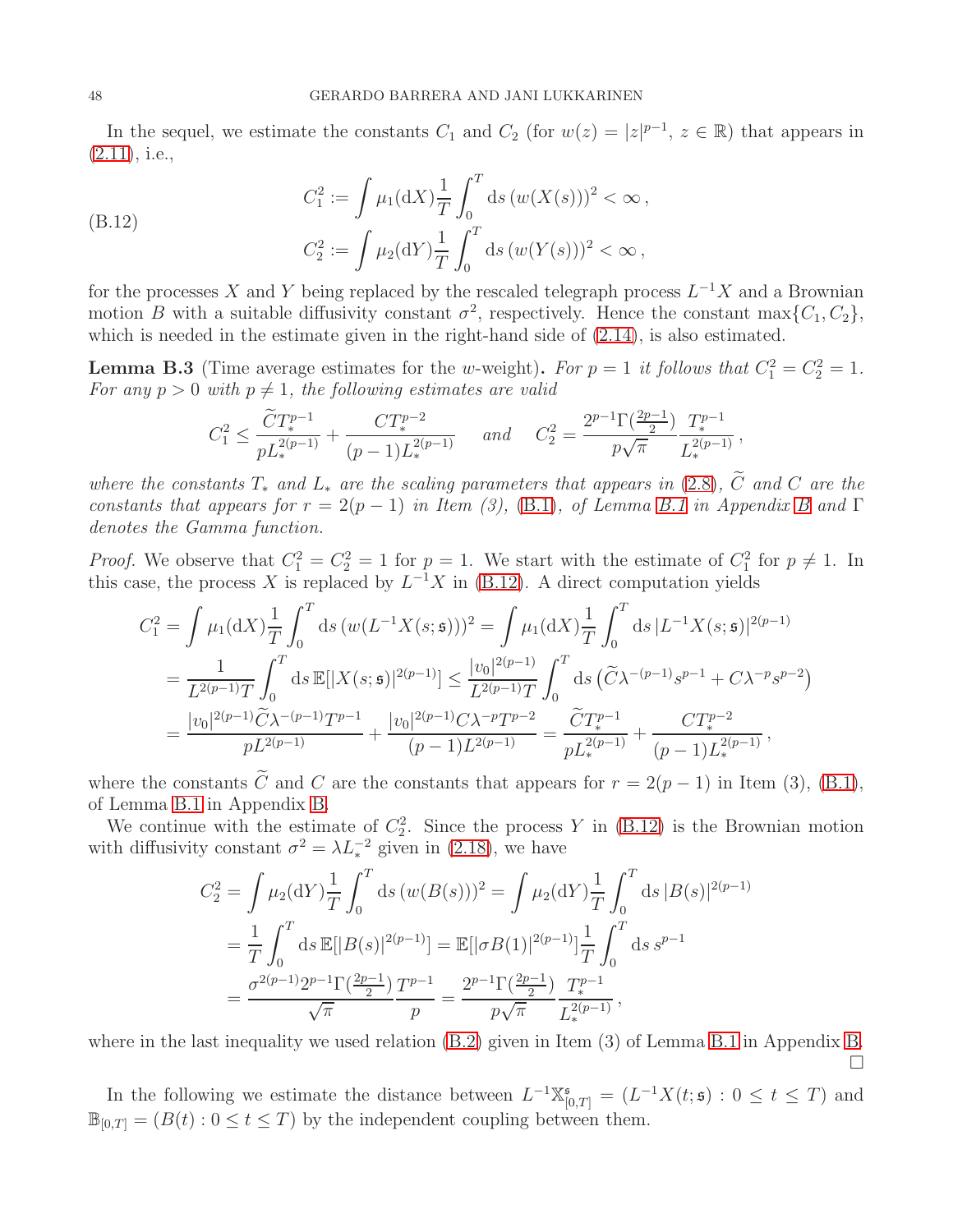<span id="page-48-0"></span>**Lemma B.4** (Independent coupling bound). For any  $L > 0$ ,  $T > 0$ ,  $\lambda > 0$  and  $v_0 \in \mathbb{R} \setminus \{0\}$  it follows that

$$
\mathcal{W}_2\left(L^{-1}\mathbb{X}_{[0,T]}^{\mathfrak{s}},\mathbb{B}_{[0,T]}\right)\leq \left(\frac{1}{4T_*L_*^2}\left(1-e^{-2T_*}\right)-\frac{1}{2L_*^2}+\frac{T_*}{L_*^2}\right)^{1/2},
$$

where  $T_* = \lambda T$  and  $L_* = |v_0|^{-1} \lambda L$ .

Proof. We estimate the following expectation

$$
\mathbb{E}_{\gamma}\left[\frac{1}{T}\int_0^T dt \left(L^{-1}X(t;\mathfrak{s}) - B(t)\right)^2\right]
$$

for a suitable coupling  $\gamma$  between  $L^{-1}\mathbb{X}_{\mathbb{N}}^{5}$  $\mathbb{B}_{[0,T]}$  and  $\mathbb{B}_{[0,T]}$ . We recall that the diffusivity constant of B is given by  $\sigma^2 = \lambda L_*^{-2}$  given in [\(2.18\)](#page-7-2). By Fubini's theorem and Pythagoras's theorem we obtain (B.13)

<span id="page-48-4"></span>
$$
\mathbb{E}_{\gamma} \left[ \frac{1}{T} \int_0^T \mathrm{d}t \, \left( L^{-1} X(t; \mathfrak{s}) - B(t) \right)^2 \right] = \frac{1}{T} \int_0^T \mathrm{d}t \, \mathbb{E}_{\gamma} \left[ \left( L^{-1} X(t; \mathfrak{s}) - B(t) \right)^2 \right]
$$
\n
$$
= \frac{1}{T} \int_0^T \mathrm{d}t \, \left( \mathbb{E}_{\gamma} \left[ \left( L^{-1} X(t; \mathfrak{s}) \right)^2 \right] + \mathbb{E}_{\gamma} \left[ \left( B(t) \right)^2 \right] \right) - \frac{2}{T} \int_0^T \mathrm{d}t \, \mathbb{E}_{\gamma} \left[ L^{-1} X(t; \mathfrak{s}) B(t) \right]
$$

By Lemma [B.1](#page-44-1) in Appendix [B](#page-44-0) we have

<span id="page-48-1"></span>(B.14) 
$$
\mathbb{E}_{\gamma}\left[ (X(t;\mathfrak{s}))^{2} \right] = \frac{v_{0}^{2}}{2\lambda^{2}} \left( 2\lambda t - (1 - e^{-2\lambda t}) \right) \text{ for all } t \ge 0
$$

and for any coupling  $\gamma$ . Since  $(B(t): t \ge 0)$  is a Brownian motion with diffusivity  $\sigma^2$ , the second moment of its marginal  $B(t)$  is given by

<span id="page-48-2"></span>(B.15) 
$$
\mathbb{E}_{\gamma}[(B(t))^{2}] = \sigma^{2}t \quad \text{for all} \quad t \ge 0
$$

for any coupling  $\gamma$ . Next, we estimate the contribution of the term  $\mathbb{E}_{\gamma}[L^{-1}X(t, \mathfrak{s})B(t)]$  for a suitable coupling  $\gamma$ . By the use of the independent coupling  $\gamma = \pi$  we obtain

<span id="page-48-3"></span>(B.16) 
$$
\mathbb{E}_{\pi}[L^{-1}X(t; \mathfrak{s})B(t)] = \mathbb{E}_{\pi}[L^{-1}X(t; \mathfrak{s})]\mathbb{E}_{\pi}[B(t)] = 0.
$$

Combining  $(B.14)$ ,  $(B.15)$  and  $(B.16)$  in  $(B.13)$  implies

<span id="page-48-5"></span>
$$
\inf_{\gamma} \mathbb{E}_{\gamma} \left[ \frac{1}{T} \int_{0}^{T} dt \left( L^{-1} X(t; \mathfrak{s}) - B(t) \right)^{2} \right] \leq \mathbb{E}_{\pi} \left[ \frac{1}{T} \int_{0}^{T} dt \left( L^{-1} X(t; \mathfrak{s}) - B(t) \right)^{2} \right]
$$
\n
$$
= \frac{1}{T} \int_{0}^{T} dt \left( \mathbb{E}_{\pi} \left[ \left( L^{-1} X(t; \mathfrak{s}) \right)^{2} \right] + \mathbb{E}_{\pi} \left[ (B(t))^{2} \right] \right)
$$
\n(B.17)\n
$$
= \frac{1}{T} \int_{0}^{T} dt \left( \frac{v_{0}^{2}}{2\lambda^{2} L^{2}} \left( 2\lambda t - 1 + e^{-2\lambda t} \right) + \sigma^{2} t \right)
$$
\n
$$
= \frac{1}{T} \left( \frac{v_{0}^{2}}{2\lambda^{2} L^{2}} \lambda T^{2} - \frac{v_{0}^{2}}{2\lambda^{2} L^{2}} T + \frac{v_{0}^{2}}{2\lambda^{2} L^{2}} \frac{1}{2\lambda} (1 - e^{-2\lambda T}) + \frac{\sigma^{2} T^{2}}{2} \right)
$$
\n
$$
= \frac{T_{*}}{2L_{*}^{2}} - \frac{1}{2L_{*}^{2}} + \frac{1}{4L_{*}^{2} T_{*}} (1 - e^{-2T_{*}}) + \frac{1}{2} \sigma^{2} T,
$$
\nHence,  $T_{*} \to T_{*} \to T_{*} \to T_{*} \to T_{*} \to T_{*} \to T_{*} \to T_{*} \to T_{*} \to T_{*} \to T_{*} \to T_{*} \to T_{*} \to T_{*} \to T_{*} \to T_{*} \to T_{*} \to T_{*} \to T_{*} \to T_{*} \to T_{*} \to T_{*} \to T_{*} \to T_{*} \to T_{*} \to T_{*} \to T_{*} \to T_{*} \to T_{*} \to T_{*} \to T_{*} \to T_{*} \to T_{*} \to T_{*} \to T_{*} \to T_{*} \to T_{*} \to T_{*} \to T_{*} \to T_{*$ 

where  $T_* = \lambda T$  and  $L_* = |v_0|^{-1} \lambda L$ . Since  $\sigma^2 = \lambda L_*^{-2}$ , [\(B.17\)](#page-48-5) yields

$$
\mathcal{W}_2^2\left(L^{-1}\mathbb{X}_{[0,T]}^s,\mathbb{B}_{[0,T]}\right) \le \frac{1}{4T_*L_*^2}\left(1-e^{-2T_*}\right) - \frac{1}{2L_*^2} + \frac{T_*}{L_*^2},
$$

.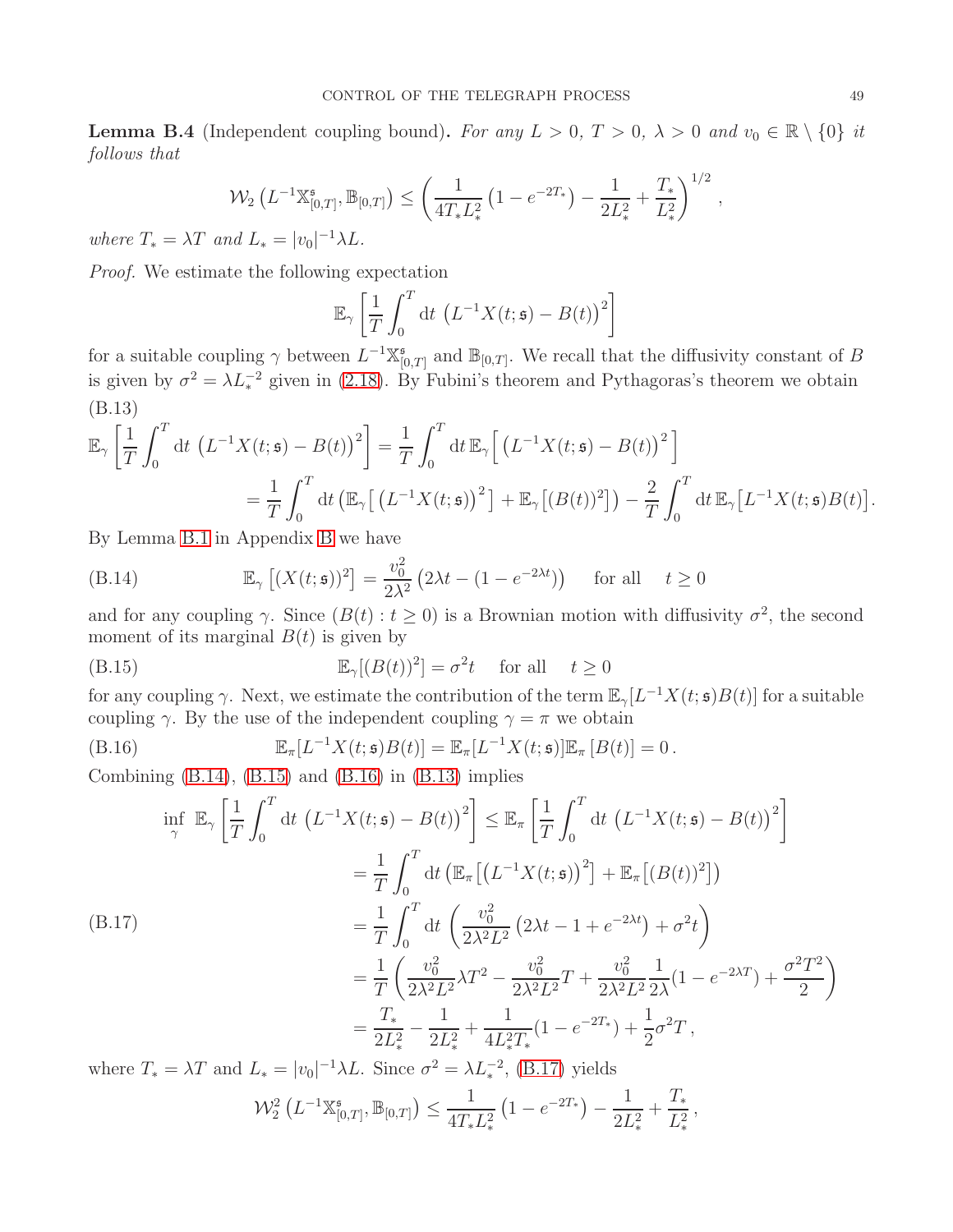which yields the statement.  $\Box$ 

For completeness of the presentation, we recall the Komlós–Major–Tusnády coupling (see Theorem 1 of [\[32\]](#page-58-17)) and we state it as a lemma.

<span id="page-49-1"></span>**Lemma B.5** (Komlós–Major–Tusnády Theorem). Let  $F : \mathbb{R} \to [0,1]$  be a distribution function satisfying

$$
\int_{\mathbb{R}} e^{rz} F(\mathrm{d}z) < \infty \quad \text{for any} \quad r \in (-r_0, r_0)
$$

for some positive number  $r_0 > 0$ . In addition, we assume

$$
\int_{\mathbb{R}} zF(\mathrm{d}z) = 0 \quad \text{and} \quad \int_{\mathbb{R}} z^2 F(\mathrm{d}z) = 1.
$$

Then there exists a probability space  $(\Omega_*, \mathcal{F}_*, \pi^*)$  for which we can construct sequences  $X := (X_n :$  $n \in \mathbb{N}$ ) and  $Y := (Y_n : n \in \mathbb{N})$  of random variables satisfying

- a)  $X$  is i.i.d. with common distribution function  $F$ ,
- b) Y is i.i.d. with standard Gaussian distribution

in a way that for all  $x > 0$  and every  $n \in \mathbb{N}$  the following estimate is valid

$$
\pi^* \left( \max_{1 \le m \le n} \left| \sum_{j=1}^m X_j - \sum_{j=1}^m Y_j \right| \ge C \ln(n) + x \right) \le Ke^{-\vartheta x}.
$$

Here, the positive constants C, K,  $\vartheta$  depend only on F, and  $\vartheta$  can be taken as large as desired by choosing C large enough. Consequently,  $|\sum_{j=1}^{n} X_j - \sum_{j=1}^{n} Y_j| = \mathcal{O}(\ln(n))$  almost surely.

#### APPENDIX C. Definition and basic properties of the  $\delta$ -constraints

<span id="page-49-0"></span>In the text, we frequently integrate with respect to measures which are identified using the somewhat formal Dirac  $\delta$ -function notation. As explained in Appendix A in [\[34\]](#page-58-20), this slightly formal notion can often be given a fully rigorous definition as a positive Radon measure obtained via the Riesz–Markov–Kakutani representation theorem applied to a limit of a sequence of approximations where the  $\delta$ -function is replaced by a suitably chosen positive ordinary function. The benefit of using the approximations becomes apparent when one needs to perform operations which are standard to Lebesgue measures, such as changes of integration variables or splitting with aid of Fubini's theorem.

In this appendix, we explain the definition and derive the properties used in the text related to integration with respect to the probability measure  $\nu(\mathrm{d}^n\mathfrak{u})$  which is defined on  $\mathbb{R}^n_*, n \in \mathbb{N} \setminus \{1\},\$ by the formula

$$
\nu(\mathrm{d}^n\mathfrak{u})=\mathrm{d}^n\mathfrak{u}\,(n-1)!\delta(t_n(\mathfrak{u})-1)\,,
$$

where  $t_n(\mathfrak{u}) = \sum_{j=1}^n u_j$  and  $d^n\mathfrak{u}$  denotes the restriction of the Lebesgue measure to  $\mathbb{R}^n_*$ . These measures are obtained by scaling from the more general family of positive measures

$$
\tilde{\nu}_r(\mathrm{d}^n\mathfrak{u}) = \mathrm{d}^n\mathfrak{u}\,\delta(t_n(\mathfrak{u}) - r)\,, \qquad r > 0\,,
$$

since  $\nu(\mathrm{d}^n\mathfrak{u})=(n-1)!\tilde{\nu}_1(\mathrm{d}^n\mathfrak{u}).$ 

The most direct definition of the measure  $\tilde{\nu}_r$  is obtained by formal integration of the  $\delta$ -function over the last coordinate,  $u_n$ . We define a positive semidefinite linear functional  $\Lambda(\cdot; r)$  on  $C_c(\mathbb{R}^n_*)$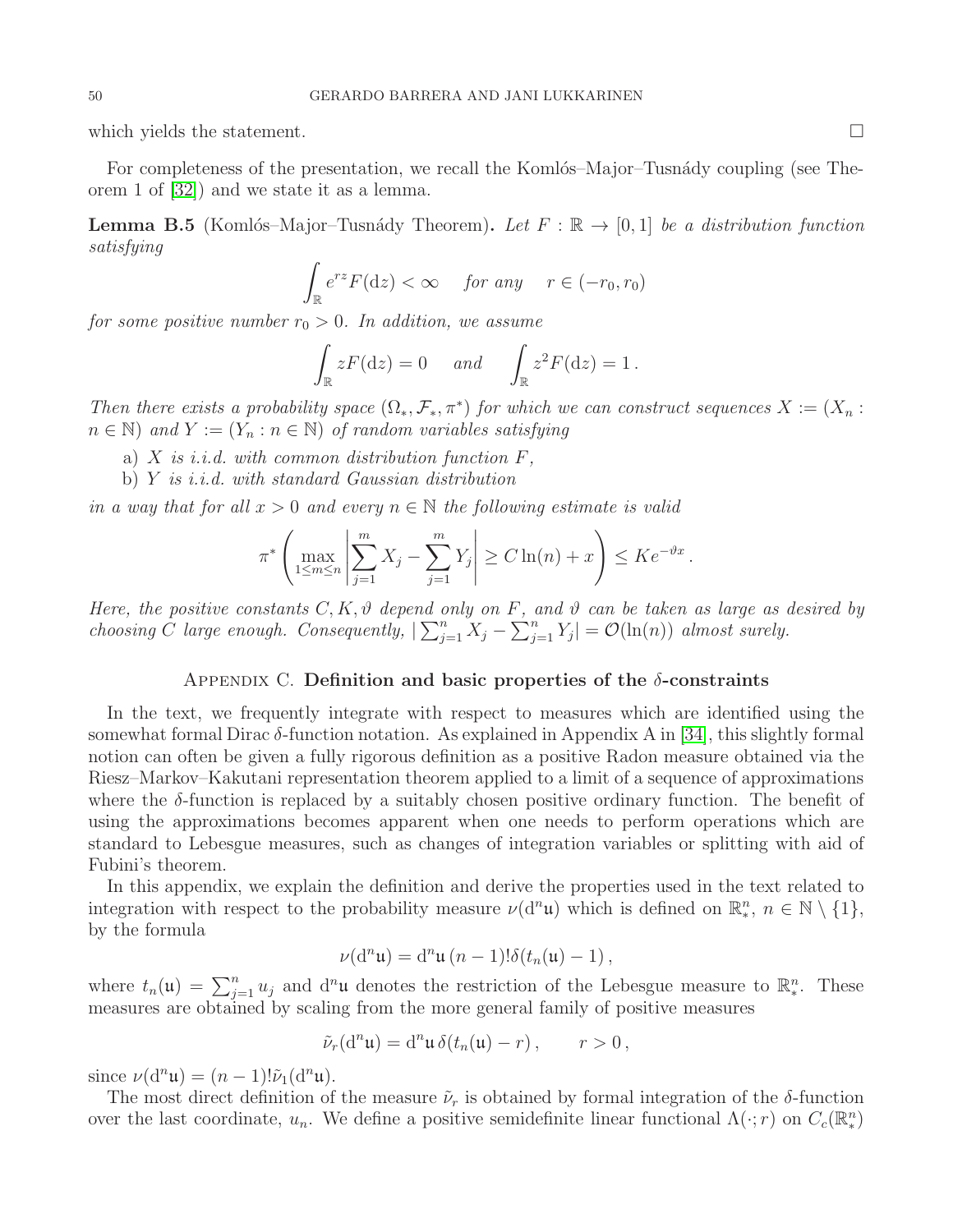by setting for any continuous function  $f : \mathbb{R}^n_* \to \mathbb{C}$  which has a compact support,

<span id="page-50-1"></span>(C.1) 
$$
\Lambda(f;r) := \int_{X'(n,r)} d^{n-1}u f\left(u, r - \sum_{j=1}^{n-1} u_j\right),
$$

where  $X'(n,r) := \{u \in \mathbb{R}^{n-1}_* : \sum_{j=1}^{n-1} u_j < r\}$  is a bounded Borel set. Since  $\mathbb{R}^n_*$  is a locally compact Hausdorff space, the Riesz–Markov–Kakutani representation theorem implies that there exists a unique Radon measure  $\tilde{\nu}_r$  for which  $\Lambda(f;r) = \int_{\mathbb{R}^n_*} \tilde{\nu}_r(\mathrm{d}^n\mathfrak{u})f(\mathfrak{u})$ . Now  $K_m := \{u \in \mathbb{R}^n_* : \frac{1}{m} \leq u_j \leq \infty\}$ m for all j},  $m \in \mathbb{N}$ , form an increasing covering sequence of compact subsets of  $\mathbb{R}^n_*$ . Thus by Urysohn's lemma, for each  $m \in \mathbb{N}$ , we can find a continuous function  $\phi_m : \mathbb{R}^n \to \mathbb{R}$  such that  $0 \leq \phi_m \leq 1$  and  $\phi_m(u) = 1$ , if  $u \in K_m$ , and  $\phi_m(u) = 0$ , if  $u \notin K_{m+1}$ . Then each  $\phi_m$  has a compact support and, by the dominated convergence theorem, we find that  $\Lambda(\phi_m; r) \to \int_{X'(n,r)} d^{n-1}u \, \hat{1}$ , as  $m \to \infty$ . Here, by induction in n, one can check the well-known simplex volume result,

$$
\int_{X'(n,r)} d^{n-1}u \, 1 = \int_{\mathbb{R}^{n-1}_*} d^{n-1}u \, 1_{\{\sum_{i=1}^{n-1} u_j < r\}} = \frac{r^{n-1}}{(n-1)!},
$$

which is valid for all  $r > 0$  and  $n \in \mathbb{N}$  with  $n \geq 2$ . Since clearly also  $|\Lambda(f; r)| \leq \frac{r^{n-1}}{(n-1)!} ||f||_{\infty}$  for any  $f \in C_c(\mathbb{R}^n_*)$ , we find that  $\int_{\mathbb{R}^n_*} \tilde{\nu}_r(\mathrm{d}^n\mathfrak{u}) 1 = \frac{r^{n-1}}{(n-1)!}$ . Therefore, each  $\tilde{\nu}_r$  is a bounded, positive semidefinite Radon measure, and  $\nu(\mathbf{d}^n\mathbf{u}) = (n-1)!\tilde{\nu}_1(\mathbf{d}^n\mathbf{u})$  is a Radon probability measure on  $\mathbb{R}^n_*$ .

The following technical lemma shows that the formula [\(C.1\)](#page-50-1) indeed applies to a much larger class of functions. In addition, it also gives a convenient approximation result by ordinary integrals for integration of continuous functions. This can be used to derive many further properties about integrals over  $\tilde{\nu}_r(\mathrm{d}^n\mathfrak{u})$ , similar to what is done in Appendix A in [\[34\]](#page-58-20). We derive the main properties used in the present work from these, as summarized later in Lemma [C.2.](#page-54-0)

<span id="page-50-0"></span>**Lemma C.1.** Suppose  $n \geq 2$  and  $r > 0$ . Denote  $E_r := \{ \mathfrak{u} \in \mathbb{R}^n_* : t_n(\mathfrak{u}) \neq r \}$ . Then all of the statements below hold.

- (1)  $\tilde{\nu}_r(E_r) = 0$ .
- (2) If  $A \subset \mathbb{R}^{n-1}$  has Lebesgue measure zero, then  $\tilde{\nu}_r(A \times \mathbb{R}_*) = 0$ .
- (3) Suppose  $f : \mathbb{R}^n_* \to \mathbb{C}$  is a Borel measurable function. If f is non-negative or  $f \in L^1(\tilde{\nu}_r)$ , we have

<span id="page-50-2"></span>
$$
(C.2)\int_{\mathbb{R}^n_*}\tilde{\nu}_r(d^n\mathfrak{u})f(\mathfrak{u})=\int_{\mathbb{R}^{n-1}_*}d^{n-1}u\,\mathbb{1}_{\{t_{n-1}(u)< r\}}f(u,r-t_{n-1}(u))=\frac{r^{n-1}}{(n-1)!}\int_{\mathbb{R}^n_*}\nu(d^n\mathfrak{u})f(r\mathfrak{u}).
$$

(4) Suppose  $\varphi : \mathbb{R} \to \mathbb{R}$  is a continuous function with a compact support for which  $\varphi \geq 0$  and  $\int_{\mathbb{R}} dx \varphi(x) = 1$ . Define  $\Phi_{\varepsilon}(\mathfrak{u}; r) := \varepsilon^{-1} \varphi((t_n(\mathfrak{u}) - r)/\varepsilon)$  for  $\mathfrak{u} \in \mathbb{R}_*^n$  and  $\varepsilon > 0$ . Then for any function  $F : [0, \infty)^n \to \mathbb{C}$  which is continuous, we have

$$
\int_{\mathbb{R}^n_*} \tilde{\nu}_r(\mathrm{d}^n\mathfrak{u}) F(\mathfrak{u}) = \lim_{\varepsilon \to 0^+} \int_{\mathbb{R}^n_*} \mathrm{d}^n\mathfrak{u} \,\Phi_\varepsilon(\mathfrak{u};r) F(\mathfrak{u}) \,.
$$

(5) The measure  $\tilde{\nu}_r$  is permutation invariant: if P is a permutation of  $\{1, 2, ..., n\}$ , then for any measurable function f the function  $\mathfrak{u} \mapsto f(\mathfrak{u}_P)$ ,  $(\mathfrak{u}_P)_j := u_{P(j)}, j = 1, 2, ..., n$ , has the same integral as f.

*Proof.* For the first item, consider the set  $S = \mathbb{R}^n \setminus E_r$ . We choose a cutoff function  $\eta : \mathbb{R} \to \mathbb{R}$ which is continuous,  $0 \le \eta \le 1$ , and  $\eta(x) = 1$ , if  $|x| \le 1$ , and  $\eta(x) = 0$ , if  $|x| \ge 2$ . Recall the earlier cutoff functions  $\phi_m$ , and define  $F_m(\mathfrak{u}) := \phi_m(\mathfrak{u})\eta(m(t_n(\mathfrak{u})-r))$ . If  $\mathfrak{u} \in S$ , then  $F_m(\mathfrak{u}) = \phi_m(\mathfrak{u}) \to 1$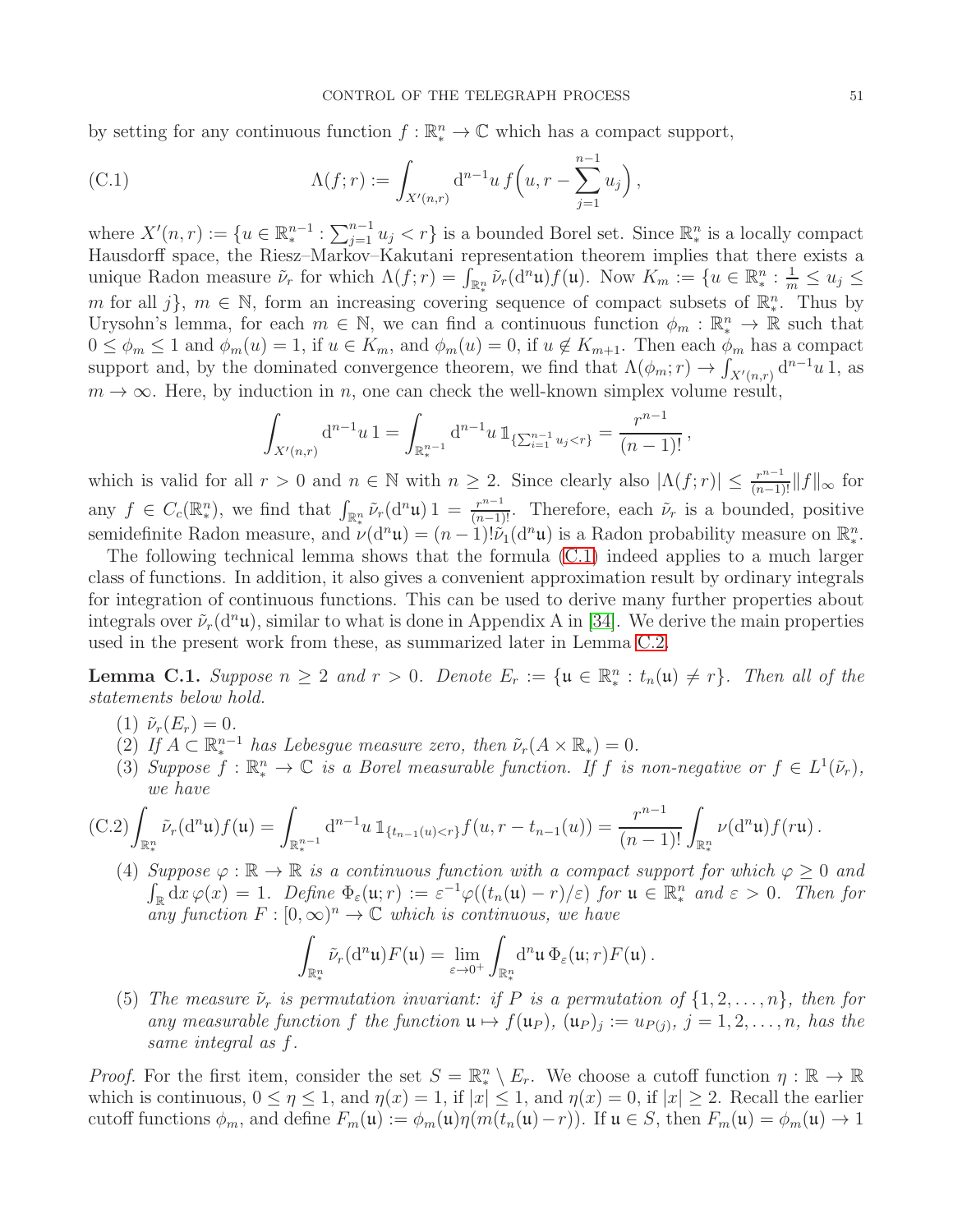as  $m \to \infty$ . If  $\mathfrak{u} \notin S$ , then  $\eta(m(t_n(\mathfrak{u}) - r)) \to 0$  as  $m \to \infty$ , and thus also  $\lim_{m \to \infty} F_m(\mathfrak{u}) =$ 0. Therefore, by the dominated convergence theorem,  $\tilde{\nu}_r(S) = \lim_{m \to \infty} \int_{\mathbb{R}_*^n} \tilde{\nu}_r(\mathrm{d}^n \mathfrak{u}) F_m(\mathfrak{u})$ . Since  $F_m \in C_c(\mathbb{R}^n_*)$ , we have

$$
\int_{\mathbb{R}_*^n} \tilde{\nu}_r(\mathrm{d}^n\mathfrak{u}) F_m(\mathfrak{u}) = \int_{X'(n,r)} \mathrm{d}^{n-1}u \,\phi_m\Big(u,r-\sum_{j=1}^{n-1} u_j\Big)\eta(0) = \int_{\mathbb{R}_*^n} \tilde{\nu}_r(\mathrm{d}^n\mathfrak{u})\phi_m(\mathfrak{u}) ,
$$

which goes to  $\tilde{\nu}_r(\mathbb{R}^n_*) < \infty$  as  $m \to \infty$ . Therefore, S has full measure, and thus its complement  $E_r$  must have measure zero. This implies that for any bounded measurable function f we have

$$
\int_{\mathbb{R}_*^n} \tilde{\nu}_r(\mathrm{d}^n\mathfrak{u}) f(\mathfrak{u}) = \int_S \tilde{\nu}_r(\mathrm{d}^n\mathfrak{u}) f(\mathfrak{u}) = \int_S \tilde{\nu}_r(\mathrm{d}^n\mathfrak{u}) f(u, r - t_{n-1}(u))|_{u = P_{n-1}\mathfrak{u}}
$$

where  $P_{n-1}\mathfrak{u} := (u_1, u_2, \dots, u_{n-1}) \in \mathbb{R}^{n-1}_*$ .

For the next item, let us first suppose that  $A \subset \mathbb{R}^{n-1}$  is open. Then it can be written as a limit of an increasing sequence of compact sets. Applying Urysohn's lemma with open sets  $A \times (0, m+1)$ and an increasing sequence of compact sets obtained by taking a product with the above sets and  $[1/m, m]$ , we find a sequence of functions  $f_m \in C_c(\mathbb{R}^n)$  which pointwise monotone increase to the indicator function of  $A \times \mathbb{R}_*$ . Thus by using the monotone convergence theorem, we conclude that  $\tilde{\nu}_r(A \times \mathbb{R}_*) = \int_A d^{n-1}u$ . If  $A \subset \mathbb{R}^{n-1}_*$  has zero Lebesgue measure, it can be covered with countably many open sets so that the sum of their measures is arbitrarily small. Hence, we conclude that then  $\tilde{\nu}_r(A \times \mathbb{R}_*) = 0$ .

For the third item, we construct a suitable regularisation so that the defining functional can be used to evaluate the integral. In fact, we only need to do this assuming that  $f : \mathbb{R}^n_* \to \mathbb{C}$  is bounded and Borel measurable. Namely, suppose that  $(C.2)$  holds for such f. If f is non-negative, we can then apply the result to every  $f_N(\mathfrak{u}) := \mathbb{1}_{\{f(\mathfrak{u}) \leq N\}} f(\mathfrak{u}), N \in \mathbb{N}$ . This is a monotone non-decreasing sequence converging to  $f$ , and thus the monotone convergence theorem may be applied to each of the three integrals in [\(C.2\)](#page-50-2). This shows that [\(C.2\)](#page-50-2) holds for all measurable, non-negative functions. Finally, if  $g \in L^1(\tilde{\nu}_r)$ , then  $f = |g|$  is a non-negative function for which the first integral in [\(C.2\)](#page-50-2) is finite. Thus by the previous result also the other two integrals are then finite. Therefore,  $f$  is a dominant for the function sequence  $g_N$ , defined by  $g_N(\mathfrak{u}) := \mathbb{1}_{\{|g(\mathfrak{u})| \leq N\}} g(\mathfrak{u}), N \in \mathbb{N}$ . Since each  $g_N$ is bounded and  $g_N \to g$  pointwise, dominated convergence theorem, applied to each of the three integrals separately, implies that  $(C.2)$  holds also for g.

Let us thus assume that  $f : \mathbb{R}^n_* \to \mathbb{C}$  is bounded and Borel measurable. We then choose continuous cutoff functions  $\eta_{\delta} : \mathbb{R} \to \mathbb{R}$ ,  $0 < \delta \leq 1$ , which satisfy  $0 \leq \eta_{\delta} \leq 1$ ,  $\eta_{\delta}(x) = 0$  if  $|x| \geq 1 + \delta$ , and  $\eta_{\delta}(x) = 1$  if  $|x| \leq 1$ . For  $\varepsilon > 0$ , we define

$$
\chi_{\delta,\varepsilon}(x) := \eta_{\delta}(|x|/\varepsilon), \qquad x \in \mathbb{R}^{n-1},
$$

and set, for all  $x \in \mathbb{R}^{n-1}$ ,

$$
h(x) := \begin{cases} f(x, r - t_{n-1}(x)), & \text{if } x \in \mathbb{R}^{n-1}_* \text{ and } t_{n-1}(x) < r, \\ 0, & \text{otherwise.} \end{cases}
$$

Then h is bounded,  $h \in L^1(\mathbb{R}^{n-1})$  and

$$
\int_{\mathbb{R}^{n-1}} d^{n-1}x h(x) = \int_{\mathbb{R}^{n-1}} d^{n-1}u \, \mathbb{1}_{\{t_{n-1}(u) < r\}} f(u, r - t_{n-1}(u)) \, .
$$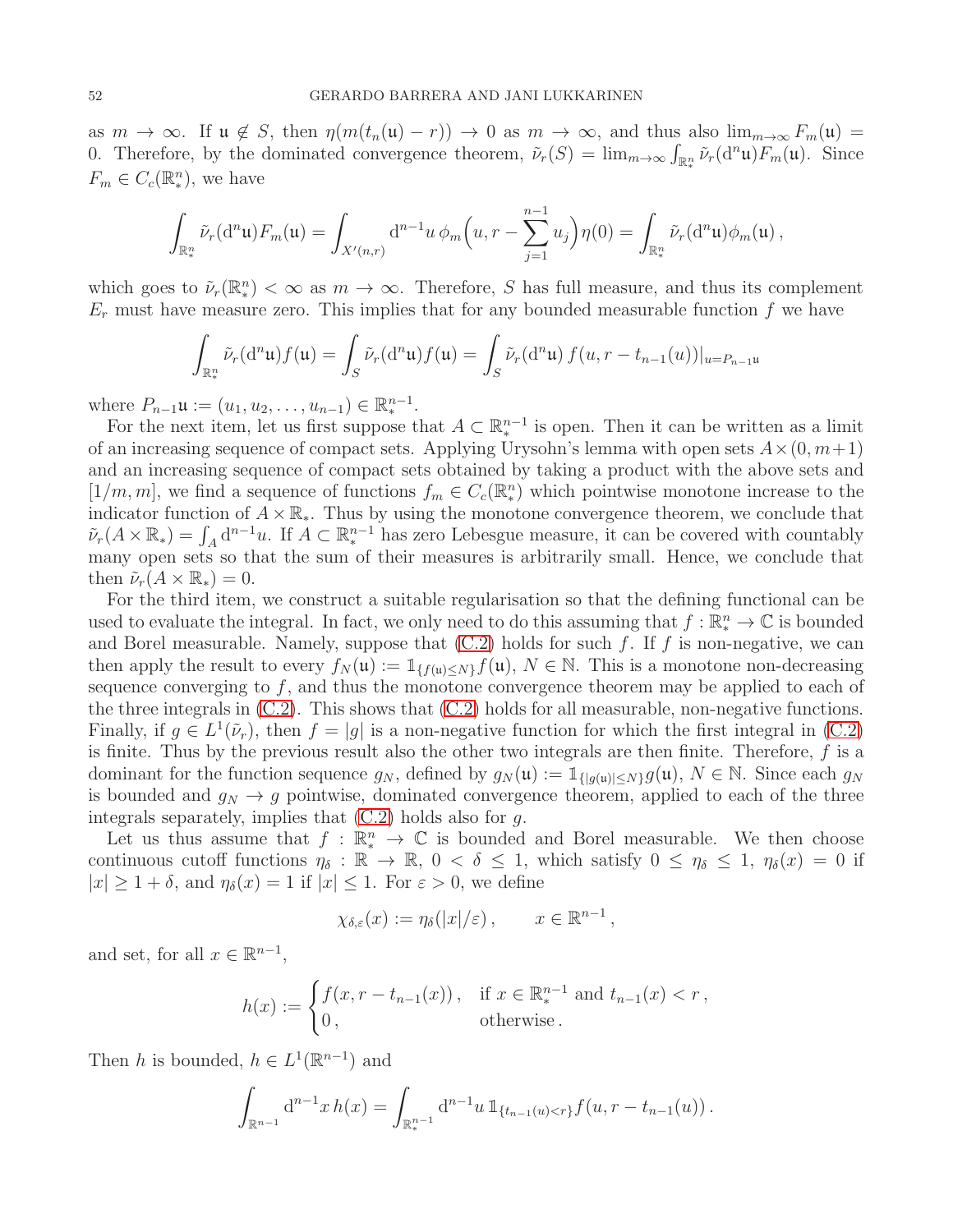The regularisation we need will be provided by the functions

$$
h_{\delta,\varepsilon}(x) := \frac{1}{Z_{\delta,\varepsilon}} \int_{\mathbb{R}^{n-1}} d^{n-1}y \,\chi_{\delta,\varepsilon}(x-y)h(y),
$$

where

$$
Z_{\delta,\varepsilon} := \int_{\mathbb{R}^{n-1}} d^{n-1}y \,\chi_{\delta,\varepsilon}(y) < \infty.
$$

By applying the Lebesgue dominated convergence theorem, we then find that each  $h_{\delta,\varepsilon}$  is continuous function on  $\mathbb{R}^{n-1}$ . Also,  $||h_{\delta,\varepsilon}||_{\infty} \le ||f||_{\infty}$  and the support of each  $h_{\delta,\varepsilon}$  is contained in the compact set  $\{x \in [0, \infty)^{n-1} : |x| \leq 2 + r\}.$ 

Let  $X_0 \subset \mathbb{R}^{n-1}$  collect all Lebesgue points of h. Since  $h \in L^1(\mathbb{R}^{n-1})$ , we know that its complement has Lebesgue measure zero. By definition, for every  $x \in X_0$  we then have

$$
\lim_{\varepsilon \to 0^+} \frac{1}{|B_{\varepsilon}|} \int_{B_{\varepsilon}} dy \, |h(x - y) - h(x)| = 0,
$$

where  $B_{\varepsilon}$  denotes the closed ball with a radius  $\varepsilon$ , centred at the origin. Now, if  $\varepsilon > 0$ ,

$$
\lim_{\delta \to 0^+} \chi_{\delta,\varepsilon}(y) = \mathbb{1}_{\{|y| \leq \varepsilon\}},
$$

and thus by applying the dominated convergence theorem twice, we find that for all  $x$ 

$$
\lim_{\delta \to 0^+} h_{\delta,\varepsilon}(x) = \frac{1}{|B_{\varepsilon}|} \int_{B_{\varepsilon}} dy \, h(x - y) \, .
$$

Therefore,

$$
\lim_{\varepsilon \to 0^+} \left( \lim_{\delta \to 0^+} h_{\delta,\varepsilon}(x) \right) = h(x) , \qquad x \in X_0 .
$$

For notational convenience, let us denote from now on the above double limit by " $\lim_{\varepsilon,\delta}$ ". Finally, we recall the increasing sequence of cutoff functions  $\phi_m$  used earlier. For  $m \in \mathbb{N}$  and  $\mathfrak{u} \in \mathbb{R}^n_*$  we define

$$
f_{m,\delta,\varepsilon}(\mathfrak{u}) := h_{\delta,\varepsilon}(P_{n-1}\mathfrak{u})\phi_m(\mathfrak{u}),
$$

where the projection  $P_{n-1}$  was defined above. By construction,  $f_{m,\delta,\varepsilon} \in C_c(\mathbb{R}^n_*)$ , and thus

<span id="page-52-0"></span>(C.3) 
$$
\int_{\mathbb{R}_{*}^{n}} \tilde{\nu}_{r}(\mathrm{d}^{n} \mathfrak{u}) f_{m,\delta,\varepsilon}(\mathfrak{u}) = \int_{\mathbb{R}_{*}^{n-1}} \mathrm{d}^{n-1} u \, \mathbb{1}_{\{t_{n-1}(u) < r\}} f_{m,\delta,\varepsilon}(u, r - t_{n-1}(u))
$$
\n
$$
= \int_{\mathbb{R}_{*}^{n-1}} \mathrm{d}^{n-1} u \, \mathbb{1}_{\{t_{n-1}(u) < r\}} h_{\delta,\varepsilon}(u) \phi_{m}(u, r - t_{n-1}(u)).
$$

The dominated convergence theorem allows us to conclude that the limit of the right hand side is given by

$$
\int_{\mathbb{R}^{n-1}_*} d^{n-1}u \, \mathbb{1}_{\{t_{n-1}(u) < r\}} h(u) = \int_{\mathbb{R}^{n-1}_*} d^{n-1}u \, \mathbb{1}_{\{t_{n-1}(u) < r\}} f(u, r - t_{n-1}(u)).
$$

Again, by the dominated convergence theorem, the limit of the left-hand side of [\(C.3\)](#page-52-0), as  $m \to \infty$ , is given by  $\int_{\mathbb{R}^n_*} \tilde{\nu}_r(\mathrm{d}^n\mathfrak{u})h_{\delta,\varepsilon}(P_{n-1}\mathfrak{u})$ . Furthermore,

$$
\lim_{\varepsilon,\delta}\int_{X_0\times\mathbb{R}_*}\tilde{\nu}_r(\mathrm{d}^n\mathfrak{u})h_{\delta,\varepsilon}(P_{n-1}\mathfrak{u})=\int_{X_0\times\mathbb{R}_*}\tilde{\nu}_r(\mathrm{d}^n\mathfrak{u})h(P_{n-1}\mathfrak{u})=\int_{X_0\times\mathbb{R}_*}\tilde{\nu}_r(\mathrm{d}^n\mathfrak{u})f(\mathfrak{u})\,,
$$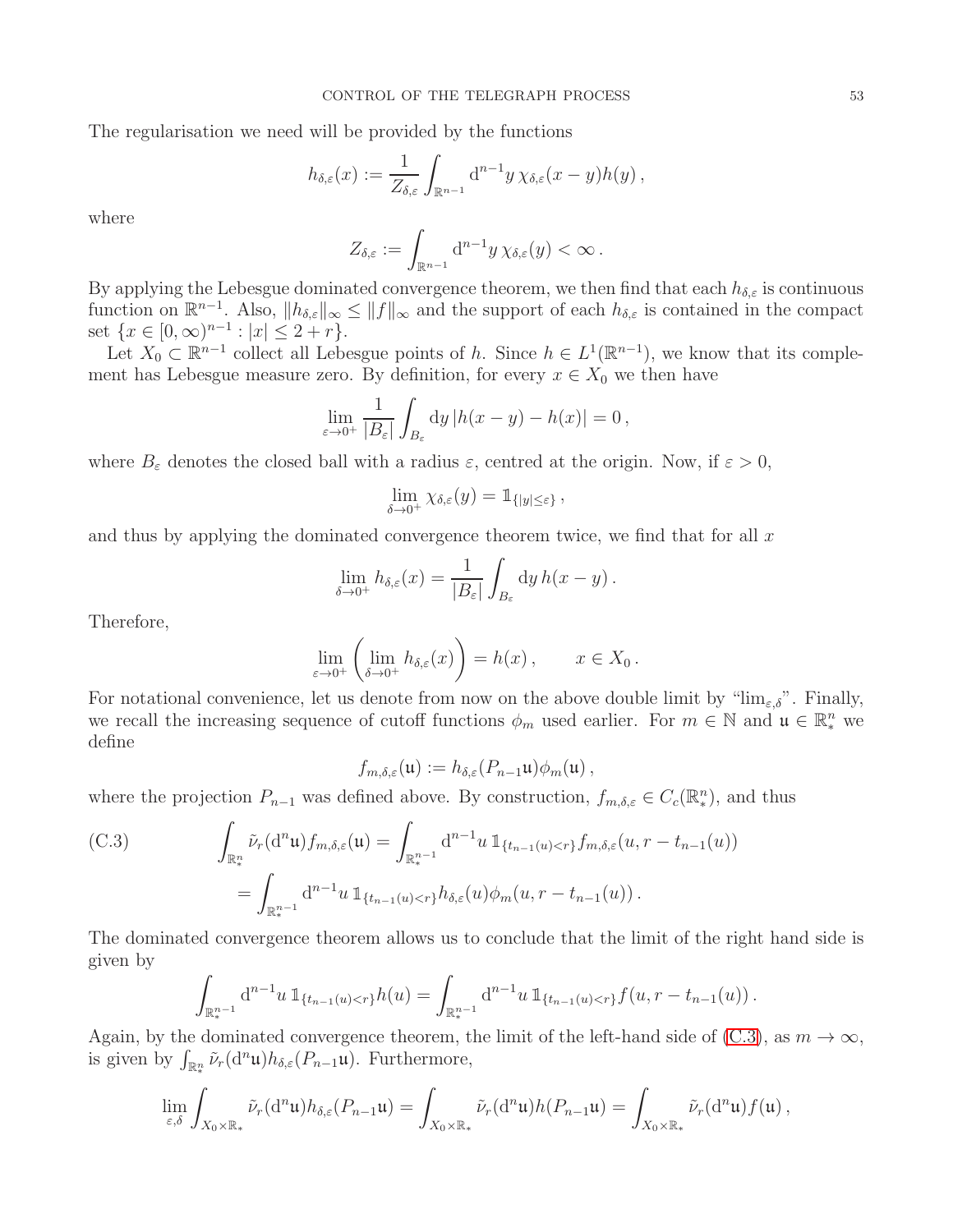where in the last equality we used the observation that if  $t_n(\mathfrak{u}) = r$ , then also  $t_{n-1}(P_{n-1}\mathfrak{u}) < r$  and thus  $f(\mathfrak{u}) = f(P_{n-1}\mathfrak{u}, r - \sum_{j=1}^{n-1} u_j) = h(P_{n-1}\mathfrak{u})$ . However, by the second item, now  $\tilde{\nu}_r(X_0^c \times \mathbb{R}_*) = 0$ , and thus

$$
\lim_{\varepsilon,\delta}\int_{X_0\times\mathbb{R}_*}\tilde{\nu}_r(\mathrm{d}^n\mathfrak{u})h_{\delta,\varepsilon}(P_{n-1}\mathfrak{u})=\int_{\mathbb{R}_*^n}\tilde{\nu}_r(\mathrm{d}^n\mathfrak{u})f(\mathfrak{u})\,.
$$

We can conclude that the first equality in  $(C.2)$  holds for bounded Borel measurable f. But then for any such function  $f$ , we also have

$$
\frac{1}{(n-1)!} \int_{\mathbb{R}^n_*} \nu(\mathrm{d}^n \mathfrak{u}) f(r\mathfrak{u}) = \int_{\mathbb{R}^n_*} \tilde{\nu}_1(\mathrm{d}^n \mathfrak{u}) f(r\mathfrak{u}) = \int_{\mathbb{R}^{n-1}_*} \mathrm{d}^{n-1} u \, \mathbb{1}_{\{t_{n-1}(u) < 1\}} f(ru, r - rt_{n-1}(u)) \, .
$$

A change of variables to  $v = ru$  in the last integral yields

$$
r^{-(n-1)} \int_{\mathbb{R}^{n-1}_*} d^{n-1}v \, \mathbb{1}_{\{t_{n-1}(v) < r\}} f(v, r - t_{n-1}(v)) = r^{-(n-1)} \int_{\mathbb{R}^n_*} \tilde{\nu}_r(d^n \mathfrak{v}) f(\mathfrak{v}) \, .
$$

Therefore,  $(C.2)$  holds for all bounded Borel measurable f. This completes the proof of the third item.

We next prove the fourth statement. Given  $0 < \varepsilon \leq 1$ , let us denote

$$
I_{\varepsilon} = \int_{\mathbb{R}^n_*} d^n \mathfrak{u} \, \Phi_{\varepsilon}(\mathfrak{u}) F(\mathfrak{u}) \, .
$$

Since  $\varphi$  has a compact support, there is  $R > 0$  such that  $\varphi(x) = 0$  for all  $|x| \ge R$ . Thus  $\Phi_{\varepsilon}(\mathfrak{u}) = 0$ if  $t_n(\mathfrak{u}) \geq r + R$ , using the assumption  $\varepsilon \leq 1$ . Denote  $Y := \{x \in [0, \infty)^n : t_n(x) \leq r + R\}$  and  $Y' := Y \cap \mathbb{R}^n$ . Since F is continuous and Y is compact,  $M := \sup_{x \in Y} |F(x)| < \infty$ . We thus find that  $\Phi_{\varepsilon}(\mathfrak{u})|F(\mathfrak{u})| \leq M\Phi_{\varepsilon}(\mathfrak{u}).$ 

We can thus use Fubini's theorem to reorder the integrals, resulting in

$$
I_{\varepsilon} = \int_{\mathbb{R}_{*}^{n-1}} d^{n-1}u \left( \int_{0}^{\infty} du_{n} \, \varepsilon^{-1} \varphi((u_{n} + t_{n-1}(u) - r)/\varepsilon) \, F(u, u_{n}) \right) \, .
$$

A change of variables from  $u_n$  to  $x := (u_n + t_{n-1}(u) - r)/\varepsilon$  yields

$$
I_{\varepsilon} = \int_{\mathbb{R}^{n-1}_{*}} d^{n-1}u \left( \int_{-\infty}^{\infty} dx \, 1\!\!1_{\{x > (\sum_{j=1}^{n-1} u_j - r) / \varepsilon\}} \varphi(x) F\left(u, r - \sum_{j=1}^{n-1} u_j + \varepsilon x\right) \right) .
$$

If  $\sum_{j=1}^{n-1} u_j \ge r+R\varepsilon$ , then either the indicator function or  $\varphi(x)$  is zero, implying that the integrand is then zero. On the other hand, the measure of the set  $\{u \in \mathbb{R}^{n-1}_*: r \leq \sum_{j=1}^{n-1} u_j < r + R\varepsilon\}$  goes to zero as  $\varepsilon \to 0$ . Therefore, by the dominated convergence theorem and the continuity of F we have

$$
\lim_{\varepsilon \to 0} I_{\varepsilon} = \int_{\mathbb{R}^{n-1}_{*}} d^{n-1} u \, \mathbb{1}_{\{\sum_{j=1}^{n-1} u_j < r\}} \left( \int_{-\infty}^{\infty} dx \, \varphi(x) F\left(u, r - \sum_{j=1}^{n-1} u_j\right) \right) = \int_{\mathbb{R}^n_*} \tilde{\nu}_r(d^n \mathfrak{u}) F(\mathfrak{u}) ,
$$

where the last equality follows from the normalisation of  $\varphi$  and the first part of the Lemma.

The final item is a corollary of the previous one: if  $f \in C_c(\mathbb{R}^n)$ , we can apply the previous item to approximate its expectation. However,  $d^n\mathbf{u} \Phi_{\varepsilon}(\mathbf{u}; r)$  is obviously permutation invariant, and we obtain the statement for such functions f. By the uniqueness statement in the Riesz–Markov– Kakutani theorem, this is sufficient to conclude that the Radon measure  $\tilde{\nu}_r$  itself is permutation invariant.

Essentially as a corollary, we obtain the following technical estimates used in the paper.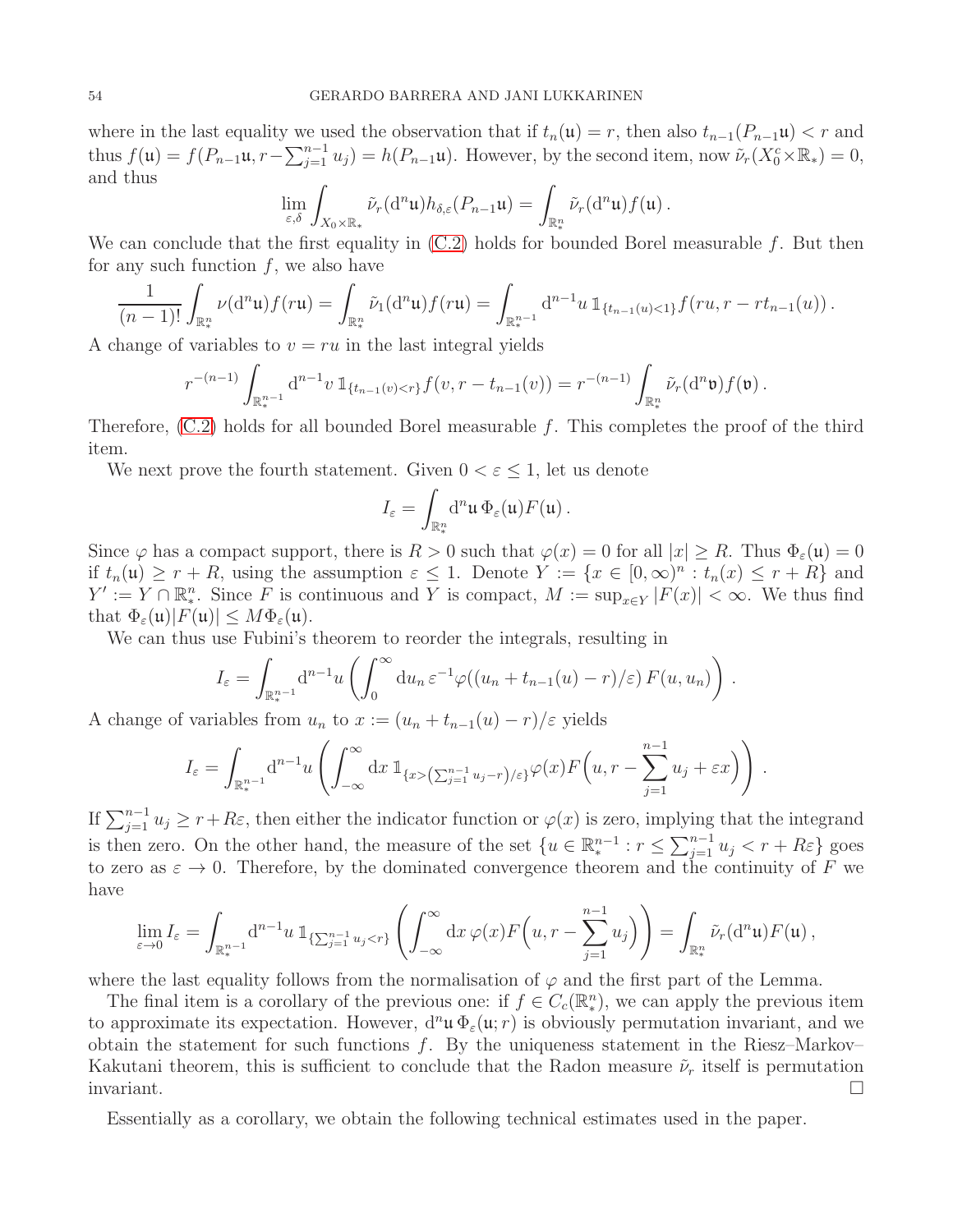<span id="page-54-0"></span>**Lemma C.2** ( $\delta$ -integration). The following formulas are valid.

i) **Marginal moments.** Suppose  $n \geq 2$  and  $f : [0, \infty) \to \mathbb{C}$  is a continuous function. Then

<span id="page-54-1"></span>(C.4) 
$$
\langle f(u_1) \rangle_{\nu(d^n u)} = (n-1) \int_0^1 du_1 f(u_1) (1-u_1)^{n-2}.
$$

ii) Correlations. Suppose  $n \geq 3$  and  $g : [0, \infty)^2 \to \mathbb{C}$  is a continuous function. Then

$$
\langle g(u_1, u_2) \rangle_{\nu(d^n u)} = (n-1)(n-2) \int_0^1 du_1 \int_0^{1-u_1} du_2 g(u_1, u_2) (1-u_1-u_2)^{n-3}.
$$

- iii) Concentration. We have  $t_n(u) = 1$  almost surely under the probability measure  $\nu(d^n\mathfrak{u})$ .
- iv) "Fubini's theorem". Suppose  $n \geq 2$  and  $f : \mathbb{R}^n_* \to \mathbb{C}$  is a Borel measurable function. If f is also either non-negative, or Lebesgue integrable, then

<span id="page-54-2"></span>(C.5) 
$$
\int_{\mathbb{R}^n_*} d^n \mathfrak{v} f(\mathfrak{v}) = \int_{\mathbb{R}^n} dr \left( \int_{\mathbb{R}^n_*} \tilde{\nu}_r(d^n \mathfrak{v}) f(\mathfrak{v}) \right) = \int_{\mathbb{R}^n} dr \frac{r^{n-1}}{(n-1)!} \left( \int_{\mathbb{R}^n_*} \nu(d^n \mathfrak{u}) f(r \mathfrak{u}) \right),
$$

where the integrals are either all absolutely convergent or all infinite.

*Proof.* The third item is a direct corollary of item (1) of Lemma [C.1.](#page-50-0) Therefore, the assumed continuity properties of f and g imply that the observables  $\mathfrak{u} \mapsto f(u_1)$  and  $\mathfrak{u} \mapsto g(u_1, u_2)$  are bounded on the support of the measure  $\nu$ . Hence, they are integrable, and we can apply item (3) of Lemma [C.1.](#page-50-0)

Assuming  $n \geq 3$ , we first obtain

$$
\langle g(u_1, u_2) \rangle_{\nu(d^n u)} = (n-1)! \int_{\mathbb{R}^{n-1}_*} d^{n-1} u \, \mathbb{1}_{\{t_{n-1}(u) < 1\}} g(u_1, u_2) \, .
$$

If  $n=3$ , this is equal to  $\int_0^1 du_1 \int_0^{1-u_1} du_2 g(u_1, u_2)$ . If  $n>3$ , the indicator function is still zero if  $u_1 + u_2 \geq 1$ , and thus we have

$$
\int_{\mathbb{R}_{*}^{n-1}} d^{n-1}u \, \mathbb{1}_{\{t_{n-1}(u) < 1\}} g(u_1, u_2) = \int_0^1 du_1 \, \int_0^{1-u_1} du_2 \, g(u_1, u_2) \int_{\mathbb{R}_{*}^{n-3}} d^{n-3}v \, \mathbb{1}_{\{\sum_{i=1}^{n-3} v_i < 1-u_1-u_2\}}.
$$

Hence, by using the earlier simplex volume result, we can conclude that for all  $n \geq 3$ ,

$$
\langle g(u_1, u_2) \rangle_{\nu(d^n u)} = (n-1)(n-2) \int_0^1 du_1 \int_0^{1-u_1} du_2 g(u_1, u_2) (1-u_1-u_2)^{n-3}.
$$

Similarly, if  $n \geq 2$ , we have

$$
\langle f(u_1) \rangle_{\nu(d^n u)} = (n-1)! \int_{\mathbb{R}^{n-1}_*} d^{n-1} u \, \mathbb{1}_{\{t_{n-1}(u) < 1\}} f(u_1) \, .
$$

If  $n = 2$ , this evaluates to  $\int_0^1 du_1 f(u_1) = (n-1) \int_0^1 du_1 f(u_1) (1-u_1)^{n-2}$ . If  $n > 2$ , as above, we obtain

$$
\langle f(u_1) \rangle_{\nu(d^n u)} = (n-1)! \int_0^1 du_1 f(u_1) \int_{\mathbb{R}^{n-2}_*} d^{n-2} v \, \mathbb{1}_{\{\sum_{i=1}^{n-2} v_i < 1-u_1\}}.
$$

and evaluating the volume of the simplex results in [\(C.4\)](#page-54-1).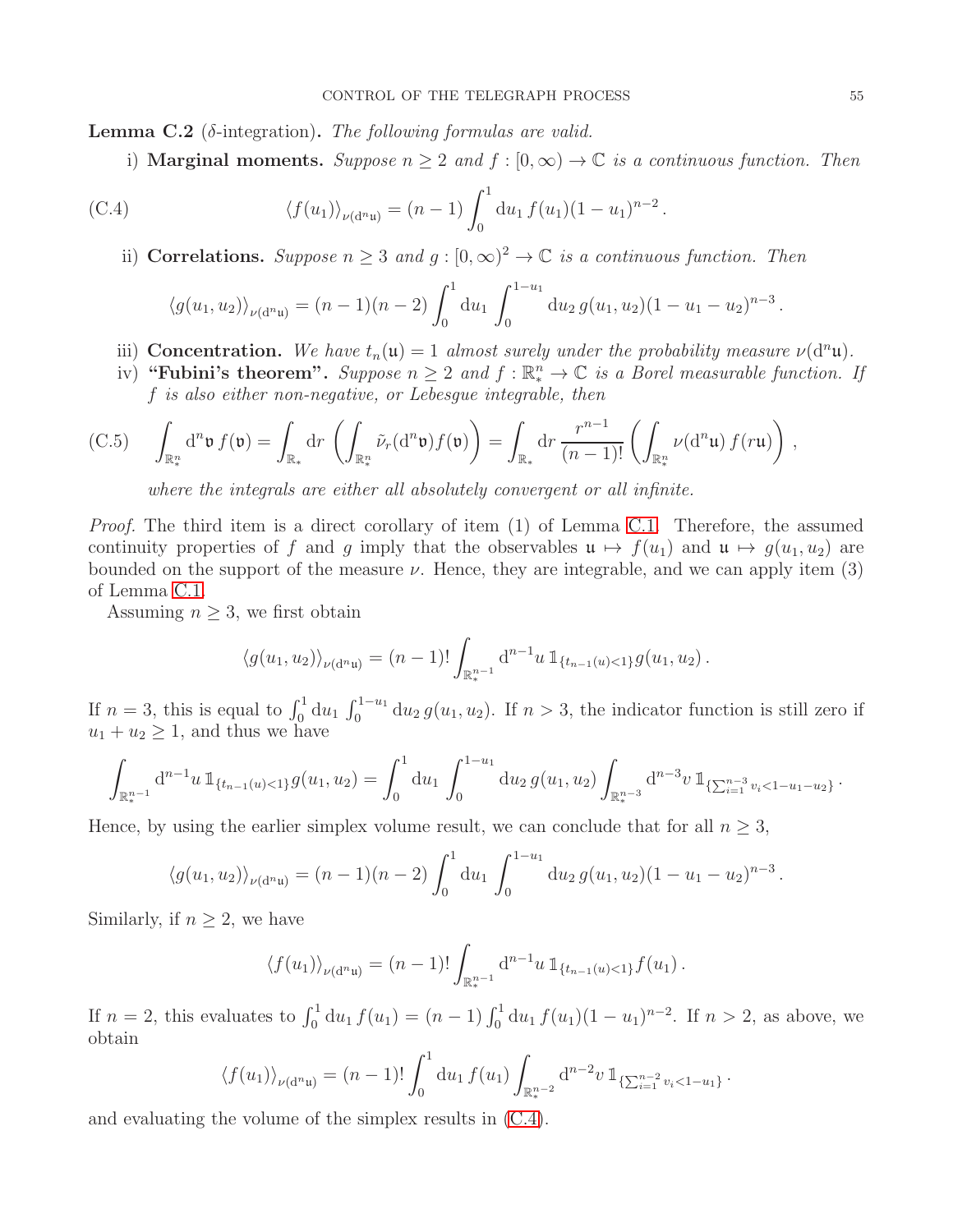Therefore, only the fourth item remains to be proven. Let  $n \geq 2$  and suppose  $f : \mathbb{R}^n_* \to \mathbb{C}$  is Borel measurable. Let us first consider the case where  $f$  is also non-negative. Applying item  $(3)$ of Lemma [C.1](#page-50-0) we find that for any  $r > 0$ ,

$$
\int_{\mathbb{R}^n_*} \tilde{\nu}_r(\mathrm{d}^n\mathfrak{u}) f(\mathfrak{u}) = \int_{\mathbb{R}^{n-1}_*} \mathrm{d}^{n-1}u \, \mathbb{1}_{\{t_{n-1}(u) < r\}} f(u, r - t_{n-1}(u)) \, .
$$

The integrand on the right hand side is non-negative and measurable under dr  $\times$  (d<sup>n-1</sup>u). Thus by Fubini's theorem, we find that

$$
\int_{\mathbb{R}_*} dr \left( \int_{\mathbb{R}_*^n} \tilde{\nu}_r(d^n \mathfrak{u}) f(\mathfrak{u}) \right) = \int_{\mathbb{R}_*^{n-1}} d^{n-1} u \left( \int_{\mathbb{R}_*} dr \mathbb{1}_{\{t_{n-1}(u) < r\}} f(u, r - t_{n-1}(u)) \right) .
$$

We change the integration variable r to  $u_n = r - t_{n-1}(u)$ , yielding

$$
\int_{\mathbb{R}^{n-1}_*} d^{n-1}u\left(\int_0^\infty du_n f(u,u_n)\right).
$$

By Fubini's theorem, this is equal to  $\int_{\mathbb{R}^n_*} d^n \mathfrak{u} f(\mathfrak{u})$ . Hence we have proven the first equality in [\(C.5\)](#page-54-2) for non-negative  $f$  and the second equality follows then immediately from item  $(3)$  of Lemma [C.1.](#page-50-0)

Let us then assume that  $f \in L^1(\mathbb{R}^n)$ . Then [\(C.5\)](#page-54-2) holds for  $|f|$ , as well as for positive and negative parts of Ref and Imf. Each of these functions is bounded by  $|f|$ , and thus all of the resulting integrals are finite. Thus by taking the appropriate complex linear combination, we conclude that  $(C.5)$  holds also for f, with absolutely convergent integrals. This concludes the proof of the lemma.  $\Box$ 

## Appendix D. Tools

<span id="page-55-0"></span>The following section collects a few standard results, given here to facilitate following the argument in the main text.

<span id="page-55-1"></span>**Lemma D.1.** Let U and V be independent random variables with exponential distribution of parameter  $\lambda > 0$ . Set  $X = (U - V)/(U + V)$  and  $Y = U + V$ . Then

- i) the random variable X has continuous uniform distribution in  $[-1, 1]$ .
- ii) the random variable Y has Gamma distribution with parameter 2 and  $\lambda$ .
- iii) the random variables  $X$  and  $Y$  are independent.

Proof. The proof of Item i) and Item ii) are straightforward. We leave the details to the interested reader. In the sequel, we prove Item iii). For any continuous and bounded function  $F : \mathbb{R}^2 \to \mathbb{R}$ we have

<span id="page-55-2"></span>
$$
\mathbb{E}[F(U,V)] = \lambda^2 \int_0^\infty \int_0^\infty du dv \, e^{-\lambda u - \lambda v} F(u,v)
$$
  
\n
$$
= \frac{\lambda^2}{2} \int_{\mathbb{R}^2} dy dz e^{-\lambda y} \mathbb{1}_{\{y+z>0\}} \mathbb{1}_{\{y-z>0\}} F\left(\frac{y+z}{2}, \frac{y-z}{2}\right)
$$
  
\n
$$
= \frac{\lambda^2}{2} \int_0^\infty dy e^{-\lambda y} \int_{-y}^y dz F\left(\frac{y+z}{2}, \frac{y-z}{2}\right),
$$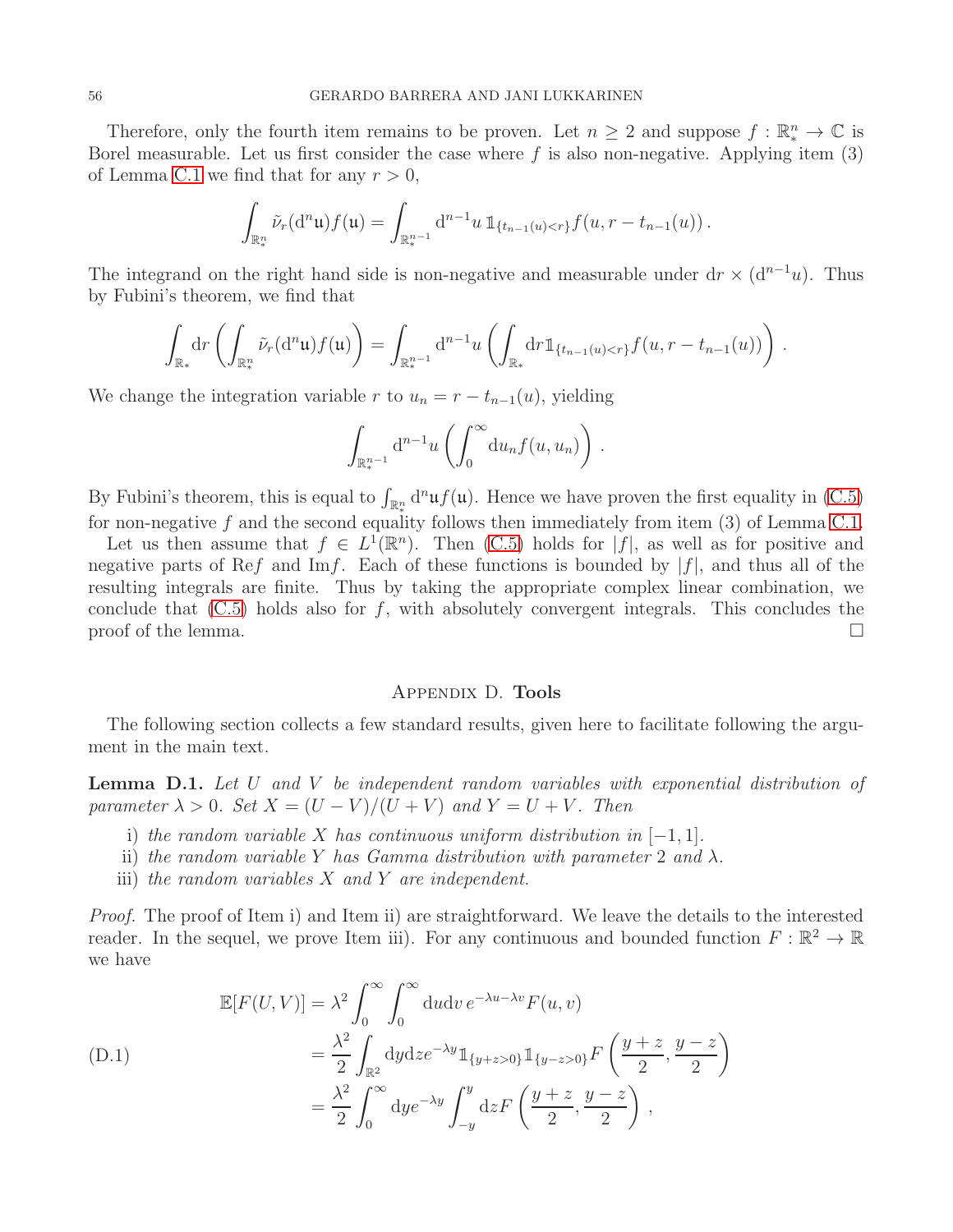where in the second equality we apply the Change of Variable theorem for  $y = u + v$  and  $z = u - v$ . Equality [\(D.1\)](#page-55-2) with the help of the change of variable  $x = z/y$  yields

$$
\mathbb{E}[F(U,V)] = \int_0^\infty dy \underbrace{\lambda^2 y e^{-\lambda y}}_{\text{density of } Y} \int_{-1}^1 \underbrace{\frac{1}{2}}_{\text{density of } X} dx F\left(y \frac{1+x}{2}, y \frac{1-x}{2}\right).
$$

In particular, for continuous and bounded functions f and g the choice  $F(u, v) := f((u - v)/(u +$  $(v)$ ) $g(u + v)$ ,  $u, v \in \mathbb{R}$  yields

$$
\mathbb{E}[F(U,V)] = \mathbb{E}[f(X)g(Y)] = \int_0^\infty dy \,\lambda^2 y e^{-\lambda y} g(y) \int_{-1}^1 dx \frac{1}{2} f(x) .
$$

Hence, the proof of Item iii) is finished.

The following lemma provides distributional properties for the sum and difference of i.i.d. exponential random variables. Since the proof is straightforward, we omit the details here.

<span id="page-56-1"></span>**Lemma D.2.** Let X and Y be independent random variables having exponential distribution of parameter  $\theta > 0$ . Then the following is valid.

- (1)  $X Y$  has Laplace distribution with location parameter zero and scale parameter  $\frac{1}{\theta}$ .
- (2)  $X + Y$  has Gamma distribution with parameters 2 and  $\theta$ .
- (3)  $\mathbb{E}[X Y] = 0$  and  $\mathbb{E}[X + Y] = \frac{2}{\theta}$ .
- (4)  $Var[X Y] = Var[X + Y] = \frac{2}{\theta^2}$ .
- (5) In general, if Z is distributed according to a Gamma distribution of parameters  $m \in \mathbb{N}$  and  $\theta > 0$ , then for any  $k \in \mathbb{N}$  we have  $\mathbb{E}[Z^k] = \theta^{-k} \frac{(m+k-1)!}{(m-1)!}$ . In addition, for the case  $m = \theta$ we have

.

$$
\mathbb{E}[|1 - Z|^6] = \frac{15m^2 + 130m + 120}{m^5}
$$

In the next lemma, we recall the exact value for the mean and the second moment of a Poisson random variable.

<span id="page-56-2"></span>**Lemma D.3** (First and second moment of Poisson distribution). Let  $X$  be a random variable with Poisson distribution of parameter  $\lambda > 0$ . Then it follows that

$$
\langle X \rangle_{Po(\lambda)} = \lambda \quad \text{and} \quad \langle X^2 \rangle_{Po(\lambda)} = \lambda^2 + \lambda \, .
$$

## <span id="page-56-0"></span>Declarations

Acknowledgements. The authors are grateful to the reviewer for the thorough examination of the manuscript, which has lead to a significant improvement.

Funding. The research has been supported by the Academy of Finland, via the Matter and Materials Profi4 university profiling action, an Academy project (project No. 339228) and the Finnish centre of excellence in Randomness and STructures (project No. 346306).

Availability of data and material. Data sharing not applicable to this article as no datasets were generated or analysed during the current study.

Conflict of interests. The authors declare that they have no conflict of interest.

Authors' contributions. Both authors have contributed equally to the paper.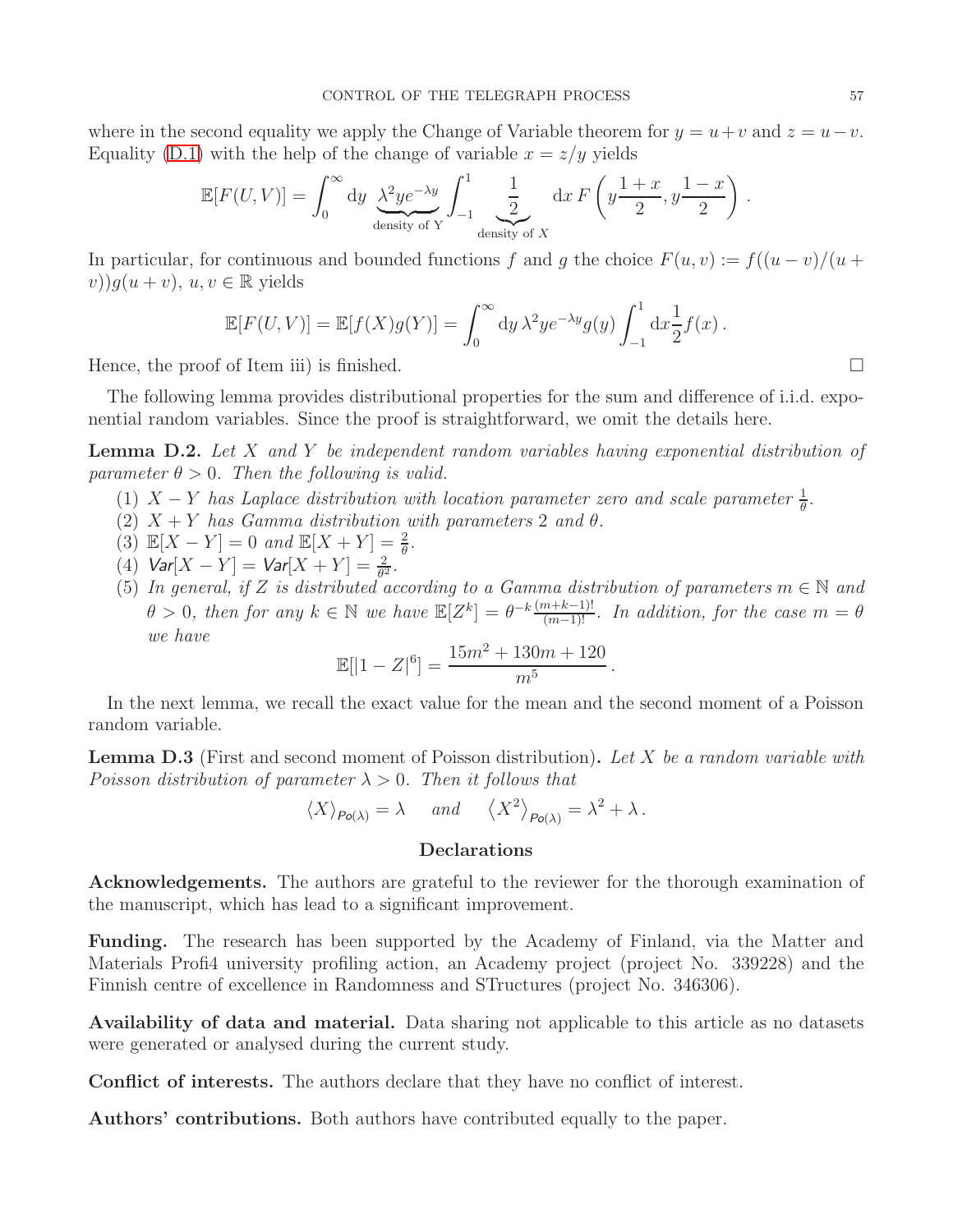#### <span id="page-57-0"></span>**REFERENCES**

- <span id="page-57-14"></span>1. ALFONSI, A., CORBETTA, J. & JOURDAIN, B.: Evolution of the Wasserstein distance between the marginals of two Markov processes. *Bernoulli* 24, no. 4A, (2018), 2461–2498. <https://doi.org/10.3150/17-BEJ934> MR 3779692
- <span id="page-57-12"></span>2. Bernardin, C. & Olla, S.: Transport properties of a chain of anharmonic oscillators with random flip of velocities. *J. Stat. Phys.* 145, no. 5, (2011), 1224–1255. <https://doi.org/10.1007/s10955-011-0385-6> MR 2863732
- <span id="page-57-15"></span><span id="page-57-2"></span>3. Bierkens, J., Roberts, G. & Zitt, P.: Ergodicity of the zigzag process. *Ann. Appl. Probab.* 29, no. 4, (2019), 2266–2301. <https://doi.org/10.1214/18-AAP1453> MR 3983339
- 4. Bion-Nadal, J. & Talay, D.: On a Wasserstein-type distance between solutions to stochastic differential equations. *Ann. Appl. Probab.* 29, no. 3, (2019), 1609–1639. <https://doi.org/10.1214/18-AAP1423> MR 3914552
- <span id="page-57-3"></span>5. Bogachev, L. & Ratanov, N.: Occupation time distributions for the telegraph process. *Stochastic Process. Appl.* 121, no. 8, (2011), 1816–1844. <https://doi.org/10.1016/j.spa.2011.03.016> MR 2811025
- <span id="page-57-16"></span>6. BOGACHEV, V., RÖCKNER, M. & SHAPOSHNIKOV, S.: Distances between transition probabilities of diffusions and applications to nonlinear Fokker-Planck-Kolmogorov equations. *J. Funct. Anal.* 271, no. 5, (2016), 1262– 1300. <https://doi.org/10.1016/j.jfa.2016.05.016> MR 3522009
- <span id="page-57-22"></span>7. Boucheron, S., Lugosi, G. & Massart, P.: *Concentration inequalities*. Oxford University Press, Oxford, (2013). <https://doi.org/10.1093/acprof:oso/9780199535255.001.0001> MR 3185193
- <span id="page-57-20"></span>8. Br´emaud, P.: *Point process calculus in time and space*. Springer, Cham, (2020). <https://doi.org/10.1007/978-3-030-62753-9> MR 4212534
- <span id="page-57-18"></span>9. Briand, P., Geiss, C. & Geiss, S.: Donsker-type theorem for BSDEs: rate of convergence. *Bernoulli* 27, no. 2, (2021), 899–929. <https://doi.org/10.3150/20-BEJ1259> MR 4255220
- <span id="page-57-11"></span>10. Cinque, F. & Orsingher, E.: On the exact distributions of the maximum of the asymmetric telegraph process. *Stochastic Process. Appl.* 142, no. 1-B, (2021), 601–633. <https://doi.org/10.1016/j.spa.2021.09.011> MR 4324351
- <span id="page-57-19"></span>11. Coutin, L. & Decreusefond, L.: Donsker's theorem in Wasserstein-1 distance. *Electron. Commun. Probab.* 25, no. 27, (2020), 1–13. <https://doi.org/10.1214/20-ECP308> MR 4089734
- <span id="page-57-4"></span>12. De Gregorio, A. & Iafrate, F.: Telegraph random evolutions on a circle. *Stochastic Process. Appl.* 141, (2021), 79–108. <https://doi.org/10.1016/j.spa.2021.07.001> MR 4293769
- <span id="page-57-21"></span>13. DE LA PEÑA, V. & GINÉ, E.: *Decoupling*. Probability and its Applications. Springer-Verlag, New York, (1999). <https://doi.org/10.1007/978-1-4612-0537-1> MR 1666908
- <span id="page-57-5"></span>14. Di Crescenzo, A., Iuliano, A., Martinucci, B. & Zacks, S.: Generalized telegraph process with random jumps. *J. Appl. Probab.* 50, no. 2, (2013), 450–463. <https://doi.org/10.1239/jap/1371648953> MR 3102492
- <span id="page-57-6"></span>15. Di Crescenzo, A., Martinucci, B. & Zacks, S.: Telegraph process with elastic boundary at the origin. *Methodol. Comput. Appl. Probab.* 20, no. 1, (2018), 333–352. <https://doi.org/10.1007/s11009-017-9549-4> MR 3760349
- <span id="page-57-10"></span>16. Di Masi, G., Kabanov, Y. & Runggaldier, W.: Mean-variance hedging of options on stocks with Markov volatilities. *Theory Probab. Appl.* 39, no. 1, (1994), 172–182. <https://doi.org/10.1137/1139008> MR 1348196
- <span id="page-57-17"></span>17. Eberle, A. & Zimmer, R.: Sticky couplings of multidimensional diffusions with different drifts. *Ann. Inst. Henri Poincar´e Probab. Stat.* 55, no. 4, (2019), 2370–2394. <https://doi.org/10.1214/18-AIHP951> MR 4029157
- <span id="page-57-13"></span>18. Ethier, S. & Kurtz, T.: *Markov processes*. John Wiley & Sons, Inc., New, York, (1986). <https://doi.org/10.1002/9780470316658> MR 0838085
- <span id="page-57-7"></span>19. Foong, S. & Kanno, S.: Properties of the telegrapher's random process with or without a trap. *Stochastic Process. Appl.* 53, no. 1, (1994), 147–173. [https://doi.org/10.1016/0304-4149\(94\)90061-2](https://doi.org/10.1016/0304-4149(94)90061-2) MR 1290711
- <span id="page-57-8"></span>20. Ghosh, A., Rastegar, R. & Roitershtein, A.: On a directionally reinforced random walk. *Proc. Amer. Math. Soc.* 142, no. 9, (2014), 3269–3283. <https://doi.org/10.1090/S0002-9939-2014-12030-2> MR 3223382
- <span id="page-57-1"></span>21. Goldstein, S.: On diffusion by discontinuous movements and on the telegraph equation. *Quart. J. Mech. Appl. Math.* 4, no. 2, (1951), 129–156. <https://doi.org/10.1093/qjmam/4.2.129> MR 0047963
- <span id="page-57-9"></span>22. Iacus, S. & Yoshida, N.: Estimation for the discretely observed telegraph process. *Theory Probab. Math. Statist.* 78, (2009), 37–47. <https://doi.org/10.1090/S0094-9000-09-00760-1> MR 2446847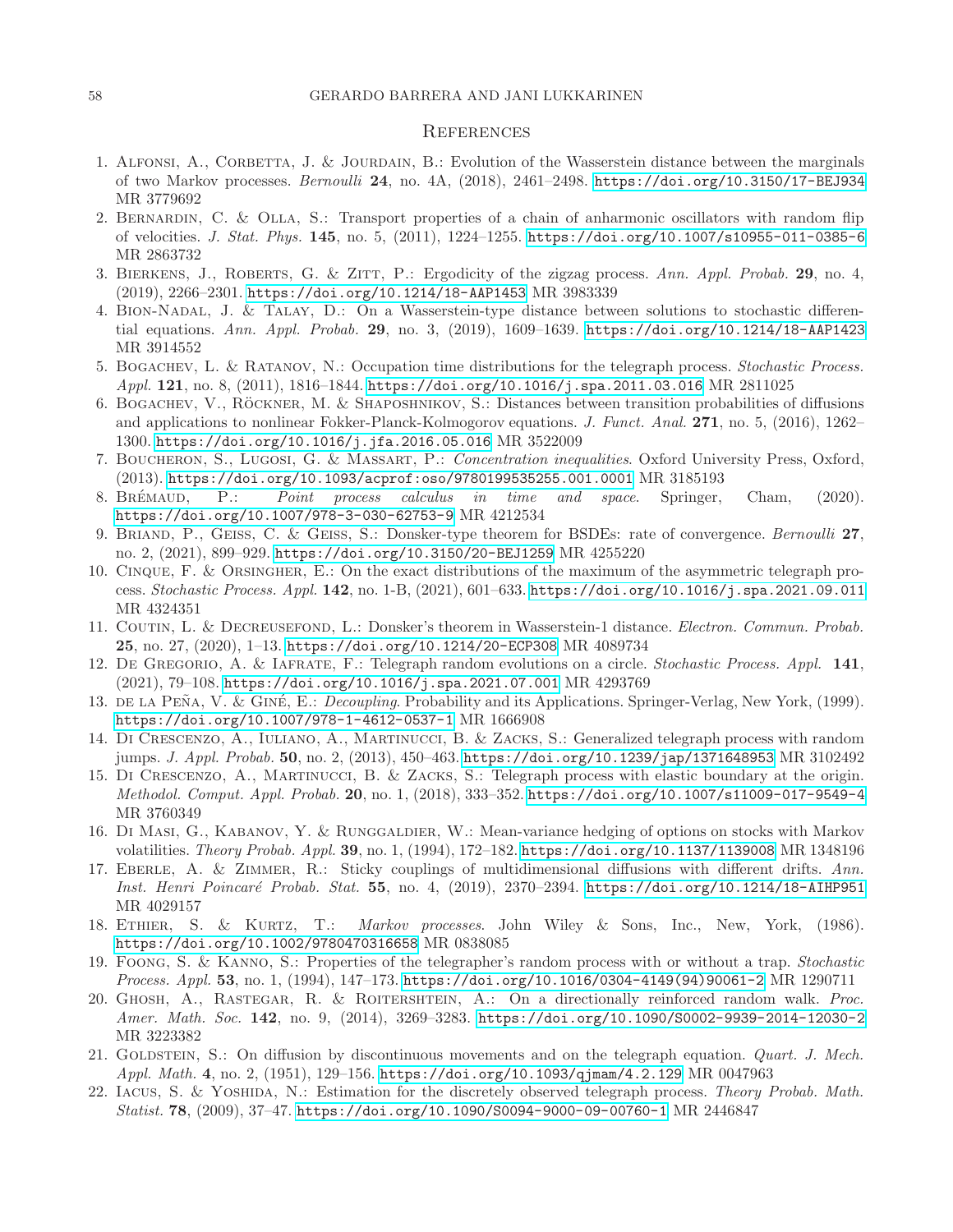- <span id="page-58-2"></span>23. Janssen, A.: The distance between the Kac process and the Wiener process with applications to generalized telegraph equations. *J. Theoret. Probab.* 3, no. 2, (1990), 349–360. <https://doi.org/10.1007/BF01045166> MR 1046338
- <span id="page-58-21"></span><span id="page-58-0"></span>24. Kac, M.: A stochastic model related to the telegrapher's equation. *Rocky Mountain J. Math.* 4, no. 3, (1974), 497–510. <https://doi.org/10.1216/rmj-1974-4-3-497> MR 510166
- <span id="page-58-3"></span>25. Klenke, A.: *Probability theory: A comprehensive course*. Second edition, Springer-Verlag London, (2014). <https://doi.org/10.1007/978-1-4471-5361-0> MR 3112259
- <span id="page-58-4"></span>26. Kolesnik, A.: Linear combinations of the telegraph random processes driven by partial differential equations. *Stoch. Dyn.* 18, no. 4, (2018), 1850020-(1–24). <https://doi.org/10.1142/S021949371850020X> MR 3842248
- 27. Kolesnik, A.: The equations of Markovian random evolution on the line. *J. Appl. Probab.* 35, no. 1, (1998), 27–35. <https://doi.org/10.1239/jap/1032192548> MR 1622442
- <span id="page-58-5"></span>28. Kolesnik, A.: The explicit probability distribution of the sum of two telegraph processes. *Stoch. Dyn.* 15, no. 2, (2015), 1550013-(1–32), 32 pp. <https://doi.org/10.1142/S0219493715500136> MR 3332273
- <span id="page-58-1"></span>29. Kolesnik, A. & Ratanov, N.: *Telegraph processes and option pricing*. Springer, Berlin, Heidelberg, (2013). [https://doi.org/10.1007/978-3-642-40526-6\\_2](https://doi.org/10.1007/978-3-642-40526-6_2) MR 3115087
- <span id="page-58-6"></span>30. Kolesnik, A. & Turbin, A.: The equation of symmetric Markovian random evolution in a plane. *Stochastic Process. Appl.* 75, no. 1, (1998), 67–87. [https://doi.org/10.1016/S0304-4149\(98\)00003-9](https://doi.org/10.1016/S0304-4149(98)00003-9) MR 1629022
- <span id="page-58-16"></span>31. KOMLÓS, J., MAJOR, P. & TUSNÁDY, G.: An approximation of partial sums of independent RV's and the sample DF. I. *Z. Wahrscheinlichkeitstheorie und Verw. Gebiete* 32, no. 1-2, (1975), 111–131. <https://doi.org/10.1007/BF00533093> MR 0375412
- <span id="page-58-17"></span>32. KOMLÓS, J., MAJOR, P. & TUSNÁDY, G.: An approximation of partial sums of independent RV's, and the sample DF. II. *Z. Wahrscheinlichkeitstheorie und Verw. Gebiete* 34, no. 1, (1976), 33–58. <https://doi.org/10.1007/BF00532688> MR 0402883
- <span id="page-58-14"></span>33. Koskinen, K. & Lukkarinen, J.: Estimation of local microcanonical averages in two lattice mean-field models using coupling techniques. *J. Stat. Phys.* 180, no. 1, (2020), 1206–1251. <https://doi.org/10.1007/s10955-020-02612-1> MR 4131030
- <span id="page-58-20"></span>34. Lukkarinen, J.: Multi-state condensation in Berlin-Kac spherical models. *Comm. Math. Phys.* 373, no. 1, (2020), 389–433. <https://doi.org/10.1007/s00220-019-03659-2> MR 4050098
- <span id="page-58-10"></span>35. Lukkarinen, J.: Thermalization in harmonic particle chains with velocity flips. *J. Stat. Phys.* 155, no. 6, (2014), 1143–1177. <https://doi.org/10.1007/s10955-014-0930-1> MR 3207733
- <span id="page-58-11"></span>36. Lukkarinen, J., Marcozzi, M. & Nota, A.: Harmonic chain with velocity flips: thermalization and kinetic theory. *J. Stat. Phys.* 165, no. 5, (2016), 809–844. <https://doi.org/10.1007/s10955-016-1647-0> MR 3572498
- <span id="page-58-7"></span>37. Martinucci, B. & Meoli, A.: Certain functionals of squared telegraph processes. *Stoch. Dyn.* 20, no. 1, (2020), 2050005-(1–31). <https://doi.org/10.1142/S0219493720500057> MR 4066800
- <span id="page-58-9"></span>38. MAZZA, C. & RULLIÈRE, A.: A link between wave governed random motions and ruin processes. *Insurance Math. Econom.* 35, no. 2, (2004), (205–222). <https://doi.org/10.1016/j.insmatheco.2004.07.014> MR 2095886
- <span id="page-58-18"></span>39. Mikosch, T.: *Non-life insurance mathematics*. Second edition. Springer, Berlin, Heidelberg, (2009). <https://doi.org/10.1007/978-3-540-88233-6> MR 2503328
- <span id="page-58-8"></span>40. Orsingher, E.: Probability law, flow function, maximum distribution of wave-governed random motions and their connections with Kirchoff's laws. *Stochastic Process. Appl.* 34, no. 1, (1990), 49–66. [https://doi.org/10.1016/0304-4149\(90\)90056-X](https://doi.org/10.1016/0304-4149(90)90056-X) MR 1039562
- <span id="page-58-19"></span>41. Panaretos, V. & Zemel, Y.: *An invitation to statistics in Wasserstein space*. SpringerBriefs in Probabil. Math. Statist., (2020). <https://doi.org/10.1007/978-3-030-38438-8>
- <span id="page-58-13"></span>42. Pinsky, M.: *Lectures on random evolution*. World Scientific Publishing Co., Inc., River Edge, New Jersey, (1991). <https://doi.org/10.1142/1328> MR 1143780
- <span id="page-58-22"></span>43. Robbins, H.: A remark on Stirling's formula. *Amer. Math. Monthly* 62, no. 1, (1955), 26–29. <https://doi.org/10.2307/2308012> MR 0069328
- <span id="page-58-15"></span>44. Saksman, E. & Webb, C.: The Riemann zeta function and Gaussian multiplicative chaos: statistics on the critical line. *Ann. Probab.* 48, no. 6, (2020), 2680–2754. <https://doi.org/10.1214/20-AOP1433> MR 4164452
- <span id="page-58-12"></span>45. Simon, M.: Hydrodynamic limit for the velocity-flip model. *Stochastic Process. Appl.* 123, no. 10, (2013), 3623–3662. <https://doi.org/10.1016/j.spa.2013.05.005> MR 3084154